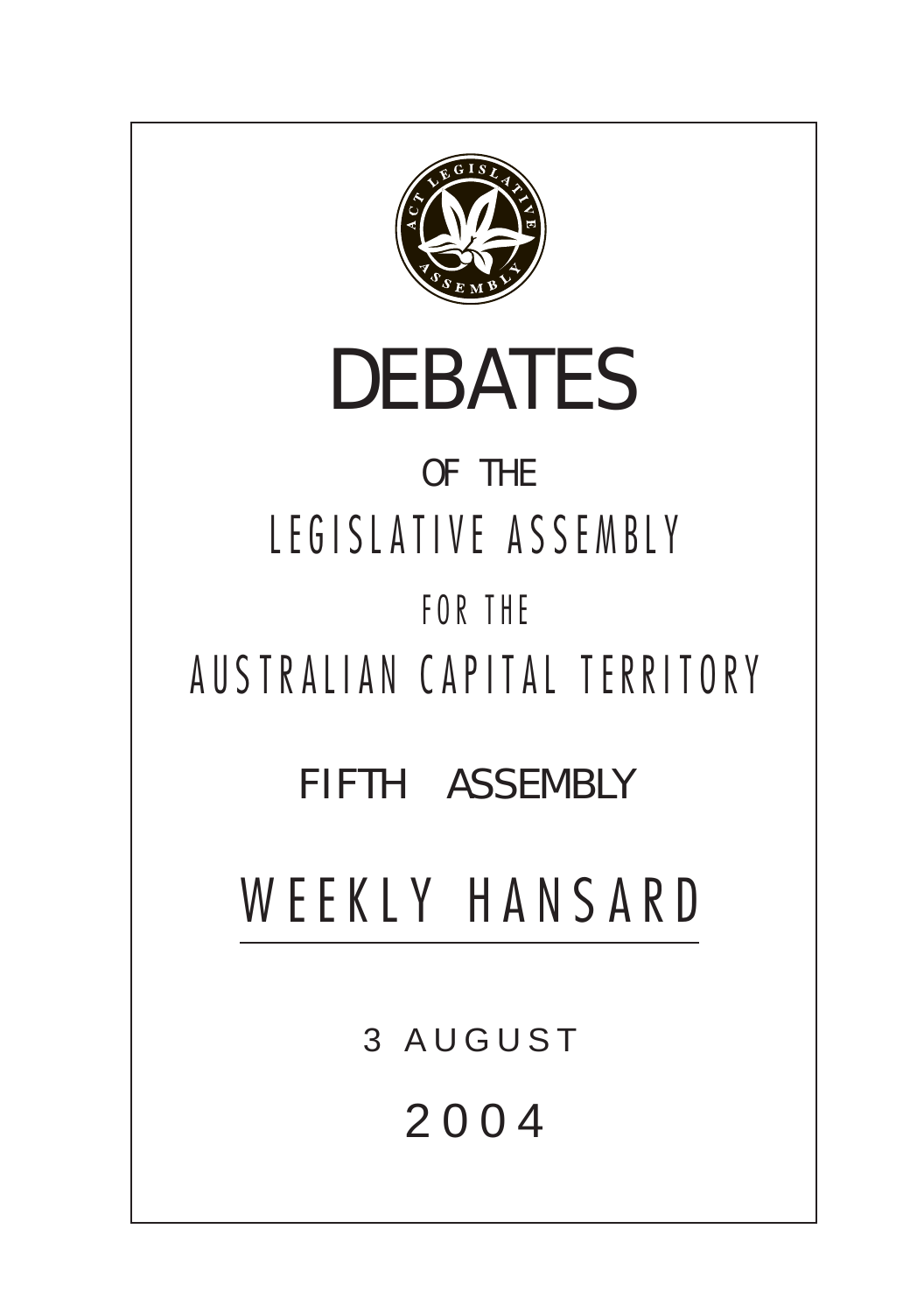#### Tuesday, 3 August 2004

| Questions without notice:                        |  |
|--------------------------------------------------|--|
|                                                  |  |
|                                                  |  |
|                                                  |  |
|                                                  |  |
|                                                  |  |
|                                                  |  |
|                                                  |  |
|                                                  |  |
|                                                  |  |
|                                                  |  |
|                                                  |  |
| Supplementary answer to question without notice: |  |
|                                                  |  |
| Answers to questions on notice:                  |  |
|                                                  |  |
|                                                  |  |
|                                                  |  |
|                                                  |  |
|                                                  |  |
|                                                  |  |
|                                                  |  |
|                                                  |  |
|                                                  |  |
|                                                  |  |
|                                                  |  |
|                                                  |  |
|                                                  |  |
|                                                  |  |
|                                                  |  |
|                                                  |  |
|                                                  |  |
|                                                  |  |
|                                                  |  |
|                                                  |  |
|                                                  |  |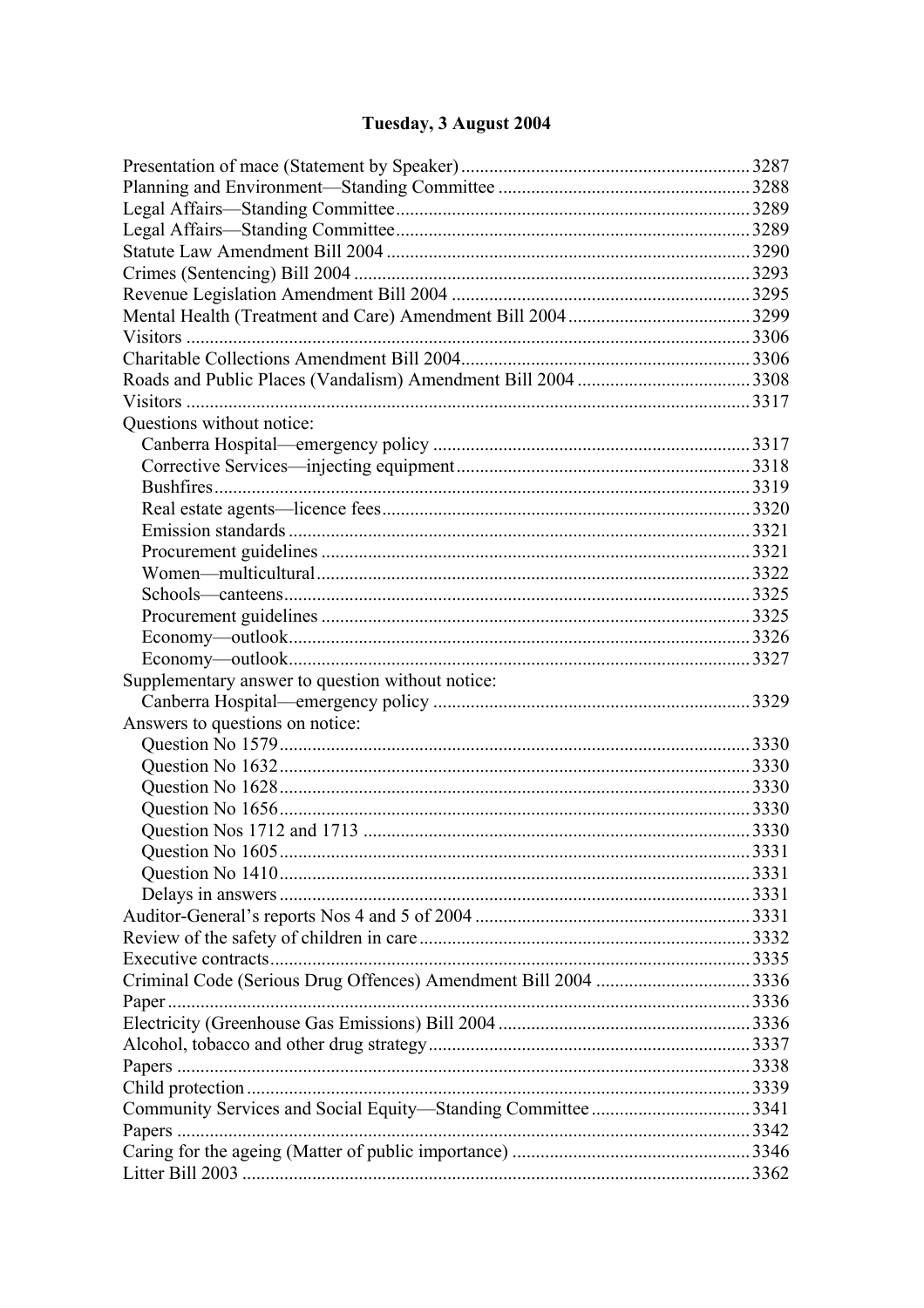| Adjournment:                                                              |  |
|---------------------------------------------------------------------------|--|
|                                                                           |  |
|                                                                           |  |
| Schedules of amendments:                                                  |  |
| Schedule 1: Roads and Public Places (Vandalism) Amendment Bill 2004  3380 |  |
|                                                                           |  |
|                                                                           |  |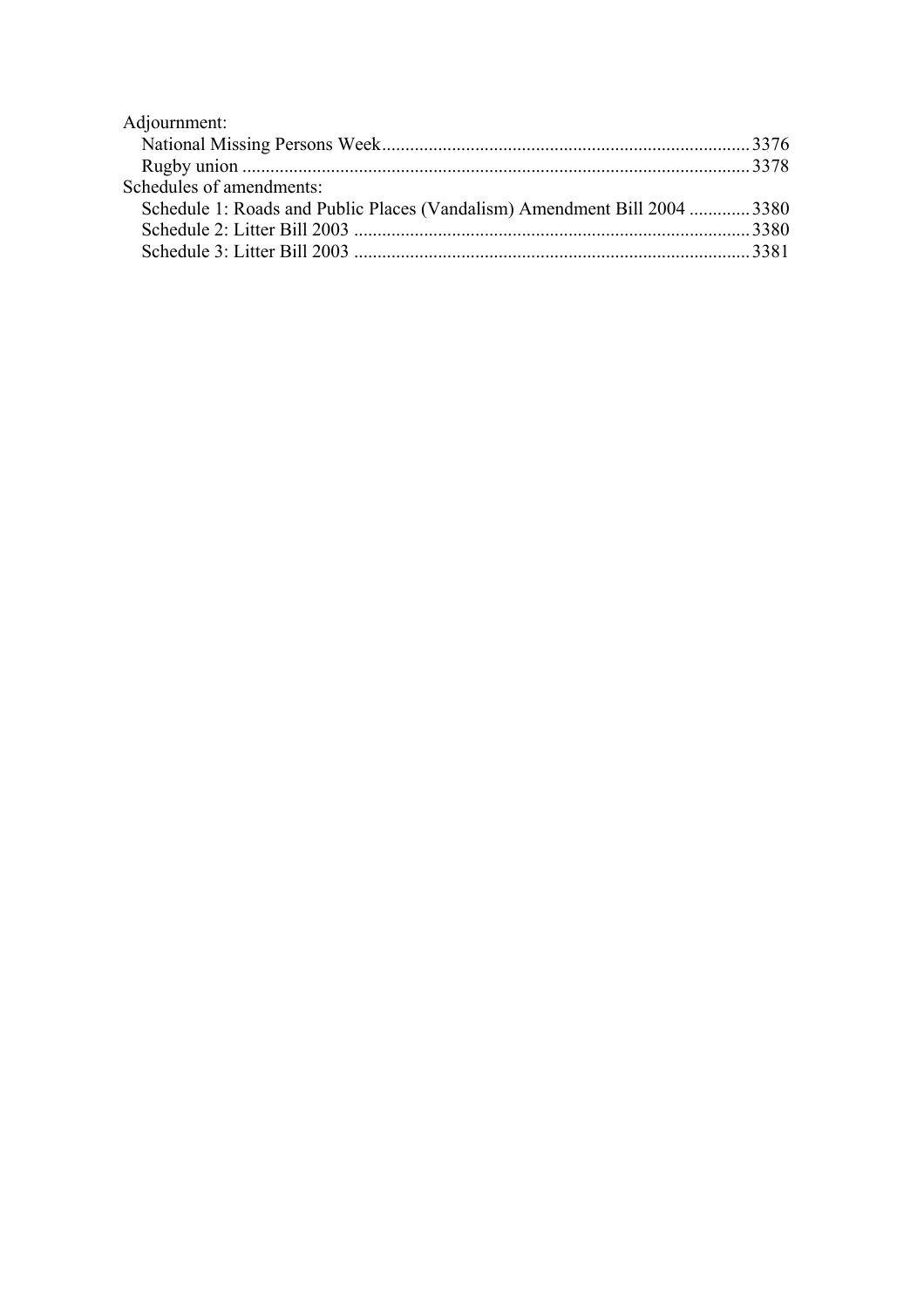#### **Tuesday, 3 August 2004**

#### **The Assembly met at 10.30 am.**

#### *(Quorum formed.)*

**MR SPEAKER** (Mr Berry) took the chair and made a formal recognition that the Assembly was meeting on the lands of the traditional owners, and asked members to stand in silence and pray or reflect on their responsibilities to the people of the Australian Capital Territory.

#### <span id="page-3-0"></span>**Presentation of mace Statement by Speaker**

**MR SPEAKER**: Members, at the 35th Presiding Officers and Clerks Conference, held in Melbourne on 9 July 2004, I had the pleasure of receiving on behalf of the Legislative Assembly of the Australian Capital Territory the Assembly's new mace, which was a gift from the Australian region of the Commonwealth Parliamentary Association. I express to all presiding officers present the Assembly's appreciation of this significant gift.

By now members would have had the opportunity to view the mace which, when not in use, will be permanently displayed near the members' entrance. The mace has a stainless steel spine shaped with a Y-section representing Canberra's distinctive urban design, the Y-plan. The spine is enclosed in yellow box timber, which was salvaged locally, and has been decorated with images of the ACT's floral emblem, Wahlenbergia gloriosa.

The mace is fairly hefty; it weighs about 8.5 kilograms; and it gives a new import to any Speaker's request for the Sergeant-at-Arms to take the member out! The mace was designed and manufactured by Design Craft, a local design and fitout company, which has done a magnificent job of this lasting symbol of parliamentary democracy, in consultation, and through me, with the administration and procedure committee over the last 12 months. A local craftsman, Mr Miles Gostelow, beautifully carved the Wahlenbergia gloriosa design into the timber. I believe this mace successfully embodies the authority of the Speaker with the modern forward-looking feel of today's ACT Legislative Assembly.

I will finish with a note of caution. This mace is a symbol of the authority of the Speaker and, through him, the authority of the parliament. It is an impressive and appropriate symbol, but it is not a magic wand. You will have noticed that the sergeant has been kitted out with gloves. That is not because, if the bare skin touches the mace, there is an electric shock or some other mysterious happening; it is merely preventative maintenance, because the mace will be around longer than all of us, and I suspect even longer than the clerks at the table.

As I said, the mace is just a symbol. It can only ever be representative of the trappings of this place; it cannot replace the true spirit of this Assembly and our democracy. That spirit rests within each of us and with our commitment to serve the people of the Australian Capital Territory. If we ever make the mistake of becoming obsessed with the trappings of democracy we will risk degrading the very parliamentary authority that this mace purports to symbolise.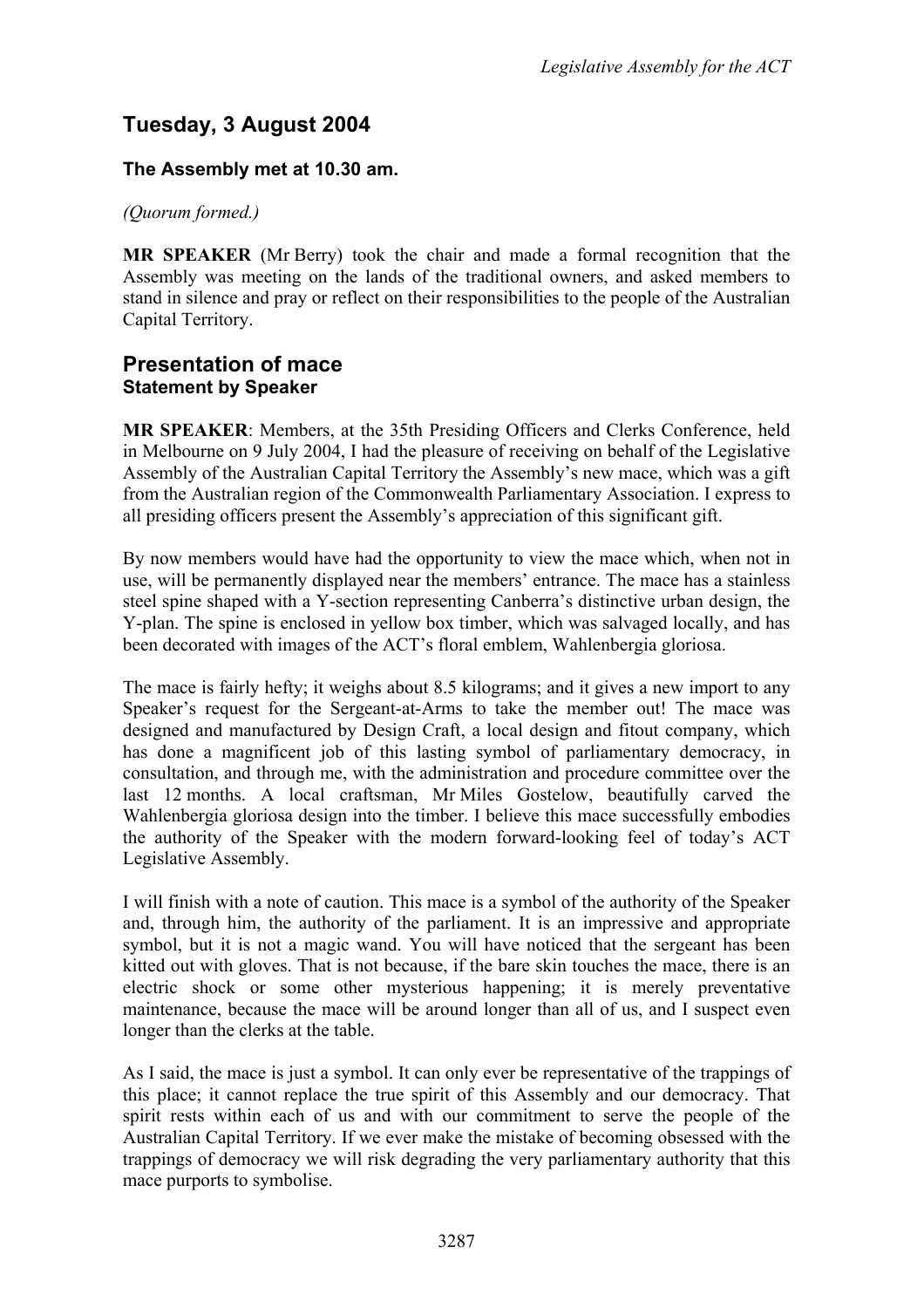**MR CORNWELL** (10.34): I seek leave to make a short statement.

Leave granted.

**MR CORNWELL**: I would like to join with you in welcoming the mace. It is some 15 years since this place came into existence. We alone among Australian parliaments did not have a mace up until this time. In fact, I think there was only one other Pacific country—Tonga—that did not have a mace. It received one some 12 months ago. I could stand corrected there. I think it is a significant development for the ACT Assembly. I take your point, sir, about the trappings. Nevertheless, I think it is important that the traditions of parliamentary democracy be observed by the presence of the mace. I think it is another step in the maturity of this Assembly and I certainly welcome it.

**MR STEFANIAK**: I seek leave to make a short statement.

Leave granted.

**MR STEFANIAK**: As someone who was Deputy Speaker in the first Assembly and Acting Speaker for a while I too join with you and my colleague Mr Cornwell, who was the Speaker for many years, in welcoming this mace. It is timely; it is a great symbol of parliamentary democracy. It is very appropriate; it has been tastefully done, to represent the Australian Capital Territory and I too congratulate the craftsman who did it.

Whilst tradition is important I do agree with you, Mr Speaker, having gone through some suggestions in the first Assembly that we might go overboard with trappings such as wigs and gowns, that it is important that we recognise tradition but do so in a sensible and forward-looking way. I think this mace is a perfect example of recognising the great tradition of parliamentary democracy, the forward-looking nature of this Assembly and also the youth of this particular Assembly.

#### <span id="page-4-0"></span>**Planning and Environment—Standing Committee Report 32**

**MS DUNDAS** (10.36): I present the following report:

Planning and Environment—Standing Committee—Report 32—Draft Variation to the Territory Plan No. 235—Conder Block 2 Section 228 (Conder Group Centre)— Proposed supermarket site, dated 23 July 2004, together with a copy of the extracts of the relevant minutes of proceedings.

I move:

That the report be noted.

This report was tabled out of session. It refers to the government's intention to make a direct grant of land to Aldi to build a supermarket in the Conder shopping centre. The committee has reviewed the draft variation to the territory plan and has agreed that the territory plan should proceed. But we again make comment in relation to how territory plan variations are put forward and information provided therein, especially in relation to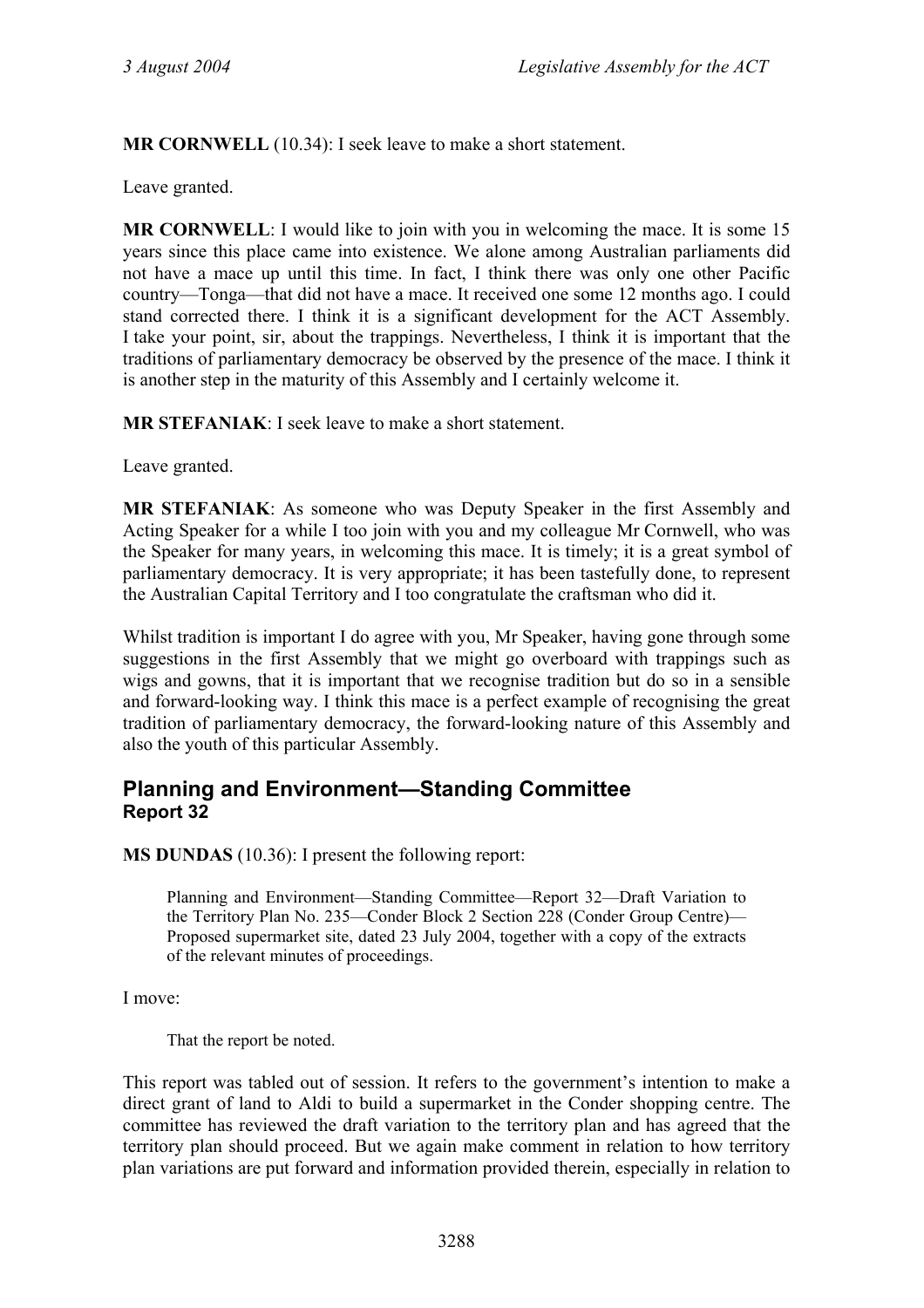a direct grant of land when we are looking not only at a planning imperative in respect of a particular site but also at a commercial imperative—because we know what is going to happen to this piece of land. We ask the government to take heed of those other recommendations whilst proceeding with this draft variation. That way, in the future, we will not have committees being curtailed by a commercial need as much as looking at the planning picture.

Question resolved in the affirmative.

#### <span id="page-5-0"></span>**Legal Affairs—Standing Committee Scrutiny Report 53**

**MR STEFANIAK** (10.38): I present the following report:

Legal Affairs—Standing Committee (performing the duties of a Scrutiny of Bills and Subordinate Legislation Committee)—Scrutiny Report 53, dated 20 July 2004, together with the relevant minutes of proceedings.

I seek leave to make a brief statement.

Leave granted.

**MR STEFANIAK**: Scrutiny report 53, which was circulated to members when the Assembly was not sitting, contains the committee's comments on 11 bills, 10 pieces of subordinate legislation and three government responses. I commend the report to the Assembly.

#### <span id="page-5-1"></span>**Legal Affairs—Standing Committee Scrutiny Report 54**

**MR STEFANIAK** (10.39): I present the following report:

Legal Affairs—Standing Committee (performing the duties of a Scrutiny of Bills and Subordinate Legislation Committee)—Scrutiny Report 54, dated 3 August 2004, together with the relevant minutes of proceedings.

I seek leave to move a motion authorising the report for publication.

Leave granted.

**MR STEFANIAK**: I move:

That the report be authorised for publication.

Question resolved in the affirmative.

**MR STEFANIAK**: I seek leave to make a brief statement.

Leave granted.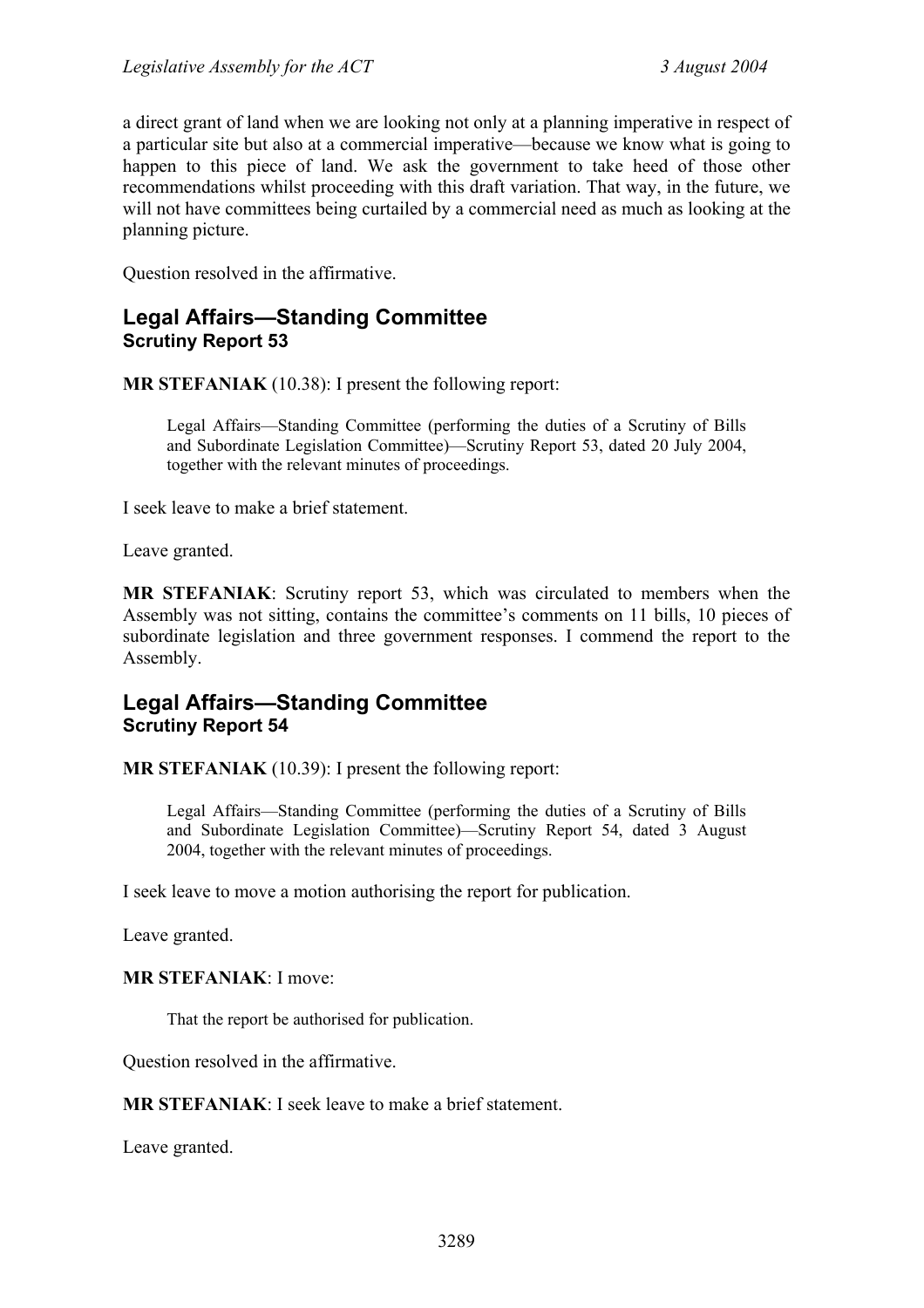**MR STEFANIAK**: Scrutiny report 54 contains the committee's comments on six bills, three government responses and one private member's response. I commend the report to the Assembly.

#### <span id="page-6-0"></span>**Statute Law Amendment Bill 2004**

Debate resumed from 1 April 2004, on the motion by **Mr Stanhope**:

That this bill be agreed to in principle.

**MS DUNDAS** (10.40): The Democrats will be supporting the Statute Law Amendment Bill 2004. Generally these bills cover only minor issues in legislation, but they remain an important element of our legislative system by ensuring that our statute books remain up to date. The constant generation of these bills ensures that there is a sustained reassessment of the language and clarity of legislation to both assist the interpretation of laws by the courts and enable ordinary Canberrans to read and understand the laws that govern our territory. There are a number of issues dealt with in particular in this bill.

The bill allows dentists to prescribe fentanyl, a short-term pain relief drug that may assist in the treatment of pain after dental surgery. The bill restores the power of the Conservator of Flora and Fauna to sign off on land management agreements as part of rural leases. This power was given to ACTPLA as part of the planning and land bills debated in late 2002. The bill responds to concerns raised during the Canberra bushfires about access to medicine in an emergency. The bill allows dispensing of some medicines by pharmacists during emergencies under certain conditions. If a prescription has been lost or a person, for some reason, does not have access to their medication—for example, because it was destroyed by fire—people can still access potential lifesaving drugs without the need for a prescription.

There are numerous other small changes to the legislation to ensure that our laws are kept up to date, which are clear in their meanings. I thank the staff in the parliamentary counsel's office for their hard work and continued vigilance to ensure that the ACT statute book remains the most accessible and understandable body of legislation in the country.

**MR STEFANIAK** (10.42): The opposition will be supporting this bill. It is interesting to note that there are no repeals in this bill. There are several minor technical amendments which I think are quite sensible—firstly an amendment to the Drugs of Dependence Act to enable dentists to administer fentanyl. That will bring our law into line with that of other states.

There is a sensible amendment to the Magistrates Court. It is pointless issuing an infringement notice after the period to bring a prosecution has expired—that is a waste of time and effort for everyone. It is also very sensible to allow pharmacists to supply a small quantity of certain prescription medicines to a person who does not have a doctor's or dentist's prescription in an emergency, in a case where it has been stolen, lost or burnt. We witnessed this during the bushfires. I think that is terribly important because, in some instances, it has the potential to save life. Apart from that, there is nothing particularly remarkable in relation to this bill.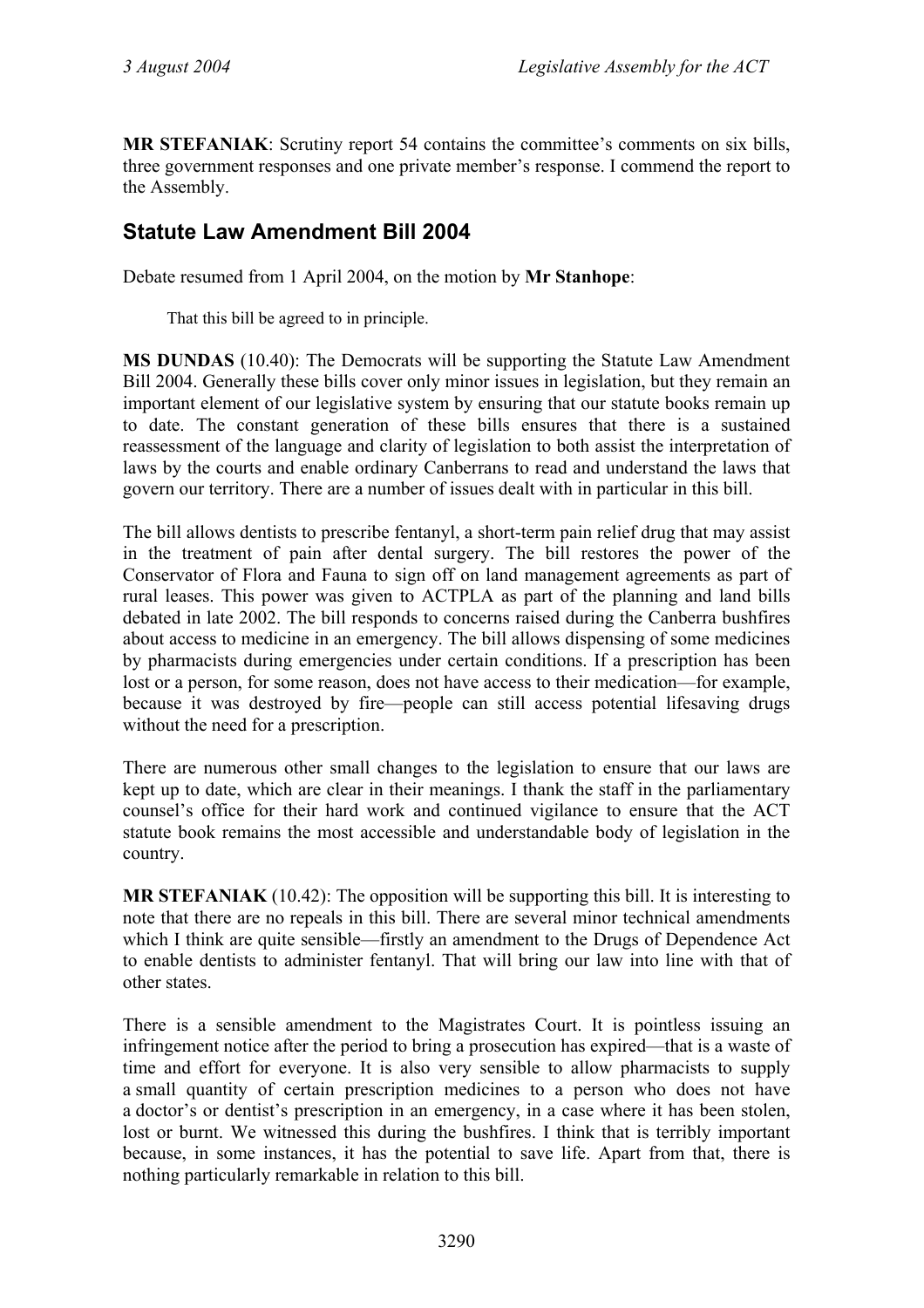**MS TUCKER** (10.43): This reform bill includes some technical tidying up changes and some policy changes. I will comment on a few parts of note. The Magistrates Court changes will clarify that there is a 12-month limit for the court to deal with infringement notices. The whole point of infringement notices is that they are a means of dealing simply and quickly with instances where the rules have been broken. The law as written on this point is messy and this amendment serves to tidy it up.

The amendment to the Pharmacy Act gives a statutory basis to the emergency actions taken by many pharmacists after the fires last January. Some people who lost their houses also lost scripts for essential medicines that were restricted substances. Pharmacists who had records of their regular medicinal needs were in the position where they could choose to supply that medicine but technically, without a script, they were not legally allowed to do so. This amendment is to cover emergencies only. Having scripts from a doctor who is or should be across the person's whole health situation, including the medicines they are taking, is an important part of our medical system. Pharmacists also play an important role in keeping an eye on combinations of medications but normally would not be dispensing except on the order of a qualified doctor.

Changes to the Drugs of Dependence Act substitute references to "medical practitioner" with "doctor". This is to modernise and simplify the language. "Doctor" is already defined in the dictionary of the Legislation Act as "a registered medical practitioner". The Land (Planning and Environment) Act is amended to correct an error made which removed the power from the Conservator of Flora and Fauna to authorise land management agreements under section 186C (3). In the making of the new agency this power was incorrectly removed from the conservator, leaving it with the new Planning and Land Authority.

I also note the amendment to section 127 of the Drugs of Dependence Act replacing the word "officer" with "offender". In the Legislation Act the bulk of this section of amendments relates to having the definition of "law", for the purposes of commencement, amendment and repeal, include all statutory instruments. This flows on to remove specific references to "notifiable instruments", "instrument" and statutory instruments.

The point of these amendments is to make one easily found and easily understandable set of rules, with specific exceptions where necessary for the different types of instruments. This enables us to move on from the slightly tangled web of rules and, in some cases, common law for each specific type of law. Subordinate laws are listed and defined in the front of the Legislation Act and include regulations, rules and by-laws and, in their different forms of disallowable instruments, notifiable instruments. Then there are the non-registrable instruments such as appointments and delegations of power.

Commencement rules are all amended to clarify that commencement is on the day after a law is made, or after it is approved in the case of instruments, which must be approved after they are made. The situation for non-registrable instruments is clarified in the same way. Importantly, this will remove the possibility of non-registrable instruments coming into effect retrospectively by default from the beginning of the day on which they are made. Some registrable instruments may have prejudicial effects, so the same rules on retrospectivity should apply to this body of law as apply to others—that retrospective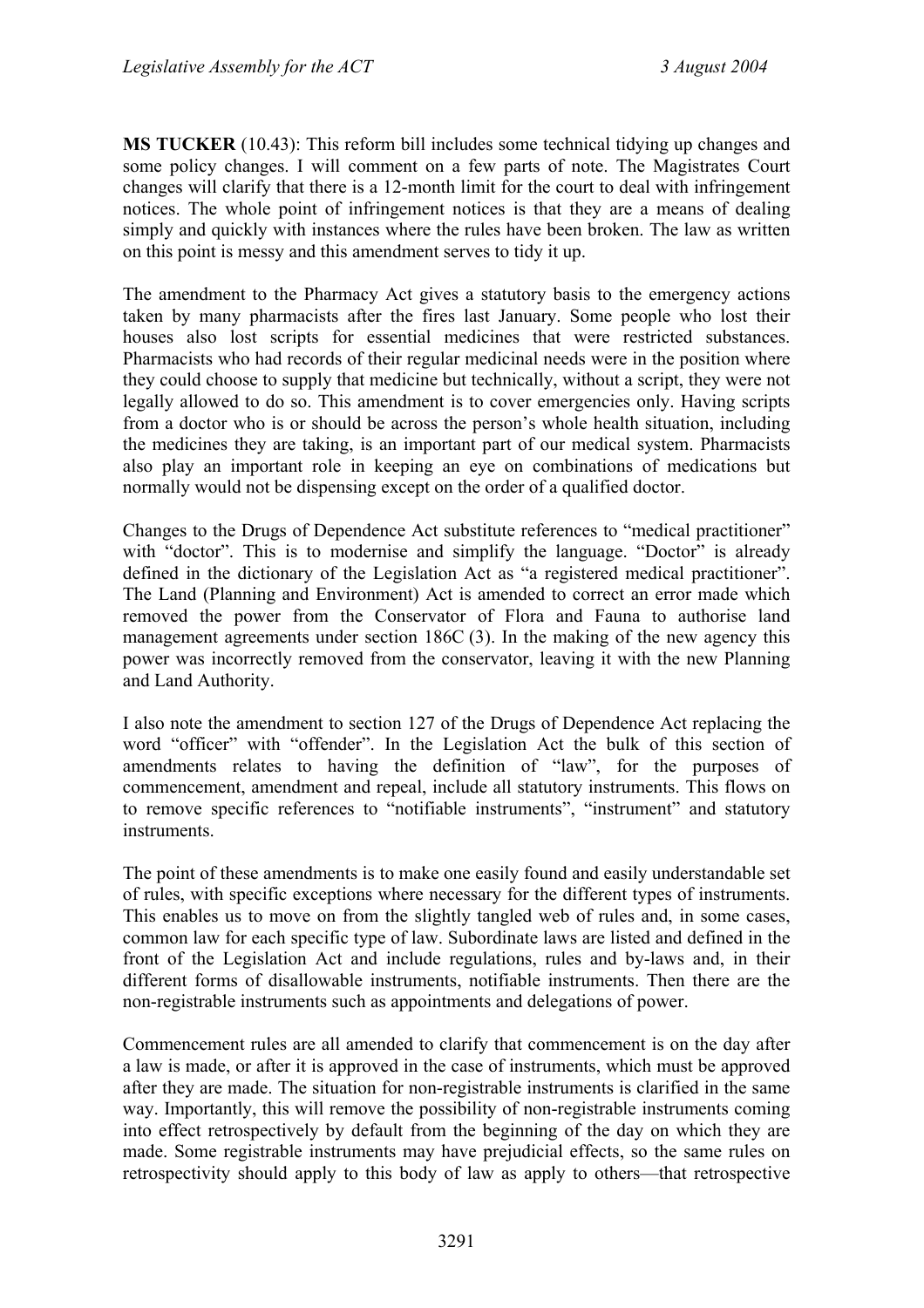operation can be made to happen only if that is expressly stated and a prejudicial part of a law can be made to commence only if section 76 (2) of the Legislation Act is displaced by, or under authority given by, an act.

**MR STANHOPE** (Chief Minister, Attorney-General, Minister for Environment and Minister for Community Affairs) (10.47), in reply: This bill carries on the technical amendments program that continues to develop a simpler, more coherent and accessible statute book for the territory through minor legislation changes. It is an efficient mechanism to take care of non-controversial, minor or technical amendments to a range of territory legislation while minimising the resources needed if the amendments were dealt with individually.

I would like to highlight the more significant amendments to the bill. An important feature is the amendment of the Poisons Act 1933, the need for which emerged during the January 2003 bushfires. The amendments allow pharmacists to supply a small quantity of certain prescription medicines to a person without a doctor's or dentist's prescription if an emergency makes it impractical for the person to obtain a prescription for the medicine. The amendments do not authorise the supply of drugs of dependence or anabolic steroids. The Drugs of Dependence Act 1989 has also been amended, which will allow dentists to administer fentanyl, a pain medication.

Schedule 1 amends the Magistrates Court Act 1930 to make it clear that the act's infringement notice scheme does not allow an infringement notice to be served for an offence, or for an infringement notice offence to be prosecuted, after the end of the one-year period within which prosecution must normally be brought for a summary offence. The amendments are technical in nature and resolve some possible uncertainties about the operation of the scheme in favour of the individual.

Also worth mentioning are the amendments to the Legislation Act 2001 to ensure that the overall structure of the statute book is cohesive and consistent, and kept up to date with best practice. In particular the act is amended to provide that if the parliamentary counsel adds a name to, or amends the name of, a registrable instrument the parliamentary counsel may also make related changes to the instrument's explanatory statement or regulatory impact statement. This addresses concerns raised by the Scrutiny of Bills and Subordinate Legislation Committee that discrepancies between instruments and their explanatory documentation may cause confusion to people when tracking legislation on the register.

Finally, I would like to express my ongoing appreciation for members' continuing support for the technical amendments program. It is another example of the territory leading the way and striving for the best—in this case a modern, high quality, up-to-date, easily accessible statute book. Legislation of this sort, and other legislation, is a credit to our parliamentary counsel and his officers. I thank members for their support of this bill.

Question resolved in the affirmative.

Bill agreed to in principle.

Leave granted to dispense with the detail stage.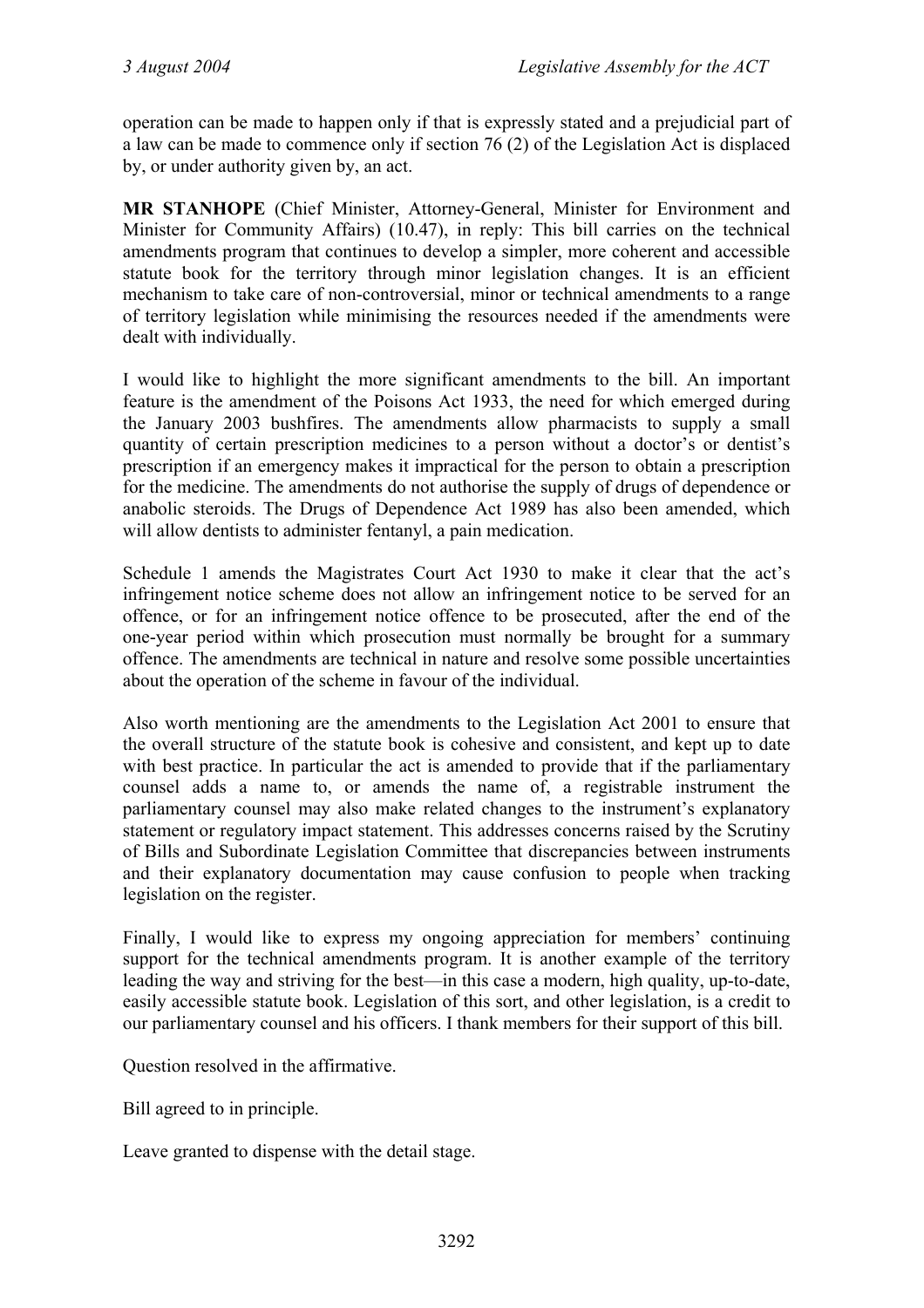Bill agreed to.

#### <span id="page-9-0"></span>**Crimes (Sentencing) Bill 2004 Exposure draft**

**MR STANHOPE** (Chief Minister, Attorney-General, Minister for Environment and Minister for Community Affairs) (10.50): For the information of members I present an exposure draft and explanatory statement for the Crimes (Sentencing) Bill 2004. I seek leave to make a brief statement.

Leave granted.

**MR STANHOPE**: Currently our legislation dealing with sentencing law is contained in 12 different acts and a number of subordinate laws. The current diverse sources of sentencing law reflect the disjointed manner in which sentencing law has been made over the years in the ACT. These diverse sources fail to provide easy access to the statutory provisions relating to the principles and procedures of sentencing. This contributes to a risk of error in sentencing decisions and makes it difficult to ensure a consistent approach to sentencing issues.

The government committed to reviewing sentencing procedures and the criteria used by the judiciary when setting sentences. In early 2002 a full sentencing review was announced and the sentencing review committee was formed shortly thereafter. The purpose of the committee was to formulate direction and provide advice to the Department of Justice and Community Safety. In September 2002 an issues paper was published and nine submissions were received. Further consultation with key stakeholders resulted in two more written submissions and a number of oral submissions. The consultation to date has modelled the direction taken by my government. I am very pleased today to table the Crimes (Sentencing) Bill as an exposure draft and would like to briefly highlight the major changes and initiatives proposed in the bill.

Overall the bill deals with sentencing principles and policy. The objects of the Crimes (Sentencing) Bill include the promotion of respect for the law and the maintenance of a just and safe society; provision of a range of sentences suitable for the appropriate punishment and rehabilitation of offenders; maximisation of the opportunity for imposing sentences that are constructively adapted to individual offenders; the promotion of flexibility in sentencing by providing for combination sentences; and the consolidation of the statutory law relating to the imposition of sentences.

The proposed objects of the bill draw upon traditional sentencing principles to ensure that the offender is adequately punished for the offence in a way that is just and appropriate; to prevent crime by deterring the offender and other people from committing the same or similar offences; to protect the community from the offender; to promote the rehabilitation of the offender; to make the offender accountable for his or her actions; to denounce the conduct of the offender; and to recognise the harm done to the victim of the crime and to the community.

The bill includes new orders that formalise the "Griffiths" remands or bonds currently used by the courts. Frequently the courts provide opportunities for offenders who have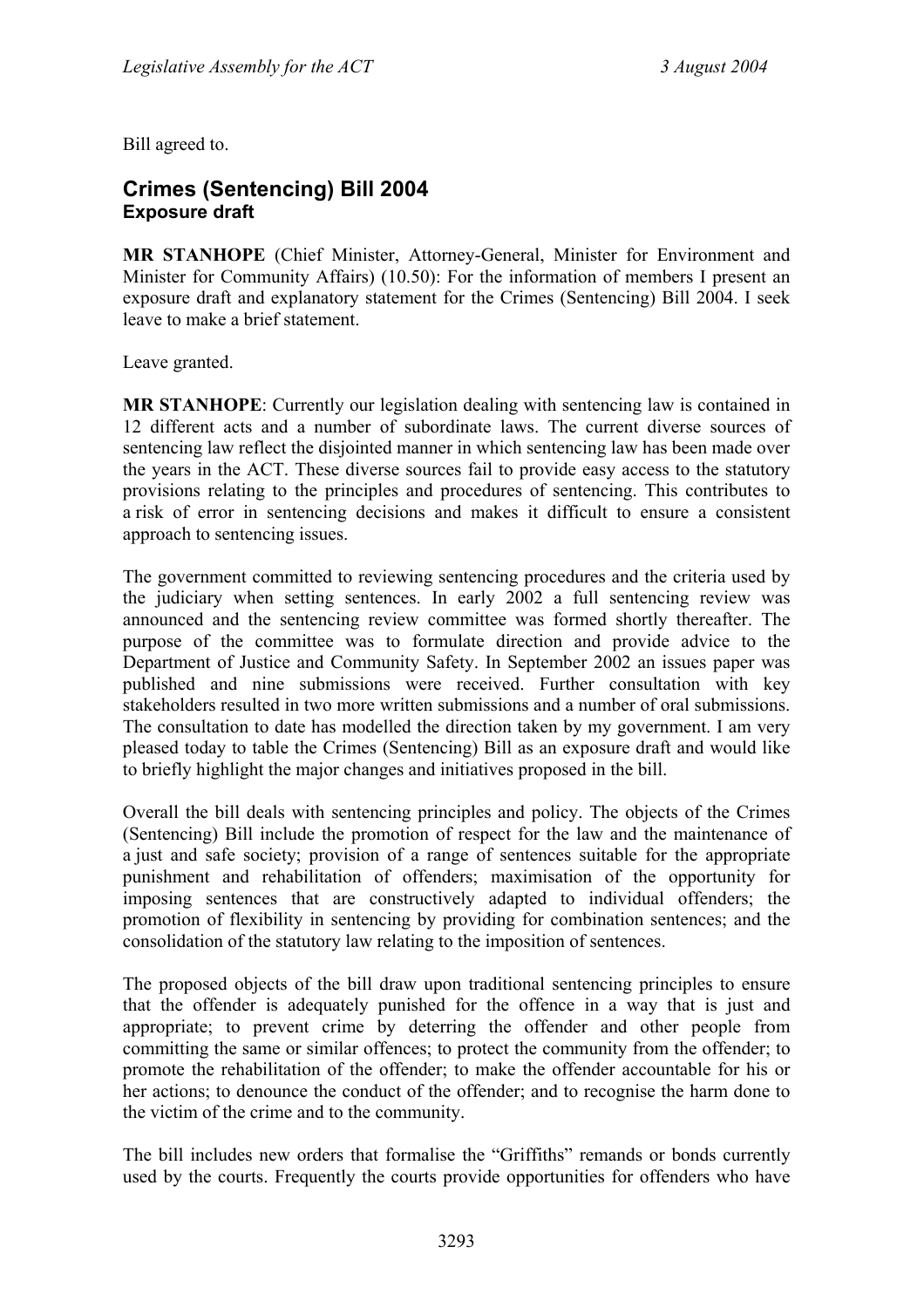pleaded guilty to demonstrate their motivation to address their offending behaviour by extending bail orders for a period of time, generally with supervisory conditions. Positive progress during this period often results in a lesser penalty ultimately being imposed than that originally envisaged by the court. These remands are often referred to as "Griffiths" remands or bonds after the case of Griffiths v the Queen.

Following the period of remand a report is usually provided to the court and the sentence determined. There is some ambiguity surrounding the ability of corrective services to supervise offenders on bail during this period. This practice has been revised and it is proposed to give it legislative basis. These orders will be known as "pre-sentence orders" and will allow for an adjournment of sentencing proceedings for up to 12 months to require and enable an offender to complete certain programs, as well as submit to supervision.

Pre-sentence orders provide an offender with an opportunity to do something positive and rehabilitative about his or her offending behaviour. The court can indicate the penalty the offender is likely to receive if he or she complies with the order and a likely penalty if he or she does not comply. Non-association and place restriction conditions will become available as a new sentencing option for the court. A non-association condition prohibits the offender from associating with a specified person for a specified time. A place restriction condition prohibits the offender from frequenting or visiting a specified place or district for a time. Unlike the New South Wales provisions for non-association and place restriction, the government's provisions will not impose any restrictions on the imposition of these orders. They will ensure the achievement of better sentencing outcomes that effectively deal with offending behaviour and address the causes of crime, while protecting the community.

The bill applies non-association and placement restrictions as conditions of good behaviour bonds, periodic detention orders and home detention orders. This streamlines the process of enforcing the order if the condition is breached. The government's bill modernises community service orders by linking community service with good behaviour bonds. Community service orders were stand-alone orders. The new arrangements enable the courts to impose community service as a condition included in a good behaviour bond. This change simplifies breach proceedings and will harmonise all community based sentencing options. The number of hours that can be ordered has been increased to 500.

The calculation of ensuring actual time served has been modernised to the nearest hour. The court will be able to order combination sentences. The bill will abolish the current restraints on a court to combine particular penalties on one charge. The changes will maximise flexibility in sentencing and enable the court to take account of individual offenders and specific crimes. For example, a court may now choose to sentence an offender to both some sort of sentence of imprisonment and community service at the same time. This takes into account general and specific deterrence and the protection of the community, and also allows for something to be given back to the community.

The terminology used for sentencing is modernised and simplified. For example, "recognisance" will become "good behaviour bond". An order currently made under section 402 of the Crimes Act 1900 will be called a "non-conviction order". An order suspending a sentence currently made under section 403 (1) (6) of the Crimes Act will be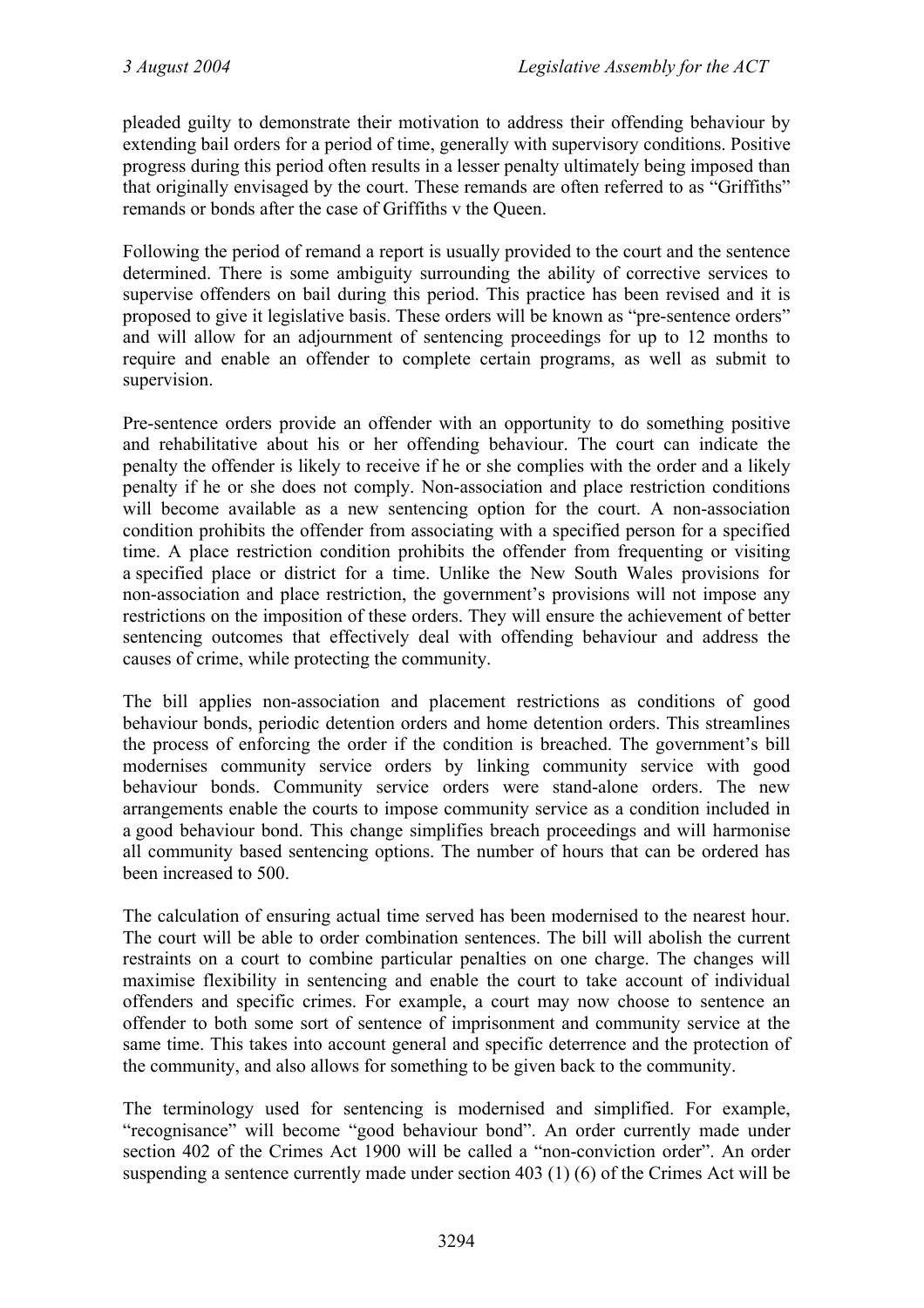called a "suspended sentence order". Other important innovations include the fact that the option of incorporating a rehabilitation condition in an order has been formalised into a rehabilitation program order; reports and assessments requested by the courts can be provided in short or long form and can be delivered in both verbal and written form; and criminal proceedings can be reopened to correct penalty errors.

The government's sentencing reform program is an innovative and exciting undertaking. It is the most substantial review and rewrite of sentencing laws the territory has ever seen. The package maximises sentencing effectiveness and removes anomalies and inconsistencies in the current legislation. It replaces a patchwork of laws, developed in a piecemeal manner, with a coherent sentencing regime giving clear guidance to the courts, to offenders and to the community. This is a very important policy for the community to consider. For this reason it is highly desirable for the community and key stakeholders to be given the opportunity to comment on the proposals before the introduction of the bill.

There are also a number of significant and complex human rights issues relating to sentencing that must be considered. Release of the bill as an exposure draft creates a unique opportunity for a detailed and full consideration of these issues and allows us to draw on the broad expertise of practitioners to ensure that rights are properly considered and balanced. It is for these reasons that I table the bill as an exposure draft.

Again, before concluding, I will take the opportunity to comment and acknowledge the significant work that has been involved in the undertaking of this sentencing review. It has been a massive effort; it is a massive piece of work; and I acknowledge the enormous contribution officers of the department of justice have made, in concert with parliamentary counsel. I commend all officers involved in this major review of sentencing law in the ACT. It is a significant piece of work that has required enormous focus and commitment. It is a credit to them and will be an enduring legacy of the work those officers have done.

#### <span id="page-11-0"></span>**Revenue Legislation Amendment Bill 2004**

Debate resumed from 14 May 2004, on the motion by **Mr Quinlan**:

That this bill be agreed to in principle.

#### Motion (by **Ms Dundas**) proposed:

That debate be adjourned.

The Assembly voted—

Ayes 3 Noes 12

Mrs Cross Mr Berry Ms MacDonald Ms Dundas Mrs Burke Mr Quinlan Ms Tucker Mr Cornwell Mr Smyth Mrs Dunne Mr Stanhope Ms Gallagher Mr Stefaniak Mr Hargreaves Mr Wood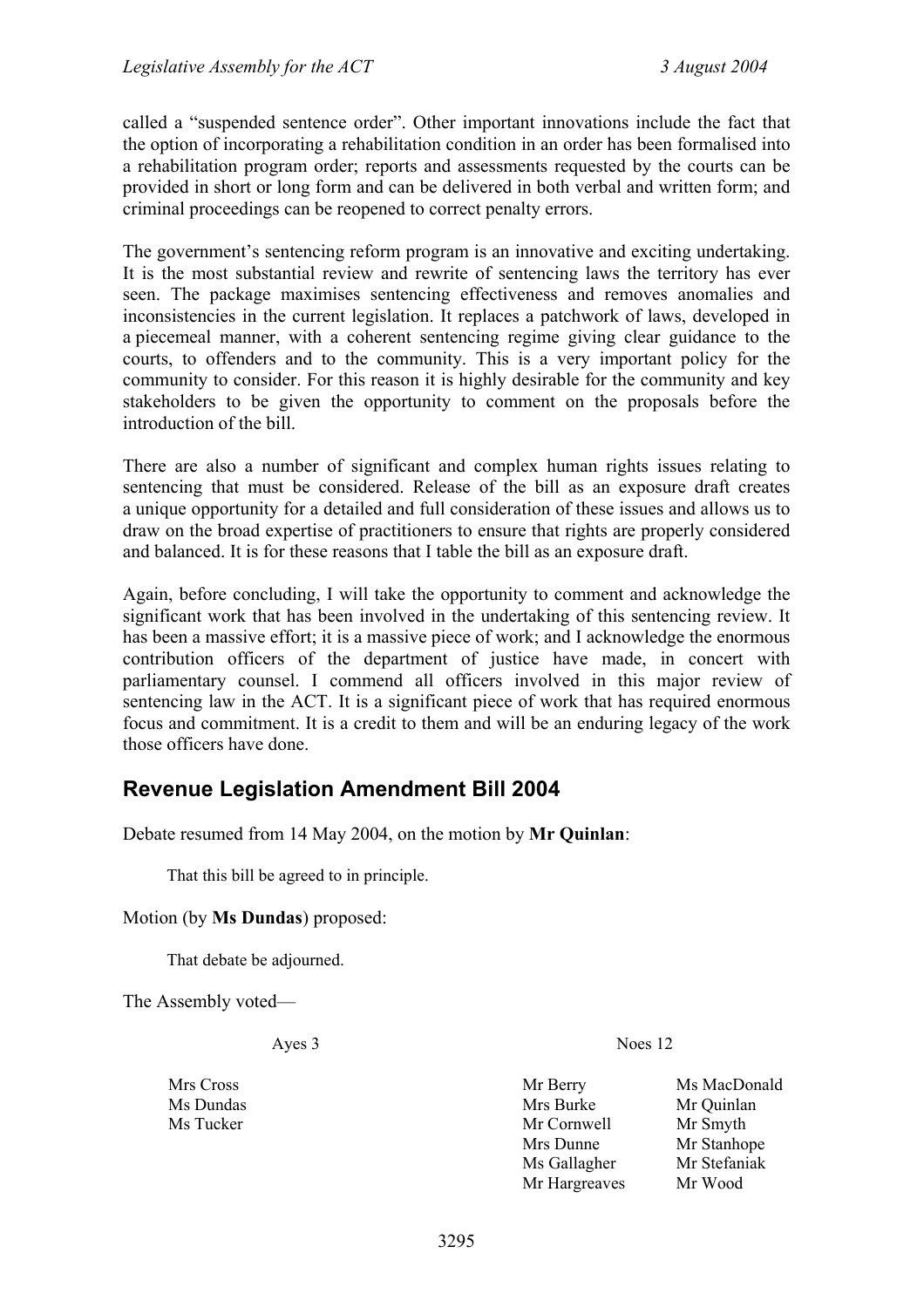Question so resolved in the negative.

**MR SMYTH** (Leader of the opposition) (11.02): The opposition will be supporting this bill. This bill implements some important provisions governing the behaviour of corporations and their directors. As the Treasurer noted in his presentation speech, the provisions in the bill arise from the report of the Cole royal commission. An interesting feature of the provisions in this bill is that they will not be activated if directors and corporations behave in accordance with the law and deal appropriately with their obligations, in this instance, particularly their taxation liabilities.

It became evident from the Cole royal commission into the building and construction industry that major problems were identified particularly within that industry in relation to fraudulent conduct and evasion of taxation responsibilities. The commission recommended that all states and territories adopt provisions similar to those implemented in New South Wales to impose liability on directors and former directors, and on members of groups of companies to help reduce the incidence of fraud and tax evasion.

This bill goes further, however, in trying to tackle the problems of successive company structures—so-called phoenix companies—being interposed in a group with the intention of evading payment of taxes and other obligations. The provisions in the bill will therefore enable current and former directors to be pursued in relation to outstanding obligations and in relation to any fraudulent conduct.

There is one aspect of this bill that requires some additional comment. That concerns the use of the word "corporation" in division 7.2 in this bill. As I understand the use of "corporation" in this bill, it means that the provisions of the bill will apply very broadly. We need to consider the definition of "corporation" in the Commonwealth's Corporations Act 2001 to appreciate what is being proposed.

Under the definition in the Corporations Act the corporations encompassed by the bill we are debating today include companies, any body corporate and any unincorporated body that may sue or be sued or that may hold property. The implications of the coverage of corporations in the present bill, therefore, are that all people who are in positions of public trust, and who have accepted positions of responsibility in a wide range of organisations, are required to act honestly in performing their duties. It is worth emphasising that, provided that office-bearers perform their duties honestly, the provisions of this bill will have no impact on them.

The provisions in this bill are intended to be used in situations where office-bearers attempt to evade their responsibilities. The opposition has no difficulty with the premise that office-bearers must be honest and must accept responsibility. This is a premise that all people who accept positions of trust and responsibility must accept. This premise must apply irrespective of whether the organisation is a large publicly listed corporation or a relatively small charity. Honesty and responsibility must be the hallmarks of people who are office-bearers in all of these organisations. For these reasons the opposition will be supporting the bill.

**MS DUNDAS** (11.05): I wanted this bill to be adjourned today because I have ongoing concerns that it may have unintended adverse impacts on the community sector. This bill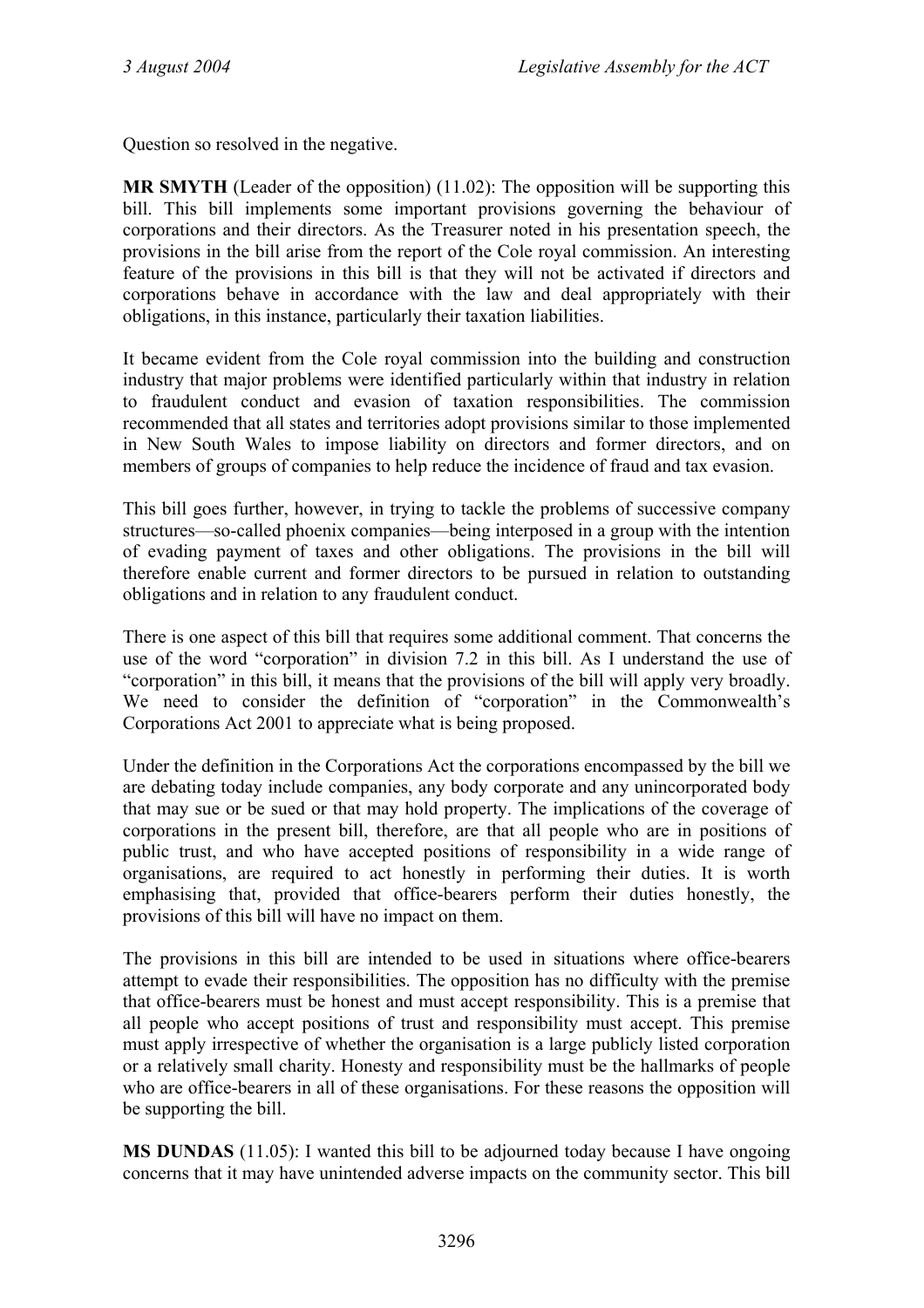was not meant to target them, yet it does affect them. I think more time was needed to work through the implications of that. The legal entity of a limited liability corporation was developed to make it more attractive for people to invest in business ventures and make it simpler for many people to share an interest in business.

There are different views about how well this model has served us. However, the model has served us very well in the non-profit sector where people have been able to serve voluntarily on the boards of incorporated charitable and community entities, knowing that they will not be personally liable if something goes wrong and it is not due to their own wrongdoing. This bill removes that protection that directors of corporations have enjoyed up to this point.

I support the intention of this bill. I think most people would find it hard to argue that a director who has presided over a string of company collapses, each leaving unpaid tax debits, should be able to escape liability. The situation is grey where a company goes bankrupt simply because its creditors default. Chains of bankruptcies in the construction sector can be triggered by the fall of one major building company that folds with large debts to a number of small suppliers. The suppliers would not be at fault, but this law would catch them if they also went bankrupt.

It is worth remembering that the ACT taxation component of a company's overall liabilities would be small, and there has been a general shift towards personal liability of company directors for tax debts. However, the situation can be considered differently for community organisations. I do not think there is a major problem in the territory with fly-by-night community organisations starting and then winding up without paying due taxes. There is not the same scope for profit in the non-profit sector, so there is not the same scope for corruption. However, this law will apply to directors of community organisations and the government has failed to consult with the community sector to learn of their views on this proposed change. My main concern is that the existence of a risk of personal liability will serve as a disincentive to people to serve on boards as volunteers of non-profit organisations. That would be an unfortunate and unintended outcome that I was hoping to allay.

Despite the limited intended scope expressed by the Treasurer in his tabling speech, this is a sweeping bill that catches every director of every community organisation with a corporate structure. Although the government stated that the bill is primarily targeted at payroll tax debts, which are rarely, if ever, incurred by not-for-profit organisations, it does cover all taxes. That means taxes on insurance, duties on assets transfers and rates bills. Non-profit organisations could be liable for substantial liabilities in these different categories.

For example, a charity may be bequeathed a building. If they occupy only part of it and lease the rest to provide an income stream they are liable for rates on the part of the building that is leased out. That may result in a rates bill of many thousands of dollars. A voluntary director can then be made to pay every cent of the rates bill if the organisation is wound up and there are outstanding debts. So there are certain concerns that I think need to be worked through.

On balance, it may be that this legislation in its current form has no need for amendment and that the community sector is willing to take it on board as part of the conditions of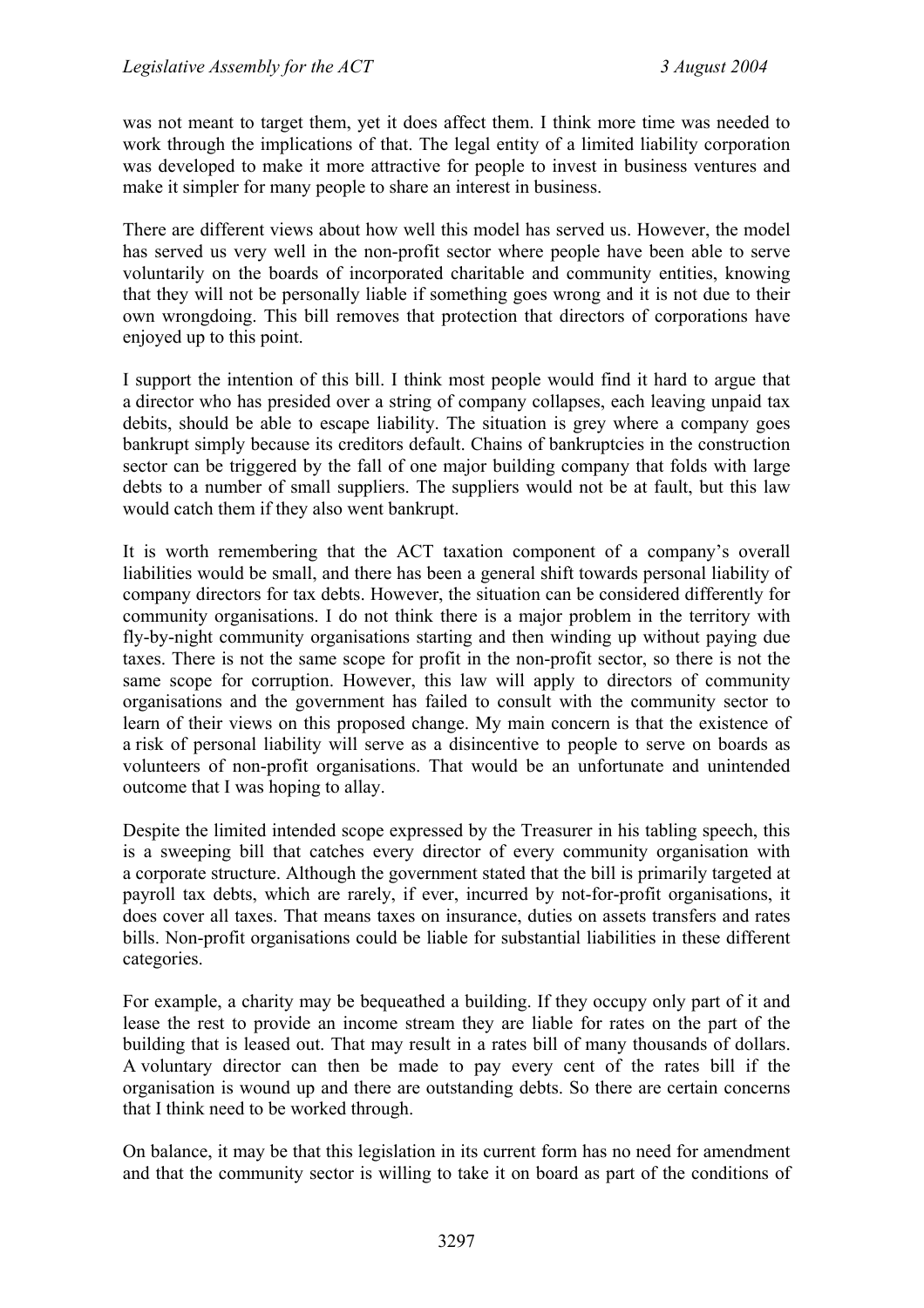the directors of non-profit organisations. However, I believe a little more thought was needed, especially as many organisations are incorporated under ACT incorporations law. I see ongoing problems with this legislation that need to be worked through. Unnecessary questions are created for the community sector. I would like to have worked through those concerns with the non-profit sector and maybe come up with amendments. Those issues could have been worked through to avoid the situation where people, I guess through fear, do not take up voluntary positions to help the community sector with their management structures.

**MS TUCKER** (11.10): This legislation reduces the ability of company directors to avoid responsibility for debt incurred by companies under their charge even if they are no longer directors. As members have said, it comes from the Cole royal commission. The bill makes every member of a company jointly and severally liable for the payroll tax debts of every other member. It also addresses so-called phoenix firms that are used by companies to avoid liability for debts. This bill makes the ACT law consistent with New South Wales, which should simplify compliance and help avoid cross-state avoidance of tax debts. These goals of the bill are worthy of supporting.

I know Ms Dundas' concerns and I was prepared to support her motion for adjournment. We have also found ourselves caught a bit short on this and I have only started consulting fairly recently with the community sector. I acknowledge that we have had this bill since May, but it seems as though the government did not consult with the community sector on this. So I have sympathy with the move to adjourn. However, it is obvious that this bill is going to get up today, so I will just note a couple of points.

Basically while any community sector organisations and their directors who are avoiding paying a tax debt should be made liable for their debts, there is a possibility that some community organisation directors may not be aware that the organisation is not paying the tax owed. It is entirely possible that the directors may be deceived by the staff managing the organisation. In such a case the directors may not be aware that they have not paid the taxes owed. However, the other side of that concern is put clearly by the Treasurer's office. There are protections in this legislation. The main points are that not-for-profit organisations can be exempt from some taxes such as payroll tax, but this does not necessarily include all taxes. New section 56E that is proposed in this bill states:

It is an defence to a proceeding for recovery of an assessment amount from a director or former director of a corporation if the director or former director establishes that he or she took all reasonable steps in the circumstances to ensure that the corporation paid the assessment amount.

So arguably that is one protection. Also, of course, finally the Treasurer has the power to waive fees and fines and to approve act of grace payments under the Financial Management Act. I put on the record today that the Greens have been told that these protections are in place to avoid any unwanted negative impacts of this on important community initiatives and organisations—initiatives through setting up and running organisations—and that the intention of this legislation is not to catch good people working for the community in the ACT. It is about the issues that were identified in the Cole Royal Commission. Protections are there to avoid people being unfairly caught up in this law.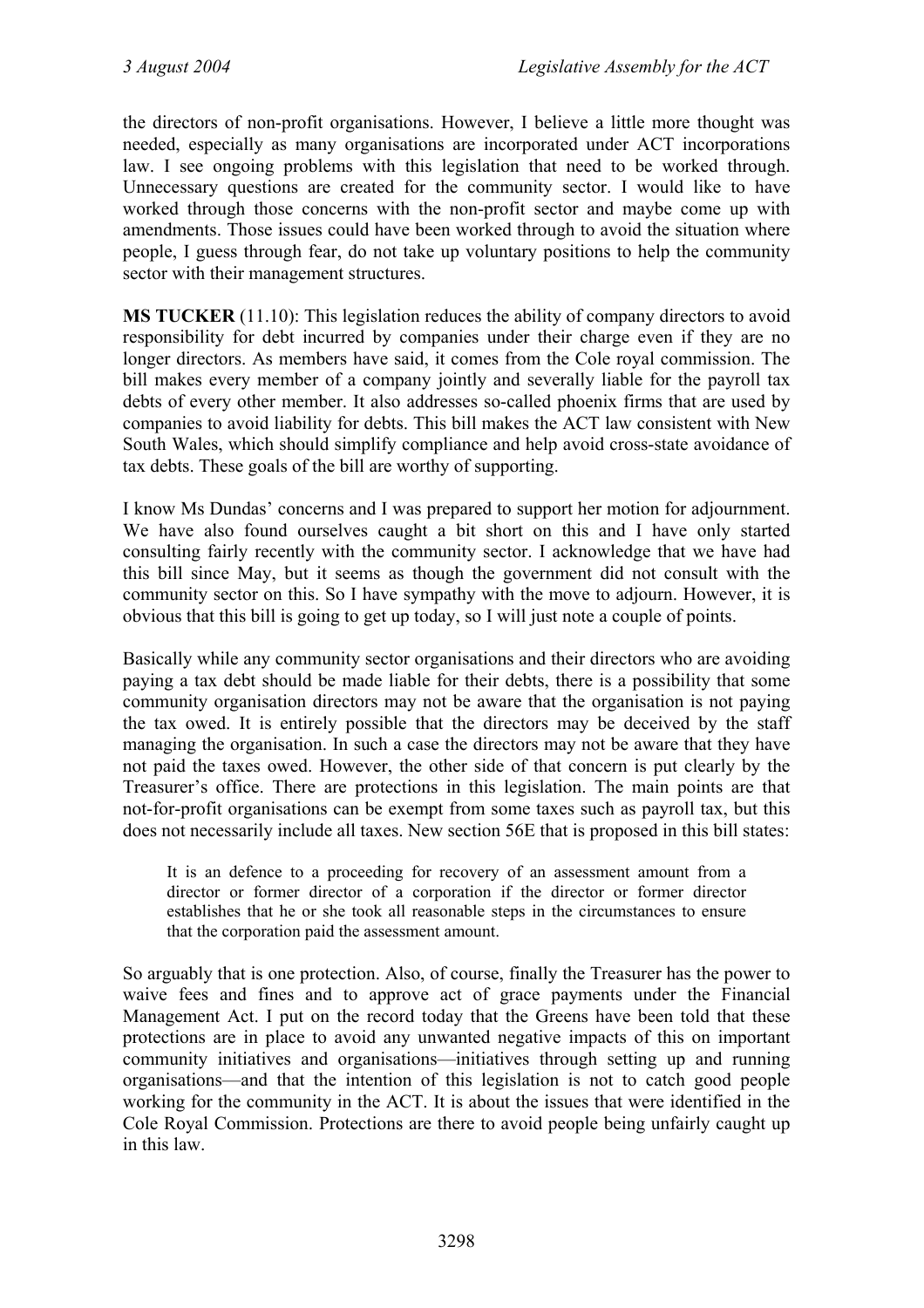**MR QUINLAN** (Treasurer, Minister for Economic Development, Business and Tourism, Minister for Sport, Racing and Gaming, and Acting Minister for Planning) (11.13), in reply: I thank the opposition for their support. I thank Ms Tucker. I think this is relatively simple legislation, consistent with the report of the Cole commission and consistent with legislation in New South Wales. There has been some discussion about not-for-profit organisations or charities. Let us look at the layers of protection they have. First of all, they are not subject to most of the heavy taxes anyway. Second, there is the protection that has been built into the legislation under proposed section 56E, which provides a defence for directors, and, third, there is the capacity under the Financial Management Act for a waiver of tax to be considered by the Treasurer.

If this legislation was weakened in any way to compensate for the very unlikely situation that has become a point of difference, that would allow the legislation to be exploited. This is about closing loopholes and eliminating exploitation of the law and the phoenix companies that are deliberately created, do not pay tax, fold, and rise again—particularly labour hire companies. I doubt very much whether this legislation will become a disincentive to directors. It does not matter so much whether you are a director of a for-profit or not-for-profit organisation; you do have fiduciary responsibility. You will be governed by ASIC, which is a far stronger control than this legislation represents. So, all in all, this is good sensible legislation and the objections that have been raised are not valid.

I understand that the Democrats brought up consultation. My office spoke to their office and asked who they know who has any objections coming from out of left field on the charitable organisations. We did not get a response. I do not know that that is a problem. Also I defend the amount of time that members have had to look at this. It is reasonable and it is quite consistent with time we have with other legislation, given that it is not particularly complex. I think the whole thing has been quite reasonable. I commend the bill to the House.

Question resolved in the affirmative.

Bill agreed to in principle.

Leave granted to dispense with the detail stage.

Bill agreed to.

#### <span id="page-15-0"></span>**Mental Health (Treatment and Care) Amendment Bill 2004**

Debate resumed from 14 May 2004, on motion by **Mr Corbell**:

That this bill be agreed to in principle.

**MR SMYTH** (Leader of the Opposition) (11.17): This bill seeks to set up a distinct pathway in the act for involuntary treatment for people with a mental illness and for people with a mental dysfunction. While the bill makes no major changes in how the Mental Health Tribunal deals with people suffering from a mental illness, the changes in the way one deals with people who have a mental dysfunction are very significant.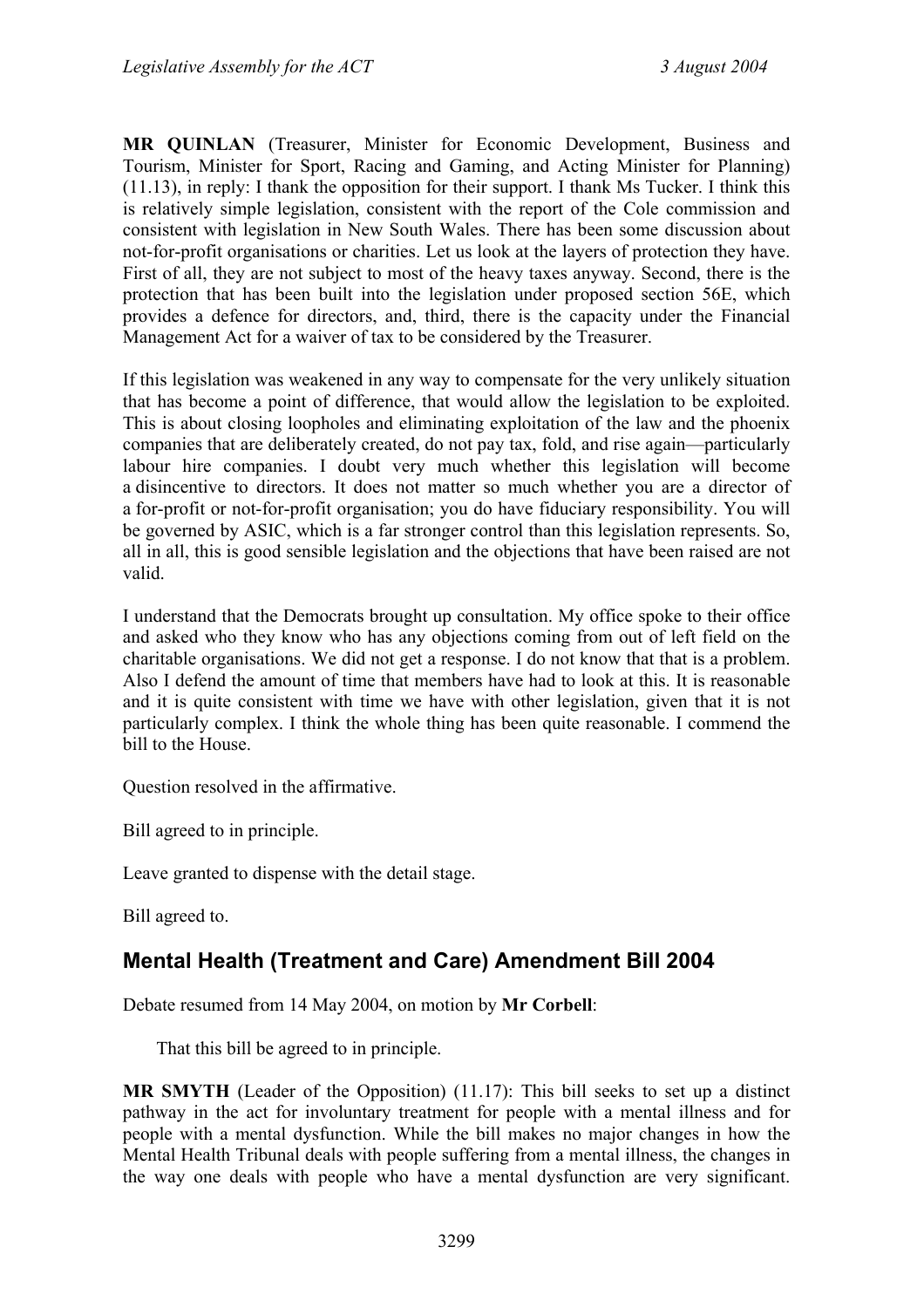Currently the act makes provision for mental health treatment orders for the involuntary treatment of those with a mental illness and gives powers to the chief psychiatrist to restrain, confine and seclude people on an order.

The act also makes provision for community care orders for those with a mental dysfunction. The community care co-ordinator performs similar functions as the chief psychiatrist in the administration of these orders. However, currently, the act does not allow for community care orders to restrain, confine and seclude people with a mental dysfunction. The bill before us will make provision for these powers.

There is an ethical question here. I think we all acknowledge that it is an unfortunate reality that people suffering from mental illness may on occasion need to be restrained, confined or secluded in order to protect themselves and others from harm, as well as to aid their treatment. In this case we agree that the right to liberty is tempered by the harsh reality that the person is not able to exercise that liberty safely. In our society we rightly believe that people should not be confined against their will unless they have committed a crime. We make an exception for those with a mental illness who pose a threat to themselves or others.

This bill sets before us another class of people whom we would be willing to confine against their will if the bill is passed. This is something we must consider very carefully before we proceed. With confining the mentally ill the argument is made that once treatment occurs there is the likelihood that the person will be released as they will be more able to consent to further treatment. With confining the mentally dysfunctional, we must also accept that the treatment for these people is much less likely to be successful, as treating a dysfunction is often more difficult than treating an illness.

In passing this legislation, we must consider that there is a possibility for confinement of those with a mental dysfunction to last much longer. While the bill makes it clear that a community care order can be only for a maximum of six months and that the Community Advocate must be involved in the management of those on an order, the reality is that we may well be confining for long periods of time people who have committed no crime. The ethical implications in this bill are profound, and weigh heavily upon the Liberal Party.

In the 2003-04 Appropriation Bill (No 2), provision was made for a sum of \$650,000 to provide "secure accommodation and appropriate programs that will contribute to an existing client and community safety program". Without going into specifics of this case, it is clear to me that this type of client of Disability ACT is the sort of person who would be confined under this bill. Certainly I acknowledge that the options available under this bill would make for better handling of this type of client, but the ethical principle still remains.

After deep consideration, the opposition will be supporting this bill, as we consider that the public interest outweighs the ethical issue. However, we will closely monitor its application to ensure that the new options available under this bill are not used as an end in themselves, but as part of a wider treatment regime for those with a mental dysfunction.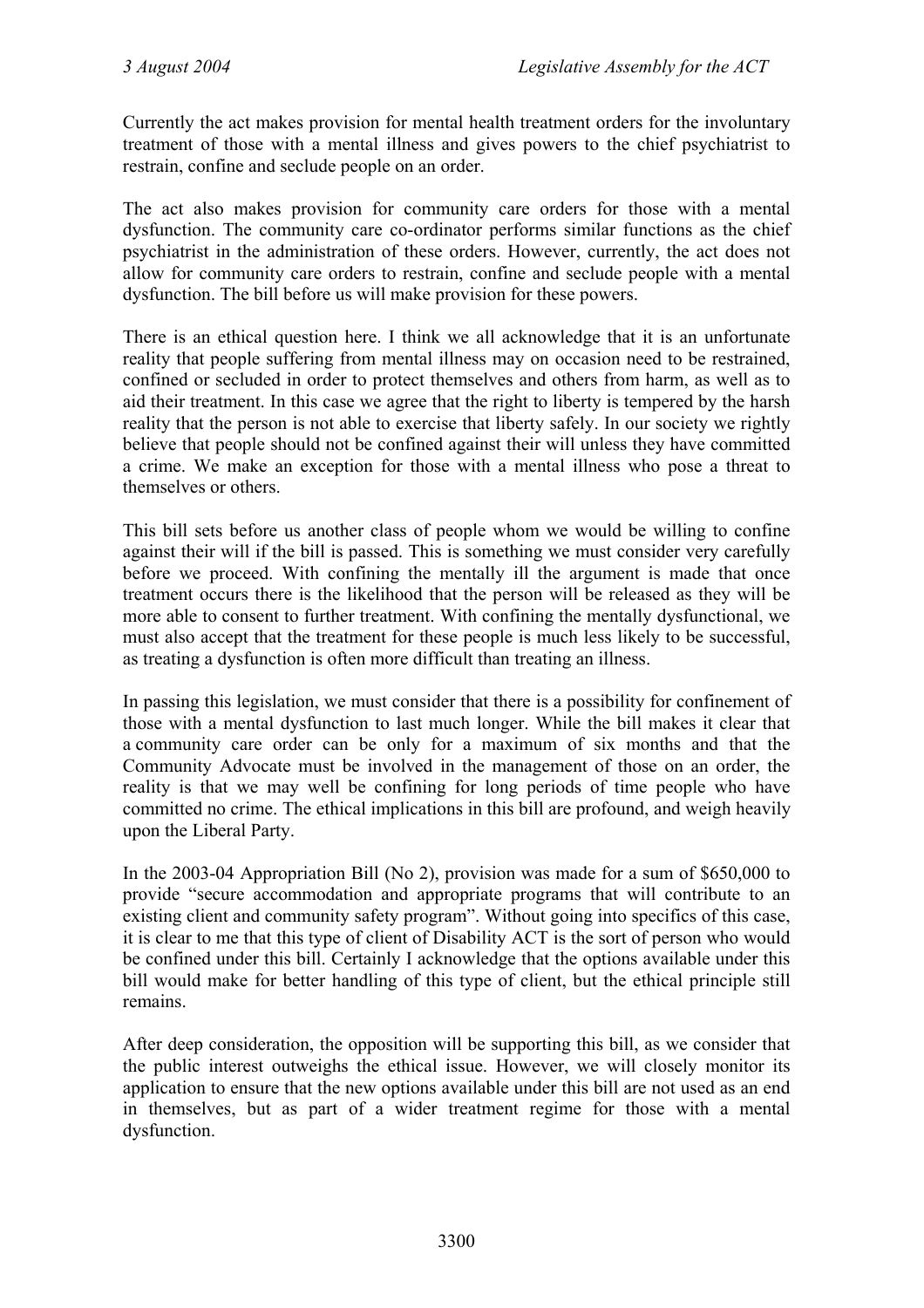**MS TUCKER** (11.22): The Greens will be supporting this bill, the only condition being that when the act is reviewed over the next year, the impact of the specific provisions of this bill, both in effect and in human rights, be assessed and reported on. That is a reasonable request and I understand from the department and the minister's office it is a commitment that they have already made. However, I would like to hear that on the record as well.

The key purpose of this bill is to give the Mental Health Tribunal the power to order a person found to have a mental dysfunction and to be at high risk of harm to themselves or others to live in a particular place or be detained in a particular facility. It also authorises the involuntary use of medication. There are safeguards in regards to scrutiny in the exercise of that power, such as the requirement for the Community Advocate to be advised within 24 hours of any involuntary restraint or medication and for comprehensive reporting and recording requirements.

It is increasingly the case that people who do the work or who care for affected people use the law to guide them. It is important that such legislation is clear. This bill more clearly separates the psychiatric treatment orders and the community care orders as they apply to people living with mental illness and with mental dysfunction. The argument as to the need for the Mental Health Tribunal to have the power to make these orders and to require the community care co-ordinator to ensure they are followed has been clearly made in the presentation speech, so I will not recap on what has already been said.

We are all aware that a small number of members of our community do not have a mental illness but rather have disturbed thinking, behaviour or moods to a disabling extent and are or can be at high risk of harming others or themselves and have been incredibly disruptive. Clearly, it is not acceptable to treat such people for illnesses they do not have, or to charge them with crimes that they cannot be held accountable for. However, we cannot leave them unsupported or unhindered. While the act has been able to support and help in the management of most people living with mental dysfunction, it has not given the tribunal or the care co-ordinators sufficient authority to deal with these most difficult situations.

However, there are some ongoing concerns, no matter how carefully the legislation is written. Some say mental dysfunction is not an illness. It is often congenital or the permanent consequence of head injuries. Ordering someone with such a condition to undergo involuntary medication does not always offer the same promise of recovery or remission. I am aware that there is no generally accepted model for managing the high-risk end of mental dysfunction, and that other states will be watching this regime. It is for these reasons that a close assessment of the impact and effectiveness of this approach will be important.

The other point I want to make is that the most consistent thing said to me by people who work with these sorts of people who have this mental distress or dysfunction, as it is called, and who are part of our community, is that rather than go to these kinds of lengths, we should be putting much more focus on ongoing therapeutic relationships with them. While the Greens are supporting this bill, it is qualified with that concern. It is still easier to have this kind of response than it is to invest in the ongoing support for people who suffer this distress and mental dysfunction. It comes up in our debates on health and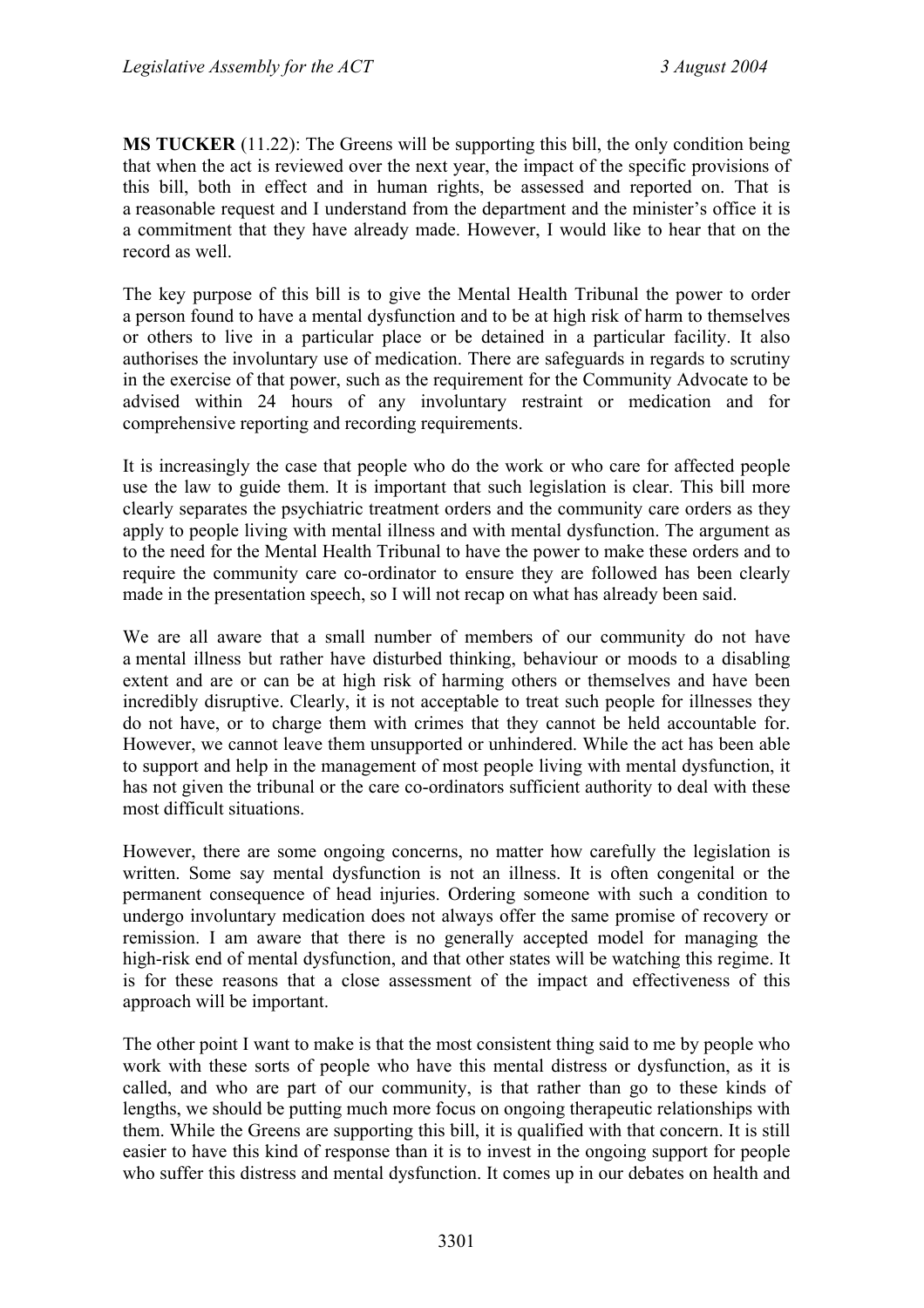mental health over and over again. I make the point that whenever we have this discussion about how we can take control of people's lives, we have to look at how we can avoid having to do that.

**MS DUNDAS** (11.26): The ACT Democrats will also be adding their support to the bill today, but we do it very carefully, with consideration of the human rights of the people that we are talking about potentially detaining. We need to ensure that when considering this kind of legislation we are limiting any infringement of the human rights of the mentally dysfunctional to the minimum degree necessary for their care and protection.

The aim of this bill is simple. It is to allow the Mental Health Tribunal to order a person who is mentally dysfunctional to be detained in a specified place in order to prevent harm to that person or harm to the community, or a continued deterioration of that person's condition. This bill also makes a number of structural changes to the Mental Health (Treatment and Care) Act to make it more accessible to workers in the sector and to clarify the intention of the act. In addition, it clarifies the relationship between the Powers of Attorney Act and the Mental Health (Treatment and Care) Act to remove any potential for conflict between those two pieces of legislation.

These clarifications recognise that the bill must not only be interpreted by those with a background in law, but also by health professionals who are required to abide by the provisions of the act when administering health care to people. The clear separation of the roles of the chief psychiatrist and the care co-ordinator in this bill is a recognition that the current act can be confusing, and that the roles of these two statutory positions in our mental health system need to be separated in order to facilitate greater understanding of their distinct positions.

I acknowledge that the bill has been drafted in response to a number of concerns in the mental health sector. For example, there are reserved beds in a secure facility for the treatment of somebody with a mental dysfunction, but they are unable to be properly utilised due to the wording of the current law. That being said, the bill raises a whole host of issues regarding human rights that the Assembly must consider carefully. The bill potentially infringes on a number of rights contained in the Human Rights Act, such as section 13, the right to freedom of movement, and section 18, the right to liberty and security of a person. At the same time, section 28 of the Human Rights Act states:

Human rights may be subject only to reasonable limits set by Territory Laws that can be demonstrably justified in a free and democratic society.

The Scrutiny of Bills Committee has drawn to the attention of this Assembly these issues. In report 52 it made the following comments:

No doubt the provisions of this Bill could be the subject of a very detailed study of whether its provisions conform to the standards stated in the Human Rights Act 2004. This is far beyond the time available to the Committee.

The Committee appreciates that assessment of whether the Bill meets the general standards stated by bodies such as the European Court and the HRC cannot be carried out without the study of the Act as it would be amended, and knowledge of how the Act is carried out in practice.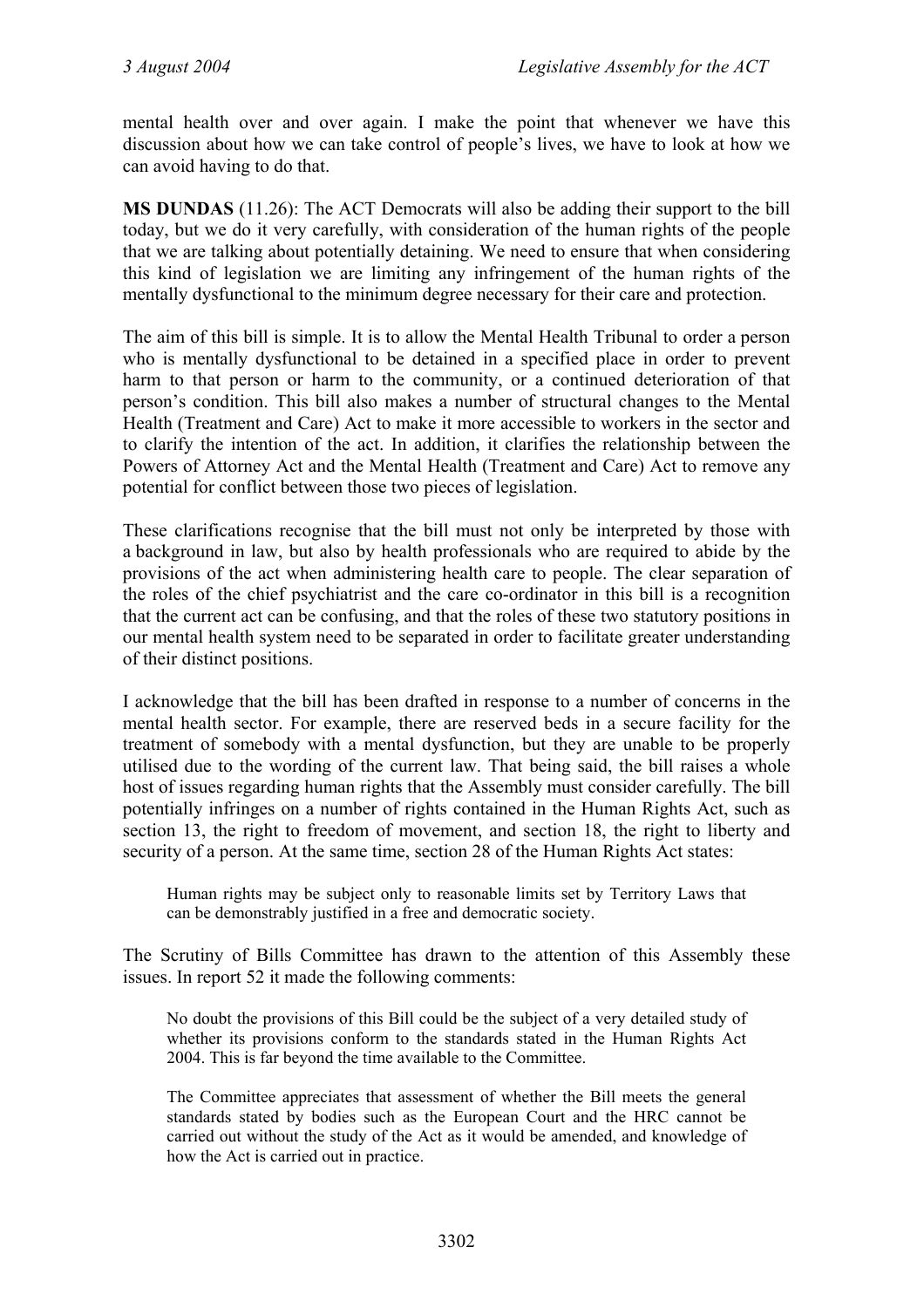It is of some concern that we have not been able to see a full human rights investigation of this bill, or the assurance of the Attorney General that the bill does not infringe human rights by way of compatibility statement, as this bill was tabled before 1 July. At first inspection, the bill as proposed appears to meet the criteria set out in international instruments. Of particular relevance are the Declaration on the Rights of Mentally Retarded Persons and the principles for the protection of persons with mental illness and for the improvement of mental health care.

The principles, which were adopted by the General Assembly of the United Nations on 17 December 1991, contain a number of elements regarding treatment for mental health problems. There are some conditions that I believe are of particular interest. Any decision that a person lacks legal capacity must be established by an independent and impartial tribunal established by domestic law. There should be a right to appeal such a decision to a higher court. Determination that a person has a mental illness shall be made in accordance with internally accepted medical standards and every patient has the right to be treated in the least restrictive environment and with the least restrictive or intrusive treatment appropriate to the patient's health needs and the need to protect the physical safety of others. Of special note is principle 16, which relates to involuntary admissions. It states:

A person may (a) be admitted involuntarily to a mental health facility as a patient; or (b) having already been admitted voluntarily as a patient, be retained as an involuntary patient in the mental health facility if, and only if, a qualified mental health practitioner authorised by law for that purpose determines, in accordance with Principle 4, that the person has a mental illness and considers:

- (a) That, because of that mental illness, there is a serious likelihood of immediate or imminent harm to that person or to other persons; or
- (b) That, in the case of a person whose mental illness is severe and whose judgement is impaired, failure to admit and retain that person is likely to lead to a serious deterioration in his or condition or will prevent the giving of appropriate treatment that can only be given by admission to a mental health facility in accordance with the principle of the least restrictive alternative.

The bill appears to incorporate these ideas into the assessment and treatment of mentally dysfunctional people. It is important to note that the first objective of the act, stated in section 7, is:

to provide treatment, care, rehabilitation and protection for mentally dysfunctional or mentally ill persons in a manner that is least restrictive of their human rights;

With the passage of the Humans Rights Act 2004, the provisions of the legislation must be interpreted in a manner that is most consistent with the person's human rights. We also need to be aware that international human rights thinking in the area of working with people with mental dysfunction is still developing. The most recent report of the Secretary-General to the UN General Assembly on the progress of efforts to ensure the full recognition and enjoyment of the human rights of persons with disabilities questions whether the principles are adequate for the protection of human rights. Section 47 of the report states: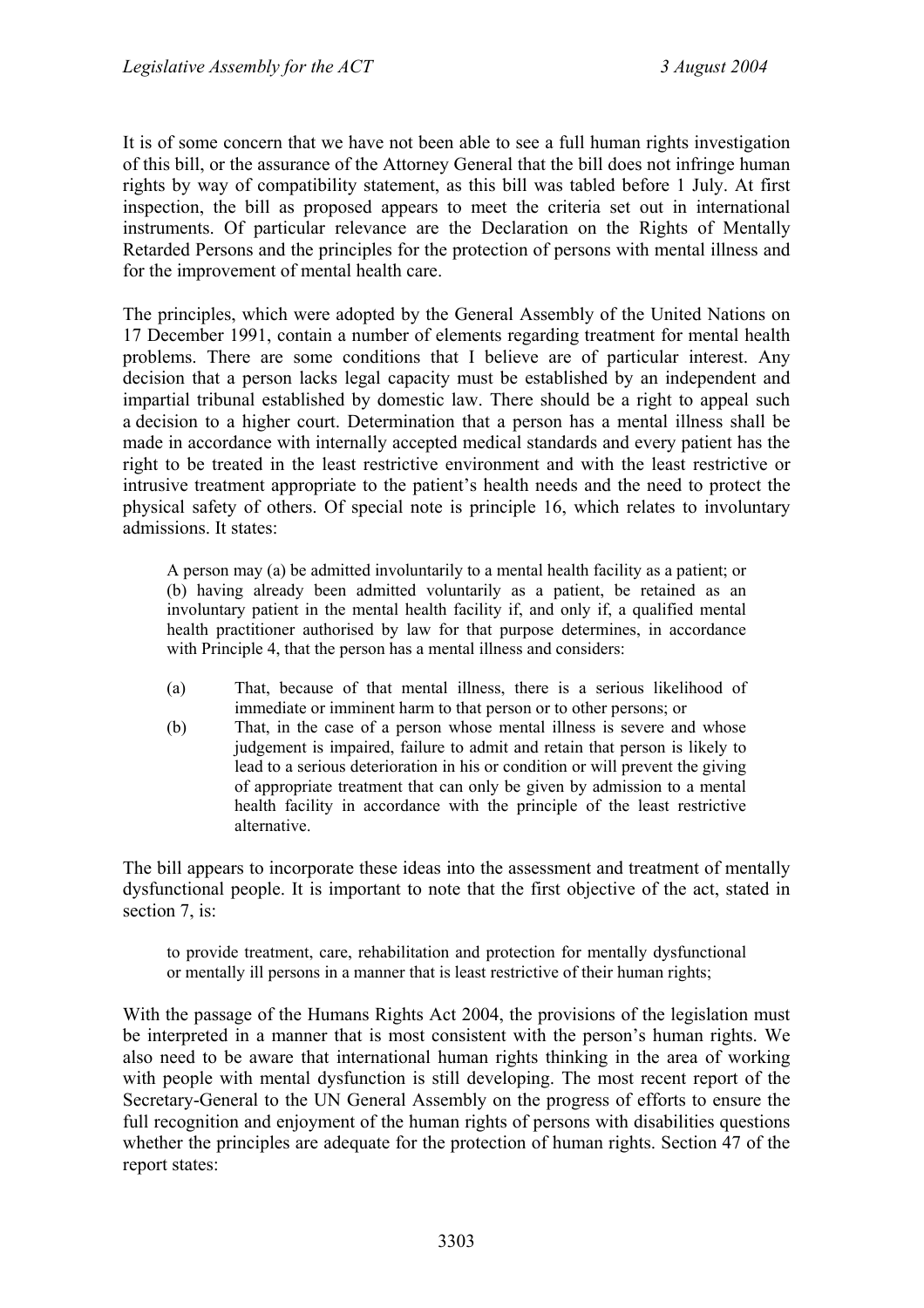The criteria set forth in principle 16 (1) for compulsory institutionalisation should be reviewed. The serious likelihood of immediate or imminent harm to him or herself may not represent a sufficient reason to justify a measure that infringes dramatically on the enjoyment of several human rights, including the right to liberty and the security of the person and the right to freedom of movement. The consistency of the second criterion, which refers to the person's state of health, with existing human rights standards, should also be analysed. In accordance with the principle of the least restrictive alternative, the decision on involuntary admission should at the very least provide evidence on (a) the risk of serious deterioration in the person's health conditions and (b) the lack of viable alternatives, such as community-based rehabilitation. The decision on psychiatric commitment should always be subject to judicial review and reconsidered periodically.

We need to keep in mind that there are continuing questions about whether the provisions for detaining mentally ill or dysfunctional people are sufficient to protect their human rights and whether we are making the best judgments here. I understand the government has moved for a full review of the act beginning this financial year. Hopefully these considerations will be examined more closely, considering that these questions are being posed on an international scale.

That being said, it is clear that this bill has been brought forward due to genuine problems that were arising in the sector, so it deserves to be supported. But there are ongoing questions about how we deal with people with severe mental health problems and whether just detaining them is the best way to deal with their situation. We need to look at how we work with them in an ongoing way in the community. I urge the government to fully consider the human rights implications of the Mental Health Act when it does its review and takes into account the current movement in the international human rights scene in relation to these issues.

**MRS CROSS** (11.34): Mental health is a very sensitive issue. As legislators, it is important that we ensure that people suffering from mental illness receive the appropriate care, treatment and support to ameliorate their symptoms and to minimise any associated safety risks. In some instances cognitive function can be impaired to the extent that people affected are unaware of the harm they pose to others or themselves. In extreme circumstances, and as a last resort, involuntary interventions are needed to treat people who are demonstrably dangerous to themselves or others. I agree that it is an unfortunate form of mental health care, especially for the families of the people affected. However, it is necessary because it saves lives and protects people from harm.

On this basis I will support this bill, as it helps clarify the legal requirements for involuntary mental health care and the roles and responsibilities of the Mental Health Tribunal, the Office of the Community Advocate, the care co-ordinator, and other mental health care professionals in the implementation and development of community care and psychiatric treatment orders. Unlike the previous act, this bill ensures that people suffering from severe mental illness are detained or treated medically until the risk they pose to themselves or others has lessened, while having regard for the person's rights and dignity.

**MR WOOD** (Minister for Disability, Housing and Community Services, Minister for Urban Services, Minister for Police and Emergency Services, Minister for Arts and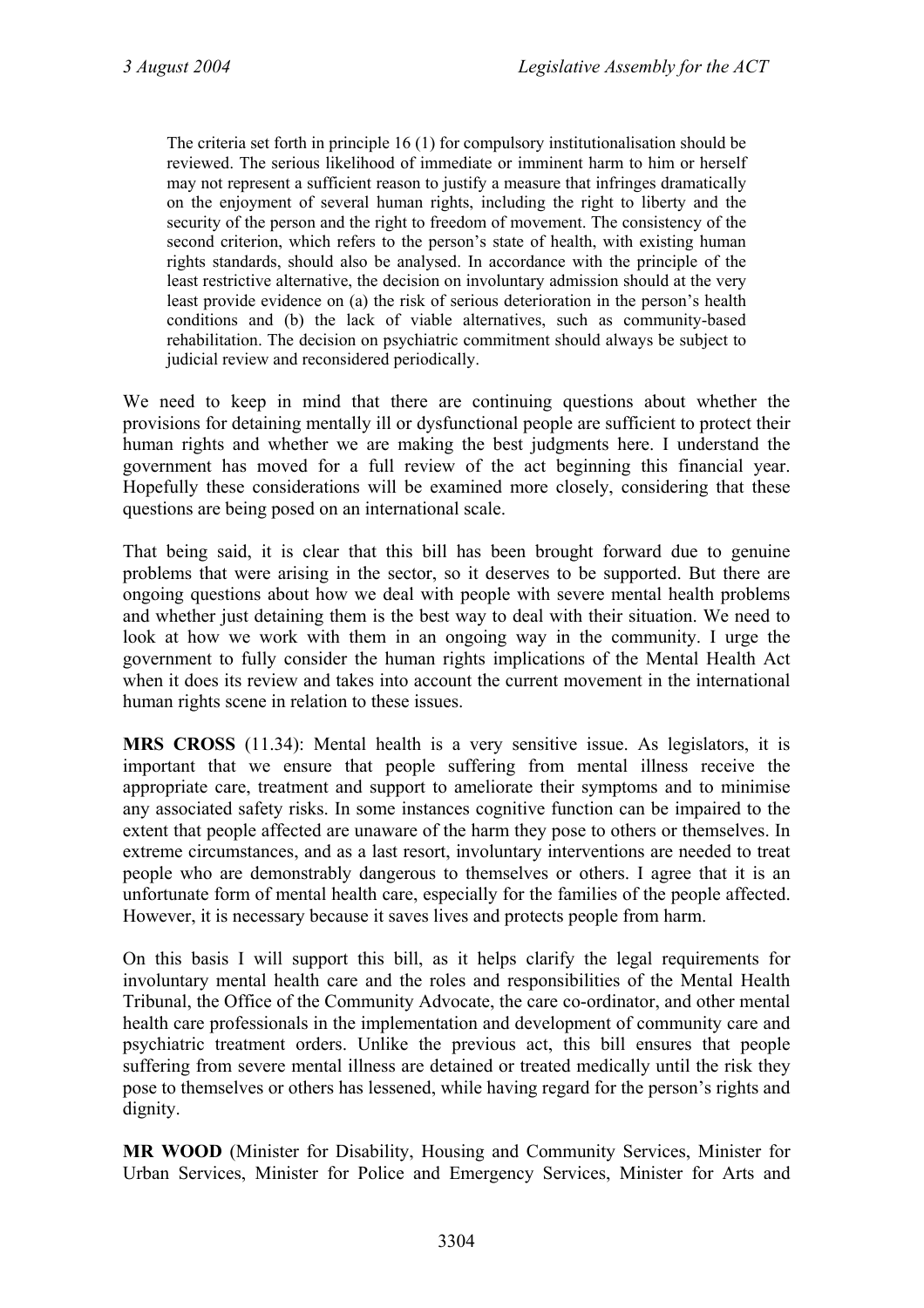Heritage, and Acting Minister for Health) (11.36), in reply: Mrs Cross makes a valid point when she says that sadly some people are unaware of the harm they may cause themselves or others. Therefore, steps have to be taken to protect their interests and the interests of other people. Mr Smyth said that the public interest outweighs other concerns, and he will keep close watch—as we all will—on how this proceeds. It is a difficult area. It has become apparent that while community care orders have been of benefit to most people who have required this involuntary support, a small number of people—and it is only a very small number of people that we have to attend to—with mental dysfunction require closer supervision than currently is the case.

The act presently does not allow for people who are suffering a mental dysfunction who are assessed to be at high risk of harm to themselves or others to be detained in treatment or care facilities until that risk is lessened. So we must move. Often the alternative for these people with mental dysfunction and very complex needs, and who may be assessed as being at high risk to themselves, has been the justice system. In recent times we have heard people in the justice system speaking out, critical of the lack of options for these people. This has come through because there has not been an appropriate legal framework to institute involuntary care and support commensurate to the risk the person presents to either themselves or the community. This bill now provides that appropriate legal framework.

The Mental Health Tribunal presently makes community care orders that include care and support, counselling, training and rehabilitation. The addition to the existing regime is treatment and medication. While most mental dysfunctions are enduring conditions, medication can provide relief to a person when their ability to regulate their emotions is seriously impaired and prolongs their own distress. The involuntary use of medication for the amelioration of mental dysfunction can only be implemented where that medication is properly prescribed by a doctor.

The most significant amendment in this bill is to give the Mental Health Tribunal the authority to make a restriction order that, in addition to a community care order, authorises that a person is detained in a stated community care facility. The Mental Health Tribunal can only make such an order if satisfied that it is in the interests of the person's health or safety or public safety to do so.

The United Nations resolution on the protection of persons with mental illness and the improvement of mental health care describes the standard that is compatible with the Universal Declaration of Human Rights and the International Covenant on Civil and Political Rights if a person's liberties have to be limited to treat mental illness. Principle 17, relating to review bodies, states that the initial review and periodic reviews of a person subject to involuntary retention shall be by a judicial or other independent body. The proposed amendments meet these standards.

A person subject to a mental health restriction order will have that order, and the treatment and care delivered under that order, including detention, reviewed by the tribunal on a three-monthly basis. Community care orders and psychiatric treatment orders are reviewed by the tribunal on a six-monthly basis. The person can at any time request a review of the order by the tribunal and can also appeal directly to the Supreme Court. The care co-ordinator co-ordinates and administers the implementation of the orders. At present the act does not describe the functions of the care co-ordinator nor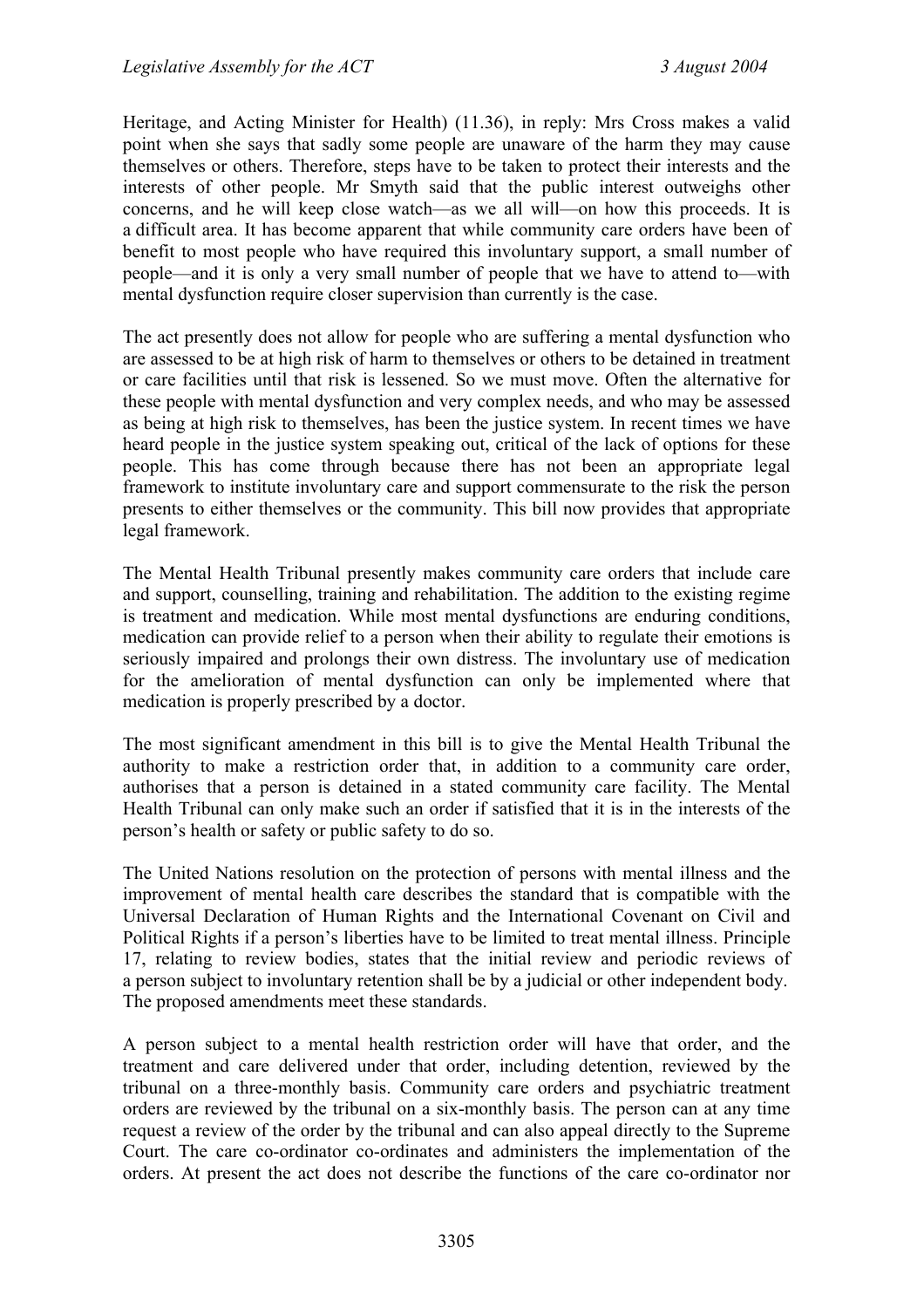does it require the co-ordinator to make an annual report. Section 36A merely states that the minister must appoint a care co-ordinator and that person must be a public servant.

The bill describes the functions of the care co-ordinator. This includes the requirement to co-ordinate the provision of appropriate treatment, care, and support, the provision of appropriately trained staff, and the provision of suitable residential facilities for persons on community care orders. Once a person is ordered to be detained the person may be secluded or restrained if the co-ordinator or delegate is satisfied that is the only means in the circumstances to prevent the person from causing harm to themselves or other people. The amendments require the co-ordinator to inform the Community Advocate in writing within 24 hours of the involuntary administration of medication, or seclusion, or restraint. The event and the reason will be recorded in the person's record and a register of such involuntary administration, medication, or seclusion or restraint will be kept.

The Mental Health Act is not only a legal document; it is used on a daily basis by human service workers and should also be expressed clearly to facilitate understanding and utilisation of the act. To achieve this, the relevant sections have been rewritten in plain language and now also provide two clear pathways within the act—a pathway for psychiatric treatment orders and a pathway for community care orders.

Mr Corbell stated when he introduced the bill that the government is committed to a full review of the Mental Health Act. It is five years since the recommendations of the last review were implemented in the 1999 amendments. Mental health acts in particular require frequent review to be kept current with mental health and human rights best practice. The coming review will include a review against the Human Rights Act 2004. This will give stakeholders in the community a period of time to judge these amendments as they are implemented in practice. The review will then be able to analyse the strengths and weaknesses of the act as a coherent package. I commend this bill to the Assembly.

Question resolved in the affirmative.

Bill agreed to in principle.

Leave granted to dispense with the detail stage.

Bill agreed to.

#### <span id="page-22-0"></span>**Visitors**

**MR SPEAKER**: I welcome to the gallery year 5 and 6 students from Sts Peter and Paul Primary School, Garran.

#### <span id="page-22-1"></span>**Charitable Collections Amendment Bill 2004**

Debate resumed from 1 April 2004, on the motion by **Mr Wood**:

That this bill be agreed to in principle.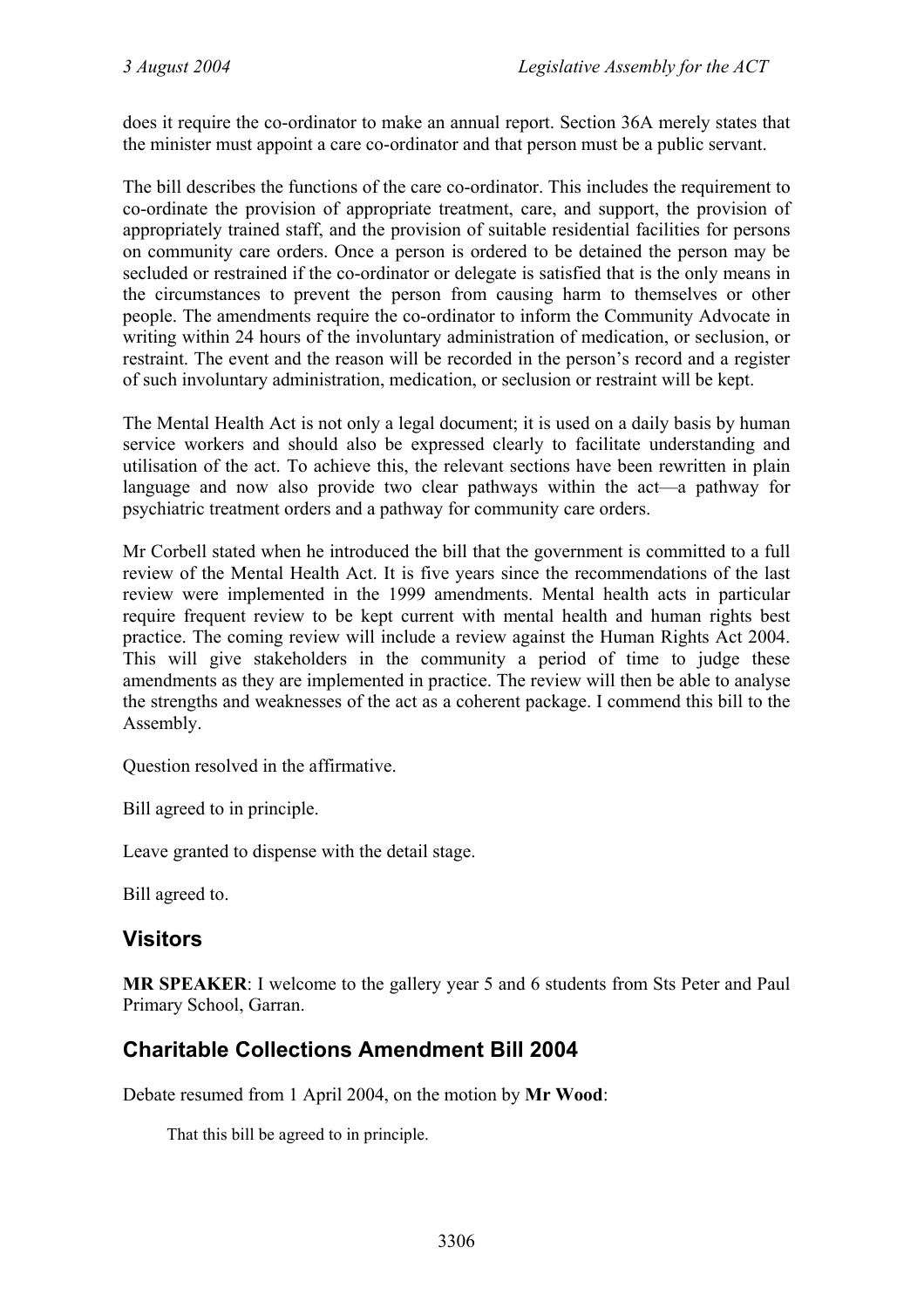**MR CORNWELL** (11.44): I will be very brief. This is a minor amendment to the Charitable Collections Act that removes the need for a charity to establish a trust bank account and cuts the requirement back to a simple bank account. The opposition has no objection to this legislation and we will be supporting it.

**MS TUCKER** (11.45): The Greens will also be supporting this bill, which amends the Charitable Collections Act so that money raised by licensed collectors only needs to be deposited into a specific bank account operated by the signatures of at least two people. At present legislation requires collections to be deposited into a trust bank account that in some instances requires a deed of trust, which is a more cumbersome and arguably unnecessary procedure.

This amendment brings the act into line with arrangements in Victoria and New South Wales. In the context of charitable collections, it probably makes good sense to have similar interstate provisions for the collection and accounting of funds. Members might recall that there was some concern and distress when this act was first proposed. There was quite an exercise in drafting and negotiating regulations in order to ensure that small organisations such as pre-schools and parents and citizens associations were not caught up in a regime that was directed at major fundraising institutions. I have not heard from any of those smaller groups in regards to the impact of this act since it came into force last year. I trust, in this context, that no news is good news. If the minister has any information on the matter, I would be interested to hear it.

**MS DUNDAS** (11.46): The Democrats will also be supporting this bill. It is a simple piece of legislation. It makes it clear that a charity can use any bank account for the purposes of section 45 of this act, so long as it has more than one signatory for authorising withdrawals from that account. I point out that this is exactly the type of problem that was foreshadowed during debate on this act when it came before the Assembly two years ago. I raised the issue that the government was rushing the legislation through the Assembly without proper consultation with the not-for-profit sector, and that pushing through the changes without proper scrutiny would lead to problems. This is exactly the situation we have found ourselves in. This bill should serve as a reminder to government that ramming legislation through this Assembly results in poor administration that leads to future problems with laws.

**MR WOOD** (Minister for Disability, Housing and Community Services, Minister for Urban Services, Minister for Police and Emergency Services, Minister for Arts and Heritage, and Acting Minister for Health) (11.47), in reply: I thank members for their support. It is a pretty simple and technical bill. I have no information of the sort that Ms Tucker is interested in. The act is now widely accepted, and a simple adjustment keeps everybody happy. I thank you for your support.

Question resolved in the affirmative.

Bill agreed to in principle.

Leave granted to dispense with the detail stage.

Bill agreed to.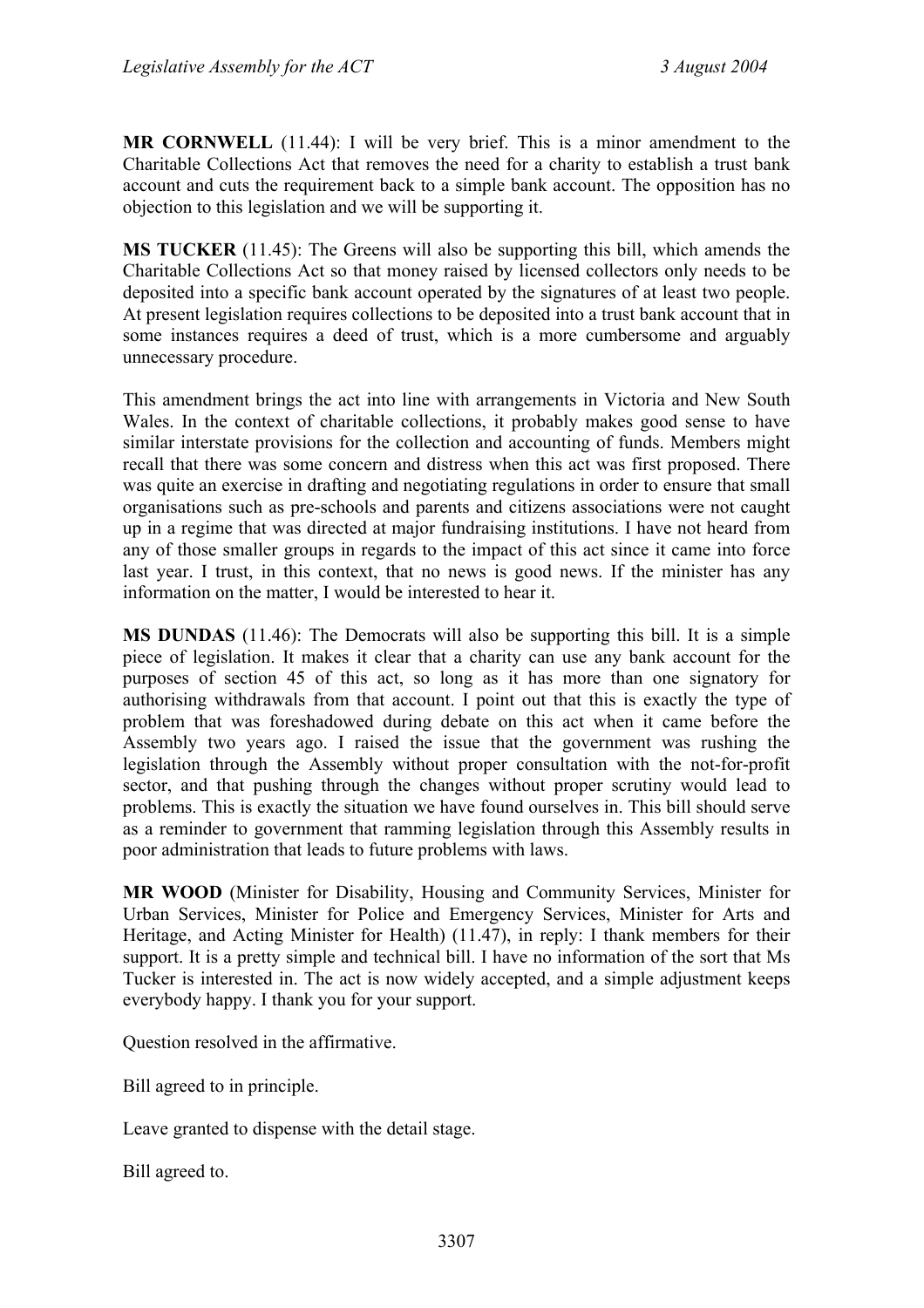#### <span id="page-24-0"></span>**Roads and Public Places (Vandalism) Amendment Bill 2004**

Debate resumed from 14 May 2004, on the motion by **Mr Wood**:

That this bill be agreed to in principle.

**MR CORNWELL** (11.48): On behalf of the opposition, I rise to support this legislation. This necessary step will allow a number of things to be done. I accept the government's argument about the removal of graffiti from private property. I understand that difficulties have arisen because of the approval of the owner or the occupier being required. The owner of a rental property can often be out of town. The occupier, be it an owner or a renter, can often be at work. So on occasions it is extremely difficult for the government to obtain the agreement to remove graffiti from very visible places, and Hindmarsh Drive is a good example of this vandalism.

The legislation also seeks to reduce the time that the owner of an abandoned vehicle is given to remove their vehicle from seven to two days. After two days the government will oblige. I believe that both of these amendments are necessary and important.

It is important to note that whilst the government can remove graffiti there is no obligation on it to clean up graffiti on commercial buildings or, I presume, private property. The government has this option but people are still responsible for removing graffiti from commercial premises in particular.

I understand that property groups, including the Property Council and the Real Estate Institute, support this legislation and I see no reason why anybody else should be against it. I would, however, make the point that whilst this legislation deals with one side of the graffiti question, it does not address the very serious issue of graffiti in this city. Much more needs to be done than having the government clean up somebody else's mess.

It is perhaps unfortunate timing for the government that yesterday I received an answer to a question on notice on this very matter. Mr Wood would be aware of this. In my question on notice I asked how many graffiti offences were committed from 1 July 2003 to 30 June 2004. I was told that some 21 offences were recorded. The results of these offences are frankly appalling. There was one arrest. That person was convicted and his sentence was 24 hours community service—boy oh boy! A caution was given in the case of five of them and no further action was taken; three have been charged before the court, with one to be heard, one convicted with a community service order—that must have been terrifying—and one not proceeding; a diversionary conference with two of the offenders, with no further action; a summons for 10, seven yet to be heard, one convicted, two not proceeding.

This is simply not a good record for this government, which purports to be doing something about graffiti. I think you will find that most people in this city regard this issue as important. They certainly regard the vandalism out there as offensive and they want something done about it. Twenty-one offences recorded over 12 months is certainly not doing anything about this type of behaviour and it seems to me that it certainly gives the green light to vandals to continue their depredations around what I remind members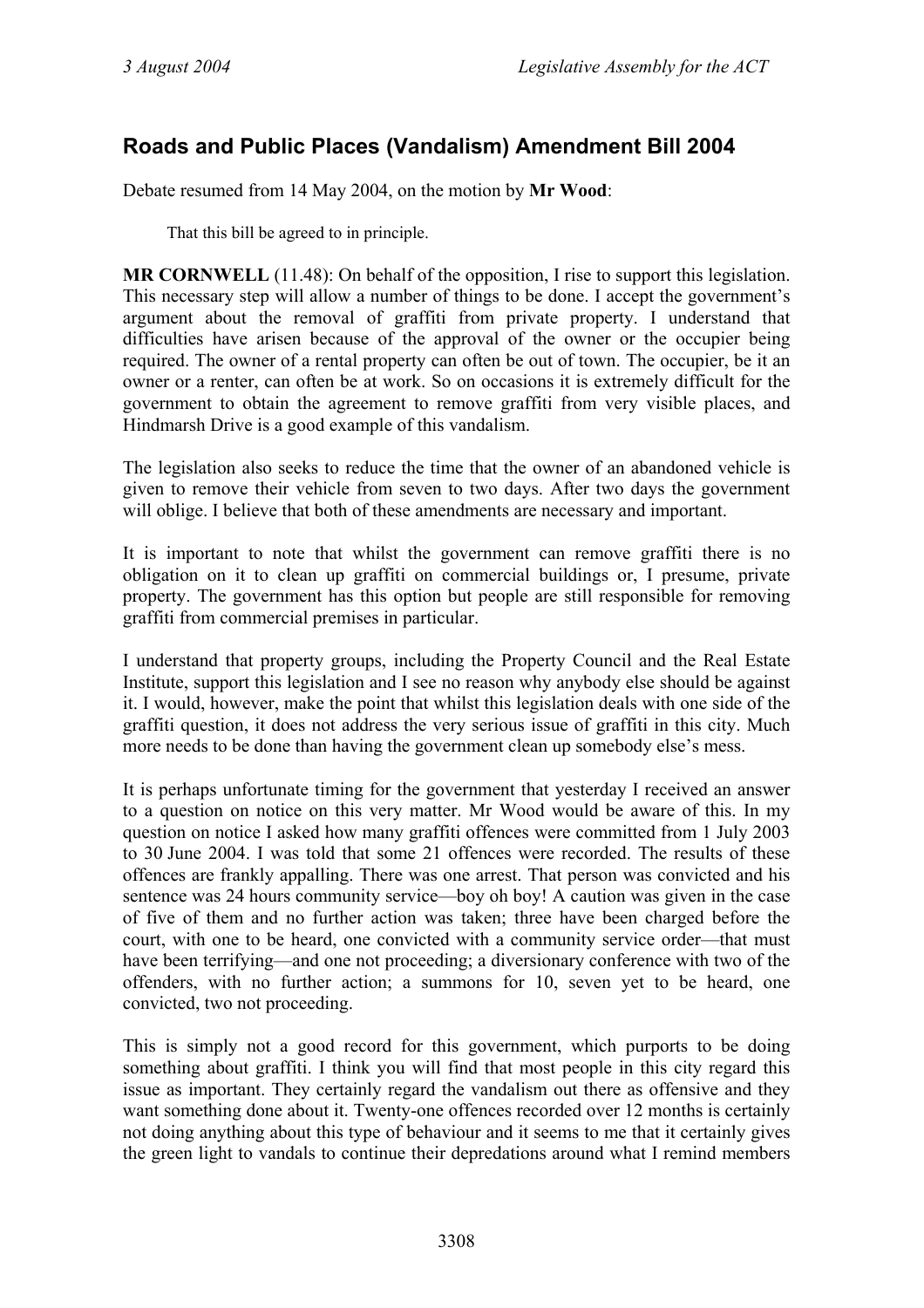is the national capital of Australia but fast becoming the national graffiti capital of Australia.

So I would suggest, Minister, that you have done the right thing by amending the law to give the government the option to remove graffiti. But I would urge you to take action at the other end of the spectrum because these people are not going to stop their filthy habits simply because the government will come along and clean up after them.

The legislation also deals with the removal of abandoned vehicles. As I said, the legislation reduces the time from seven days to two days for an abandoned vehicle to be removed by the owner. I understand that some 1,500 to 1,600 vehicles are reported as abandoned each year. About 600 of these annually require towing and the budgeted cost is about \$50,000 per annum. I am not suggesting for a moment, of course, that the cost will go down if they are removed within two days rather than seven. But, I think there will be some advantages. First of all, you will not have an unsightly wreck, as is sometimes the case, sitting around. But more to the point, perhaps, you will not have an unsightly wreck, full stop, because I would think the chances of an abandoned vehicle being wrecked in seven days would be considerably greater than if it were abandoned for merely two days. Therefore, I think that this is a step in the right direction. I repeat, the opposition will support the legislation.

**MS TUCKER** (11.55): This bill deals with two issues—abandoned vehicles in public places and the removal of graffiti on private property that is visible from a public place. I know that Roslyn Dundas intends to circulate an amendment in respect of the graffiti question, and I will be supporting that amendment.

I will speak to the graffiti part of the legislation first. Basically, the legislation provides that graffiti removal work can be carried out without the agreement of the occupier and whether or not the occupier has been notified, if the graffiti is visible from a public place. The Democrats and I are concerned that there could be an issue in that the owner may not mind graffiti being placed on their property. We could have a situation where a person does not want graffiti art removed from private property. I understand that Ms Dundas is going to substitute the words "at least 24 hours" for "immediately" in proposed new section 14A (4), which states:

For subsection (3), an authorised person must, immediately before the graffiti removal work is to be carried out, take reasonable steps to notify the occupier that the work is to be carried out.

This still does not really properly deal with the issue because obviously it would be quite disturbing for someone to come back from holidays and find that the graffiti art that they like had been removed.

I heard Mr Cornwell talk about his concerns about graffiti in our community. He obviously speaks about this in quite a passionate way, and I understand his position. He has also said that he does not have a problem with graffiti art and that he sees that as something different. But I do not see in the legislation a definition that makes that distinction. If there is such a distinction, maybe someone could show me where it is. But at this point I have not been able to find a definition of graffiti, so there could be a concern there.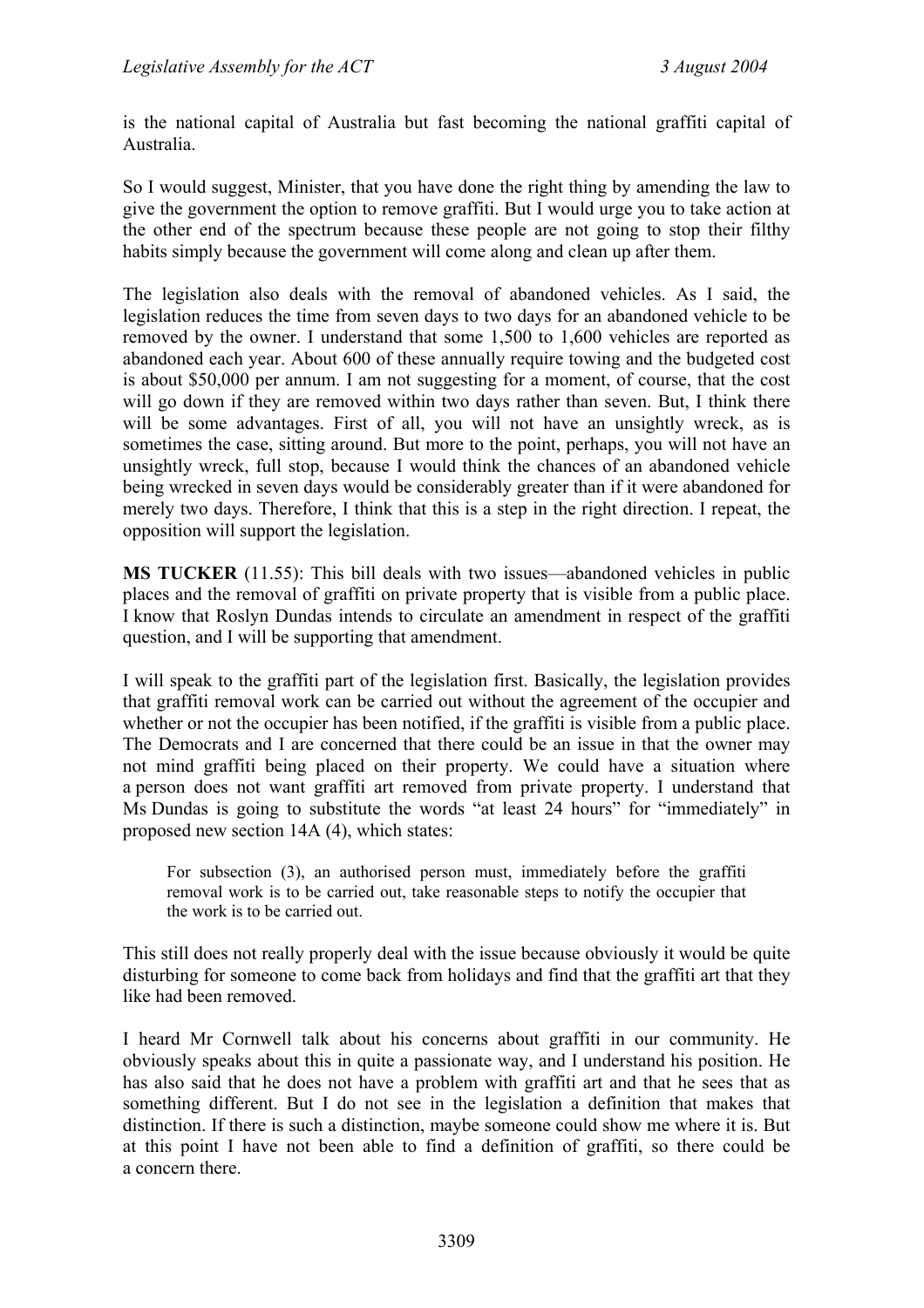Of course, the Greens equally have said a lot in this place about graffiti. We have talked about the need to ensure that we do not just create an environment in which street art is lumped together with tagging. There needs to be an understanding that you can work with young people involved in graffiti to make it a socially positive activity. It is not in the interests of society to criminalize them. We also have to understand that you cannot totally separate young people who tag from young people who do graffiti art, because these practices are part of the spectrum. The Warringah project in New South Wales has clearly shown that if you work with the taggers they can become the street artists. So you are skilling these young people to become street artists, and in the Greens' view that is a much more positive and constructive response to the question of vandalism from graffiti in our community.

I am concerned that really special pieces of art, which graffiti art can be, could be painted over because an authorised person regarded it as graffiti. I do not know when this bill was tabled—and I have to confess that we have not done the work on it—but maybe it could have included a definition of graffiti. So I just express those concerns on behalf of the Greens.

The provisions regarding abandoned vehicles looks all right. However, I would like to make one point. Some time ago I made representations on behalf of a constituent whose son, who lives in public housing, had parked his car in a public housing garage or parking area, whatever it was. The car, which was probably one of the most important things in that young man's life, was being repaired and the wheels had been removed. However, the young man did not have the time to repair the vehicle, get it roadworthy and register it. I cannot remember the detail, but basically there was a threat that the car would be regarded as an abandoned vehicle and removed. I intervened, the minister's office was very reasonable about it and the young man did not lose his car.

**Mr Wood**: I am always reasonable.

**MS TUCKER**: Mr Wood said that he is always reasonable. That is a matter of opinion sometimes but very often, yes, that is probably true. In some areas I would say just never, but we won't go into that now.

I want to put on the record that I do not know what the definition of a public place is. I would be worried if a public place included public housing properties. There needs to be an understanding of what is involved. Right to property under the Human Rights Act and all sorts of other things could come into it if vehicles were taken away in those circumstances.

**MS DUNDAS** (12.01): The Democrats will be supporting this bill, although we do have serious concerns about the rights of individuals who may wish to have graffiti or street art on their property. I support the increased powers to remove abandoned vehicles, which I think is an appropriate response to dealing with an identified problem. However, I think we have gone perhaps a little too far in respect of the powers to remove graffiti in that this could represent a significant invasion of property and have a significant impact on the art culture here in the ACT.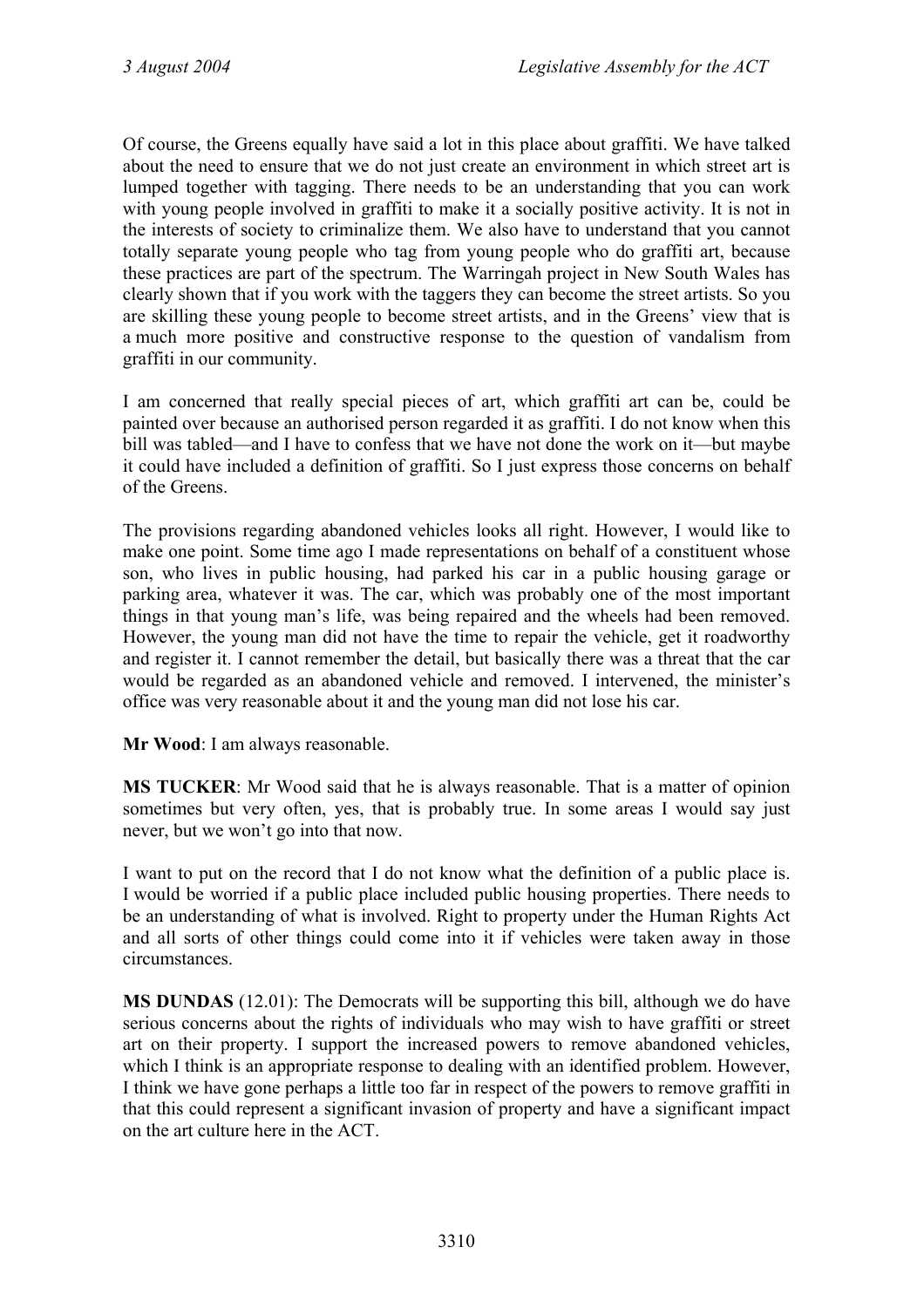This bill gives the extraordinary power to the Department of Urban Services to remove graffiti from private property without the permission of the owners. I am concerned about the wishy-washy provisions that relate to seeking permission. The bill provides that an authorised person must immediately, before the graffiti removal work is started, take reasonable steps to notify the occupier that the work is to be carried out. I think that provision could be used to remove street art rather than genuine graffiti.

I am not in any way trying to downplay the fact that there is a genuine issue around tagging and graffiti in the ACT, and I understand that there are community concerns about how that problem is dealt with. But we also need to recognise the ongoing presence of street art and public murals within the ACT. Because of their style, a wide array of this work across the territory could be identified as graffiti but they are actually legitimate pieces of public art. There is no doubt that graffiti can be destructive and offensive but to many it is a legitimate form of art. We have had many debates in this Assembly about graffiti; I think the last one was about the sale of spray cans to minors.

The intention of this bill is to reduce graffiti, but the overseas evidence is that banning spray cans has seen an increase in more destructive and expensive forms of graffiti. So I think we need to look at how we are approaching this whole issue. We need to work with the young people who may be looking at ways—ways that might be seen by some people as destructive—to express themselves.

To allay the concerns that I have in relation to graffiti, I have an amendment that seeks to omit the word "immediately" from proposed new section 14A (4). I would like to see at least 24 hours notice given, so that there is at least some attempt to have discussion with the owners of a property to ensure that the work is not legitimate street art. I fear that this bill has unintended consequences that go beyond what the government has intended. It is not hard to envisage that it could be a misuse of power to remove street art rather than graffiti, which is the core problem that we are trying to tackle.

**MR WOOD** (Minister for Disability, Housing and Community Services, Minister for Urban Services, Minister for Police and Emergency Services, Minister for Arts and Heritage, and Acting Minister for Health) (12.04), in reply: Graffiti does cause considerable disquiet in this community because there is simply far too much of it—there should not be any of it. I think Ms Dundas has more clearly established the difference between the strands than Ms Tucker has. There is perhaps a relationship between street art or aerosol art and tagging, but I think that strand or connection is not strong necessarily. There are two different forms and very often two different strands or groups of people—one very much in the tagging game and one in the street art game.

Ms Tucker has often raised in this place the question of diverting people into aerosol art and, indeed, we have put money into programs to do just that. There are programs up and running about that. I have to say I am not overly impressed with street art but that is a personal view. I do not see it progressing; I do not see artistic development anywhere, and it is all rather repetitious. Maybe if there were growth in that area I would be more impressed.

The Urban Services people list sites in this city where you can put your street art and you do not see any short supply of that. So let us separate street art very carefully from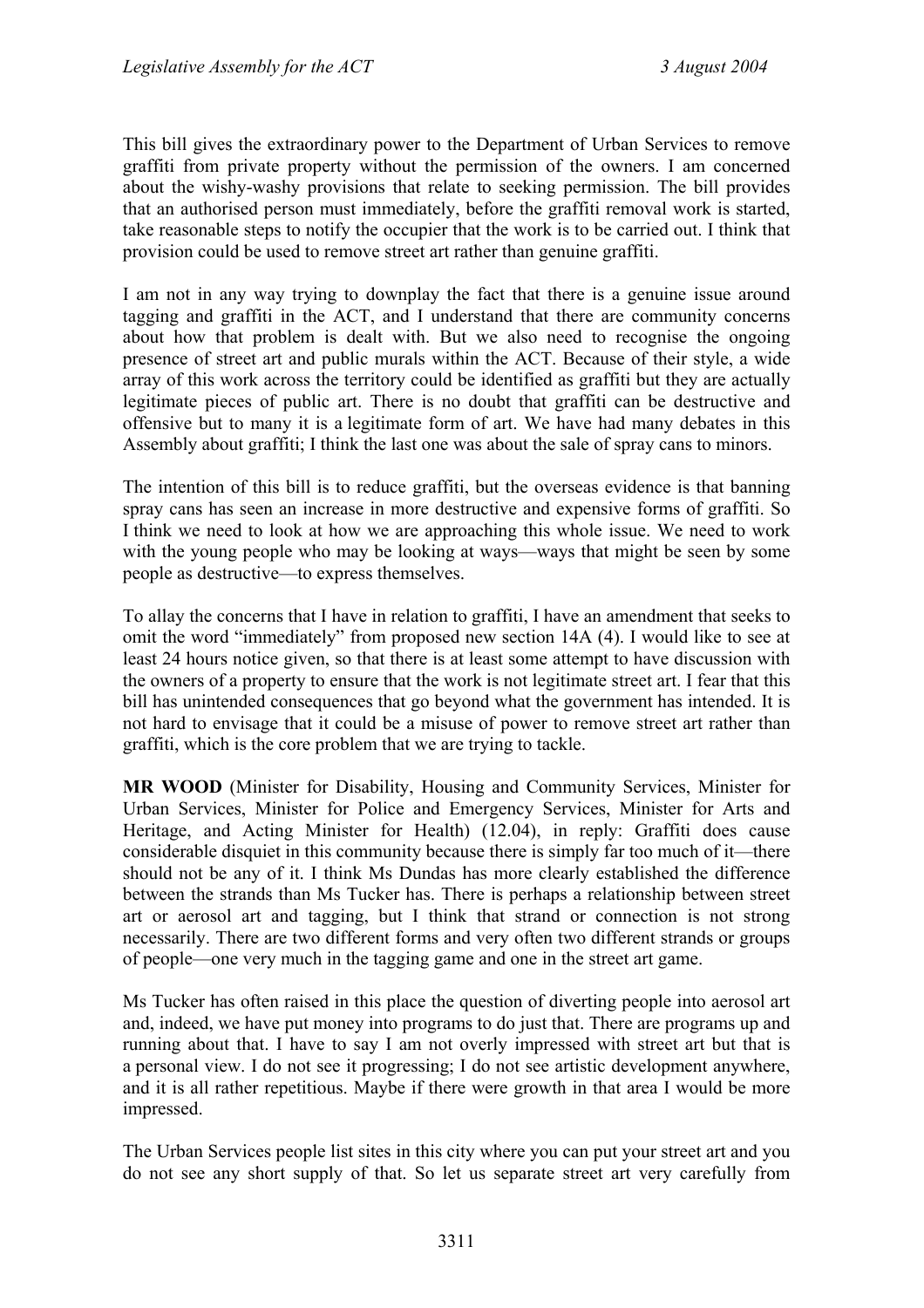tagging—perhaps we should not use the word "graffiti" at all—and recognise that tagging is quite undesirable.

Mr Cornwell said that we are not accepting responsibility for removing tagging from commercial or private premises. We may do so but we would be very cautious because we do not want to accept the responsibility. We could not remove the tag that appeared on the National Bank just across the road from the Assembly. I would not want the bank to say, "It is your responsibility to remove that tag and to see that the paint is exactly the same colour and, if necessary, paint the whole wall or the whole darned bank." We would not accept that. I do not mind saying that we anticipate that we will move a tag on someone's back fence that they have objected to. So we have to be careful, we have to be judicious.

Mr Cornwell mentioned the blight along Hindmarsh Drive. Some of that is what might be loosely defined as street art, yet it is an eyesore. I would see this legislation as empowering our people—and we spend \$1 million a year—to remove that. Of course, it could emerge again but you keep removing it. The tagging game is about painting a recognisable sign. However, we have been told that constant removal is the most significant way of getting rid of tagging.

Ms Dundas wants 24 hours notice to be given for the removal of street art. The government will not accept her amendment but I can give Ms Dundas an assurance that she may like to accept. All officers in bureaucracies work under the direction of that bureaucracy. A more sensible approach that does not negate the whole idea of this legislation is that tagging removers will be given the direction that if there appears to be a significant street artwork that might have been produced at the request of the owner, that will be removed only after notice has been given. We will undertake to do that.

But bear in mind that the main attack here is on tagging, not on street art. There may be circumstances where street art needs to be removed. If it is on a private property, Ms Dundas, we will give you an assurance that notice will be given and people will be asked, "Do you want to keep it or do you want us to take it off?" Bear in mind again that this is a bit of added flexibility. This is not a total program to remove tagging from every private premises in the city. It cannot be that. I think that is the best way to approach the amendment, Ms Dundas.

I thank Mrs Cross for her written words on this subject. The whole program this morning, strangely for this Assembly, has been moving faster than expected, not slower than expected. So I thank her for her support. Mrs Cross wants to see the graffiti removed faster, thereby making Canberra a cleaner and more beautiful place. I think those are the points that you wanted me to highlight.

**Mrs Cross**: Great, Bill.

**MR WOOD**: All right. I thank members for their support and I express reservations about Ms Dundas's amendment.

Question resolved in the affirmative.

Bill agreed to in principle.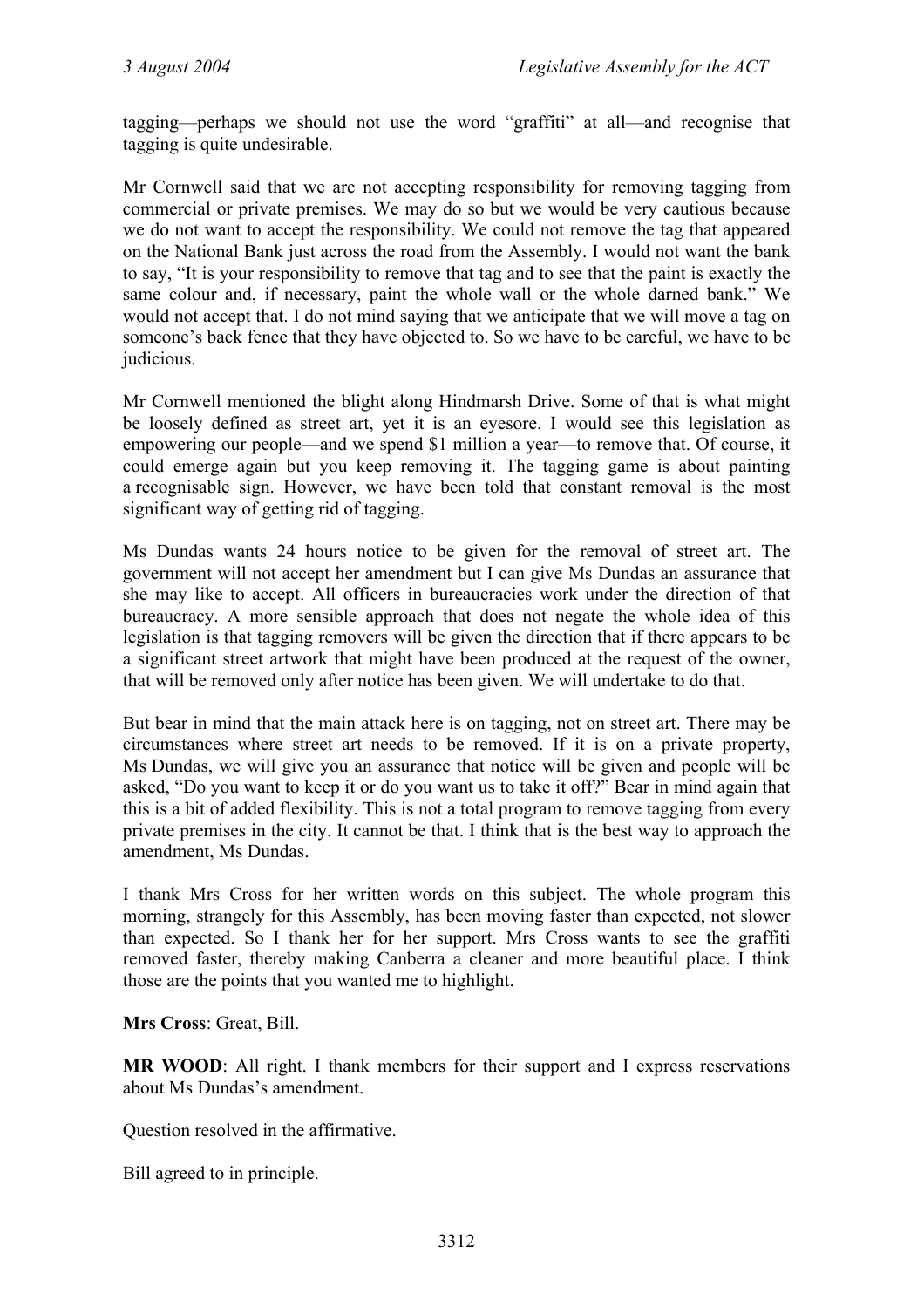#### **Detail stage**

Bill, by leave, taken as a whole.

**MS DUNDAS** (12.12): I move amendment No 1 circulated in my name *[see schedule 1 at page 3380]*.

I think the major issue that we are debating is the difference between graffiti, street art and tagging, and that has become quite apparent in this debate. Looking through the current roads and public places legislation and the amendment bill before us today there is no definition that covers graffiti, there is no definition that talks about the difference between street art and tagging, and I think that is something that we need to explore further.

When we have had these debates in the Assembly there has been discussion about the viability of street art and the difference between it and tagging, and there has been some discussion about working with the ministerial youth council on how we can work through these issues. So considering that there is no definition of graffiti, no definition of street art and no definition of tagging in the law, I think it is important that the government does not have the power to immediately remove something—graffiti that could be street art, or it could be tagging—without at least asking the owners of the property whether they believe it is street art and if they want it to remain.

The minister said that he will be focusing on giving directions to tag removal contractors to maybe have further discussion with owners of property about whether something is street art. I welcome those moves from the minister and I hope that they are followed through. But I think it is important that we start to have the discussion about what we are targeting here, what we are recognising as legitimate street art and what we are not. This legislation does not provide any scope for that broader discussion. I think the wording that it will immediately be removed without discussion limits the ability for street art to take its legitimate place in our community.

I have moved my amendment so that there can be at least some discussion before street art is removed and so that there is at least some protection in ensuring that street art has a legitimate part to play in the community. Maybe we need to go further and look at the difference between tagging and street art so that tagging, as the major problem that we are seeing, can be removed efficiently and immediately.

**MR WOOD** (Minister for Disability, Housing and Community Services, Minister for Urban Services, Minister for Police and Emergency Services, Minister for Arts and Heritage, and Acting Minister for Health) (12.14): The government will not agree to the amendment. I think it is a mistake to expect that you can just absolutely do everything in legislation. I know people like to tie things down, make it firm, make it secure, but it is a mistake to think you can do everything in legislation. Ms Dundas, I would say to you that this amendment does not achieve anything other than saying no to the bill that is before us. If you want to say no to the bill, say no.

The problem we face is you could walk up to a property, see the owner pretty well straight away and be told that it was not needed. But it does not work out like that. This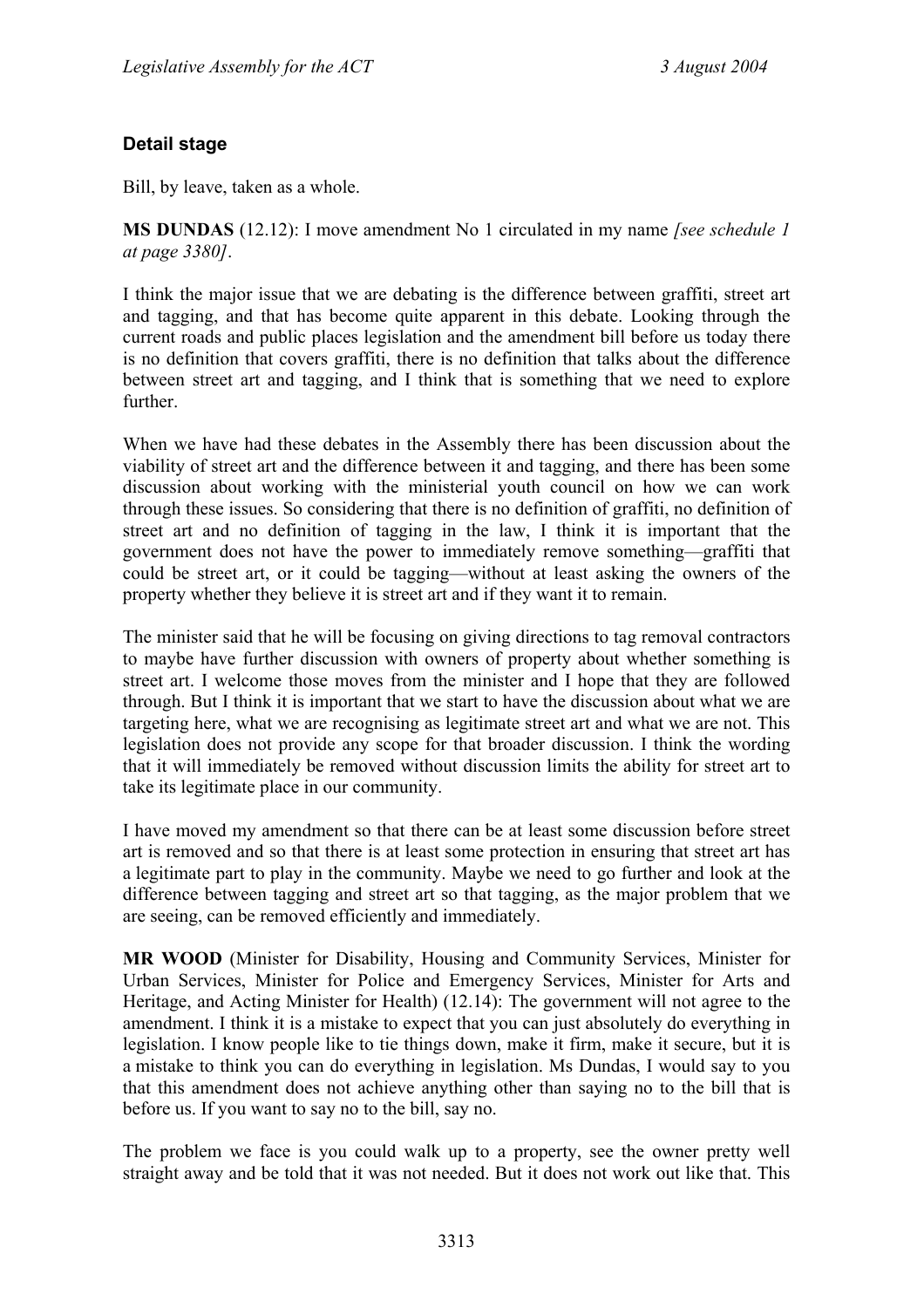is a time-consuming exercise. The owner may not live in the property. It is just too difficult to try and tie it down by these means and the government cannot support the amendment.

**MRS CROSS** (12.15): The Helen Cross Independents will not be supporting this amendment, which we have just received. I concur with Mr Wood: I think you either have the bill and do what needs to be done or you do not have it. You cannot have middle ground in this issue, which has caused the community much anxiety and concern. Frankly, I would have liked to have seen this bill two years ago. But at least the minister has done the right thing and the bill will be passed today. So, I cannot support this amendment.

**MR CORNWELL** (12.16): The opposition will not be supporting the amendment either, Mr Speaker. I am a bit puzzled in that when the government introduced this amending legislation they pointed out the difficulties of contacting people who were the owners or perhaps the renters of a property. How is this amendment going to assist the problem? If you cannot contact them immediately, how are you necessarily going to contact them within 24 hours? I am flummoxed by this. I do know, however, that in so many cases we are fast approaching a situation where this city is becoming the cotton wool capital of Australia, where everything seems to be controlled, everything seems to be checked and rechecked, and community consultation is taken to an absurd degree.

I think we need to recognise when we are dealing with these issues that street art is not something that some local Leonardo da Vinci decides to put on a wall. It is quite often done by agreement with the owner of the wall. The fact is that you do not go out and put things on walls without asking permission and, indeed, this has happened on a number of occasions. There is one at Hackett—a large dragon—and I do not think anybody would imagine that this is graffiti. It looks very nice.

My colleague Mrs Burke tells me that Pappas, J in Civic were approached to put something on their wall and they agreed. Okay, I do not have a problem with street art but I do not accept that we can justify amending proposed section 14A (4) to delay by 24 hours the removal of unauthorised graffiti from fences and walls. It just seems to me to be an absurdity. People must accept that if they are going to indulge in this sort of activity they might like to consult the owners of the buildings, the wall, the fence, whatever, first, and then perhaps we might get some commonsense into this. But at the moment it seems to me that this amendment would only be yet another sop to the graffiti vandals in this city.

**MS TUCKER** (12.19): The Greens will support this amendment. I do not quite understand Mr Cornwell's argument. How is urban services to know whether consent has been given if they can immediately remove what is on the wall of a private building? So basically we have a situation where urban services can remove what is on a wall without having any idea, it appears to me, about whether it was authorised and whether the owner was happy for it to be there. All Ms Dundas's amendment is doing is allowing at least 24 hours in which an attempt can be made to contact a person.

I raised in my initial response the difference between graffiti art, or street art, as people are calling it now, and tagging. I heard the minister say that they do not particularly want to target street art. But the obvious point that I raised in my initial response was that this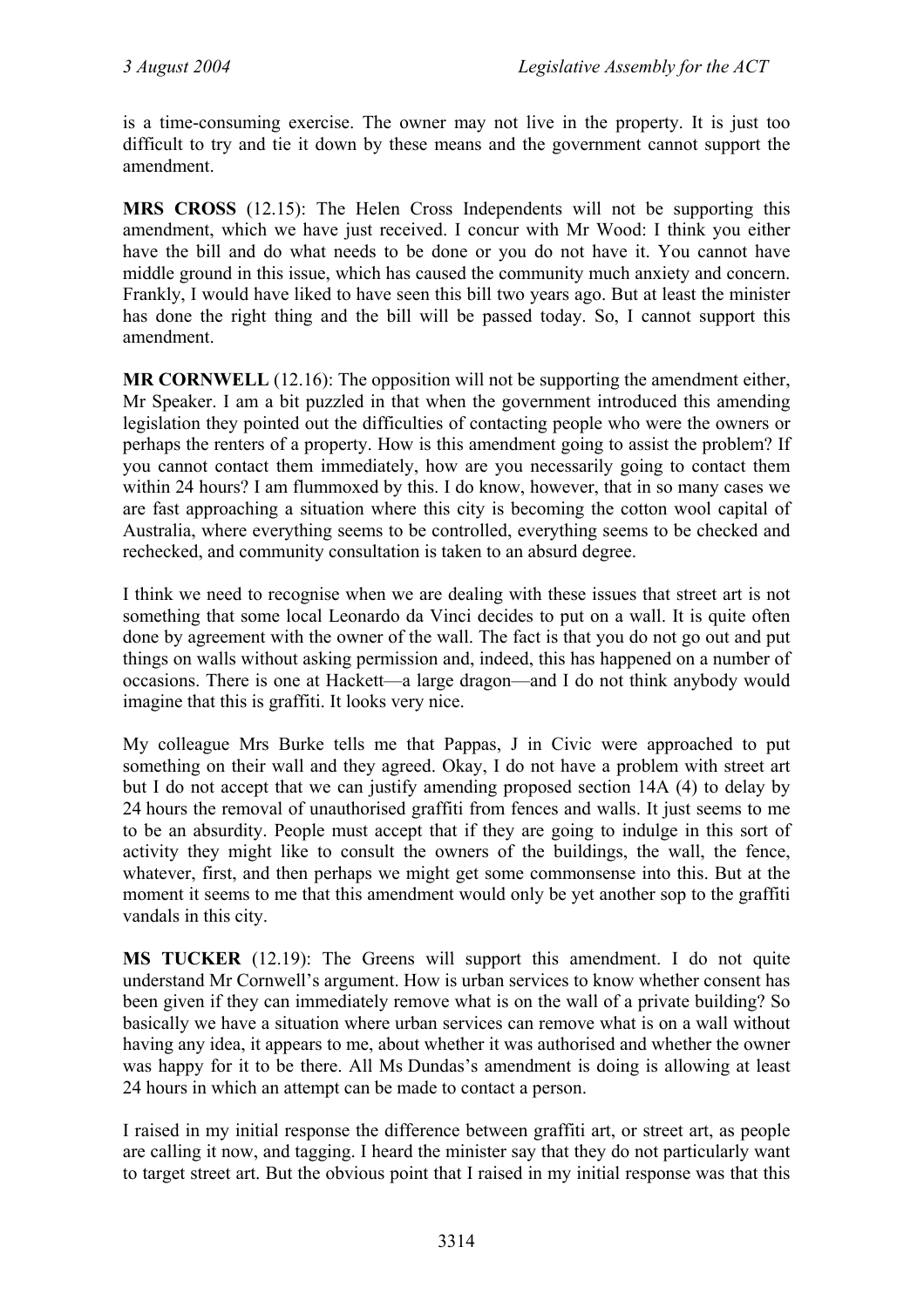difference is not clear from the way this bill is written. We hear from the government that they do not treat tagging in the same way as street art, and hopefully those statements will be noted by the people who have to implement this law. But this lack of detail is definitely a shortcoming in this piece of legislation.

Mr Wood says that he does not agree with the diverting proposal that I always put, that people who are taggers can move to being street artists. I have given Mr Wood and his officers evidence that the most successful graffiti campaign to reduce the amount of graffiti—

**Mr Wood**: We are doing the same thing here.

**MS TUCKER**: Not to the extent that they do in Warringah. In no way is it supported in the way it is in Warringah. I would ask the minister to have another look—

**Mr Wood**: Have you been there to see how all the tagging is still around?

**MS TUCKER**: They got a local government award for their project. The evaluation is really interesting. The tagging decreased, the clean-up costs decreased, the community environment improved, the relationship between young people and police improved and the relationship between young people and the community generally improved as they became involved in civil action, if you like, on the committee that was managing the graffiti issue.

There was a clean-up in Warringah and I am not suggesting there was not. But I think it is important to respond to the minister's comments that he does not really think that my support for the possible diversion of taggers into graffiti artists is being supported by evidence, because it absolutely is.

**Mr Wood**: We paid attention to you.

**MS TUCKER**: Mr Wood said he paid attention. I do not think we have seen the effort that we need to see. We need to see really much better art projects where the materials are provided in the youth centres.

**Mr Wood**: We've done that. We did that, yes.

**MS TUCKER**: Okay. Mr Wood said he has done that. I am interested to hear that.

**Mr Wood**: We had an open day. I must get you a briefing on it.

**MR SPEAKER**: Order! This is a debate, not a conversation.

**MS TUCKER**: The question I have then is over what period of time do you think this will make a difference? The evaluation that occurred in Warringah was not after a month or two. I am really interested in seeing how we can improve how we are supporting young people. It is really easy to make it a black and white argument, as I have heard some people do.

**Mr Cornwell**: That's part of the problem—black on white.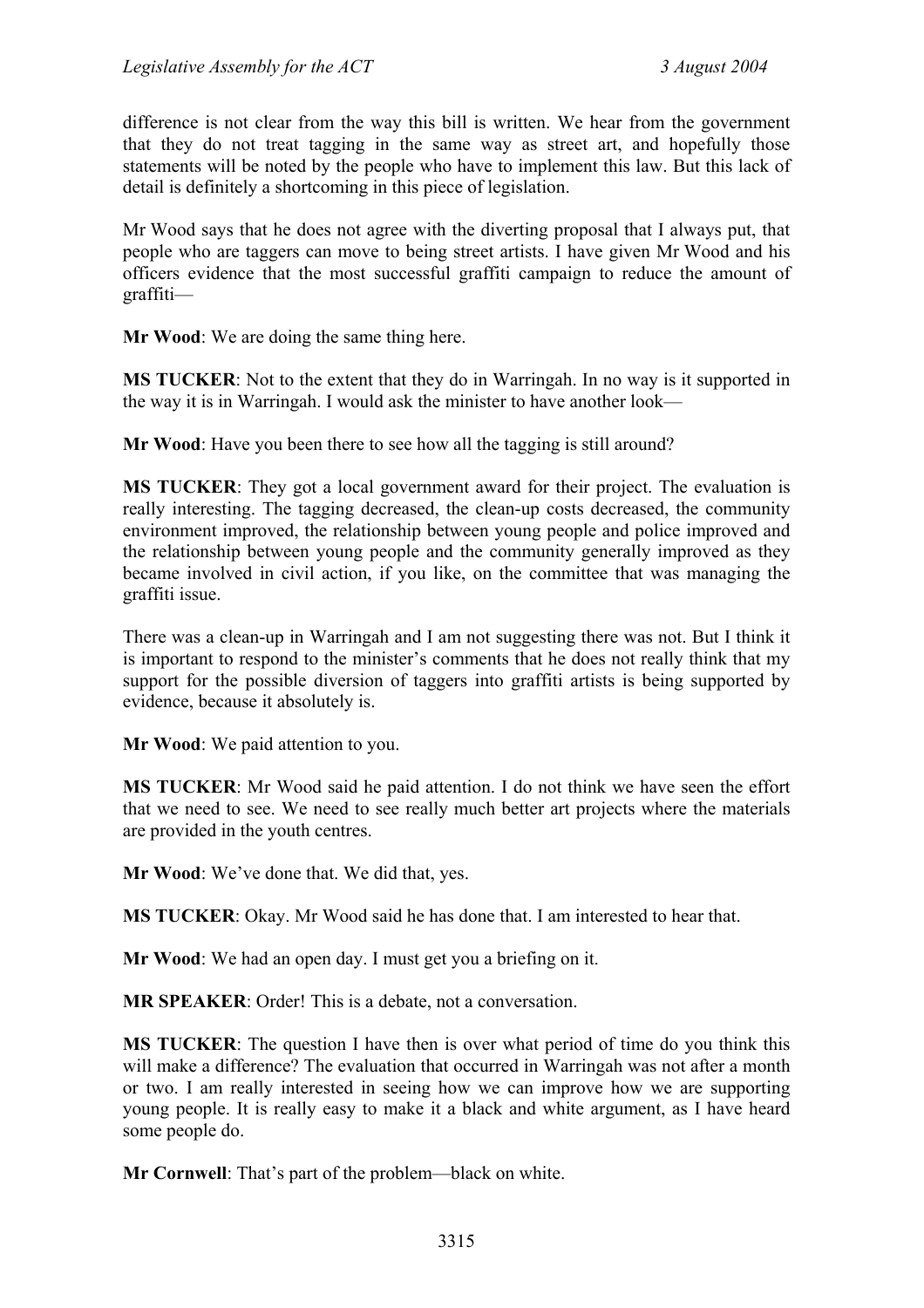**MS TUCKER**: Black and white, Mr Cornwell says. No, there are lots of colours and, quite honestly, I think sometimes this city could do with a bit more colour. Some people in the community when being interviewed on radio stations have a disturbing tendency to say certain things. In fact, Mr Cornwell used offensive language again today about "their filthy habits" or something like that.

We are talking about young members of our community. If you talk to youth workers you will understand that each one of those young people who is tagging has a story and each one of those young people who is tagging has the potential to become a contributing member of our community. What we need to do is work out how to do that. It is really stupid to use language like "pathetic imbeciles" or "filthy habits", as I heard Mr Cornwell say here, if you are interested in developing our community. This is not acknowledging that we have a responsibility to look at how we work with young people. I will not repeat the offensive words that I have heard on the radio.

We have an opportunity to work in a more compassionate and constructive way. It is true that right now we see tagging around Canberra, and we will always see tagging around Canberra. But I think we need to realise as a society that we can do something much more positive than some people in this place would suggest.

**MS DUNDAS** (12.25): Mr Speaker, it appears that some people are confused about what I am trying to achieve in this amendment, so I might just clarify the matter. We are seeking to find a balance between no discussion and at least attempts at real discussion. Mr Cornwell talked about people consulting before art is put up on their walls, and I am talking about people consulting before that art is removed.

There is no way the Department of Urban Services would know whether every piece of street art was legitimately put up after consultation with the building occupiers. If, immediately before removing that street art, they do not find anybody to talk to, then without consultation they can take it away, even though there might have been a long consultation process that led to that art being put up. That is the concern that I have.

Twenty-four hours is not a long time. It does not put a lot of demand on the department or the contractors to try to find somebody to talk to, but it at least provides some time. I am working to achieve some balance between immediately stripping something away and at least giving somebody the opportunity to say, "No, I believe that this is legitimate street art and I want it to remain."

If we continually get people who are putting street art offside, then I think our graffiti problem will continue to rise. We need to work more constructively for better outcomes, as opposed to just tagging the taggers as bad people.

Amendment negatived.

Bill, as a whole, agreed to.

Bill agreed to.

#### **Sitting suspended from 12.27 to 2.30 pm.**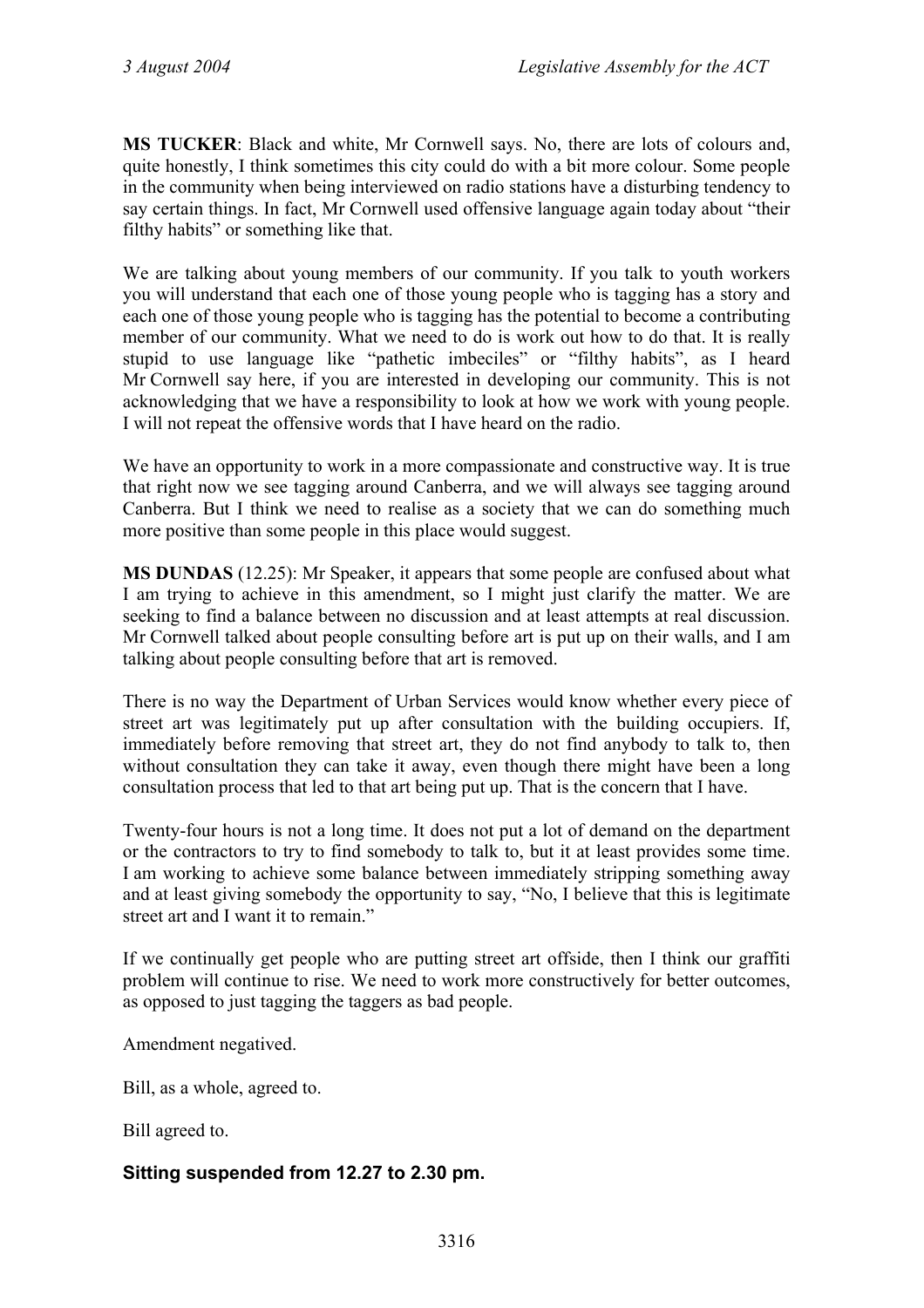#### <span id="page-33-0"></span>**Visitors**

**MR SPEAKER**: Order! Before we move to the first question, I welcome year 5 and 6 students from Sts Peter and Paul Primary School, Garran, who are sitting in the gallery.

#### <span id="page-33-1"></span>**Questions without notice Canberra Hospital—emergency policy**

**MR SMYTH**: My question is directed to the Acting Minister for Health. Last month the Canberra Hospital was full to capacity with every bed occupied. In fact, nurses at the hospital wanted to change to what they call "internal disaster mode" because the hospital could not safely take more patients, but hospital management refused this request. I understand that staff wanted a hospital policy set down to cover these situations. Obviously, they anticipate that this government's policies will continue to increase pressure on the hospital.

Indeed, Ms Goodwin, an industrial officer for the Australian Nurses Federation at the Canberra Hospital, is anticipating a vicious circle when elective surgery resumes: beds in the hospital become full and the emergency department becomes blocked. Why was the hospital not put into internal disaster mode, as requested by the staff?

**MR WOOD**: The administrators did not so decide. The government and I take great interest in the wellbeing of the hospital and pay very careful attention to it. In the three years of this government, we have continually put more and more money into it, as we did in the last budget. The budget figures show the very greatly increased expenditures at the hospital, for a whole range of reasons.

Let me give an account of a meeting I had just last week. I was out of town at a meeting of health ministers. It was very interesting and very instructive, part of the reason being that over the last couple of meetings they have invited clinicians from around Australia—one from each state or territory—to come to address health ministers. This is a good process. I was interested to hear their words. One or two of them spoke of a crisis in hospitals and in health care. At the end of that session, which took an hour or so, one of the ministers got up and said, "Let's stop this talk about crisis in health care and in hospitals. It's a word too easily used." Of course, it is frequently used over there.

**Mr Smyth**: Mr Speaker, I rise on a point of order. It is nice to hear stories about a health minister's conference, but the question was about the policy that the Nurses Federation was requesting be put in place in the Canberra Hospital. Perhaps the minister could come to his answer.

**MR SPEAKER**: Minister, come to the point of the question.

**MR WOOD**: I will give Mr Smyth the punchline. The minister who made those comments claiming that hospitals and health care in Australia were the best in the world was Mr Tony Abbott. I might not always agree with Mr Abbott, but I certainly did on this occasion.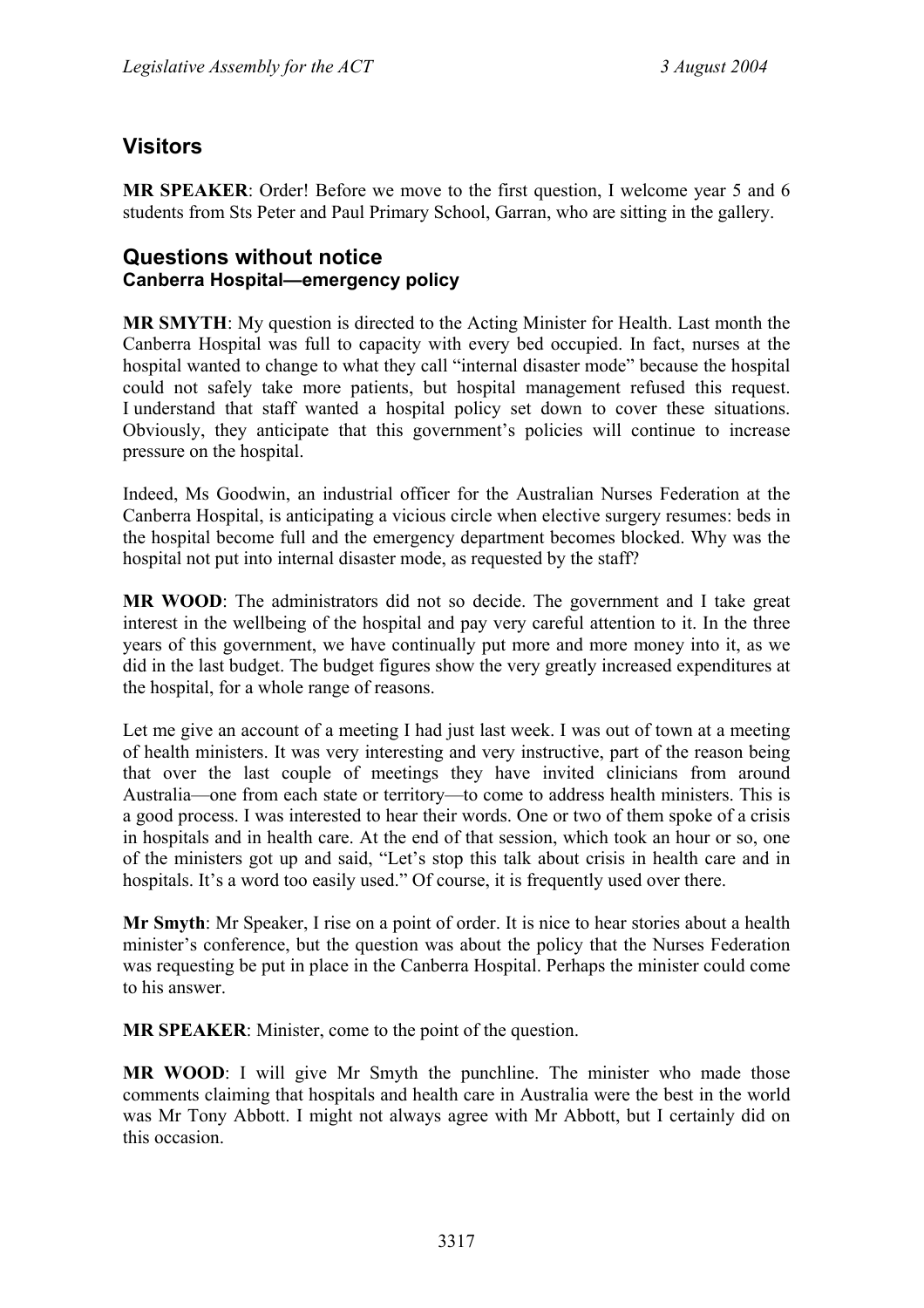Our hospital system here compares more than favourably with hospital systems anywhere. Indeed, just recently it was awarded, through the Australian government, credit for having the best emergency department in the nation. So when Mr Smyth cries "crisis", I point him to the words of Mr Tony Abbott.

**Mr Smyth**: Mr Speaker, I rise on a point of order. The question was about internal disaster; it was not about Tony Abbott or awards. It was about a request from the Nurses Federation for something to be done. Perhaps the minister could address the question.

**MR WOOD**: I have answered the question. If you have a supplementary, go with it.

**MR SMYTH**: Mr Speaker, I have a supplementary question. Minister, when will you produce a hospital policy document to cover the hospital approaching and entering what the staff is calling "internal disaster mode"? And, given that the vicious circle has been predicted to continue under this government, will that document be produced soon?

**MR WOOD**: In fact, I gave Mr Smyth the answer in the first sentence of my reply, when I said the administrators did not call such a mode. I will say that again. The fact is that a disaster mode—as you would expect—relates not to pressures on the hospital. Let me concede that there are immense pressures on the hospital. It is always busy; sometimes it is very busy; and occasionally it is up to capacity. So it is always busy. But a disaster mode relates to some dreadful event, over and beyond anything else.

**Mr Smyth**: So you're not going to listen to the staff. Ignore the staff.

**MR WOOD**: No, we pay attention to the staff: we have just increased their salaries by a very large amount. Did you see the amount by which we increased those salaries? We had to do that.

**Mr Smyth**: But you're not listening to them or their needs. You're not listening to them.

**MR WOOD**: This is an interjection, Mr Speaker.

**MR SPEAKER**: Well, do not respond to interjections. Mr Smyth, do not make them.

**MR WOOD**: We had to do that. This opposition, when in government, decreased those salaries. So we brought them up to standard. As to one point in the supplementary question: the hospital has all its processes in place, I have no doubt. As acting minister, I have not seen all those. But I am sure that there are set procedures in place for calling a disaster mode. I will see what I can provide for the member about that.

#### <span id="page-34-0"></span>**Corrective Services—injecting equipment**

**MS TUCKER**: My question is to the Acting Minister for Health, and relates to injecting room equipment exchange in the ACT corrections system. The health committee recommended two things in relation to this. We recommended that the government, in line with its harm minimisation approach, adopt a policy of injecting equipment exchange in the ACT corrections system and that the government as a matter of urgency initiate round table discussions with all current corrections officers and relevant health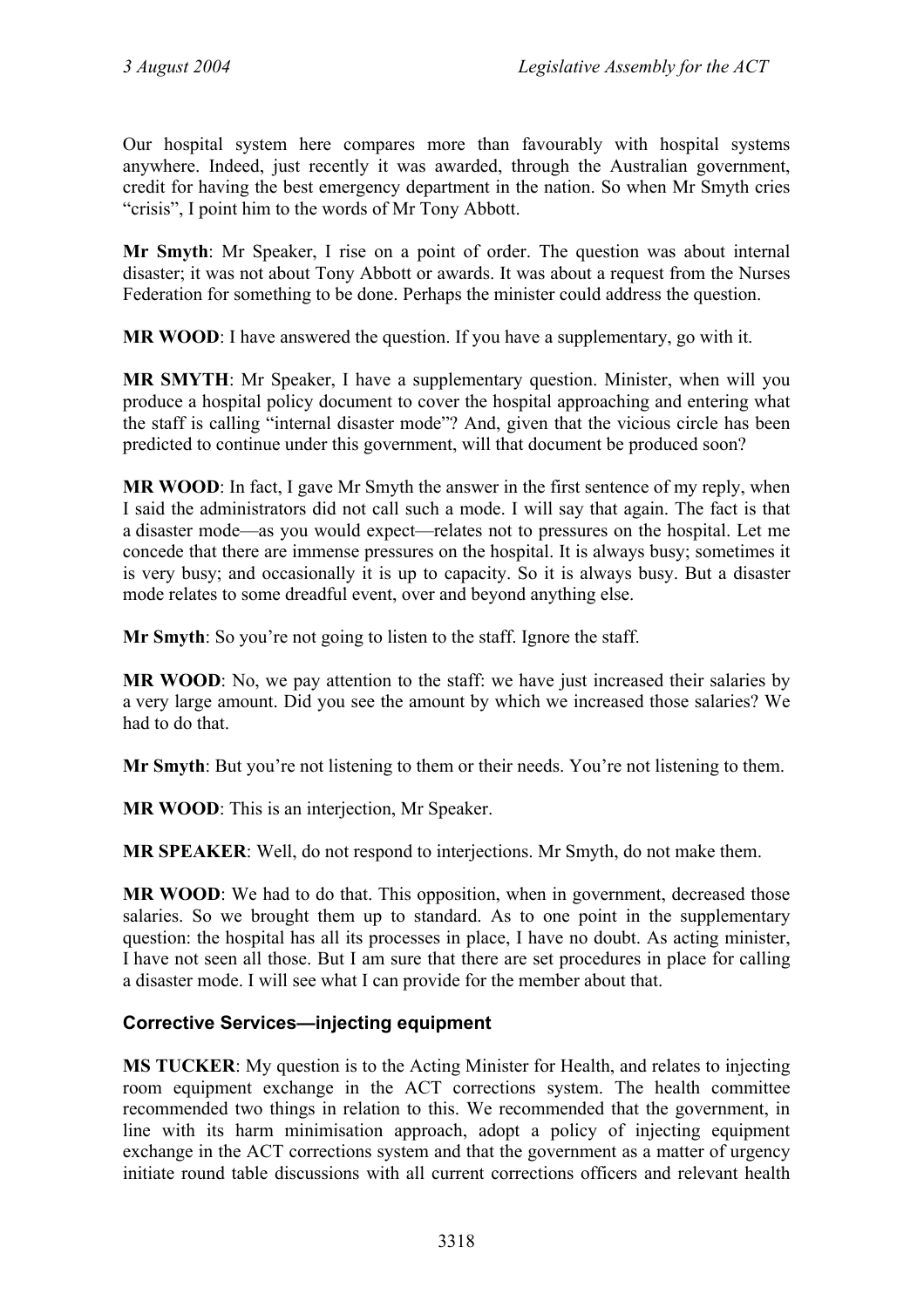experts to define the safest way to implement an injecting equipment exchange program in the ACT corrections setting, including the Belconnen remand centre, periodic detention centres and the Quamby youth detention centre. In its response, the government said that although the adult correctional facility environment has been identified as at high risk of blood-borne viral infection due to the high rates of injecting, tattooing, unsafe sexual practices and the high prevalence of hepatitis C in correctional facilities, the extent of these problems in some or all ACT facilities is unclear; and that the government would examine the costs, benefits and feasibility of this recommendation.

At the forum run by ACT Corrections on developing a human rights framework for corrective services on Friday 2 July, James Ryan said that a proposal for a pilot trial for exchanging syringes and injecting equipment in prison was put at the Australasian Police Ministers Council in Hobart and was rejected unanimously. My question is, who represented the ACT at this meeting and was this response informed by the committee report?

**MR WOOD**: I take it Ms Tucker is asking me as Minister for Police and Emergency Services, not so much as Acting Minister for Health. I was at that meeting in Hobart. Yes, I take note of Assembly committee reports. I do not necessarily agree with everything in them, but I am aware of them and the import of them.

**Mrs Dunne**: Do you read them?

**MR WOOD**: Yes indeed, as assiduously as you do, Mrs Dunne. In Hobart we got the other perspective on this. It was a perspective that was emerging here, although as corrections minister I was not closely involved with it. Understandably, those working in corrections institutions are very nervous about the availability of needles in those institutions. They are used often in the community—too often—as weapons. So, there are great concerns about them. I know some of the background of the debate about syringes with retractable points on them, and one would not be surprised that at the meeting of police ministers that concern was part of the thinking. It is a difficult area to work through, Ms Tucker.

**MS TUCKER**: I ask a supplementary question. Has the government initiated round table discussions with all current corrections officers and relevant health experts to deal with this issue?

**MR WOOD**: On behalf of the Chief Minister, we will take that on notice. It is not something that has emerged in my time as acting health minister, and I think it is more to do with corrections.

#### <span id="page-35-0"></span>**Bushfires**

**MR PRATT**: My question is directed to the Chief Minister. Where were you on the evening of Friday 17 January 2003, and what were you doing? Can you confirm that you failed to ask any questions about the approaching bushfires on the evening of 17 January?

**MR STANHOPE**: On the evening of Friday 17 January I was in Canberra.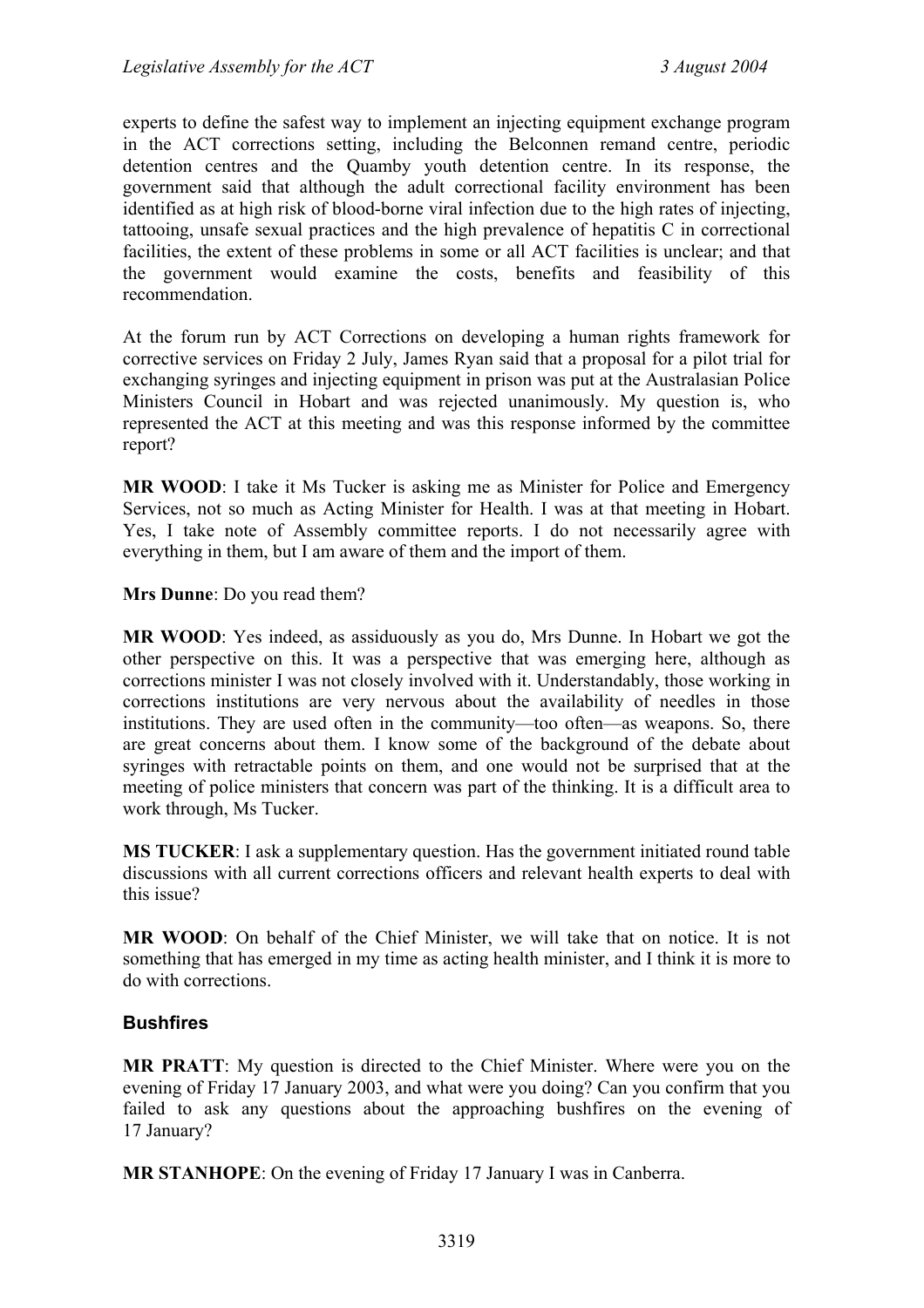**MR PRATT**: I ask a supplementary question. Why did you fail to come clean about your actions on the evening of 17 January 2003 and the morning of 18 January 2003? Was your failure to warn the community in time a direct result of your lack of concern? Is your shyness about this issue the reason why your chief of staff, Mr Friedewald, told my senior staffer today, when she rang your office out of courtesy, to "Go and get … "? The expletive has been deleted.

### **MR STANHOPE**: No.

### **Real estate agents—licence fees**

**MRS CROSS**: My question to the Chief Minister relates to the renewal of real estate agent licences. Chief Minister, on 28 July a constituent of mine received a letter from the ACT Office of Fair Trading advising that the constituent's real estate agent licence was now due for renewal and that the determined fee for renewal of the licence was \$500, which, apart from being a dramatic increase in the \$156 fee paid in 2003, was not the subject of any consultation or prior warning on the part of the ACT Office of Fair Trading. Chief Minister, why is it that a rise in agent licence fees of this order is decided and advised to agents by the ACT Office of Fair Trading without prior consultation or warning?

**MR STANHOPE**: I thank Mrs Cross for the question. At the end of each financial year the ACT government and, indeed, every ACT government agency review the full range of licence, application and other fees. It is something that happens every year and it has happened every year since 1989 when self-government was vested in the people of the ACT. It is a normal incident of business. On 1 July this year, hundreds of fees and charges and licence fees changed, as they did on 1 July last year, as they did on 1 July the year before—as they have done on 1 July for the last 15 years. Every year fees and charges across the board are reviewed and changed—every single one of them.

It is the case, Mrs Cross, that on 1 July this year I would hazard a guess that across the ACT somewhere between perhaps 500 and 1000 licence fees and charges changed. I guess it would be a matter of no surprise for me to suggest—and I would have to verify this—that not only did they change but also in fact every single one of them increased.

**MRS CROSS**: I thank the Chief Minister for his answer and I ask a supplementary question. Will this increase in fees of in excess of more than 300 per cent be standard practice annually without warning to or consultation with these businesses in the ACT?

**MR STANHOPE**: Mr Speaker, I will have to take some advice and look at the particular fee that Mrs Cross referred to. I cannot remember the detail of it. I know that I did approve an increase or a change in fees and charges across the board. In fact, during June, I approved an increase in probably 200 charges but I cannot remember the specific detail of each and every one of them. I am more than happy to have a look at that.

In relation to the real estate industry and the licensing of real estate agents, it needs to be acknowledged, Mrs Cross, that we have instituted a major new scheme in relation to the licensing of such agents, a scheme that was long negotiated with the industry and which has the full support of the industry. That came into effect on 1 July. There were some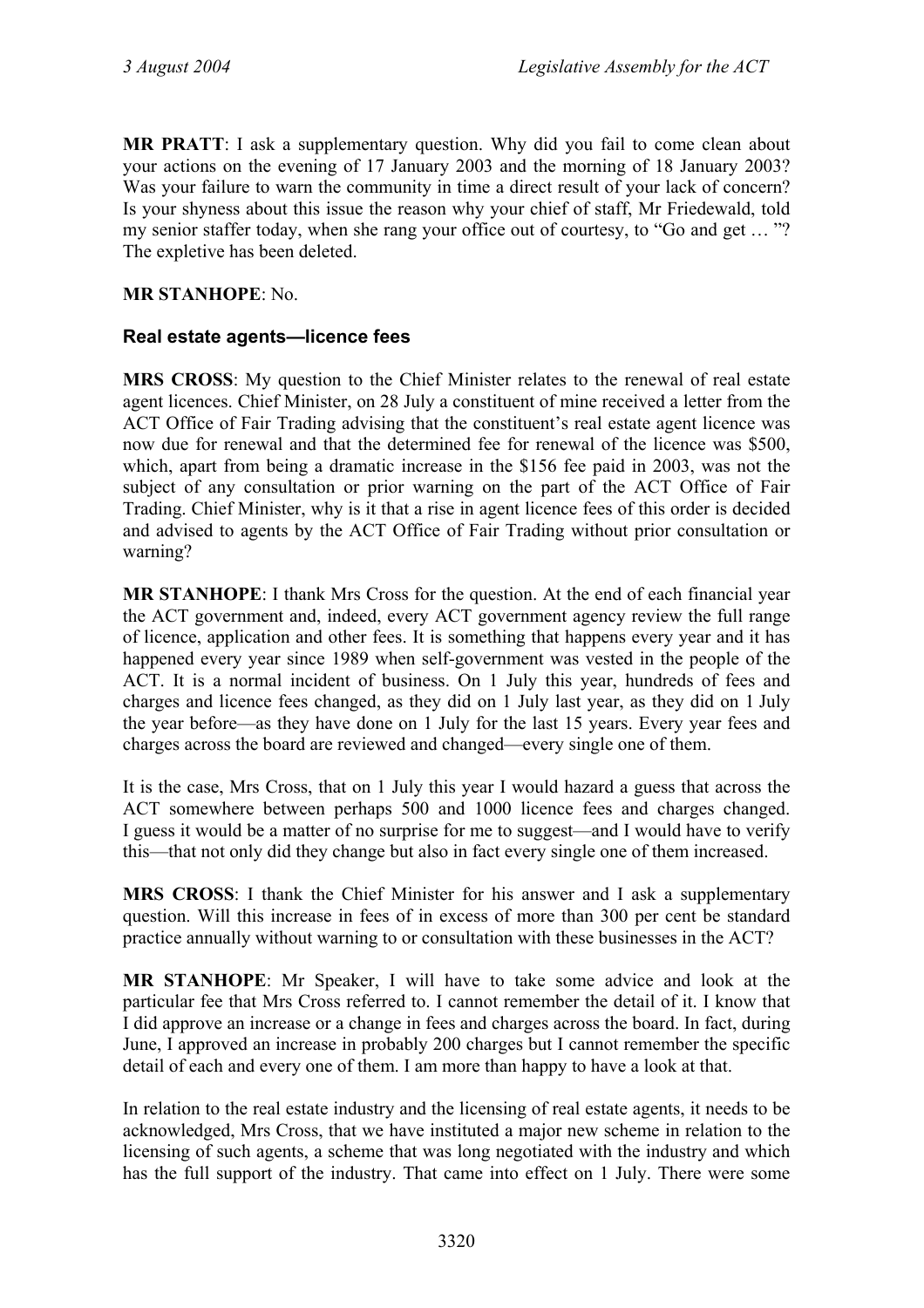issues in relation to the changeover from the old scheme to the new. Those have now been ironed out and, of course, that is relevant to the letter that your constituent received in relation to this. But as to the specific detail of the fee or the charge that you raised, I will have to take some advice on that.

I cannot mention specifically any of the range of charges that changed on 1 July but it is certainly the case that fees and charges across the board have changed.

### **Emission standards**

**MR STEFANIAK**: My question is to the Minister for Environment. Can the minister please advise whether the underground car park at Woden Plaza currently meets Australian emission standards? If not, what emission standards are exceeded in the car park? What are you doing to ensure that it complies with these standards?

**MR STANHOPE**: No, I cannot say, but I am more than happy to have the issue investigated and provide full details to the Assembly in relation to the issue the member raises.

**MR STEFANIAK:** I ask a supplementary question. Whilst you are doing that, Chief Minister, could you also take on board what other underground car parks in the ACT exceed Australian emission standards?

**MR STANHOPE**: I am happy to take that on notice.

### **Procurement guidelines**

**MRS BURKE**: Mr Speaker, my question is to the Minister for Children, Youth and Family Support. Hopefully, the minister is aware that the ACT government's procurement guidelines 2003 requires ACT government agencies to seek three quotes for the procurement of works over \$5,000 and put out to public tender all works over \$20,000. Minister, these arrangements are, I believe, in place to ensure that the ACT taxpayer receives best value for the money paid.

However, your department does not follow these guidelines. Totalcare is a select contractor to perform repairs and maintenance. Work is automatically allocated to them without these procedures being put in place. In other words, it is an inside job.

Minister, why is your department failing to follow the ACT government's procurement guidelines for selecting contractors to perform repairs and maintenance?

**MS GALLAGHER**: I know that Totalcare has had a long history with the education department, which relies on Totalcare to provide maintenance and support for its buildings. But Totalcare is inside the public service now; they are with the Department of Urban Services. Since they have returned to government, they have been the preferred provider of those works in schools. But I don't think anything has changed from what happened beforehand.

**Mr Wood**: They're employees; they're our work force.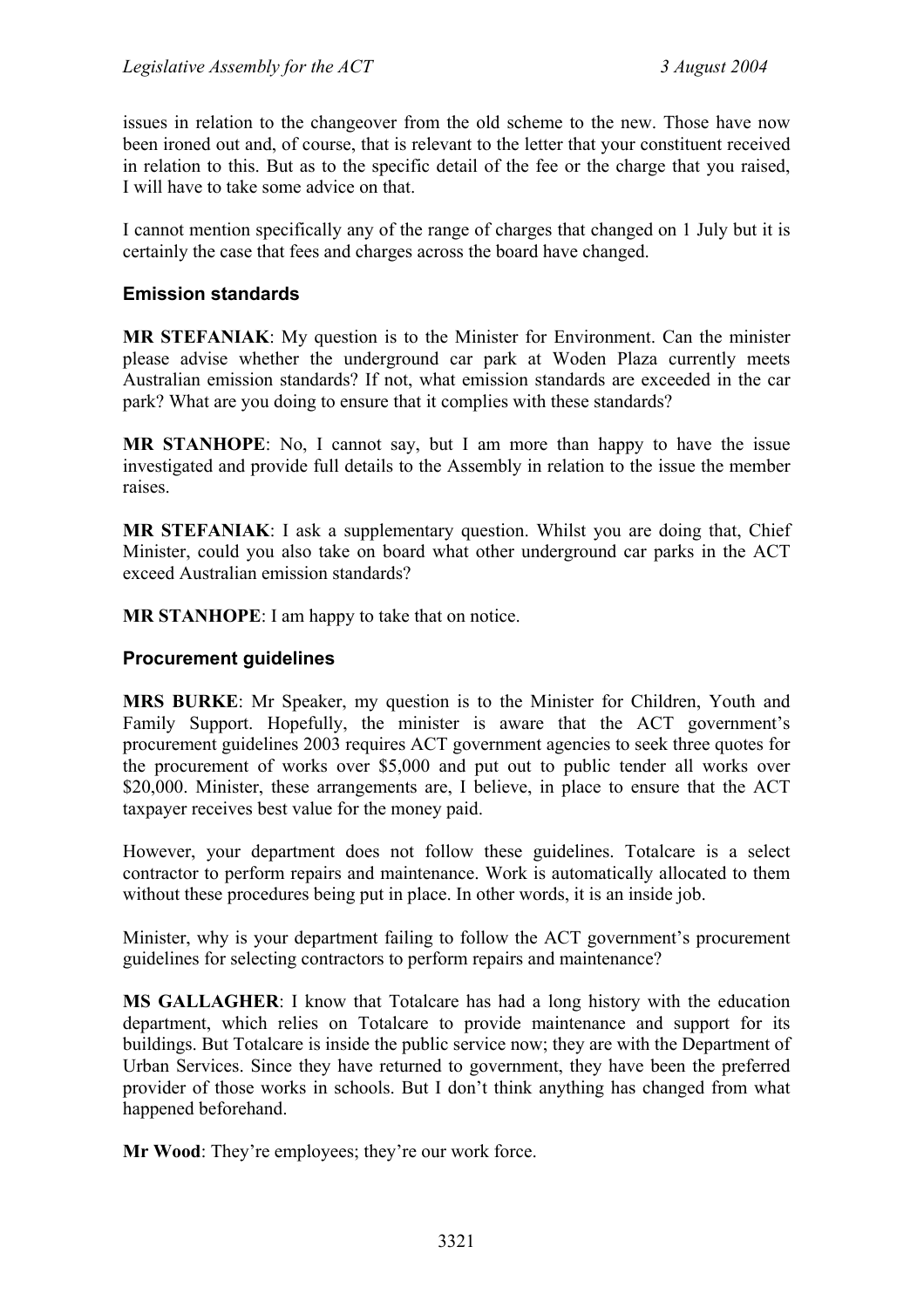**MS GALLAGHER**: Exactly, they're our work force.

**MRS BURKE**: Minister, why is it that your department quite clearly considers that it doesn't have to follow the law or the rules set down for everyone else? Is this yet another example of a failure of leadership by you as a minister?

**MS GALLAGHER**: No.

**Mrs Burke**: You don't have to follow the law?

**MS GALLAGHER**: No, I answered your question, which was: was it a failure of leadership?

### **Women—multicultural**

**MS DUNDAS**: Mr Speaker, through you, my question is to the Minister for Community Affairs. Minister, as you would be aware, the Multicultural Women's Advocacy Service lost their federal government funding at the end of the financial year. In response to concerns about this, I understand that the head of the ACT Office of Multicultural Affairs indicated on radio that funding for the Multicultural Women's Advocacy Service was being considered by the ACT government but that there were concerns about overlaps with services that could be delivered by the new ACT multicultural centre.

Will the new multicultural centre provide a dedicated support service for multicultural women?

**MR STANHOPE**: Mr Speaker, it is the case that the Liberal Party federally chose to defund the Multicultural Women's Advocacy Service in the ACT and, of course, that is the attitude of the Liberal Party to a multicultural Australia and to multicultural affairs generally. It is no surprise to learn that the Liberal Party federally and, certainly within the ACT, has no regard for the building of an inclusive society or community. The fact that they are now defunding women's multicultural advocacy groups comes as no surprise to this government.

One of the great difficulties with federalism, of course, is that the Liberal Party, having abandoned both women and, particularly, multicultural women, now looks to the states and territories to pick up the tab because they have chosen to abandon the multicultural communities of the ACT and have refused to fund a multicultural women's group. It was not a particularly significant amount of funding and I think it shows the pettiness and meanness of the federal government that the—

**Mr Stefaniak**: On a point of order, Mr Speaker: standing order 118 states:

The answer to a question without notice:

(a) shall be concise and confined to the subject matter of the question …

**MR SPEAKER**: The Chief Minister is remaining on the subject matter of the question, which related to the advocacy service and the funding of it.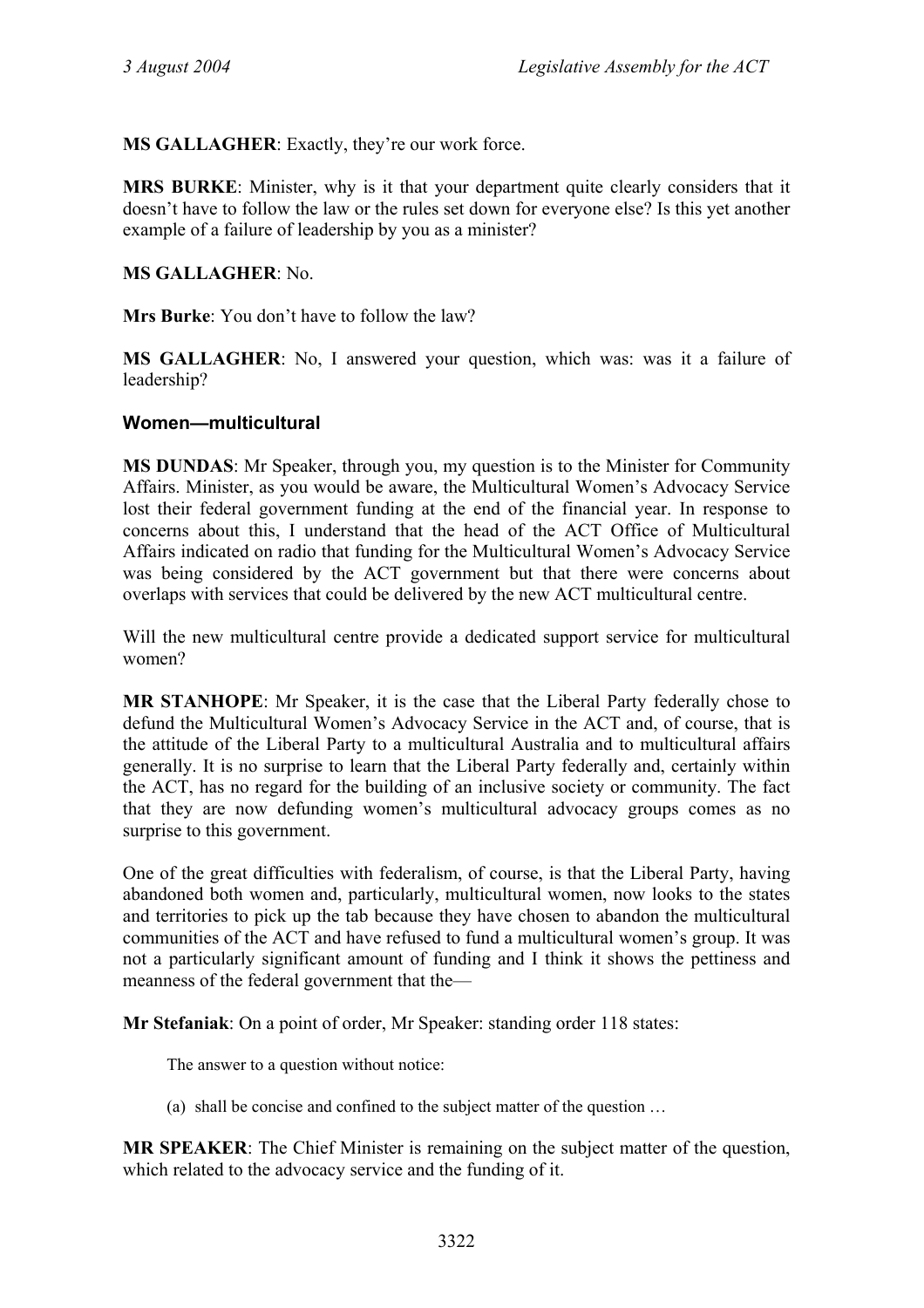**MS DUNDAS**: Mr Speaker, to clarify, the question was: will the new multicultural centre provide a dedicated support service for women?

**MR STANHOPE**: Thank you, Mr Speaker. As I was saying, it is true, as the member indicated in her question, that the Liberal Party has chosen to defund a women's advocacy group within the ACT. It is relevant that we look and focus on the pettiness of that decision and the fact—

**Mr Smyth**: The hackles are up!

**MR STANHOPE**: No, the hackles are not up; it is simply a statement of fact that the Liberal Party defunded it, I think to the tune of \$7,000—that is what we are talking about here.

**Mr Smyth**: On a point of order, Mr Speaker: the member has already raised a matter, but that is not the question she asked. She asked whether or not it would be in the new multicultural centre. The Chief Minister avoids answering it; he does not want to answer.

**MR SPEAKER**: Come to the point of the question.

**MR STANHOPE**: Thank you, Mr Speaker, I will. As I say—

**Mr Quinlan**: It is necessary background.

**MR STANHOPE**: That's right; it is quite relevant. We need to understand what we are dealing with here. We are dealing here with a decision of the Liberal Party to defund a multicultural women's group. We are now dealing with the result of—

**MR SPEAKER**: Can we come to the point of the question?

**MR STANHOPE**: We are now dealing with the question, which is: will the ACT Labor government pick up a removal of funding by the Commonwealth of multicultural women? Of course, we will do everything within our power, in the context of the next budget, to ensure that women within multicultural groups in the ACT are not abandoned, as they have been by the Liberal Party.

**Mr Smyth**: On a point of order: you directed him to come to the answer to the question, not go on with these tirades. He has abused you; he refuses to acknowledge the authority of the chair.

**MR SPEAKER**: He did come to the question.

**MS DUNDAS**: Thank you, for the appropriate action, Mr Speaker. Minister, will the new multicultural centre provide a dedicated support service for women? Considering that you just indicated that you will do everything you can in the next budget to support the Multicultural Women's Advocacy Service, will you be doing any work to ensure that there is no break in advocacy services for multicultural women between now and the undetermined time in the future when they may or may not receive ACT government support?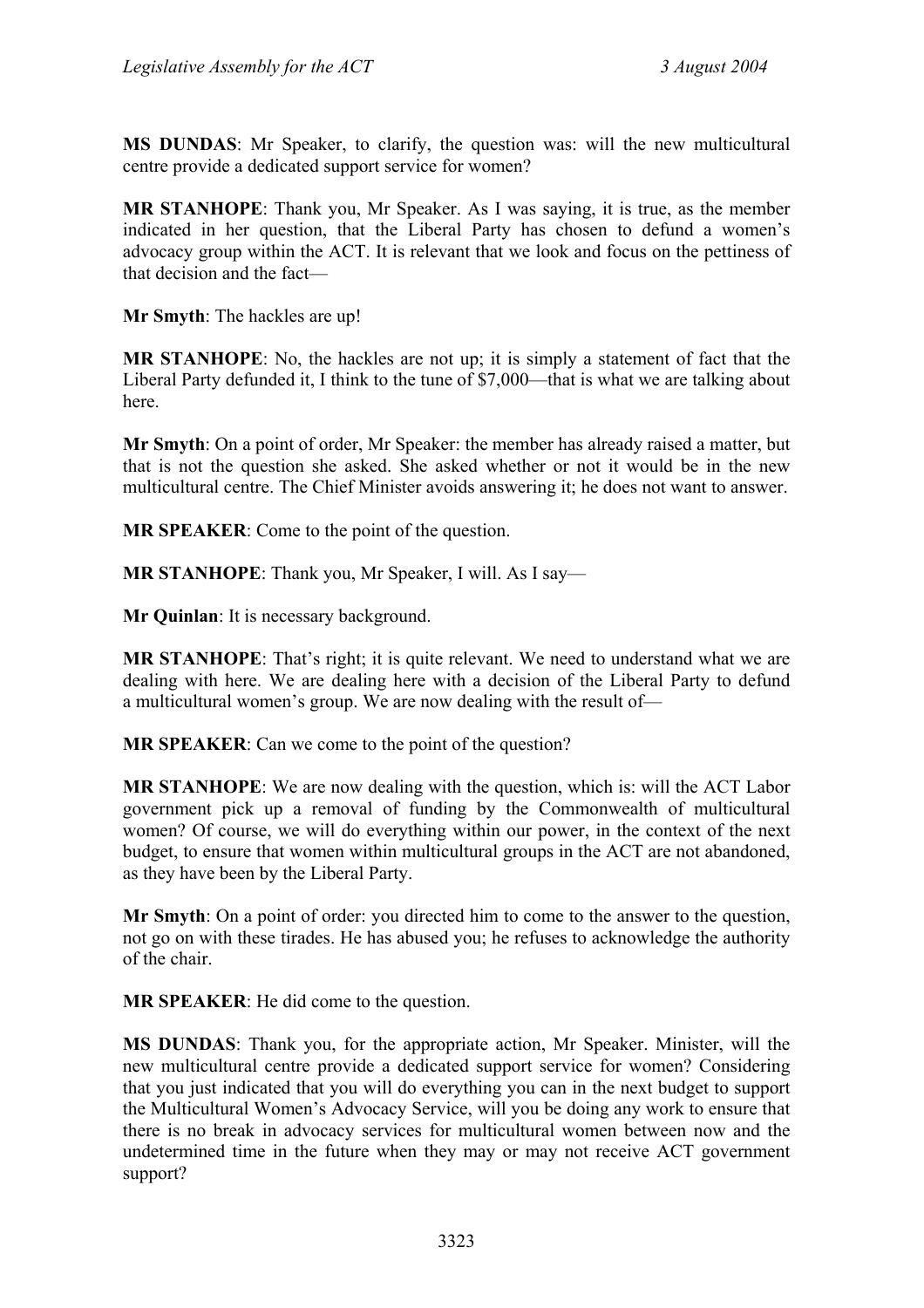**MR STANHOPE**: Mr Speaker, let it be said that my government—this Labor government—will not abandon multiculturalism, multicultural organisations or women in the way that the Liberal Party has. We will do everything we can to ensure that women within multicultural organisations and groups and women from a non-English speaking background receive the support that they need and deserve. It is actually a record that I am proud of; my government is proud of our support for a multicultural community.

The multicultural centre, of course, Mr Speaker, has been funded through the last budget—I think it is to the tune of \$2.6 million of support—to ensure that we can develop a dedicated multicultural centre within the ACT. That is an exciting project; it is a project that the multicultural communities of Canberra have been looking to see supported by a government for some time. My government has responded to that need. The work is currently being undertaken.

To go to that aspect of Ms Dundas's question: Ms Dundas would probably be aware that even now the Ministerial Advisory Council on Multicultural Affairs is, on behalf of the ACT government, engaging in community consultation on the form, fit-out and operational nature and aspects of the multicultural centre. I do not propose to pre-empt the outcomes of that community consultative process; it is being led by Dr Hua Wang, deputy chair of the ministerial council. The consultations have commenced. The first meeting—

**MR SPEAKER**: Chief Minister, would you resume your seat, please. It is becoming very difficult to hear the response to the question above the chatter and interjections from the opposition. If it continues, I will have to issue some warnings.

**MR STANHOPE**: Thank you, Mr Speaker.

**Mr Pratt**: Rather than look in the opposite direction, you might—

**MR SPEAKER**: That goes for you, Mr Pratt.

**MR STANHOPE**: I will conclude on the basis that issues around the operation and nature of the multicultural centre are currently the subject of detailed community consultation. The consultations are being led by Dr Hua Wang, Deputy Chair of the Ministerial Advisory Council on Multicultural Affairs, on behalf of the ACT government. The first consultative session was held last week—I believe, last Wednesday—at the Migrant Resource Centre. It was attended by representatives of 45 separate multicultural organisations from within the community. Those consultations, directly by the ministerial council on behalf of the ACT government with representatives of the broad number of multicultural groups in the ACT, will, of course, inform the final nature of the operations of the multicultural centre.

In terms of bricks and mortar, the multicultural centre was funded to the tune of \$2\% million in the last budget. We are establishing the centre; we are negotiating directly with the community about what they wish to see the role and function of the centre to be. I am not going to pre-empt those outcomes; I am going to allow that consultation to proceed, as one should.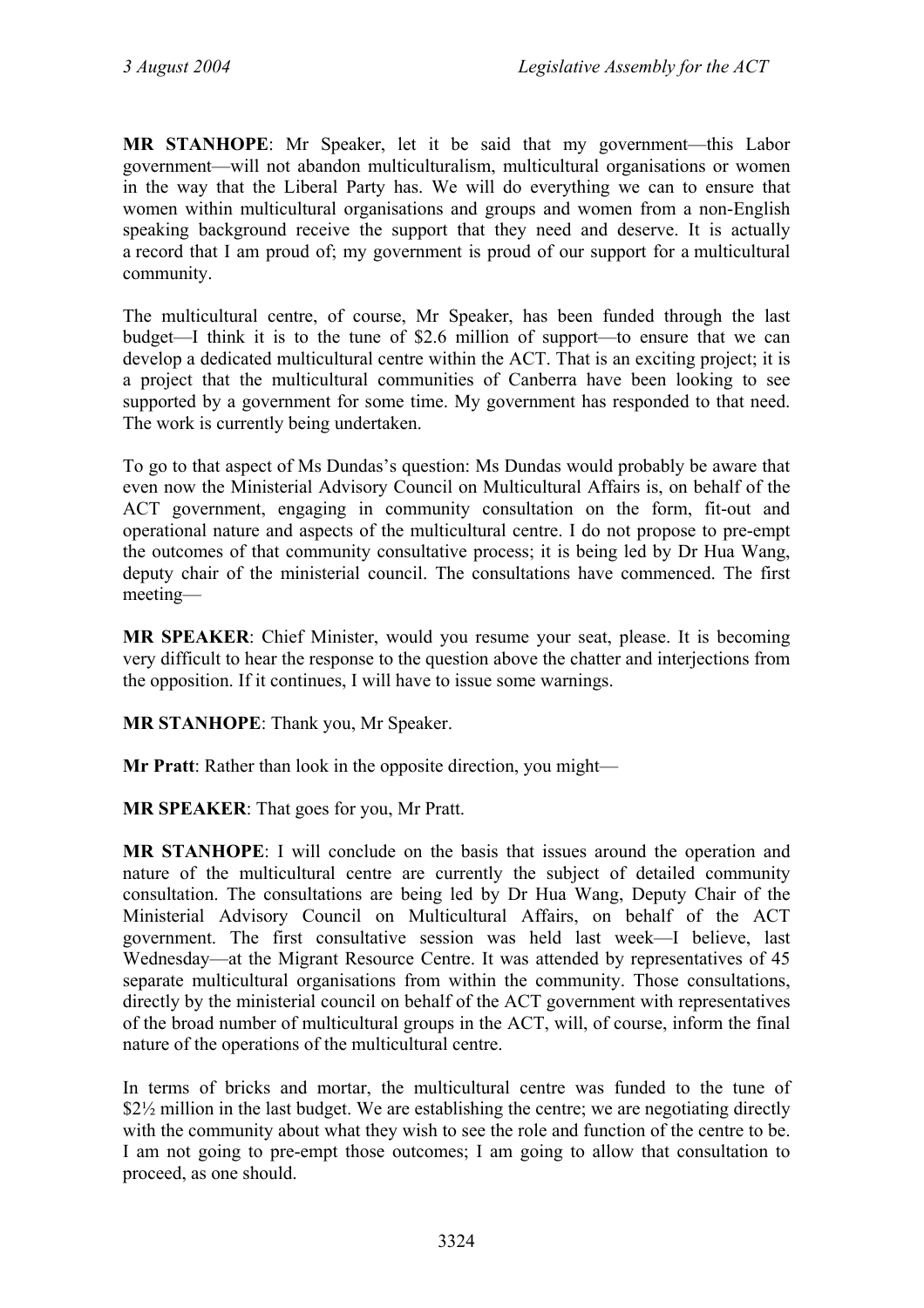### **Schools—canteens**

**MR CORNWELL**: My question is to the minister for education, youth and family services. During 2002-03 Totalcare, which I think in answer to an earlier question you referred to as a preferred provider, upgraded four canteens in ACT government primary schools. After the work was completed by the preferred provider, 80 defects were recorded, mostly regarding poor quality and manufacture of fittings, and potential OH&S breaches. This compares with one breach recorded by the previous contractor. Why were there so many defects recorded on the upgrade of these canteens? Why were these breaches not detected earlier during the site inspections?

**MS GALLAGHER**: That question is very technical. I do not have the detail on those four canteens but I am happy to undertake to get back to you with an answer to your question in full.

**MR CORNWELL**: I ask a supplementary question. The minister might also like to tell me, when she returns with the answer, how much it cost to fix the defects in the canteens and who paid that cost.

**MS GALLAGHER**: Yes. I am happy to provide that.

### **Procurement guidelines**

**MRS DUNNE**: My question is directed to the Minister for Education and Training. I understand that an informal arrangement, without any contract, has existed for some time between the minister's department and ACT Procurement Solutions to conduct maintenance on educational facilities. Eventually, in 2003 a memorandum of understanding was prepared to formalise that arrangement. Was a memorandum of understanding or a contract eventually developed between Procurement Solutions and her department? If so, when was that document signed? Why has the minister allowed agencies supposedly under her control to break the ACT government's procurement guidelines?

**MS GALLAGHER**: Obviously opposition members know something and they believe that it will lead them somewhere.

**Mrs Dunne**: We know only what you know.

**MS GALLAGHER**: Before I answer the member's question I would like to obtain a full briefing from my department. I will then return with answers to the questions that were asked by Mr Cornwell and Mrs Dunne, which are obviously linked.

**MRS DUNNE**: I ask a supplementary question. As the minister said she intends to obtain a full briefing, how much money has her department paid to ACT Procurement Solutions without a contract or a memorandum of understanding having been put in place? Why has her department failed to keep under control those procurement issues?

**MS GALLAGHER**: As I said earlier, I will obtain a briefing and get back to the member with an answer to her question.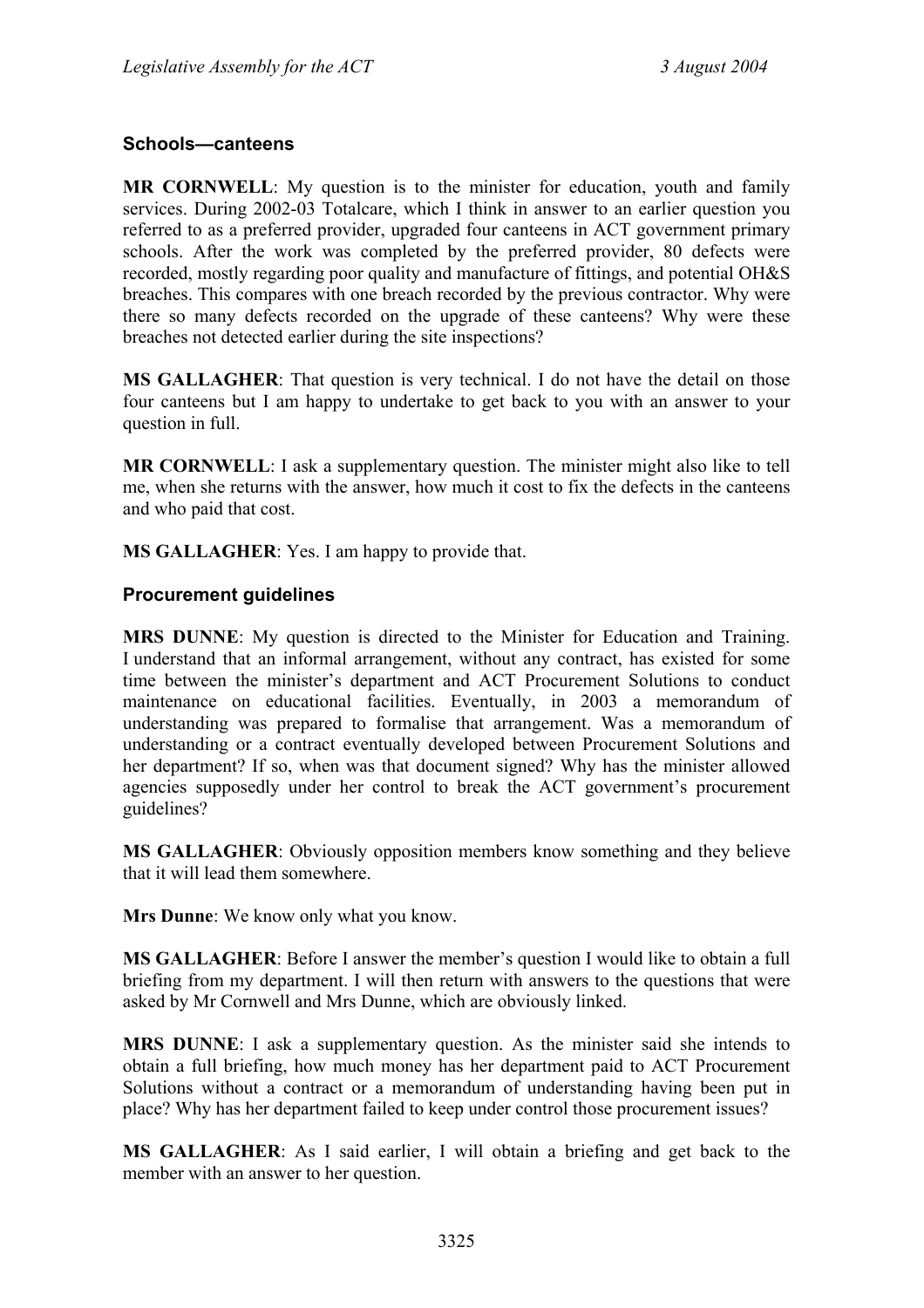## **Economy—outlook**

**MR HARGREAVES**: My question is to the Chief Minister. Is the Chief Minister aware of comments on WIN television last night by the former Liberal candidate for Molonglo and well-known small business operator, Mr Manuel Xyrakis, that the ACT economy was so strong that he intended to open another store? Does Mr Xyrakis have a sound basis for his optimism? Has the Chief Minister heard similar expressions of confidence from other ACT business people or organisations?

**MR STANHOPE**: Yes, in fact I did see Mr Xyrakis, Liberal Party member and candidate, on WIN television last night extolling the strength and vibrancy of the ACT economy. I did hear Mr Xyrakis, Liberal Party member and candidate, indicating that the Canberra economy was so strong and doing so well that he has been moved to open an additional business. He indicated that this was the view of many. I think it needs to be said—

**Mrs Burke**: Don't you take any credit for that!

**MR SPEAKER**: Order! Mrs Burke, I warn you.

**MR STANHOPE**: Mr Xyrakis, of course, is not alone in his very optimistic outlook about the ACT, the strength of the ACT economy and how well this government has done in managing the economy over the last three years. You just have to look at the latest Hudson report, for example, which is compiled from a quarterly survey that focuses on the hiring expectations of businesses over the coming three months. The survey is based on responses from more than 7,000 employers and is regarded as perhaps the best barometer of business confidence throughout Australia. The ACT results are based on responses from 400 employers within Canberra. The survey results for July 2004 to September 2004 show a 12.2 per cent improvement in business optimism in the ACT. The results included the following:

- Compared with other jurisdictions surveyed, the ACT remains one of the most optimistic with regard to job opportunities in the coming quarter.
- Of the ACT employers surveyed, 47.6 per cent are expecting to increase staff, compared with only 4.4 per cent who anticipate a reduction from current staffing levels.
- The net result for the ACT of 43.2 per cent is the highest anywhere in Australia.
- The net result for the ACT is 14.8 per cent higher than national expectations. We lead the nation not just in relation to business confidence but also in the expectations of businesses to increase employment over the next period.
- Of the ACT industries surveyed, Professional Services recorded the most optimistic outlook at 51 per cent and the government sector was also very optimistic.

That is a fair indication of the views reflected by well-known member of the Liberal Party and Liberal Party candidate Manuel Xyrakis about the ACT economy. Manuel Xyrakis did not need to read the Hudson report and its surveys of optimism and confidence in the ACT community. He works here, he is committed to the town and he is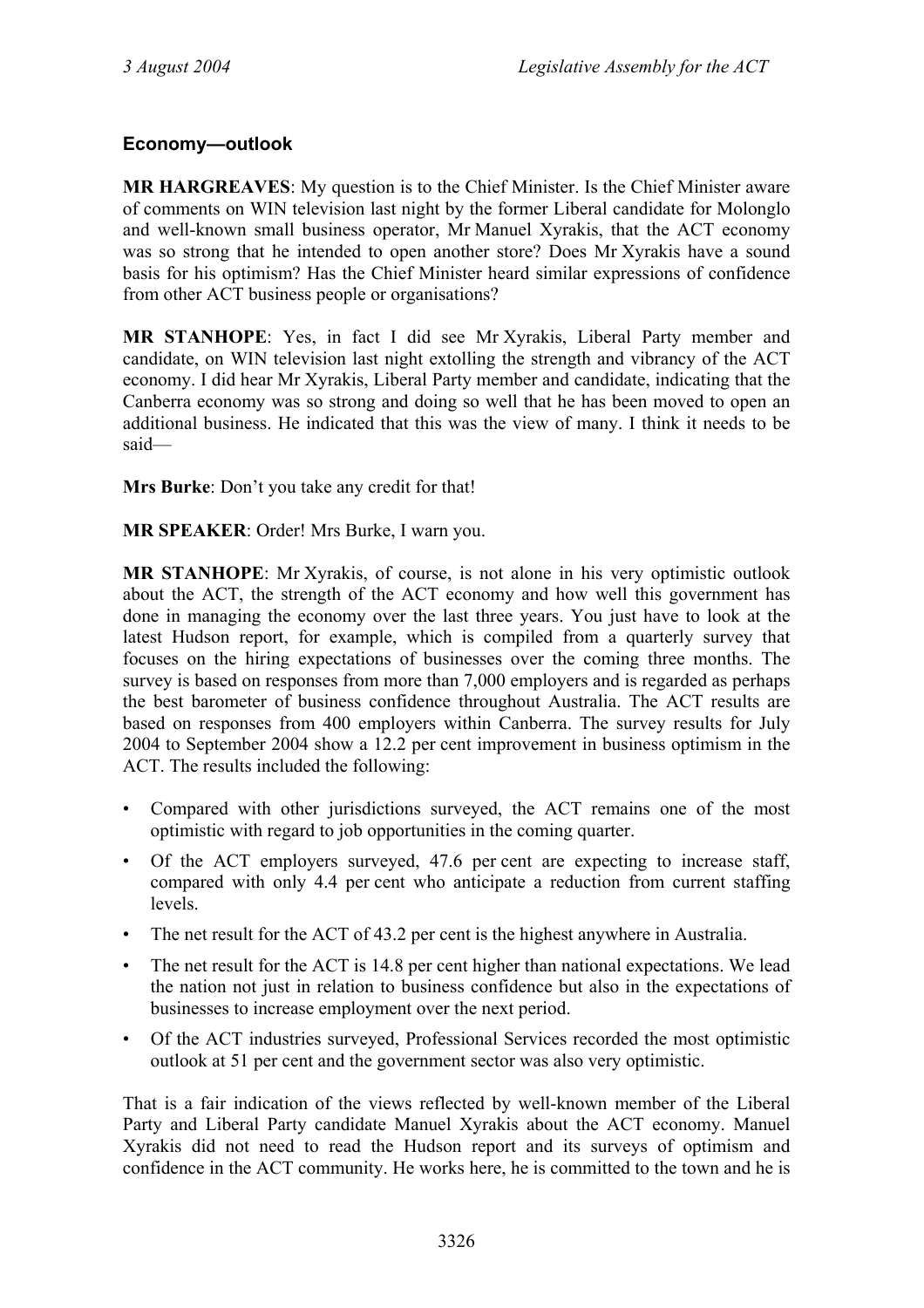prepared to stand up and say, "Yes, Canberra is doing extremely well; the strongest economy in Australia. This economy, under this government, is so strong and so well-managed that I am prepared to continue to invest in this community because of the management of Ted Quinlan and the management of this government."

It is a fantastic economy, enormously strong. As I say, Manuel Xyrakis, well-known member of the Liberal Party and Liberal Party candidate, did not need to read the Hudson report to know how well this town is doing under this government. He is out there saying it; he is talking the town up; he is prepared to work with the government. He is talking the town up; he is not talking it down like his colleagues in the Liberal Party; he is out there talking the economy up and talking Canberra up. He knows how strong the economy is, and he is prepared to acknowledge what a great job this government has done in managing it.

There is a whole range of indicators other than those expressions of opinion by well-known member of the Liberal Party and Liberal Party candidate Manuel Xyrakis about the strength of the economy. We do not need just that opinion or the opinion of the Hudson report. Look at the range of other indicators about what a wonderful job has been done over the last three years.

- Unemployment—3.3 per cent in June—is the lowest by far in Australia.
- Job ads rose 8.4 per cent in June—8 per cent higher than the national average.
- The latest retail trading figures, for June, show a 3.6 per cent increase.
- CPI is running at 2.9 per cent.
- Property was still running strongly in the budget. In his budget speech the Treasurer indicated that whilst there will be a downturn in housing we were hoping that the landing would be soft. The latest figures in relation to property in the ACT indicate, at this stage, that the landing will be soft.
- Building approvals for June numbered 288—up 5.5 per cent from May—the fifth consecutive month to record a rise, and the second-best result in Australia. That is an absolutely fantastic result for the people of the ACT.

We know that the strength of Canberra is our small business sector. There are 20,000 small businesses that, under this government, are growing in strength and importance. I have to say that it is small business operators like Manuel Xyrakis, who are prepared to get out there, prepared to talk the town up, prepared to invest in the town and prepared to continue to show their confidence in the town and to work with this government, who are the future of Canberra. Well done, Mr Xyrakis.

### **Economy—outlook**

**MS MacDONALD**: My question is directed to the Minister for Economic Development, Business and Tourism. Recently, as part of its July edition, the *Business Review Weekly*  published its review entitled "State of the States". Will the minister inform the Assembly what the BRW found and how the ACT compares to other states and territories?

**MR QUINLAN:** I have more good news. Following the glowing endorsement in May of this government's budget by the *Australian Financial Review*, we now have the balanced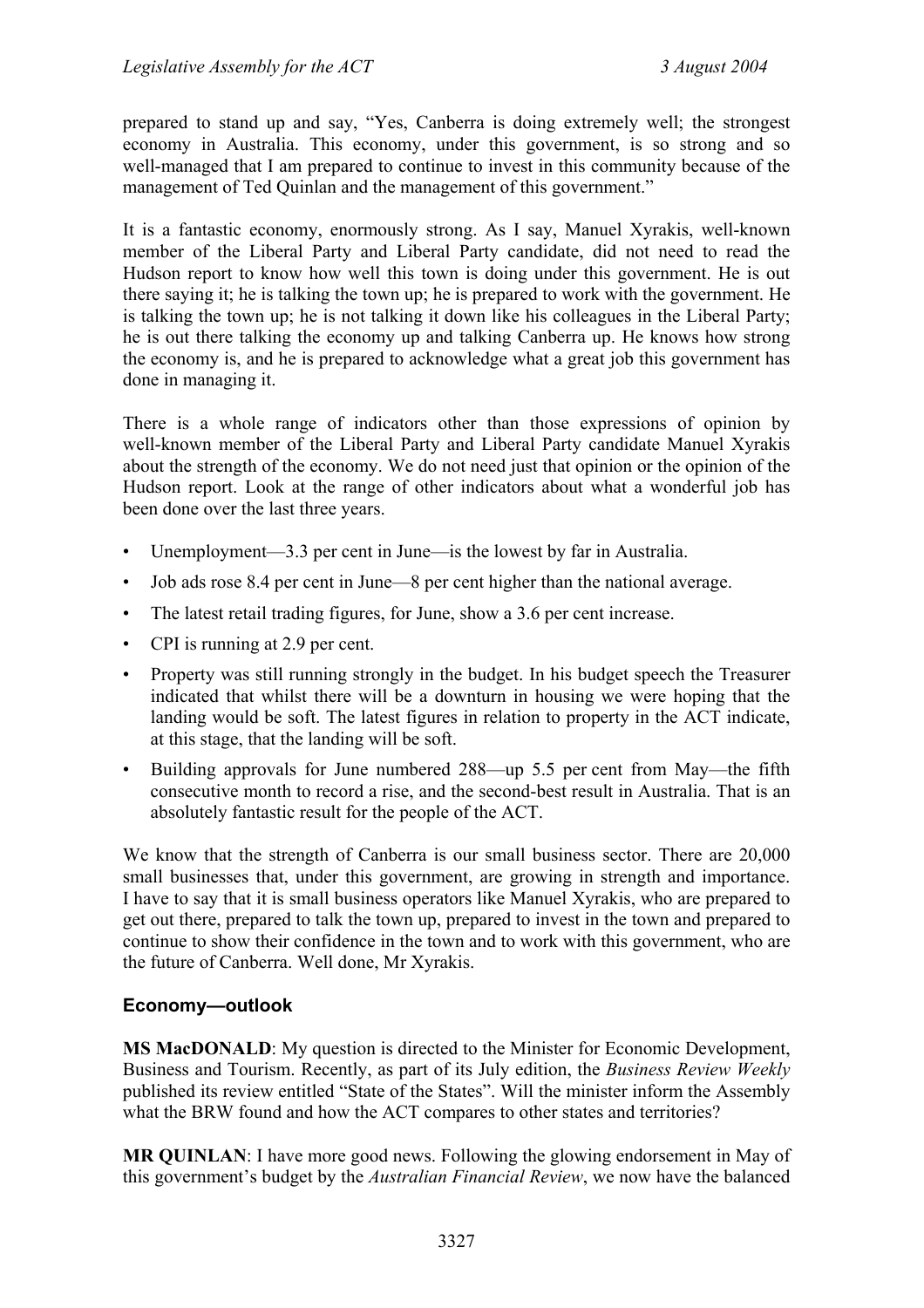review of the *Business Review Weekly* entitled "State of the States". Not everything in that review is complementary. The *Business Review Weekly* said that the ACT economy is going strong and that the ACT is shaking off its image as a town devoted to servicing our federal government colleagues. The article vindicates the government's policy direction in relation to the economy and to economic development.

The strengths of the ACT economy that are identified in the article include: a highly skilled white collar work force; business clusters in ICT in the aerospace and defence industries; the fastest ICT employment growth in Australia—at 8.2 per cent—highly regarded educational and research institutions such as the ANU and CSIRO; growing biotechnology and medical service sectors; and a supportive local government, which is us.

**Mrs Dunne**: You are just carrying on the rosy glow.

**MR QUINLAN:** I am glad that members referred to the strengths of the ACT economy. Some people would say that the results in the BRW are a flow on from the management of the former government. I hope that those who say that also say that the emergency service and child protection structures that this government inherited are a flow on from the management of the former government. Hypocritically, opposition members want it both ways but they might be trying to make a good point. The article in the *Business Review Weekly* recognises what this government has done.

For the benefit of members, let me catalogue some of the things that this government has done—things that the former government did not do. Since 2002 this government has provided 254 development grants to ACT businesses and 117 grants under the knowledge fund. It established the small business employment ready program. To date 342 businesses have had access to that program, resulting in over 160 new jobs. This government established the high-tech start-up program to assist businesses to development management skills. To date 31 businesses have had access to that program.

This government established the business acceleration program to assist businesses to meet strategic development needs on a dollar for dollar basis. To date that program has supported 101 businesses. This government supported 39 businesses on a dollar for dollar basis through the export growth program to establish export growth markets. This government funded and established NICTA. The former government talked about it but provided nothing for it in its budget or in its forward estimates. This government established that body.

This government provided \$1.3 million over four years to establish the Canberra partnership, which focuses on building private-public partnerships to leverage the region's economy and its social, economic and educational strengths. This government signed formal memoranda under the Greater Washington initiative to give businesses additional avenues for export. It has held interviews with the London Development Agency and with the University of California in San Diego in relation to the southern Californian initiative. This government has not just talked about it or claimed credit for things that have happened in the economy; it is out in the community leveraging the economy and doing something for the community.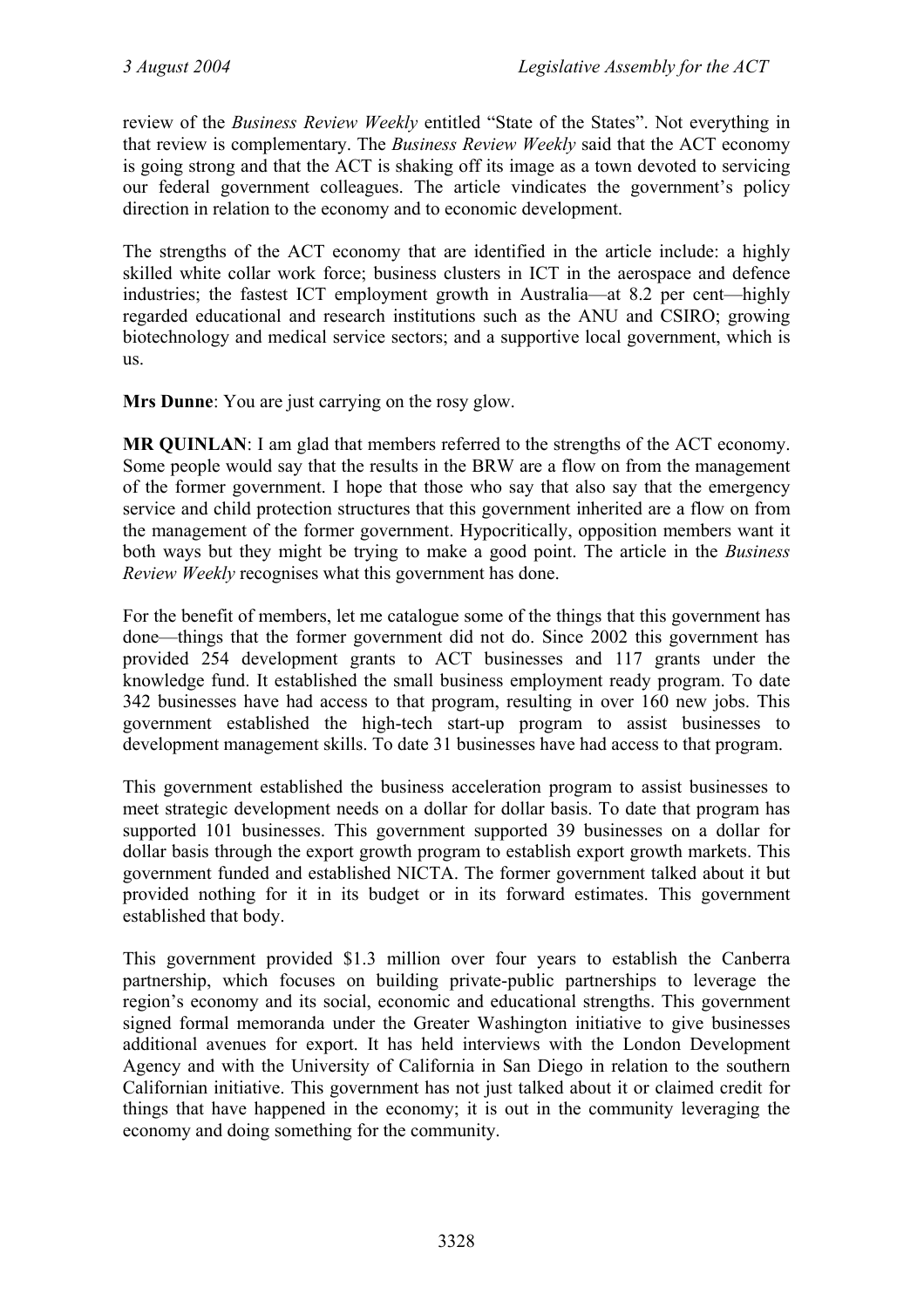**MS MacDONALD**: I ask a supplementary question. Are there any other initiatives that are not covered by the BRW report?

**MR QUINLAN**: It is not enough for this government to take into account what has happened and to say, "Those are our initiatives." This government has announced the Canberra-California Bridge program in which 12 or more Canberra businesses, through distance learning, will be put through a developmental process similar to the process through which embryonic businesses in San Diego or Los Angeles are put.

**Mrs Dunne**: Point of order. Is this an announcement of a new initiative? If it is, it is out of order.

**MR SPEAKER**: The question that I heard related to initiatives that were not mentioned in the *Business Review Weekly* report.

**Mrs Dunne**: Is this issue an announcement of a new initiative?

**MR SPEAKER**: If it is, it is up to the minister. A member cannot ask a minister to announce policy.

**MR QUINLAN**: I have announced this initiative before. This government will be putting 12 or more agencies or companies through a process similar to the process through which they would go if they were embryonic companies in San Diego or Los Angeles. They will go through a very rigorous process through distance learning in association with the LDA and UCSD CONNECT. Three or four companies that will be selected will go to the United States of America and go through that full program.

I hope that those companies will be scrubbed and polished and presented to the world of partners, businesses and venture capital financing. This government is doing positive things that were not done by any former government. As I said earlier, this is an amazing juxtaposition. On one hand opposition members are claiming that the benefits that have been implemented by this government are something that they did previously. On the other hand they are saying, ironically, that any problems that are being addressed by this government emerged only recently and they knew nothing about them.

**MR STANHOPE**: Mr Speaker, I ask that further questions be placed on the notice paper.

### **Supplementary answer to question without notice Canberra Hospital—emergency policy**

**MR WOOD**: Just to elaborate on the answer to a question that Mr Smyth asked me: as you would expect, a disaster mode in the hospital is used for things such as a power failure, a building collapse, a chemical spill or a bomb hoax or a bomb scare. As I have indicated, a plan is in place. If you want to see it, write me a letter.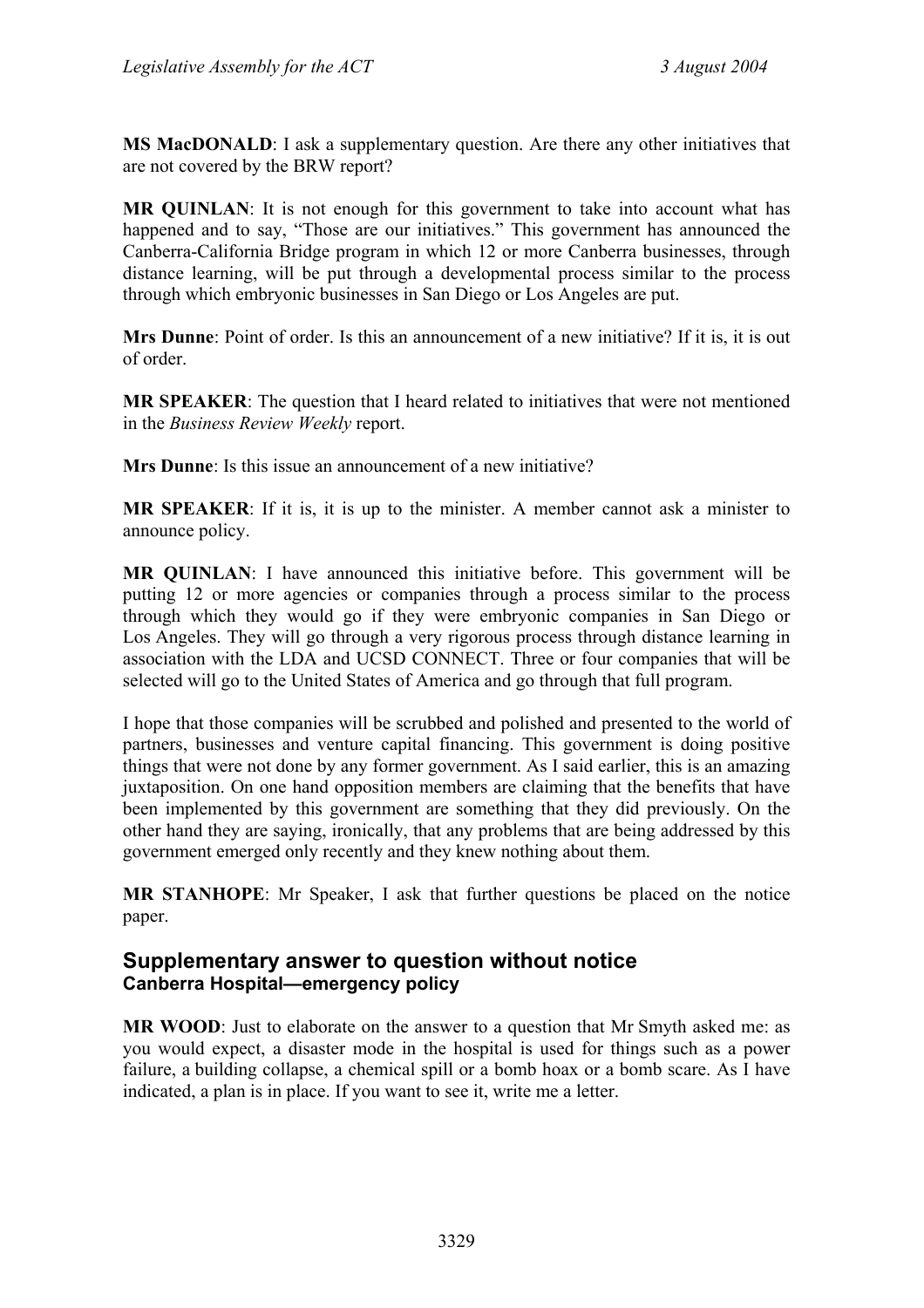# **Answers to questions on notice Question No 1579**

**MR PRATT**: Mr Speaker, I rise to ask the whereabouts of a couple of answers to questions on notice, please. The first is 1579, asked on 23 June of the police minister, on police corruption.

**MR WOOD**: Mr Speaker, that is in my office at this time. The police have gone into a great deal of detail in relation to complaints about policing, might I say, lest the question itself, as it does, suggest there is something more sinister going on sometimes.

### **Question No 1632**

**MR PRATT**: Mr Speaker, I have another question on notice, please, 1632. I asked it on 30 June of the education minister re class sizes.

**MS GALLAGHER:** I will check out where it is and get it to the member as soon as I can.

# **Question No 1628**

**MR CORNWELL**: I have one to the acting planning minister, 1628, which was due on 30 July, regarding street lighting in rural settlements.

**MR QUINLAN**: You will understand, Mr Cornwell, that I have not actually seen that question as yet. I have to say, Mr Speaker, it is the first time I have risen to explain the tardiness of an answer to a question, but I think it is relevant to note that it was question 1628 from a conga line of untidy minds.

### **Question No 1656**

**MR STEFANIAK**: I have one question, on 1 July 2004 to the Minister for Sport, Racing and Gaming, question 1656, in relation to money spent by the government on the Academy of Sport programs.

**MR OUINLAN:** I thought that had been answered, but I'll check.

# **Question Nos 1712 and 1713**

**MRS BURKE**: I have two unanswered questions from the housing minister: 1712 in relation to occupancy of Fraser Court and Northbourne flats; and 1713 in relation to the amount spent on fire protection in appropriation 2002-2003.

**MR WOOD**: I think that is on its way. I want to give credit to the opposition; they have got only one great achievement and that is more questions than anyone asked ever before. Congratulations.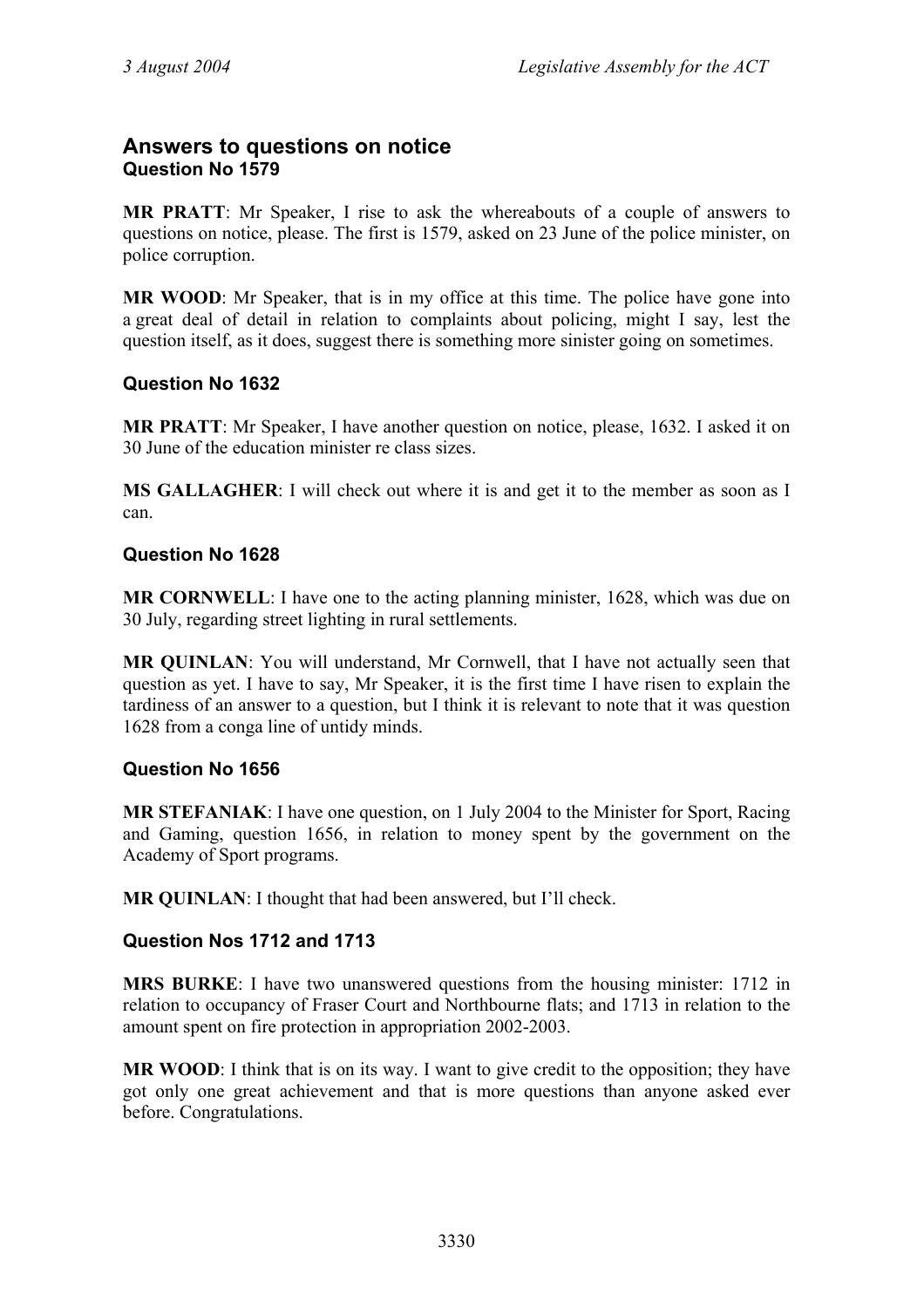### **Question No 1605**

**MR SMYTH**: I have also got an overdue question, No 1605, concerning energy efficiency evaluation from the planning minister. It was due on 23 July and perhaps Mr Quinlan can explain why it has not been answered.

**MR QUINLAN**: Well, I will just say ditto to that one.

### **Question No 1410**

**MR SMYTH**: Mr Speaker, I wonder if you have a facility to ask this. I notice that your question 1410, which expired on 29 April, has also not been answered. The government might explain to you and the Assembly why they do not answer your questions.

**MR SPEAKER**: I will manage that.

**MR SMYTH**: It is just, Mr Speaker, that much was made of unity at the weekend at the conference. Perhaps part of the unity is that you are not getting your questions answered.

### **Delays in answers**

**MRS DUNNE**: I would like to raise again, Mr Speaker, standing order 118A. It says that we may ask for an explanation and it also says that basically the minister responsible should provide an explanation. Saying, "I'll chase it up with my department," Mr Speaker, is not an explanation. Members standing here in this place asking for an explanation are being fobbed off with "I'll chase it up." I do not think that this is satisfactory.

**MR QUINLAN**: In response to that, Mr Speaker: may I clarify my explanations by saying it is my true belief that the number of questions asked in this Assembly is at a ridiculously high level. I do not know whether it is some schoolboy plot—

**Mrs Dunne**: You're out of order. Mr Speaker should be responding to my point of order.

**MR QUINLAN**: I was just trying to explain. I am trying to explain the workload that departments have. That is an explanation.

**MR SPEAKER**: The standing order to which you refer provides you with a solution if you are dissatisfied, Mrs Dunne.

# **Auditor-General's reports Nos 4 and 5 of 2004**

**Mr Speaker** presented the following papers:

Auditor-General Act—Auditor-General Reports— No 4 2004—Data Reliability for Reporting on the ACT "No Waste by 2010" Strategy, dated 2 August 2004. No 5 2004—Leave Management, dated 2 August 2004.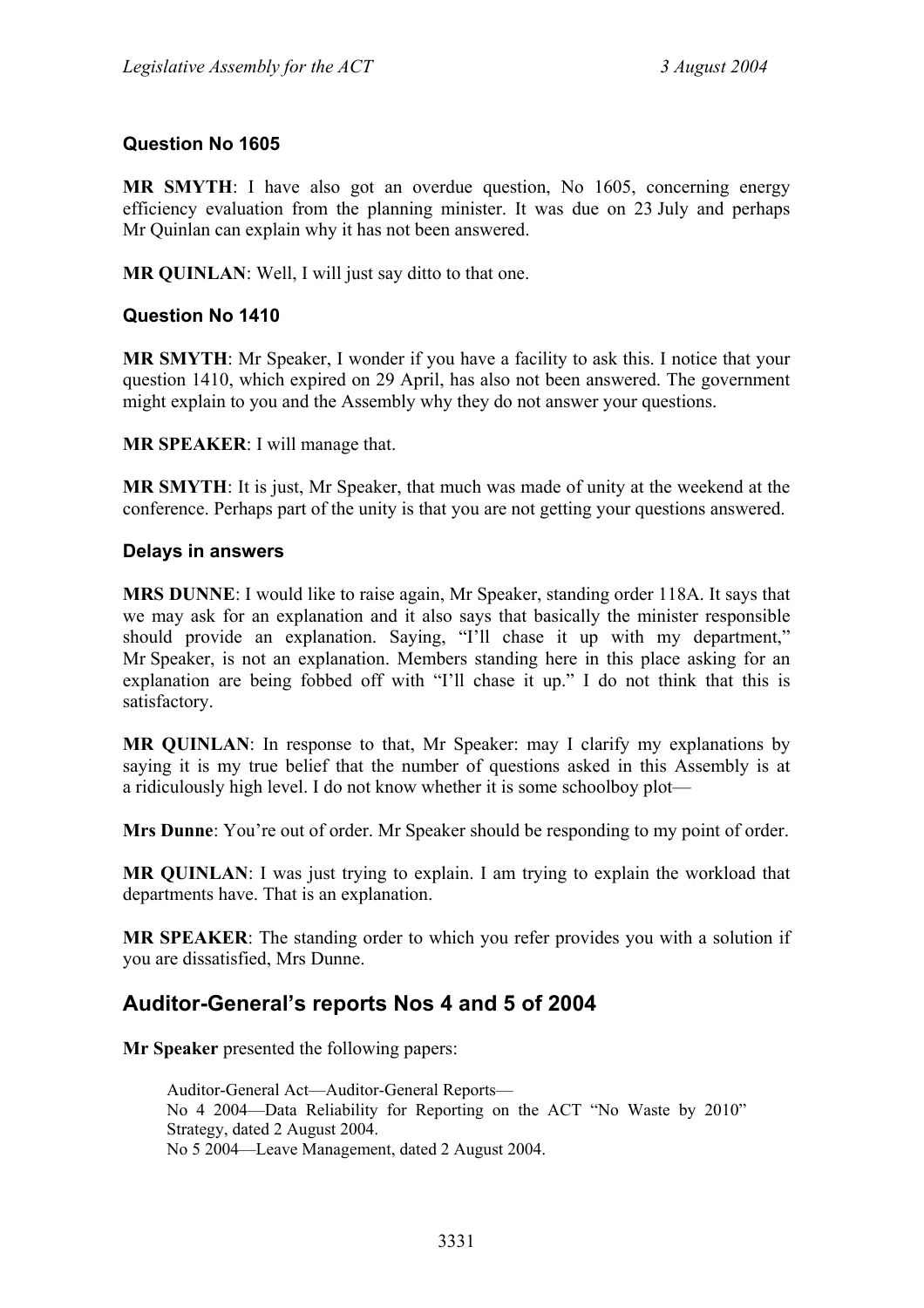Motion (by **Mr Wood**, by leave) agreed to:

That the Assembly authorises the publication of the Auditor-General's Reports Nos 4 2004 and 5 2004.

### **Review of the safety of children in care Papers and statement by minister**

**MR STANHOPE** (Chief Minister, Attorney-General, Minister for Environment and Minister for Community Affairs) (3.20): Mr Speaker, for the information of members, I present the following papers:

The Territory as Parent—Review of the Safety of Children in the Care of the ACT and of ACT Child Protection Management—The Territory's Children—Ensuring Safety and Quality Care for Children and Young People— Report on the Audit and Case Review, dated July 2004. Government response, dated August 2004.

I seek leave to move a motion authorising publication of the report.

Leave granted.

**MR STANHOPE**: Mr Speaker, I move:

That the Assembly authorises publication of the Report on the Audit and Case Review.

Question resolved in the affirmative.

**MR STANHOPE**: I seek leave to make a statement in relation to the report and the government response.

Leave granted.

**MR STANHOPE**: Mr Speaker, I am pleased to table the audit report *The territory's children—ensuring safety and quality care for children and young people* and the government's response to the report.

When the Commissioner for Public Administration, Ms Cheryl Vardon, presented her report, *The territory as parent: review of the safety of children in care in the ACT and of ACT child protection management* on 17 May 2004, the audit review was not complete. The government requested that the commissioner exercise her powers of review under the Public Sector Management Act 1994 in order to tackle a very difficult task. The terms of reference of the review sought assurances about the safety of children and young people in the care and protection system in the ACT.

The commissioner engaged Ms Gwenn Murray, an independent reviewer of child protection matters, to lead an audit team. Ms Murray's experience in conducting the audit of child protection files for the Queensland government in 2003 has proved invaluable. I might say at the outset, Mr Speaker, how fortunate the ACT was in being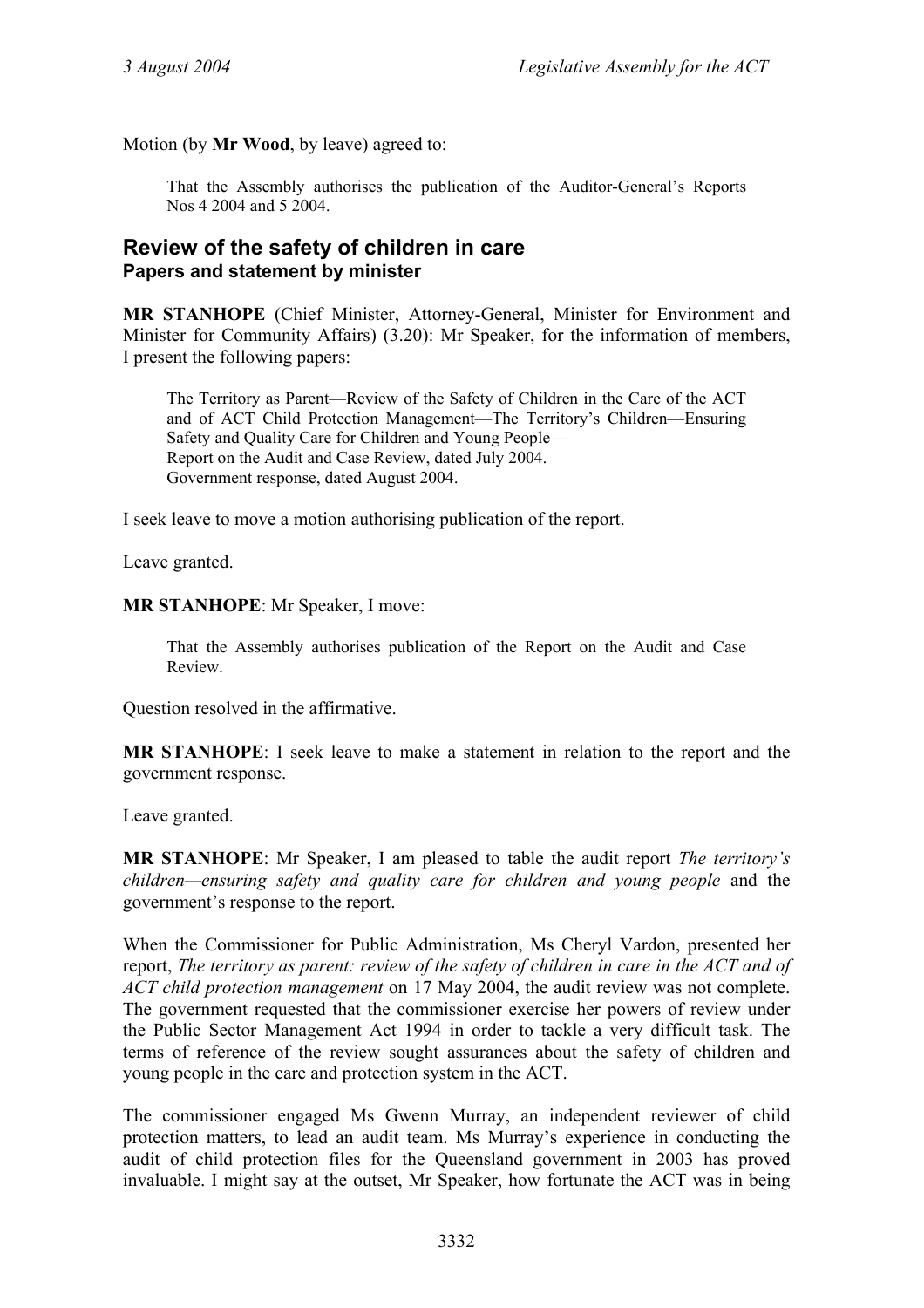able to attract or engage Ms Murray to undertake this particular audit report. Ms Murray is acknowledged for her experience and the depth of her understanding of these issues, and I extend my gratitude and the gratitude of the ACT government to Ms Murray for the very significant work that she has done in the production of this very important audit.

It needs to be said also, Mr Speaker, that this is the first time, not just in the ACT but the first time perhaps nationally, that child protection information data found by an audit of this sort, a rigorous investigation of individual cases, has been made available as it is now being made available through the tabling of these reports.

The territory's children report provides a detailed review of the files of those children and young people who were the subject of a child protection audit during the period from 10 May 2000 to 31 December 2003; that is, over the concluding 18 months of the previous government and in the period after this government assumed responsibility within the ACT. The audit team identified and reviewed the files of 150 children and young people. These children and young people represent 22 per cent of all children and young people who were, at one time or another, in the care of the chief executive. The report includes case examples that, in many instances, are distressing. They illustrate the quality of care that vulnerable children and young people in our community have experienced during the past four years.

My government is committed to making sure that children and young people in our community are not subjected to this level of abuse or neglect. The audit team worked closely with child protection workers during the audit. Following a review of each case, the Office for Children, Youth and Family Support received a report on each child or young person and, where necessary, a request for action. A case plan was put in place to address those concerns requiring action, and the audit team was kept informed.

The audit report makes 66 recommendations, which focus mainly on practice, policy, procedures and training within a child-focused framework. The areas for reform are consistent with the 47 recommendations in the territory as parent report. We need to better support children and young people who are Aboriginal or Torres Strait Islanders; improve training, recruitment and support for workers and carers in the care and protection sector; develop best-practice policy and professional practices; improve administration and record-keeping; and develop new family support services and placement options.

Both reports emphasise that these matters are not unique to the ACT. Growing workloads, mandatory reporting, changes in service arrangements and staff turnover are impacting upon effective service delivery here and across the nation and internationally. The recommendations set the directions for reform over the coming years; they reinforce the outcomes of the territory as parent report. And the government supports that direction.

The government has agreed or agreed in principle to all but three of the recommendations. The three recommendations that are not agreed to include recommendation 3(10), establishment of a public foster care program; recommendation 7(12), providing additional services to Jervis Bay; and recommendation 8(3), recording information about children and young people self-harming and absconding as a report.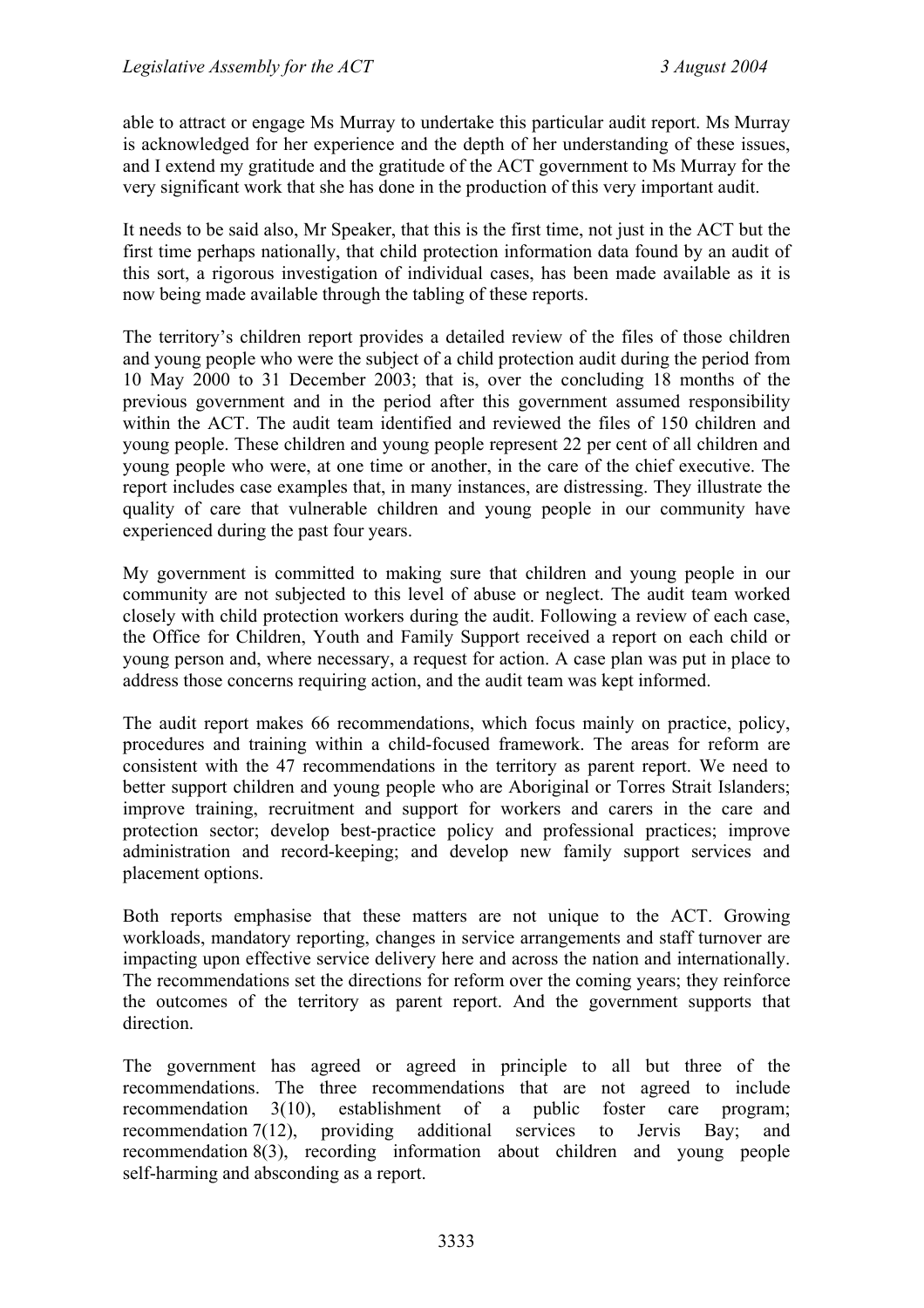The government is acting to improve services to children and young people, their families and carers. We accept this responsibility and that it will take some time. The 66 recommendations of the audit report will be added to the 47 recommendations in the implementation strategy for the Vardon report that the Minister for Children, Youth, and Family Support will table.

This government recognises that the reform process requires a partnership approach across the care and protection sector; we are working closely with key stakeholders; we will continue to work together to ensure that the reforms in the audit report are implemented. In some instances, of course, the necessary reforms will take some time.

Further analysis is required to develop programs and services for our community. Recruitment campaigns are under way. Attracting qualified people to the ACT, it has to be said is the challenge in a highly competitive market, following major recruitment programs and drives currently being instituted particularly by both New South Wales and Queensland.

My tabling this report today, Mr Speaker, reinforces the commitment of this government to accountability and transparency. The community is being informed about issues concerning the care and protection of children and young people. The support and involvement of the community are crucial in helping the government put in place reforms that would put children and young people in need first.

Once again I thank both the commissioner and Ms Murray and the audit team for bringing forward a confronting report about the vulnerable children and young people in our community. A report of this type clearly shows that our community needs to offer a safer way of caring for individuals most in need.

The need for us to work together as a community to deal with this most distressing and difficult issue confronting our society has to be reinforced. In that regard, I urge all members of this place to work with the government, with the community and with the community sector and community agencies to ensure that we do reform and rebuild the child protection system in the ACT. This is a task confronting us all; it is a task in which we need genuine partnerships; it is a task in relation to which we need genuine cooperation from not just the community sector and not just those whom we employ to seek to protect our children through our agencies. It is, indeed, a task that requires the full support and commitment in a constructive way of every person in this place.

**Mrs Burke**: Mr Speaker, I respectfully request that the Chief Minister move that the report be noted.

**MR SPEAKER**: That is really up to the minister.

**MR STANHOPE**: I am happy to move that the report be noted, Mr Speaker. I move:

That the Assembly takes note of the report on the audit and case review.

Debate (on motion by **Mrs Burke**) adjourned to the next sitting.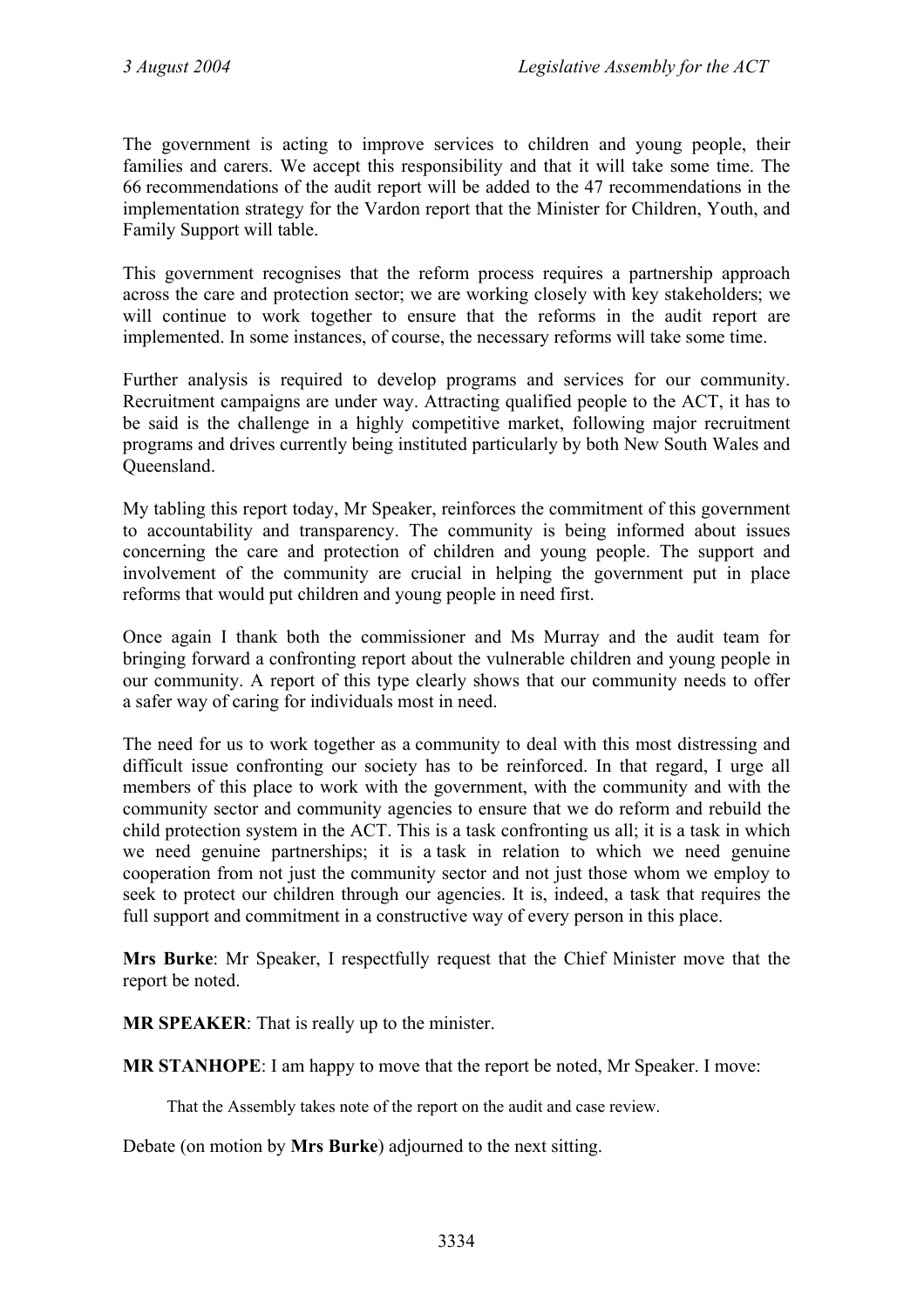## **Executive contracts Papers and statement by minister**

**MR STANHOPE** (Chief Minister, Attorney-General, Minister for Environment and Minister for Community Affairs): For the information of members, I present the following papers:

Public Sector Management Act, pursuant to sections 31A and 79—Copies of executive contracts or instruments—

Long term contracts: Philip Mitchell, dated 8 July 2004. Martin Hehir, dated 15 April 2004. Kathleen Melsom, dated 7 July 2004. Jeremy Lasek, dated 1 July 2004. Gordon Lowe, dated 1 July 2004. Penny Shakespeare, dated 28 June 2004.

Short term contracts: Lincoln Hawkins, dated 14 July 2004. Lois Ford, dated 11 June 2004. Lois Ford, dated 7 July 2004. Maureen Sheehan, dated 17 June 2004. Meredith Whitten, dated 30 June 2004. Adam Stankevicius, dated 22 June 2004. Peter Johns, dated 6 July 2004. Diane Kargas, dated 20 April 2004. Leanne Power, dated 14 June 2004. Helen Strauch, dated 14 July 2004. Andrew Taylor, dated 19 April 2004.

Schedule D variations: Elizabeth Kelly, dated 20 June 2004. Julie McKinnon, dated 27 April and 3 June 2004. Julie McKinnon, dated 28 June 2004. Anne Thomas, dated 9 July 2004. Francis Duggan, dated 19 July 2004. Michael Bateman, dated 9 July 2004. Peter Johns, dated 27 February 2004. Peter Johns, dated 17 April 2004. Stephen Ryan, dated 18 July and 20 July 2004. Anne McGrath, dated 7 July 2004. Anne McGrath, dated 19 July 2004. Frances Brown, dated 7 June 2004. Ademola Bojuwoye, dated 21 June 2004.

I ask for leave to make a statement in relation to the contracts.

Leave granted.

**MR STANHOPE**: Mr Speaker, I present another set of executive contracts. These documents are tabled in accordance with sections 31A and 79 of the Public Sector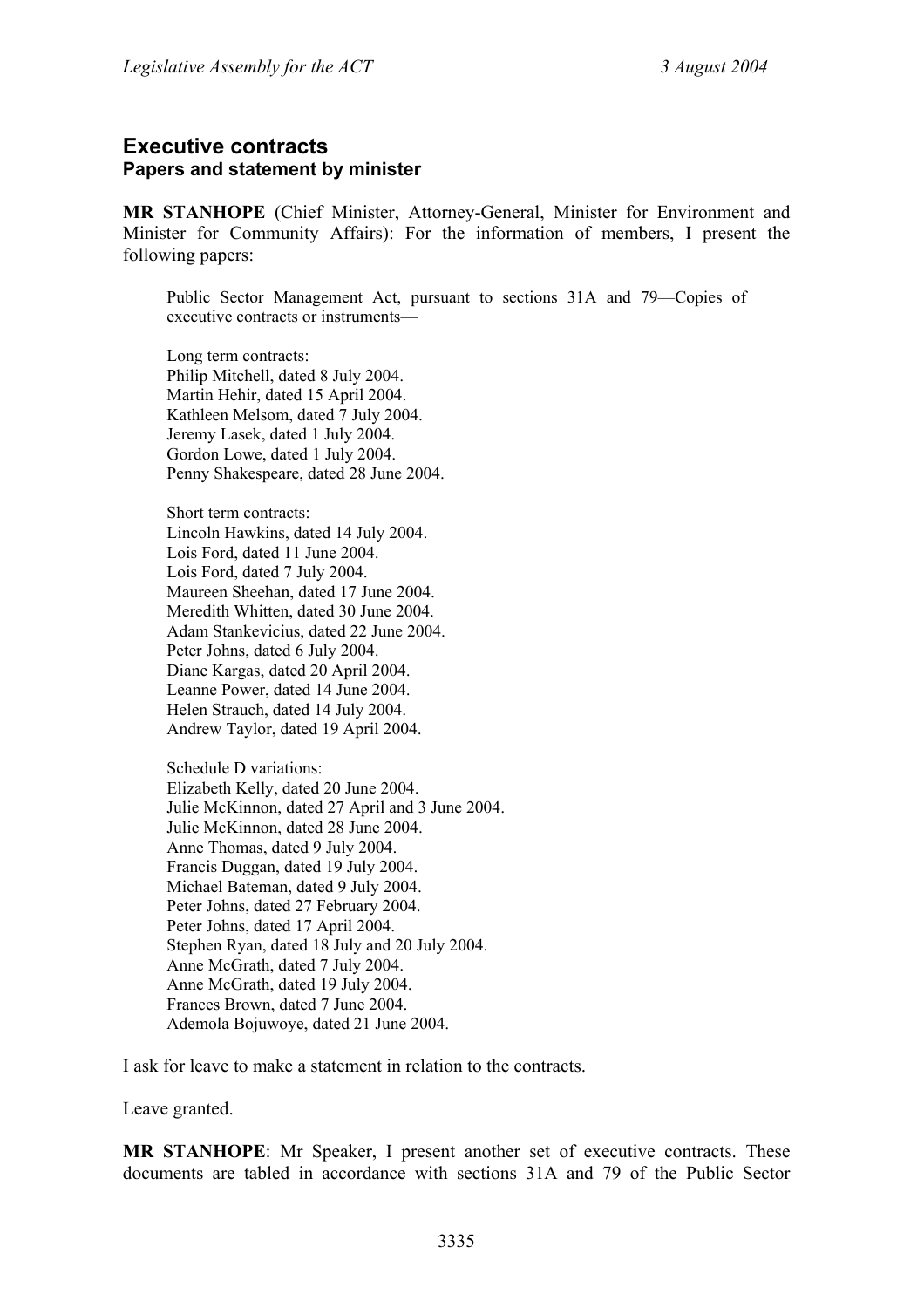Management Act which require the tabling of all executive contracts and contract variations. Contracts were previously tabled on 29 June 2004. Today I present six long-term contracts, 11 short-term contracts and 13 contract variations. The details of the contracts will be circulated to all members.

# **Criminal Code (Serious Drug Offences) Amendment Bill 2004 Paper and statement by minister**

**MR STANHOPE** (Chief Minister, Attorney-General, Minister for Environment and Minister for Community Affairs): For the information of members I present the following paper:

Criminal Code (Serious Drug Offences) Amendment Bill 2004—Revised Explanatory Statement, dated July 2004.

I seek leave to make a brief statement.

Leave granted.

**MR STANHOPE**: Mr Speaker, this revised explanatory statement is to the Criminal Code (Serious Drug Offences) Amendment Bill 2004. I advised Assembly members by letter on 21 July that some cross-references in the explanatory statement were incorrect. Accordingly, the explanatory statement has been revised.

# **Paper**

**Mr Quinlan** presented the following paper:

Totalcare Industries Limited (Fleet Business)—Disposal of Undertakings, dated August 2004.

# **Electricity (Greenhouse Gas Emissions) Bill 2004 Paper and statement by minister**

**MR QUINLAN** (Treasurer, Minister for Economic Development, Business and Tourism, Minister for Sport, Racing and Gaming, and Acting Minister for Planning): Mr Speaker, for the information of members, I present the following paper:

Electricity (Greenhouse Gas Emissions) Bill 2004—Revised Explanatory Statement.

This statement was circulated to members when the Assembly was not sitting. I seek leave to make a brief statement.

Leave granted.

**MR QUINLAN**: Mr Speaker, this bill was introduced into the Assembly on 24 June 2004. The revised explanatory statement provides a greater explanation of issues that have been of close interest to Assembly members in recent months, such as strict liability offences. It also addresses issues raised by the Scrutiny of Bills Committee report No 53.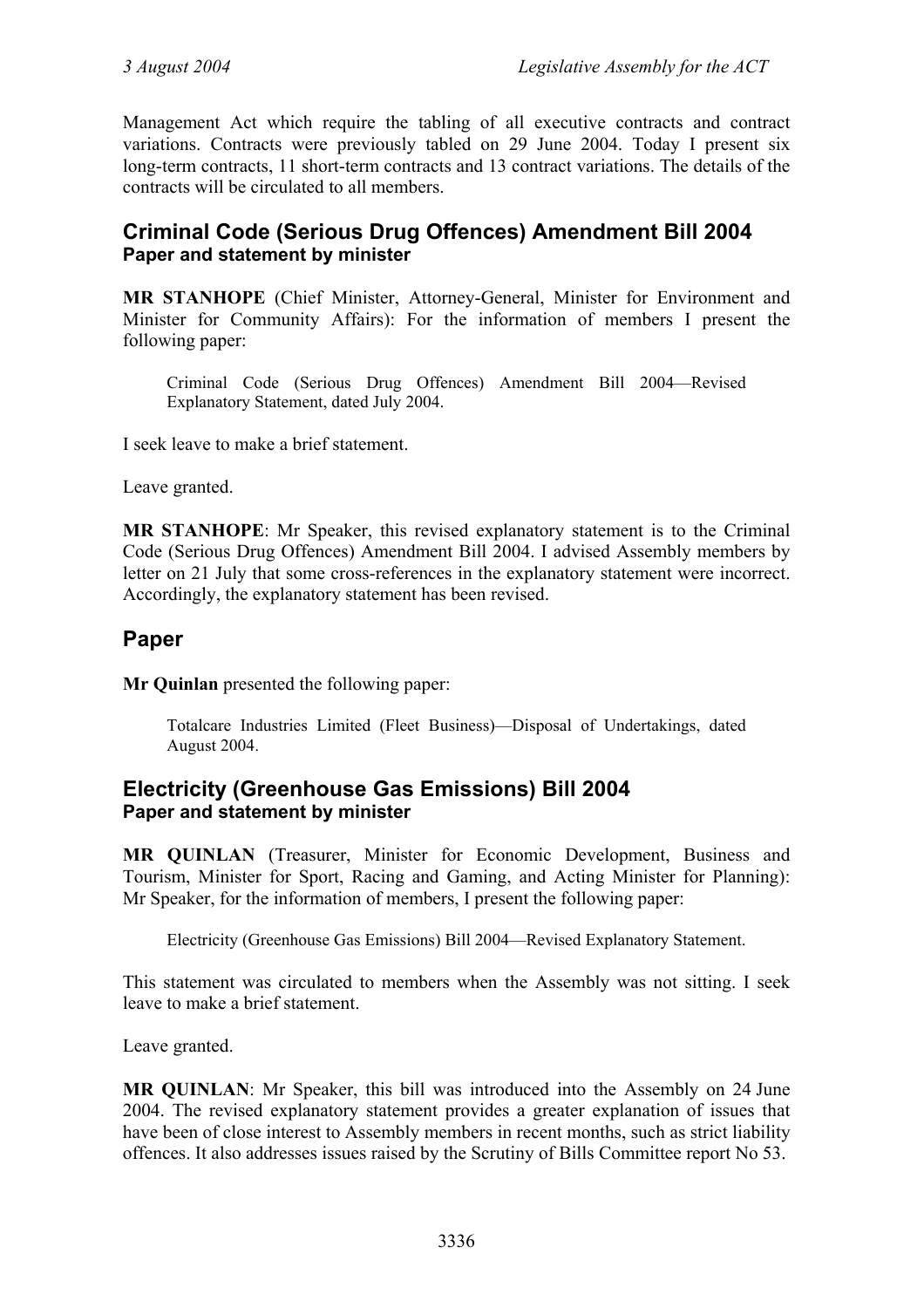In order to promote a constructive and meaningful debate, this revised explanatory statement has been circulated out of session so that members may fully consider the additional information. I hope that it assists members in their consideration of this very important bill and that we may all work together in order to promote a sustainable Canberra for the future. I commend the revised explanatory statement to the Assembly.

## **Alcohol, tobacco and other drug strategy Paper and statement by minister**

**MR WOOD** (Minister for Disability, Housing and Community Services, Minister for Urban Services, Minister for Police and Emergency Services, Minister for Arts and Heritage, and Acting Minister for Health): For the information of members, I present the following paper:

ACT Alcohol, Tobacco and Other Drug Strategy 2004-2008.

I seek leave to make a tabling statement.

Leave granted.

**MR WOOD**: It gives me great pleasure to present the ACT alcohol, tobacco and other drug strategy 2004-08. The government convened the drug task force in August 2002. Its main task was to develop the draft strategy. The task force membership was broad and included links to a wide range of community organisations. An important part of the development of the strategy was the community consultations undertaken with the wider community. The task force also commissioned its own research and analysed the extensive data and research already available. Drawing upon these sources of information, the task force developed and refined this draft strategy. It presented the draft strategy to government in December 2003. The strategy includes a proposed list of actions that were prioritised by the task force.

Following preliminary consideration of the draft, the government made available \$250,000 in 2003-04 to support the implementation of a number of high-priority actions identified in the draft. These included creating 100 additional subsidised places on the methadone and buprenorphine program, establishing a trial of vending machines for dispensing needles and syringes, increasing and improving support for peer based models of service delivery support and advocacy and community development, strengthening training programs across the sector, implementation of the findings of the national evaluation of pharmacotherapies for opiate dependence and distribution of resources and monitoring and evaluation of the strategy.

This commitment was further strengthened through funding made available in the 2004-05 budget. \$562,000 over four years was allocated to identify and implement successful school alcohol and drug education programs. Peer education, including mentoring programs, will be introduced into ACT schools to prevent and address drug and alcohol problems. \$642,000 over four years was provided to target the illegal supply of tobacco to minors and test whether tobacco retailers are complying with the legislation. \$416,000 over four years was provided to strengthen and increase case-management services for clients with complex needs, particularly those utilising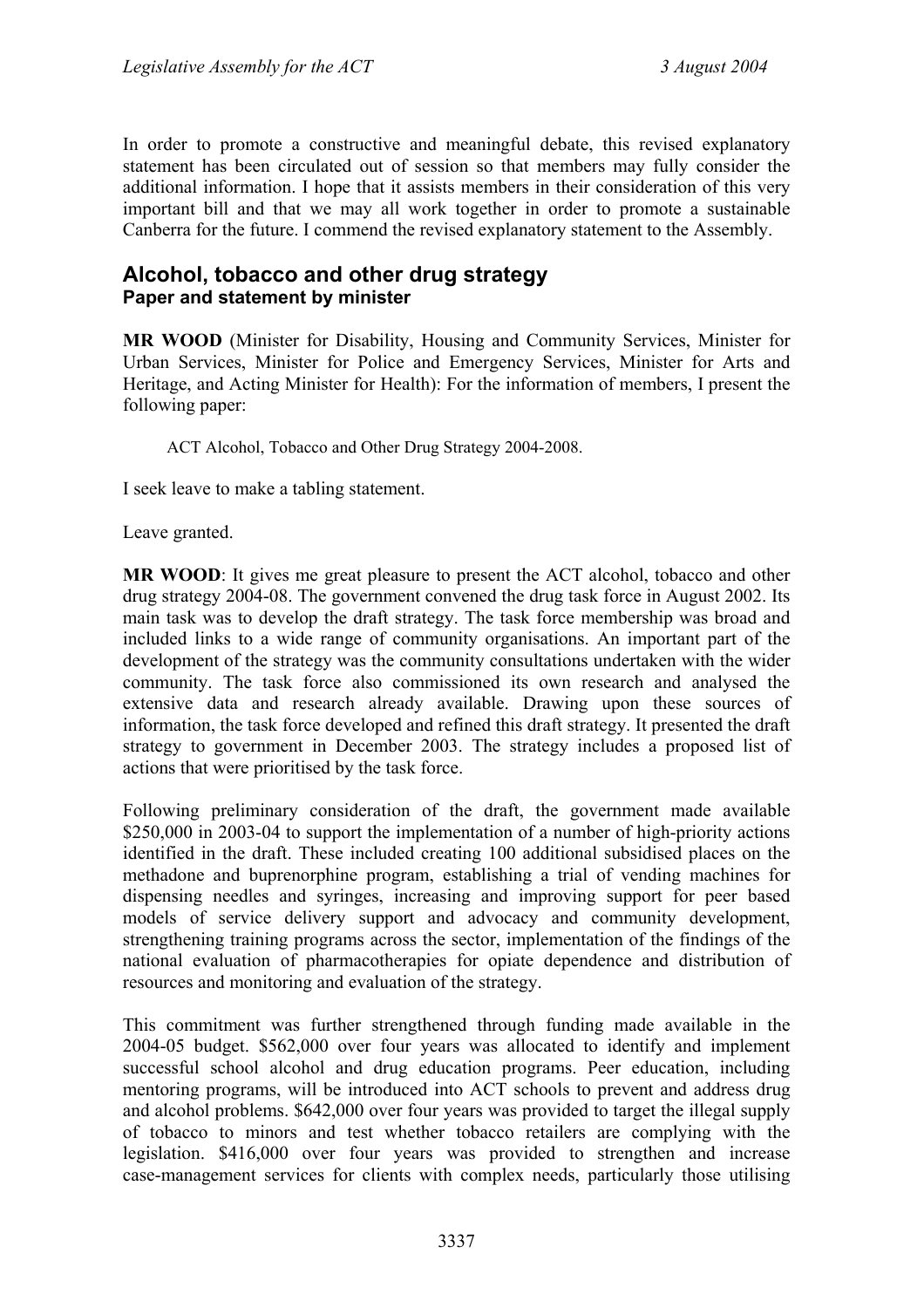pharmacotherapy treatments, and to develop and implement a case-management framework with protocols made within the alcohol and drug sector and across sectors.

\$560,000 over four years was provided for two dual-diagnosis outreach workers to work with Aboriginal and Torres Strait Islanders. The funds will enable an outreach service to be established to assist people who have both a mental illness and substance abuse problems. Funding was provided to conduct a feasibility study into establishing a bush healing farm. The farm could target improved health outcomes for indigenous people by developing the most culturally appropriate prevention, education, rehabilitation and outreach programs to address drug and alcohol misuse within those communities.

The government made a commitment formally to respond to the draft strategy, and this response has taken the form of the ACT alcohol, tobacco and drug strategy that I have now tabled. The strategy outlines actions that the government will, in partnership with the community and non-government organisations, work to implement over the next four years. We have also made a commitment to establish a group to oversee the implementation of the strategy. Terms of reference and membership of the group are also tabled here today.

It gives me great pleasure to present this document to the Assembly. I thank members of the ACT alcohol and other drug task force, their constituents and members of the public who contributed to the development of the drug strategy. The government is committed to reducing the harm associated with the misuse of alcohol and other drugs and I look forward to a better future for those affected by alcohol and other drug misuse.

# **Papers**

**Mr Wood** presented the following papers, which were circulated to members when the Assembly was not sitting:

Calvary Public Hospital—Information Bulletin—Patient Activity Data—External Distribution—June 2004. The Canberra Hospital—Information Bulletin—Patient Activity Data—June 2004.

**Mr Wood** presented the following papers:

Mental Health ACT—

Response to recommendations on the Community and Health Complaints Commissioner, Mr K Patterson Report: The investigation into risk of harm to clients of mental health services, dated June 2004.

Response to recommendations on the Ms K LaRoche and Mr R Mann Report: The review of the design and operational practice in the Psychiatric Services Unit, The Canberra Hospital—Progress report, dated July 2004.

**Mr Quinlan** presented the following paper:

Land (Planning and Environment) Act, pursuant to section 216A—Schedules— Leases granted, together with lease variations and change of use charges for the period 1 April to 30 June 2004.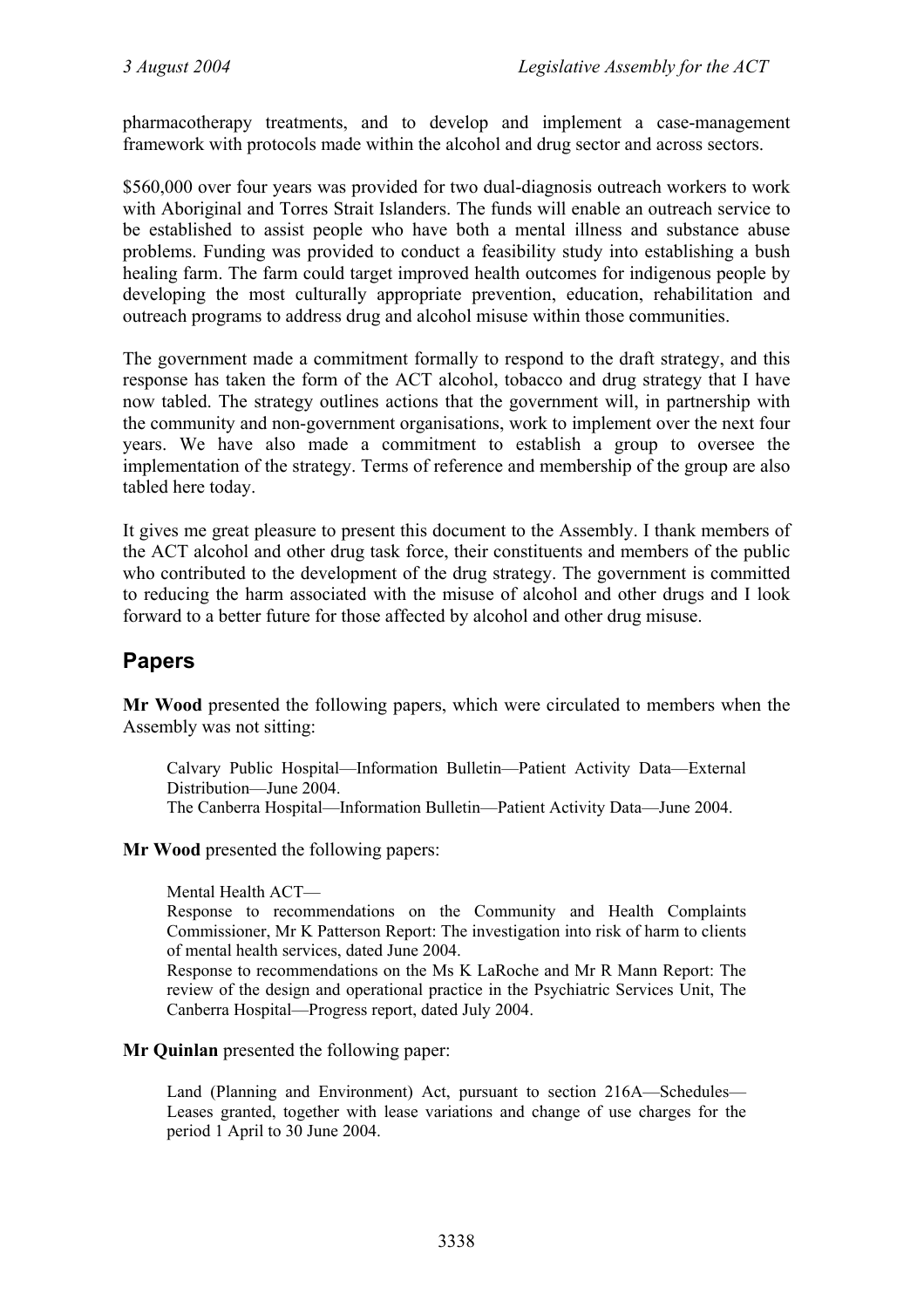# **Child protection Paper and statement by minister**

**MS GALLAGHER** (Minister for Education and Training, Minister for Children, Youth and Family Support, Minister for Women and Minister for Industrial Relations) (3.39): For the information of members, I present the following paper:

The Territory as Parent—Review of the Safety of Children in the Care of the ACT and of ACT Child Protection Management—Audit and Case Review Report— Implementation Strategy, dated August 2004.

I ask for leave to make a statement.

Leave granted

**MS GALLAGHER**: Mr Speaker, I'm pleased to table the implementation strategy of *The territory as parent: review of the safety of children in care in the ACT and of ACT child protection management*. On 22 June 2004, the Chief Minister tabled in the Assembly the report of the Commissioner for Public Administration, Cheryl Vardon, into *The territory as parent: review of the safety of children in care in the ACT and of ACT child protection management* and the government response.

The government has committed to working to put in place a new way forward for delivering a high-quality child protection system for children and young people in the ACT. The government has acted to implement its response to the Vardon report by: putting immediately in place the Office for Children, Youth and Family Support, aligned with the Chief Minister's Department; commencing recruiting for more care and protection staff; establishing an implementation team led by the chief executive, Chief Minister's Department, and a small unit to assist in fast-tracking the reform process; and allocating an additional \$6 million to the Office for Children, Youth and Family Support in 2004-05, with an extra \$68 million committed to child protection over the next four years. These initiatives are part of an overall strategy that is designed to introduce a new culture for the care and support of children, young people and their families in the ACT.

Mr Speaker, the measures introduced by the government have started to have effect. The Community Advocate has recently notified members that there is now compliance with section 162(2) of the Children and Young People Act 1999. This shows that the government is heading in the right direction, but more needs to be done.

To help the government deliver an effective response to the Vardon report recommendations, reference groups were established. Membership of these groups was drawn from government and community based organisations such as Barnardos, Marymead, the Foster Care Association of the ACT, CREATE Foundation and the Youth Coalition of the ACT. These community organisations provide an integral role in developing care and support for children and young people in the ACT and their families. They will continue to play an important role in delivering the high-quality services and programs that will be introduced by the government.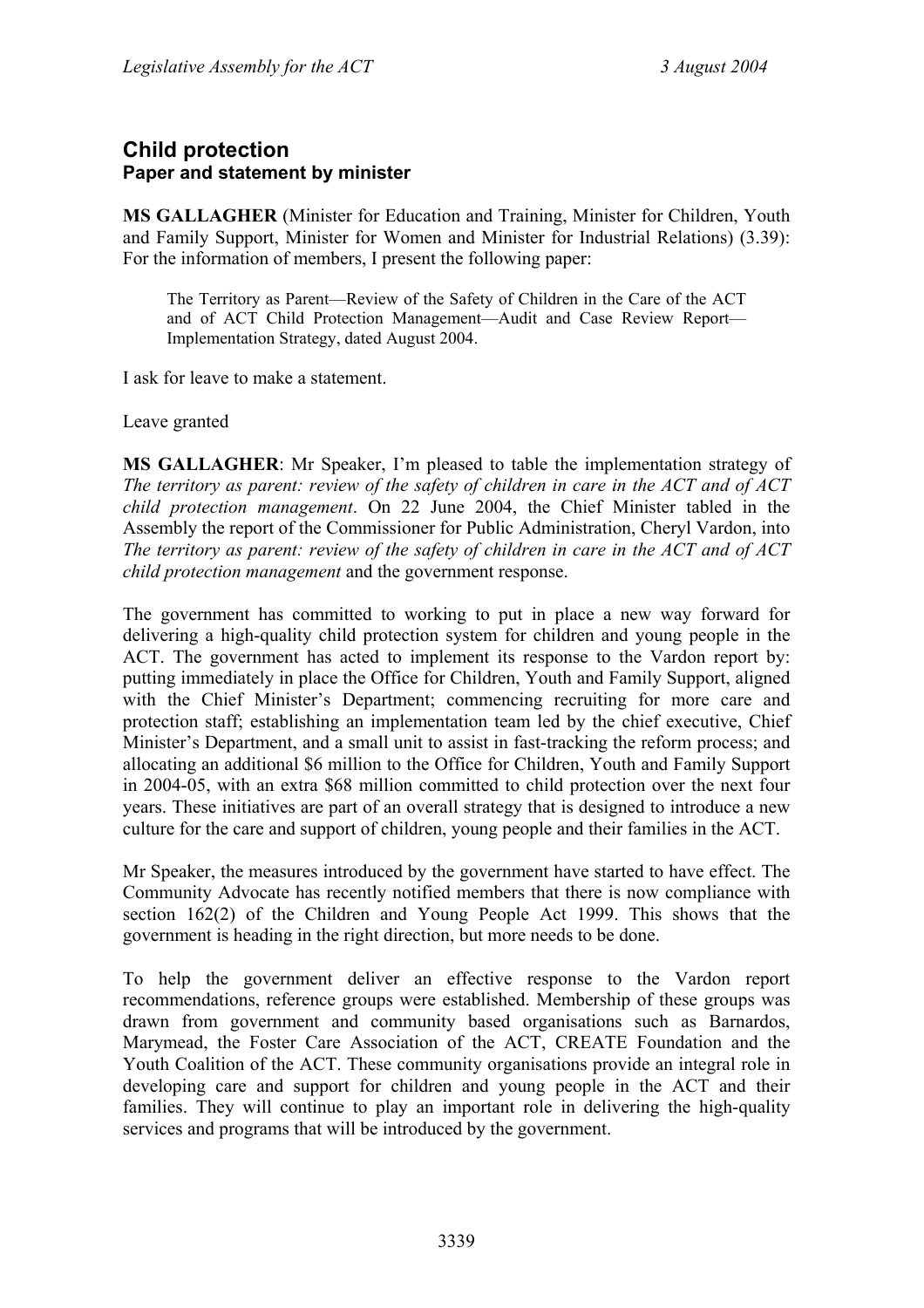Each reference group has worked cooperatively together, and I would like to thank all those involved in the reference group for their effort and commitment and their willingness to participate. There was a strong commitment in the groups to put in place a service approach that will provide better care and protection for children and young people at risk.

The strategy that I am tabling today shows how the government has been moving to implement the recommendations of the Vardon report. The development of the response to each recommendation has focused around guiding principles which include: establishing a new system that provides care and support for children and young people at risk, their siblings and their families; strengthening accountability measures and developing new governance arrangements, including creating an independent commissioner for children and young people; increasing case-worker and carer numbers and improving caseloads and professional development; enhancing partnering between government and community sector agencies; strengthening community education and awareness about children and young people and child safety; improving service response for Aboriginal and Torres Strait Islander children and young people and their families; expanding prevention and early intervention programs and advocacy services; and strengthening participation of children and young people in decision making that affects their lives.

The government is moving to implement the recommendations as quickly as possible. In some instances the reform process will take longer. Recruitment campaigns are under way, although it is difficult to guarantee that the numbers of qualified people required will be attracted to the ACT. There are other jurisdictions seeking to attract similarly skilled workers.

The government's response to the Vardon report has been informed by the audit report on child protection from the Commissioner for Public Administration, Cheryl Vardon. A range of recommendations has been made arising from the audit and case review of the files and children in care to 31 December 2003. That report and the government response were tabled earlier today in the Assembly. The tabling of the implementation strategy shows the commitment of this government to keeping the community informed about the outcome of the Vardon report. It reinforces the government's commitment to accountability and transparency.

It is also important to keep the community and the Assembly aware of the ongoing progress being made in implementing the recommendations of the Vardon report. The government intends to provide the Assembly with a progress report on the implementation of the Vardon report recommendations every six months in 2005.

The way forward is challenging but the government accepts these challenges. We have a responsibility to provide high-quality care to children and young people within our community who are at risk. It does take a community to raise a child; the support and involvement of the community are crucial in helping the government establish the reforms that will put children and families first.

Mr Speaker, I commend the implementation strategy for the Vardon report to the Assembly and I move: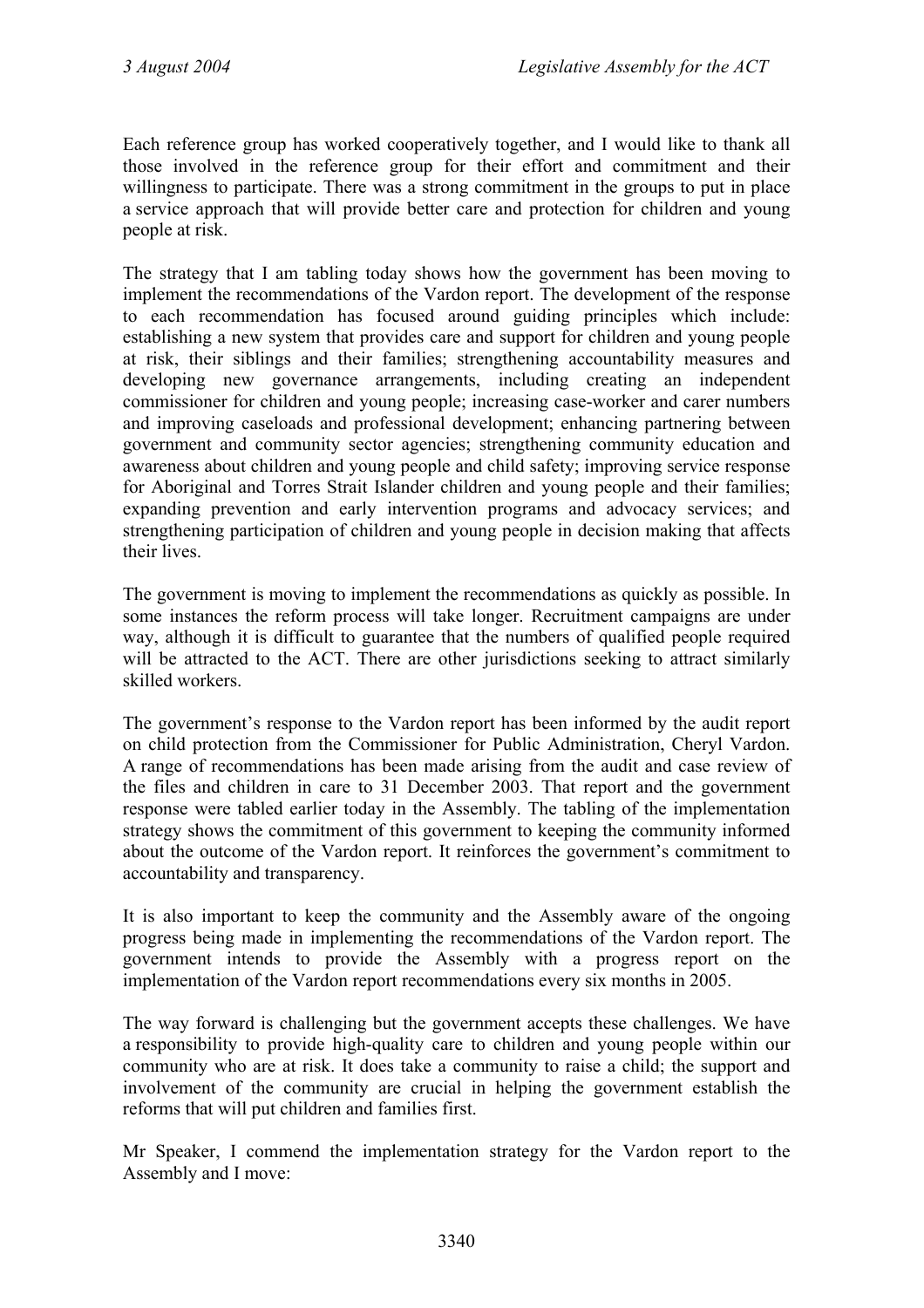That the Assembly takes note of the paper.

Debate (on motion by **Mrs Burke**) adjourned to the next sitting.

# **Community Services and Social Equity—Standing Committee Report 3—government response**

**MS GALLAGHER** (Minister for Education and Training, Minister for Children, Youth and Family Support, Minister for Women and Minister for Industrial Relations) (3.45): For the information of members, I present the following paper:

Community Services and Social Equity—Standing Committee—Report No 3—*The rights, interests and well-being of children and young people—*Supplementary Government response, dated August 2004.

I ask for leave to make a statement.

Leave granted.

**MS GALLAGHER**: I'm pleased to table the supplementary government response to the Standing Committee on Community Services and Social Equity *Rights, interests and well-being of children and young people* report tabled before you on 28 August 2003.

The government has made a commitment to progress recommendations made in the standing committee report and the territory as parent report, and work is progressing on the implementation of these recommendations. The government is committed to establishing a commissioner for children and young people and is working on developing a model that will meet the needs of children and young people in the ACT. The government is also committed to developing a streamlined advocacy and complaint mechanism for children and young people.

The standing committee highlighted the need for children and young people to have access to information and participate in the development of policies and decision making concerning their wellbeing. The government supports these principles and they are reflected in the Children and Young People Act. The government also supports agencies whose role it is to advocate for the voice of children and young people and agencies or groups who represent or are determined by the children and young people themselves. The government has also committed in its response to the territory as parent report to develop a participation model that will enable all children and young people to be involved in a meaningful way in decision-making about their lives.

The government also supports developing specific services that promote the participation and inclusion of indigenous children, young people and their families. The government is developing a specific indigenous unit within the Office for Children, Youth and Family Support reporting directly to the head of the agency.

Communication between government and non-government agencies to improve the outcomes for children and young people is a strong focus of the standing committee report. The government is addressing this issue within many areas of practice, giving due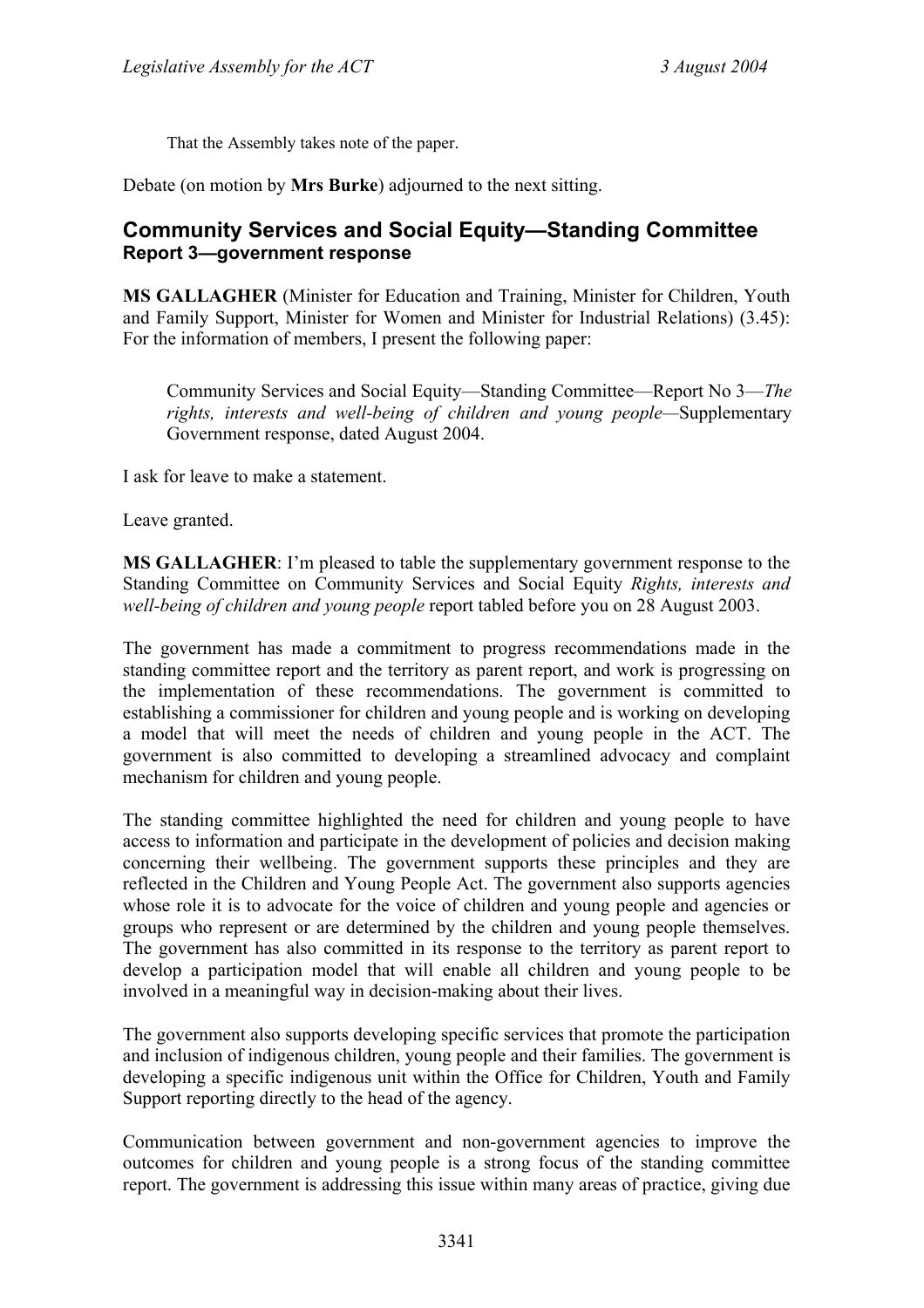consideration to the issues of privacy and confidentiality which are the right of all people, including children and young people. The government is implementing the recommendations of the territory as parent report and is consulting with a broad cross-section of statutory and non-government stakeholders through the reference group.

The government works with non-government service agencies to provide care to children and young people unable to continue to live at home. Whilst providing options for children and young people and their families, they also share in the responsibility to improve and promote the rights, interests and wellbeing of children and young people. This partnership model is a focus of ongoing development.

I wish to acknowledge the dedication and commitment of staff working in these areas of government and community services. Their work is important to achieve positive outcomes for children and young people.

There have been significant changes in service provision for children and young people since the initial government response. The territory as parent report has also promoted changes, and the government is responding to them. Reviews by the standing committee, the commissioner, the review of statutory oversight and community advocacy agencies will further work towards improving and strengthening the provision of services for children and young people.

I thank the standing committee for their work in raising the issues through their recommendations. As the supplementary response outlined, many issues have been addressed or are priorities for the future.

I commend the supplementary ACT government response to the Standing Committee on Community Services and Social Equity's *Rights, interests and well being of children and young people* report.

I move:

That the Assembly takes note of the paper.

Debate (on motion by **Ms Dundas**) adjourned to the next sitting.

# **Papers**

**Mr Wood** presented the following papers, which were circulated to members when the Assembly was not sitting, with the exception of the Attorney-General's portfolio:

### **Performance reports**

Financial Management Act, pursuant to section 30A—Quarterly departmental performance reports for the June quarter 2003-2004 for the following departments or agencies:

ACT Health, dated August 2004. Attorney-General's Portfolio within Department of Justice and Community Safety.

Chief Minister's Department, dated July 2004. Disability, Housing and Community Services, dated July 2004.

Economic Development, Business and Tourism and Sport Portfolios within the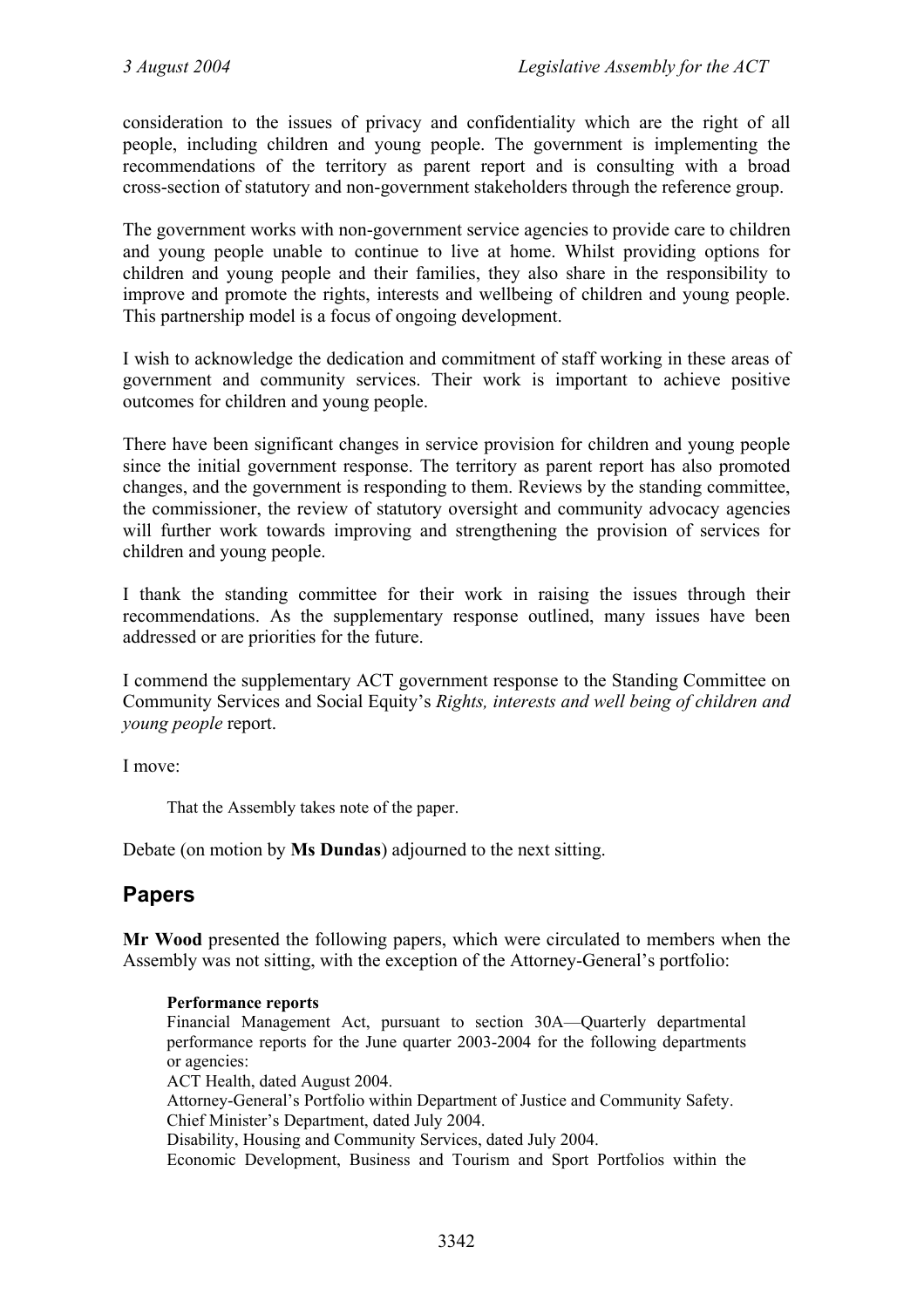Chief Minister's Department, dated July 2004. Education and Training, dated July 2004. Environment Portfolio within Urban Services. Industrial Relations Portfolio, ACT Workcover, dated July 2004. Office for Children, Youth and Family Support, dated July 2004. Planning Portfolio within ACT Planning and Land Authority. Planning Portfolio within Urban Services. Police and Emergency Services' Portfolio within Department of Justice and Community Safety. Treasury, dated July 2004. Urban Services Portfolio.

#### **Petition—Out of order**

Petition which does not confirm with the standing and temporary orders—Melba— Request for more car spaces to be located on vacant land next to the community hall and an upgrade of the shopping centre—Mr Wood (544 citizens).

#### **Subordinate legislation (including explanatory statements unless otherwise stated)**

Legislation Act, pursuant to section 64—

Adoption Act—Adoption (Fees) Determination 2004—Disallowable Instrument DI2004-138 (LR, 29 June 2004).

Adoption Act—Agents Act—Associations Incorporation Act—Births, Deaths and Marriages Registration Act—Business Names Act—Classification (Publications, Films and Computer Games) (Enforcement) Act—Consumer and Trader Tribunal Act—Consumer Credit (Administration) Act—Cooperatives Act—Instruments Act—Land Titles Act—Liquor Act—Magistrates Court Act—Pawnbrokers Act— Prostitution Act—Public Trustee Act—Registration of Deeds Act—Sale of Motor Vehicles Act—Second-hand Dealers Act—Security Industry Act—Supreme Court Act—Trade Measurement (Administration) Act—Attorney-General (Fees) Determination 2004—Disallowable Instrument DI2004-106 (without explanatory statement) (LR, 28 June 2004).

Animal Diseases Act—Animal Diseases (Fees) Determination 2004—Disallowable Instrument DI2004-108 (without explanatory statement) (LR, 24 June 2004).

Animal Welfare Act—Animal Welfare (Fees) Determination 2004—Disallowable Instrument DI2004-107 (without explanatory statement) (LR, 24 June 2004).

Architects Act—Architects (Fees) Determination 2004—Disallowable Instrument DI2004-93 (without explanatory statement) (LR, 30 June 2004).

Cemeteries and Crematoria Act—Cemeteries and Crematoria (Fees) Determination 2004—Disallowable Instrument DI2004-121 (without explanatory statement) (LR, 28 June 2004).

Civil Law (Sale of Residential Property) Act—Civil Law (Sale of Residential Property) Regulations 2004—Subordinate Law SL2004-25 (LR, 30 June 2004).

Dangerous Substances Act—Dangerous Substances (Fees) Determination 2004— Disallowable Instrument DI2004-141 (LR, 30 June 2004).

Domestic Animals Act—Domestic Animals (Fees) Determination 2004— Disallowable Instrument DI2004-128 (without explanatory statement) (LR, 28 June 2004).

Electoral Act—Electoral (Fees) Determination 2004—Disallowable Instrument DI2004-159 (LR, 15 July 2004).

Emergencies Act—

Emergencies (Fees) Determination 2004—Disallowable Instrument DI2004-152 (without explanatory statement) (LR, 1 July 2004).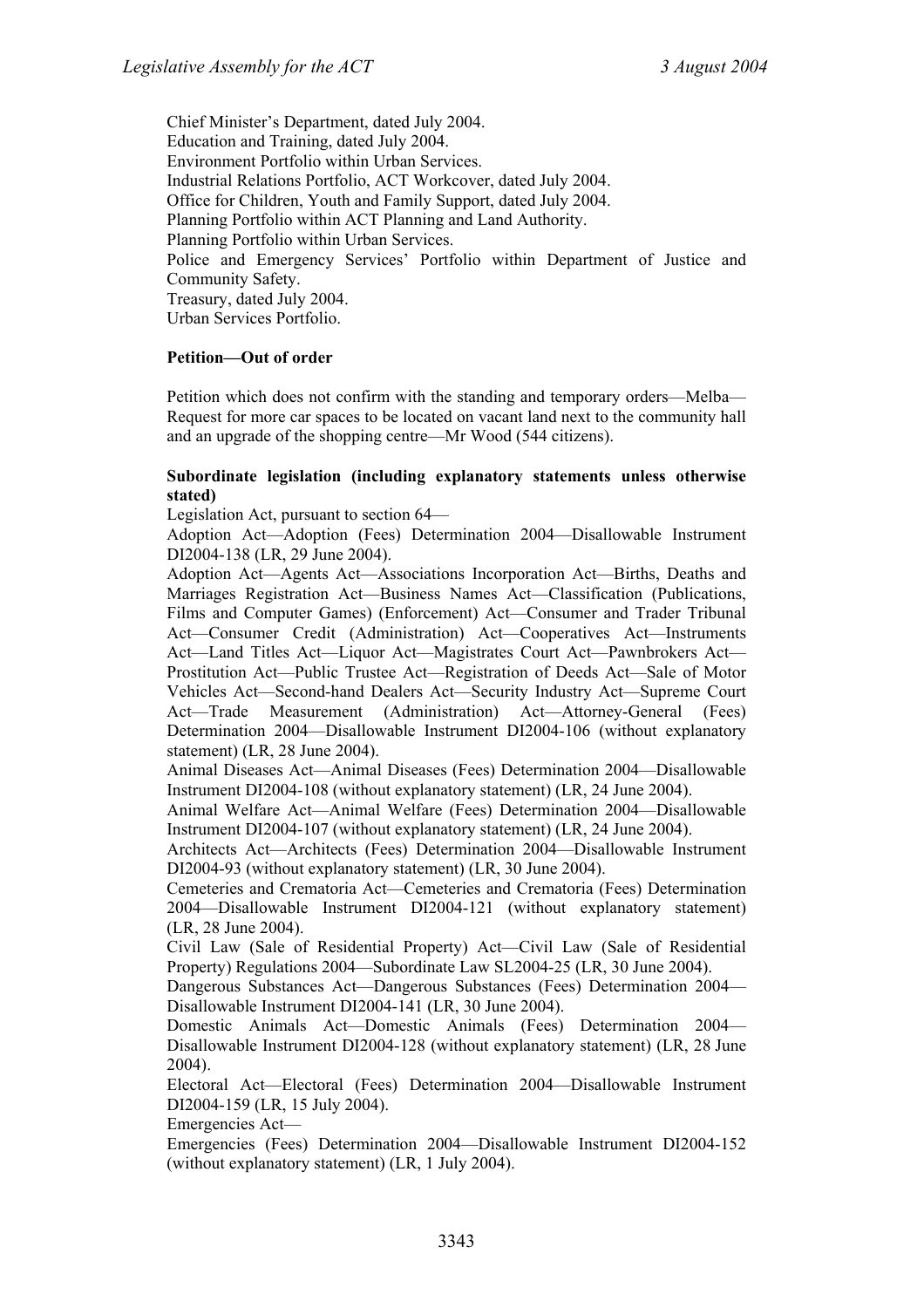Emergencies Regulations 2004—Subordinate Law SL2004-26 (LR, 30 June 2004). Environment Protection Act—Environment Protection (Fees) Determination 2004— Disallowable Instrument DI2004-115 (without explanatory statement) (LR, 24 June 2004).

Fisheries Act—Fisheries (Fees) Determination 2004—Disallowable Instrument DI2004-109 (without explanatory statement) (LR, 24 June 2004).

Gungahlin Drive Extension Authorisation Act—

Gungahlin Drive Extension Authorisation 2004 (No 1)—Disallowable Instrument DI2004-143 (LR, 1 July 2004).

Gungahlin Drive Extension Declaration 2004 (No 1)—Disallowable Instrument DI2004-153 (LR, 2 July 2004).

Gungahlin Drive Extension Declaration 2004 (No 2)—Disallowable Instrument DI2004-154 (LR, 2 July 2004).

Hawkers Act—Hawkers (Fees) Determination 2004—Disallowable Instrument DI2004-127 (without explanatory statement) (LR, 28 June 2004).

Health Act—Health (Fees) Determination 2004 (No. 2)—Disallowable Instrument DI2004-135 (LR, 29 June 2004).

Legislative Assembly (Members' Staff) Act—

Legislative Assembly (Members' Staff) Members' Salary Cap Determination 2004 (No 2)—Disallowable Instrument DI2004-124 (LR, 30 June 2004).

Legislative Assembly (Members' Staff) Speaker's Salary Cap Determination 2004 (No. 2)—Disallowable Instrument DI2004-134 (LR, 30 June 2004).

Machinery Act—Machinery (Fees) Determination 2004—Disallowable Instrument DI2004-142 (LR, 30 June 2004).

Magistrates Court Act—Magistrates Court (Sale of Residential Property Infringement Notices) Regulations 2004—Subordinate Law SL2004-24 (LR, 30 June 2004).

Mediation Act—Mediation (Approved Agency) Declaration 2004 (No 2)— Disallowable Instrument DI2004-157 (LR, 15 July 2004).

Nature Conservation Act—Nature Conservation (Fees) Determination 2004— Disallowable Instrument DI2004-110 (without explanatory statement) (LR, 24 June 2004).

Occupational Health and Safety Act—

Occupational Health and Safety Council Appointment 2004 (No 1)—Disallowable Instrument DI2004-147 (LR, 1 July 2004).

Occupational Health and Safety Council Appointment 2004 (No 2)—Disallowable Instrument DI2004-148 (LR, 1 July 2004).

Occupational Health and Safety Council Appointment 2004 (No 3)—Disallowable Instrument DI2004-149 (LR, 1 July 2004).

Occupational Health and Safety Council Appointment 2004 (No 4)—Disallowable Instrument DI2004-150 (LR, 1 July 2004).

Occupational Health and Safety Council Appointment 2004 (No 5)—Disallowable Instrument DI2004-151 (LR, 1 July 2004).

Occupational Health and Safety (Fees) Determination 2004—Disallowable Instrument DI2004-144 (LR, 30 June 2004).

Pounds Act—Pounds (Fees) Determination 2004—Disallowable Instrument DI2004-111 (without explanatory statement) (LR, 24 June 2004).

Roads and Public Places Act—

Roads and Public Places (Fees) Determination 2004 (No 1)—Disallowable Instrument DI2004-123 (without explanatory statement) (LR, 28 June 2004).

Roads and Public Places (Fees) Determination 2004 (No 2)—Disallowable Instrument DI2004-125 (without explanatory statement) (LR, 28 June 2004). Road Transport (General) Act—

3344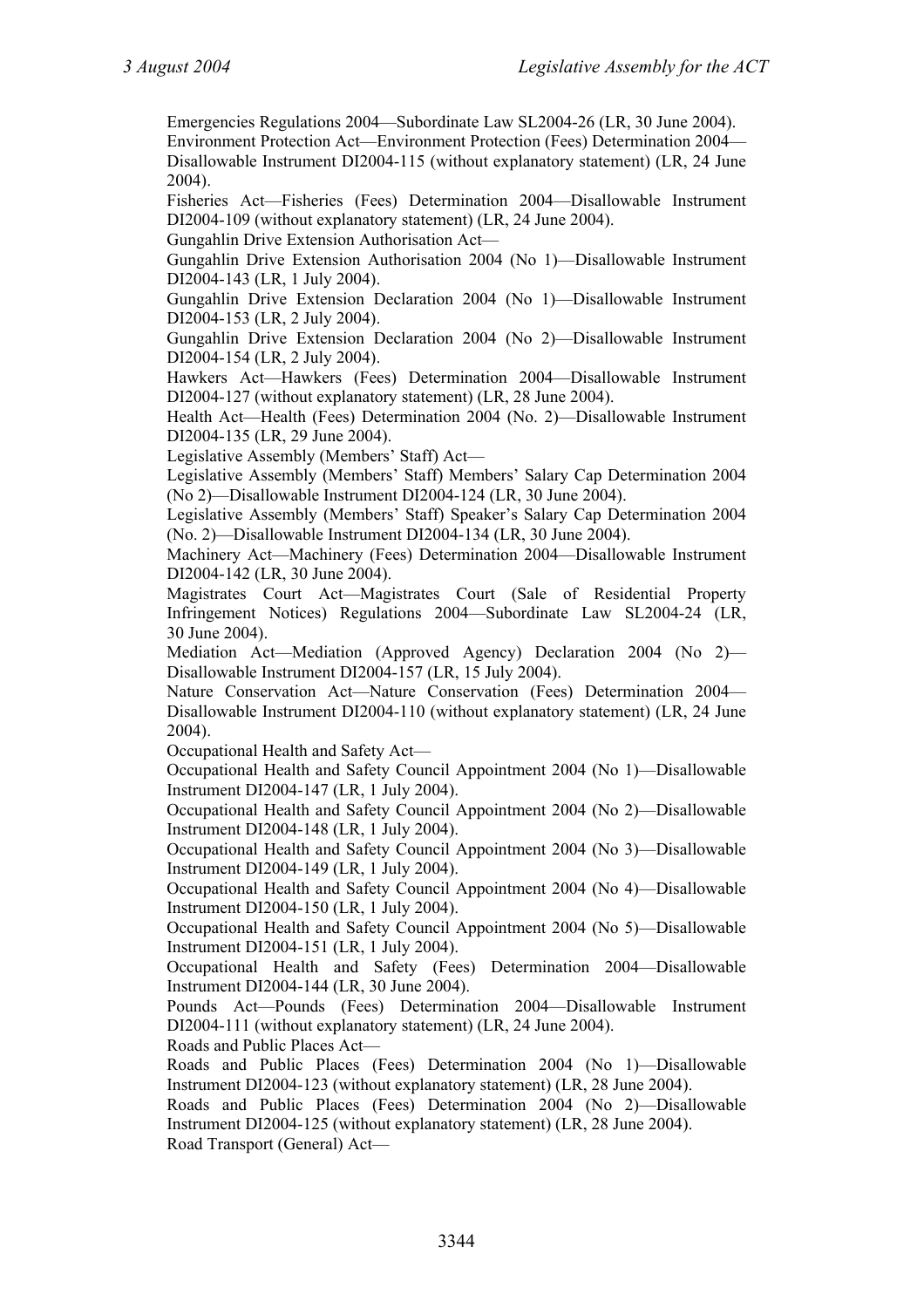Road Transport (General) (Application of Road Transport Legislation) Declaration 2004 (No. 7)—Disallowable Instrument DI2004-155 (LR, 8 July 2004).

Road Transport (General) (Fees) Determination 2004—Disallowable Instrument DI2004-126 (without explanatory statement) (LR, 28 June 2004).

Road Transport (General) (Numberplate Fees) Determination 2004—Disallowable Instrument DI2004-132 (LR, 29 June 2004).

Road Transport (General) (Parking Permit Fees) Determination 2004—Disallowable Instrument DI2004-131 (LR, 29 June 2004).

Road Transport (General) (Refund and Dishonoured Cheque Fees) Determination 2004—Disallowable Instrument DI2004-130 (LR, 28 June 2004).

Road Transport (General) Traffic Offence Detection Device Image Fee Determination 2004—Disallowable Instrument DI2004-129 (LR, 29 June 2004).

Road Transport (General) (Vehicle Impounding, Seizure and Speed Test Fees) Determination 2004—Disallowable Instrument DI2004-133 (LR, 29 June 2004).

Road Transport (Public Passenger Services) Act—Road Transport (Public Passenger Services) Maximum Fares for Taxi Services Determination 2004 (No 1)—Disallowable Instrument DI2004-136 (LR, 29 June 2004).

Scaffolding and Lifts Act—Scaffolding and Lifts (Fees) Determination 2004— Disallowable Instrument DI2004-145 (LR, 30 June 2004).

Stadiums Authority Act—

Stadiums Authority Appointment 2004 (No 1)—Disallowable Instrument DI2004- 139 (LR, 29 June 2004).

Stadiums Authority Appointment 2004 (No 2)—Disallowable Instrument DI2004- 140 (LR, 29 June 2004).

Stock Act—

Stock (Fees) Determination 2004—Disallowable Instrument DI2004-112 (without explanatory statement) (LR, 24 June 2004).

Stock (Levy) Determination 2004—Disallowable Instrument DI2004-113 (without explanatory statement) (LR, 24 June 2004).

Surveyors Act—Surveyors (Fees) Determination 2004—Disallowable Instrument DI2004-97 (without explanatory statement) (LR, 30 June 2004).

Taxation Administration Act—Taxation Administration (Levy) Determination 2004 (No 2)—Disallowable Instrument DI2004-156 (LR, 8 July 2004).

Tertiary Accreditation and Registration Act—Tertiary Accreditation and Registration (Fees) Determination 2004—Disallowable Instrument DI2004-137 (LR, 29 June 2004).

Unit Titles Act—Unit Titles (Fees) Determination 2004—Disallowable Instrument DI2004-96 (without explanatory statement) (LR, 30 June 2004).

Utilities Act—

Utilities (Essential Services Consumer Council) Appointment 2004 (No 1)— Disallowable Instrument DI2004-118 (LR, 28 June 2004).

Utilities (Essential Services Consumer Council) Appointment 2004 (No 2)— Disallowable Instrument DI2004-119 (LR, 28 June 2004).

Utilities (Essential Services Consumer Council) Appointment 2004 (No 3)— Disallowable Instrument DI2004-120 (LR, 28 June 2004).

Vocational Education and Training Act—Vocational Education and Training Authority Appointment 2004 (No 1)—Disallowable Instrument DI2004-160 (LR, 15 July 2004).

Waste Minimisation Act—Waste Minimisation (Fees) Determination 2004— Disallowable Instrument DI2004-122 (without explanatory statement) (LR, 28 June 2004).

Water Resources Act—Water Resources (Fees) Determination 2004—Disallowable Instrument DI2004-114 (without explanatory statement) (LR, 24 June 2004). Workers Compensation Act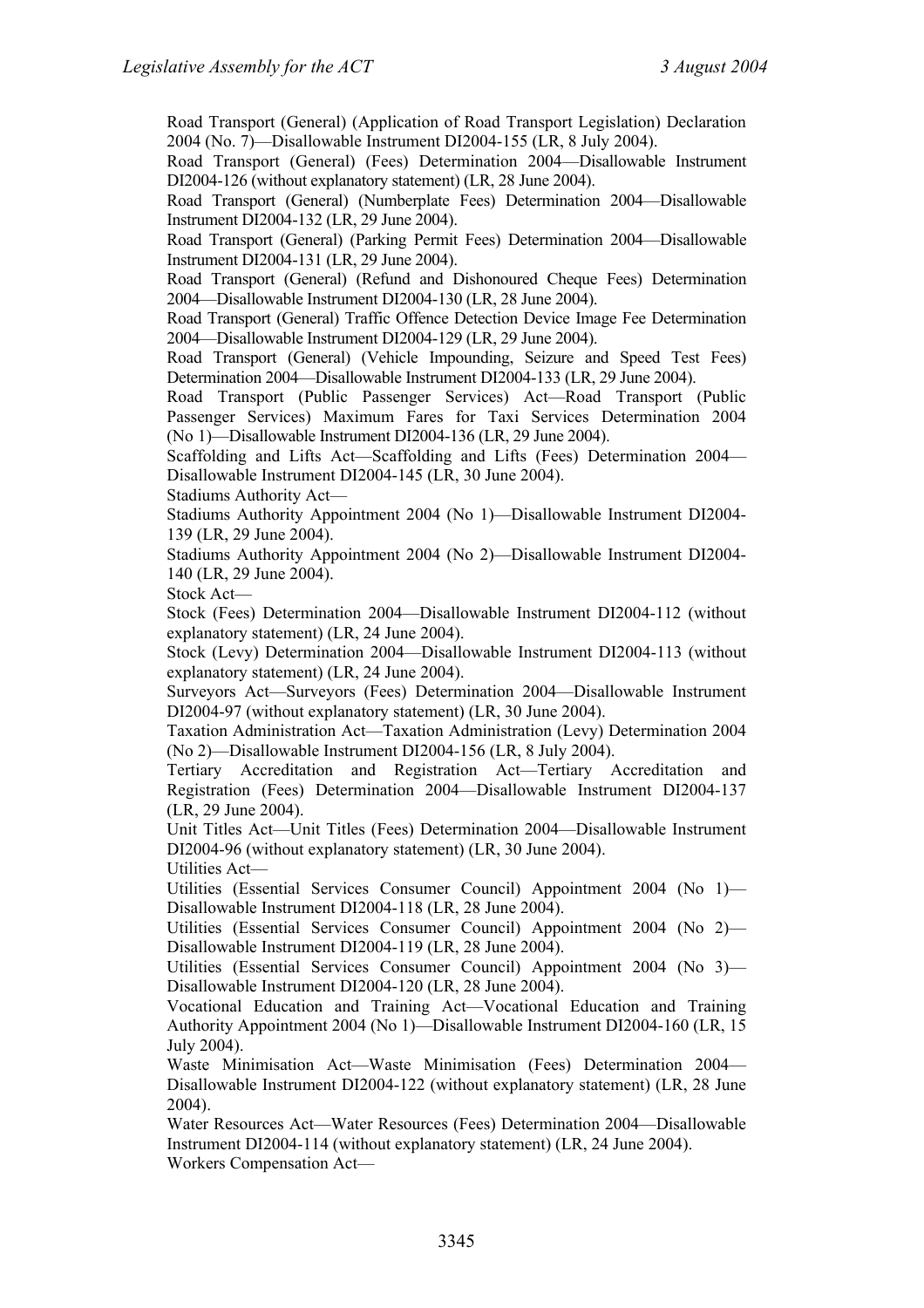Workers Compensation Amendment Regulations 2004 (No 1)—Subordinate Law SL2004-27 (LR, 12 July 2004). Workers Compensation (Fees) Determination 2004—Disallowable Instrument DI2004-146 (LR, 30 June 2004).

# **Caring for the ageing Discussion of matter of public importance**

**MR SPEAKER**: I have received a letter from Mr Cornwell proposing that a matter of public importance be submitted to the Assembly for discussion, namely:

Caring for Canberra's ageing population.

**MR CORNWELL** (3.50): Why do we need to stand in this chamber and speak in debate on this matter of public importance, namely, caring for Canberra's ageing population, when it should be obvious to everybody that we should be caring for them? Unfortunately, so far as this government is concerned, that is not the case. Much of Canberra's ageing population has been neglected as a result of the callous indifference of this government.

Three years on we are seeing slothful progress in the provision of aged care, inexplicable planning delays and the accumulation of in excess of 250 Commonwealth provided nursing home beds, which is a gross wastage of resources and which has cost ACT taxpayers dearly. It is interesting, however, that now that an election is pending we are suddenly finding that those beds are being released in some form or another, albeit not as fast as any of us would like.

Naturally, the opposition welcomes the release of those beds and the use of such expensive resources to ease the pain and suffering of our aged population and to lessen the concern of their families. Caring for our ageing population is not confined to those in need of medical and residential support; it also involves ensuring that their quality of life is as decent and as civilised as possible before physical and mental deterioration make inevitable controlled care, such as nursing homes and aged care facilities.

The government does not agree that the quality of life of our aged population should be as decent and civilised as possible, or that there should be compassionate fairness prior to their admittance to nursing homes. The government has applied selective restrictions to our mobile aged, in particular, to self-funded low-income retirees. The best way to make this position clear is to quote from a media release that was issued by Mr David Kibbey, the Liberal candidate for Molonglo, in the forthcoming election. He said that the perception that self-funded retirees were all wealthy and did not need access to seniors concessions was wrong and had led to unfair policies by the Stanhope government.

Mr Kibbey also said that he had received repeated complaints from self-funded retirees that they "needed and deserved to be treated just like other seniors". He then said that many couples who were living on less than the pension were bewildered and resentful that a lifetime of thrift and hard work was now being used to deny them access to benefits that their hard earned tax dollars were providing to others.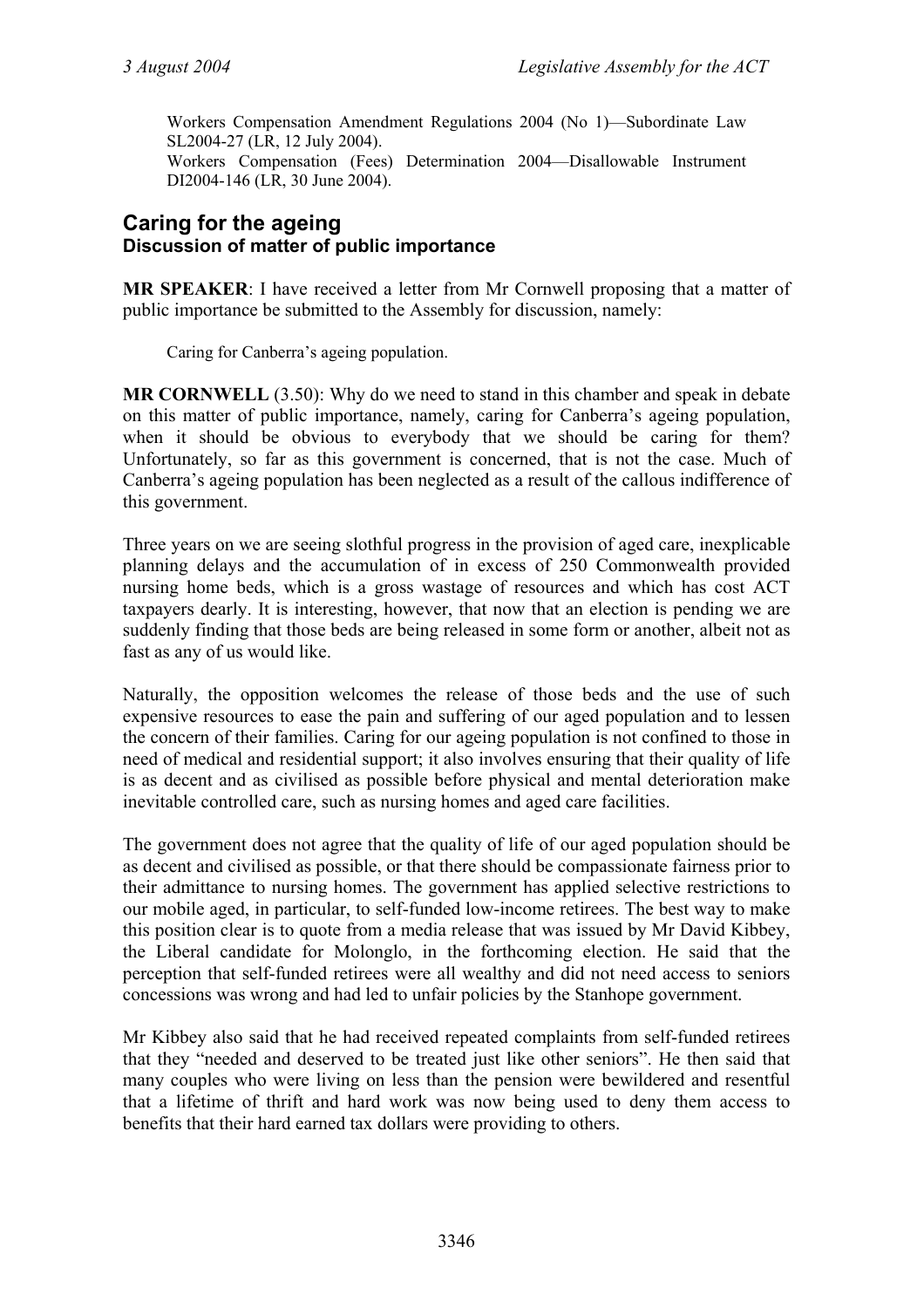The release of the Liberal Party's concession policy resulted in a great deal of criticism from the government. Yesterday Mr Stanhope issued a media release. Before I refer to his media release I will refer to the fact that the Commonwealth recognises the needs of low-income self-funded retirees who are bewildered and resentful that they are not obtaining the benefits of a lifetime of thrift and hard work.

The Commonwealth made a deal with the states to contribute 60 per cent of the cost of extending pensioner concessions to low-income self-funded retirees, including reductions to energy, water and sewerage rates, car registration, transport and spectacle bills. The Stanhope government did not accept the Commonwealth's proposal. Mr Stanhope, in a media release issued on 2 August, proudly boasts:

My government rejected the Commonwealth's proposal, as did other States ...

That is not entirely correct. South Australia and Western Australia entered into negotiations with the Commonwealth in relation to this matter. One of the arguments that Mr Stanhope put forward for rejecting this proposal was that there was no guarantee by the Commonwealth government that it would continue to fund the program. What an absurd comment! How can anyone promise that a program will be funded forever? That is no excuse and this government simply has no defence. Mr Stanhope also argued:

An analysis undertaken by … shows that the ageing of the ACT population over the next ten years is estimated to add an extra \$14 million to the current concessions bill.

Again, that is no reason why we should not accept the concessions that have been offered by the Commonwealth government. This government put forward no excuse for its failure to accept the Commonwealth government's offer to contribute \$2.1 million, or 60 per cent, towards the cost of extending pensioner concessions to low-income self-funded retirees. One has to ask why the Stanhope Labor government rejected the Commonwealth government's offer.

The Stanhope government put forward a figure to justify rejecting the Commonwealth government's proposal. It stated, for example, that the amount of \$10 million was concessions offered by the opposition. However, that figure includes concessions that are already being paid. We accurately calculated the additional cost of concessions to be approximately \$2 million.

Why did the Labor Party reject the Commonwealth government's offer? It comes down to an ideology. On 29 March, Mr Quinlan stated in the *Canberra Times* that the ACT government was more interested in extending concessions to "those who really need it". As a result of its ideology this government is seeking to penalise low-income self-funded retirees who have looked after themselves and have been provident all their lives. The opposition has approached this issue in a slightly different manner. Self-funded retirees are entitled to the Commonwealth seniors health card but, as members would be aware, that card is not available to everybody.

We believe that our proposal is fair. The Labor government's petty approach to the ageing in our community does not stop at not allowing concessions to low-income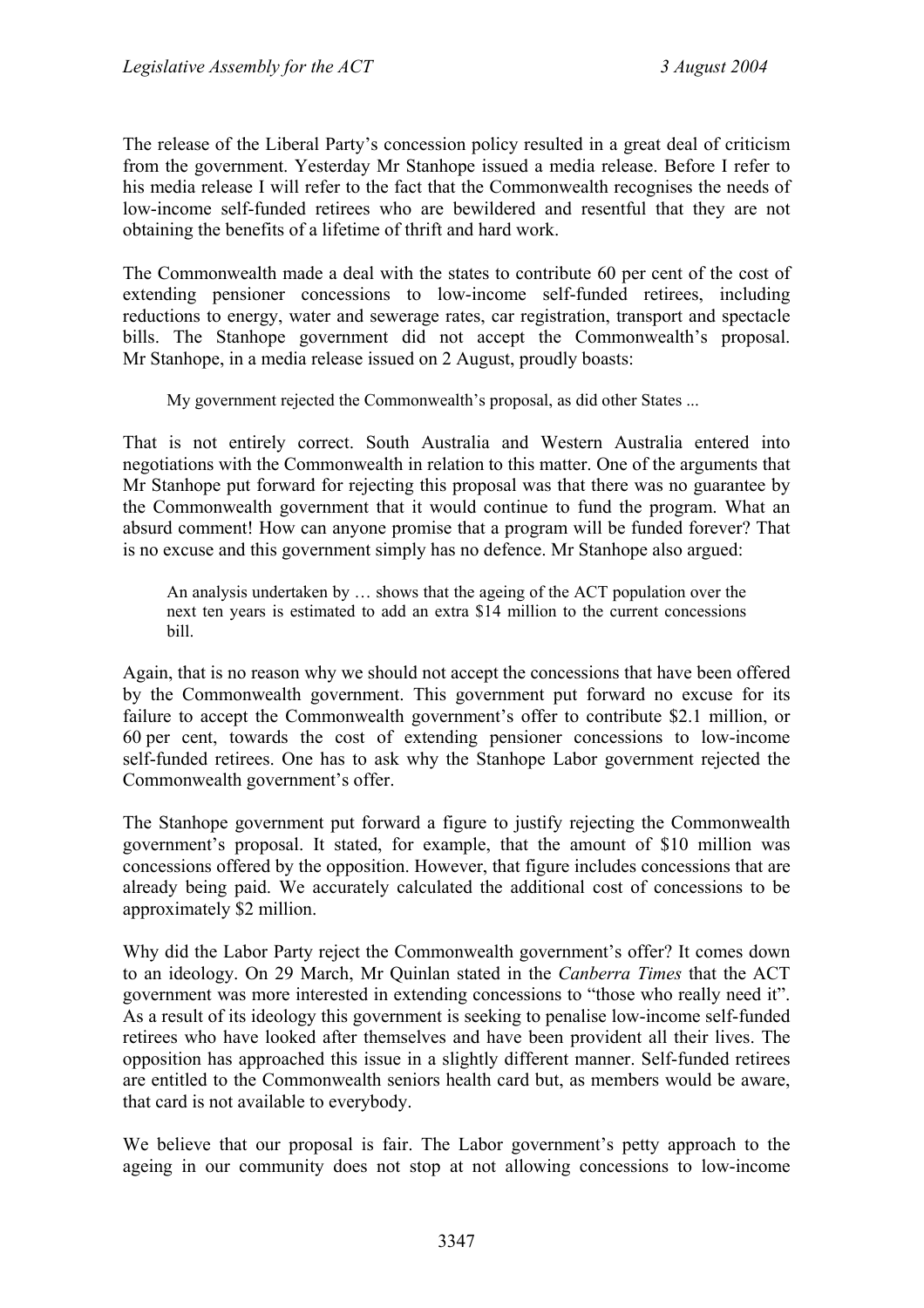self-funded retirees; it includes even those whom Mr Quinlan referred to as really needing those concessions. This Labor government even denies pensioners and self-funded retirees interstate and local transport concessions. Referring to interstate transport concessions, yesterday Mr Stanhope also said in his media release that his government:

had already indicated its willingness to support the Commonwealth/State/Territory reciprocal transport concession scheme ...

On 14 May the Chief Minister, in answer to a question that I asked, stated:

The ACT Government has not accepted the offer at this time either.

All that this government has done is enter into negotiations and some initial discussions with officials in the Commonwealth Department of Family and Community Services. It is news to me that this government has indicated its willingness to support that scheme. So far as the ACT is concerned, this is a fairly generous offer by the Commonwealth government. We would have received \$49,000 in 2003-04 and we will receive \$50,000 in 2004-05 and \$53,000 in 2005-06 to help fund that initiative.

I refer to our local bus service. Mr Stanhope, in his media release yesterday, stated that his government "would consider extending bus concessions to peak hour travel in the next budget". That is a promise that the Labor government made at the last election. Three years have passed and it has not yet delivered on its promise to pensioners, or to anybody else for that matter. It is as though it is concerned that thousands of pensioners will invade peak hour buses in order to travel at that time.

If government members had bothered to talk to pensioners they would have found that the only reason pensioners engage in peak hour travel is that they have doctors' appointments, dental appointments, or something of that nature that obliges them to travel at that time. Very few pensioners would be in the category of those who travel regularly. The government, in a desperate attempt to justify why it will not allow a concession that it promised at the last election, stated that it would cost half a million dollars.

I do not accept that absurd figure of half a million dollars for pensioners travelling on peak hour buses. It does not make any sense whatsoever. One can only assume that the government has other reasons for refusing pensioners the opportunity to engage in peak hour travel. This government is going out of its way to alienate 8,000 low-income self-funded retirees and heaven knows how many pensioners in relation to bus travel and other concessions. I do not know what is driving this government.

If this government had some sort of compassion or concern—and it keeps telling us that it does, even if it is restricted, in Mr Quinlan's words, to those who really need it— I imagine that it would have done a lot more to address these concessions. We are only three months away from an election. If this government does not do something over the next few months it will have missed the bus on these issues and no pun is intended. This government certainly has not demonstrated that it cares for Canberra's ageing population.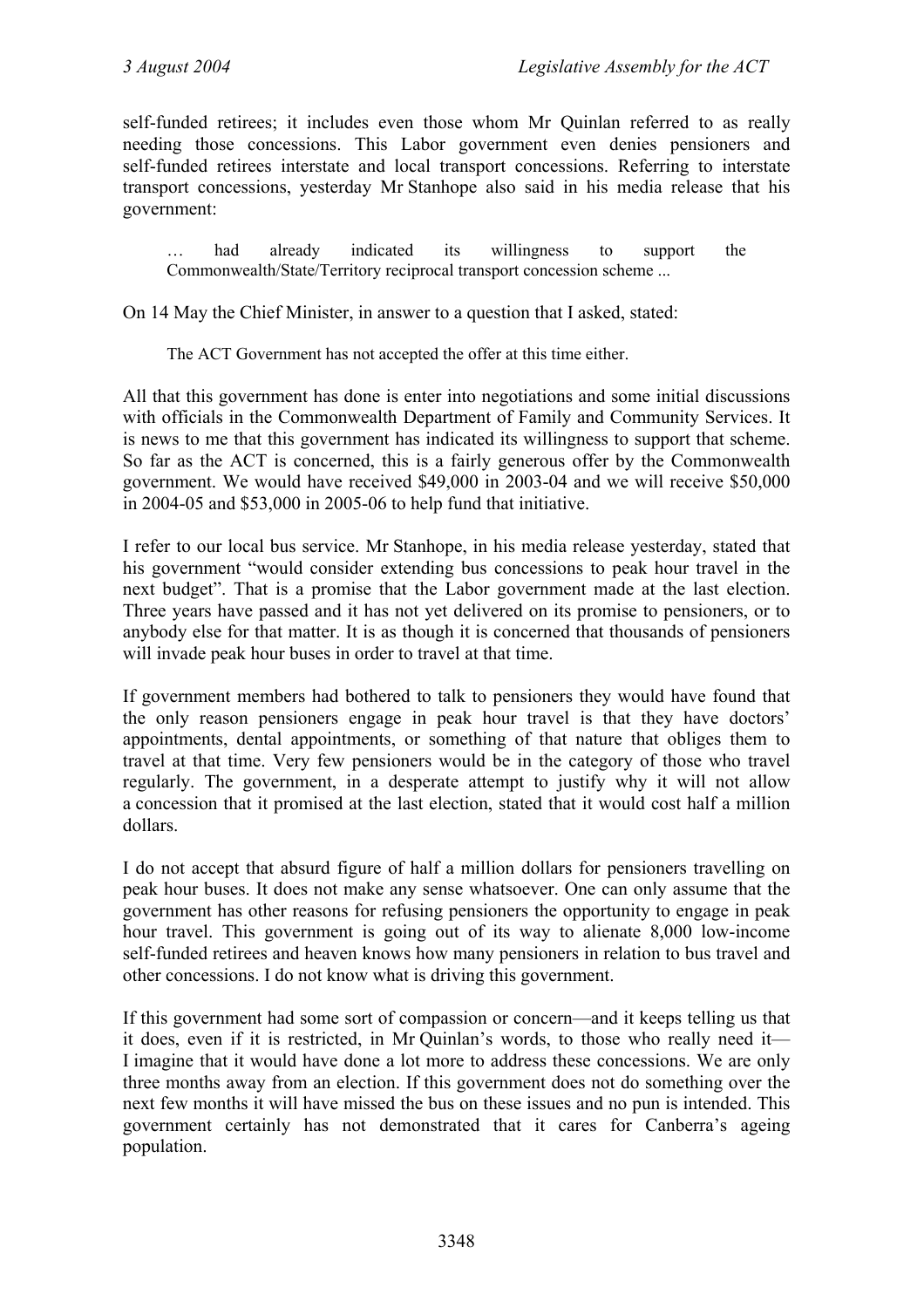**MR STANHOPE** (Chief Minister, Attorney-General, Minister for Environment and Minister for Community Affairs) (4.05): I am pleased that this matter of public importance is being debated today. I have great pleasure in being able to speak about the achievements of this Labor government since it came to office in caring for Canberra's ageing population. It is something that this government has taken seriously. Referring to the achievements of my government in caring for the ageing population exposes the inertia created by the former Liberal government in caring for Canberra's ageing population.

The issues surrounding an ageing population did not emerge this week, last month, or last year for that matter. For those who have been genuinely concerned about the wellbeing of our seniors they have been on our radar for some time. In the lead-up to the last election we outlined in our policy statement, "The Plan for Older Canberrans", that the implications of an ageing population for all levels of government and the broader community were huge. We highlighted the fact that people in most areas of Canberra would age significantly over the next decade and that population data showed that people in the ACT were ageing faster than those in any other part of Australia.

We stated that this increase in the age profile meant that the government needed to look at providing different services, and more of them, to older Canberrans. We have set about doing that. We also indicated that, over the next 10 years, the number of people in the 50 to 64 age group would increase to more than 63,000—a significant proportion of the population. Given that the life expectancy for males in the ACT is 77 and for females 82, the group of people aged over 50 will be around for a long time.

We drew attention to the fact that the age profile would be compounded by the so-called baby boomer generation—those people born between 1946 and 1961—who are expected to have greater demands for services and facilities than their predecessors. When the baby boomers reach retirement age they will be the largest number of older people ever alive. They are also a group that has traditionally challenged ideas about society and they have assets and money and are generally healthy.

We highlighted the need to put the right framework and strategies in place to plan for the changing demographics. Moreover, we are committed to creating an inclusive community in which older people feel safe and valued and in which adequate services are available for all their needs. I would like to speak about the key strategic and proactive approach this government has developed and the initiatives that it is implementing to respond to the dramatic changes that will take place in Canberra's population landscape.

The impact of an ageing population in the broader community was confirmed through the market research we undertook as part of the development of the Canberra social plan. That plan is an expression of the government's vision that Canberra becomes a place in which all people reached their potential, make a contribution and share the benefits of our community. It is a plan for all Canberrans, including older Canberrans. While there is a heavy emphasis in the plan on looking after our children and young people the needs of older Canberrans are most prominent.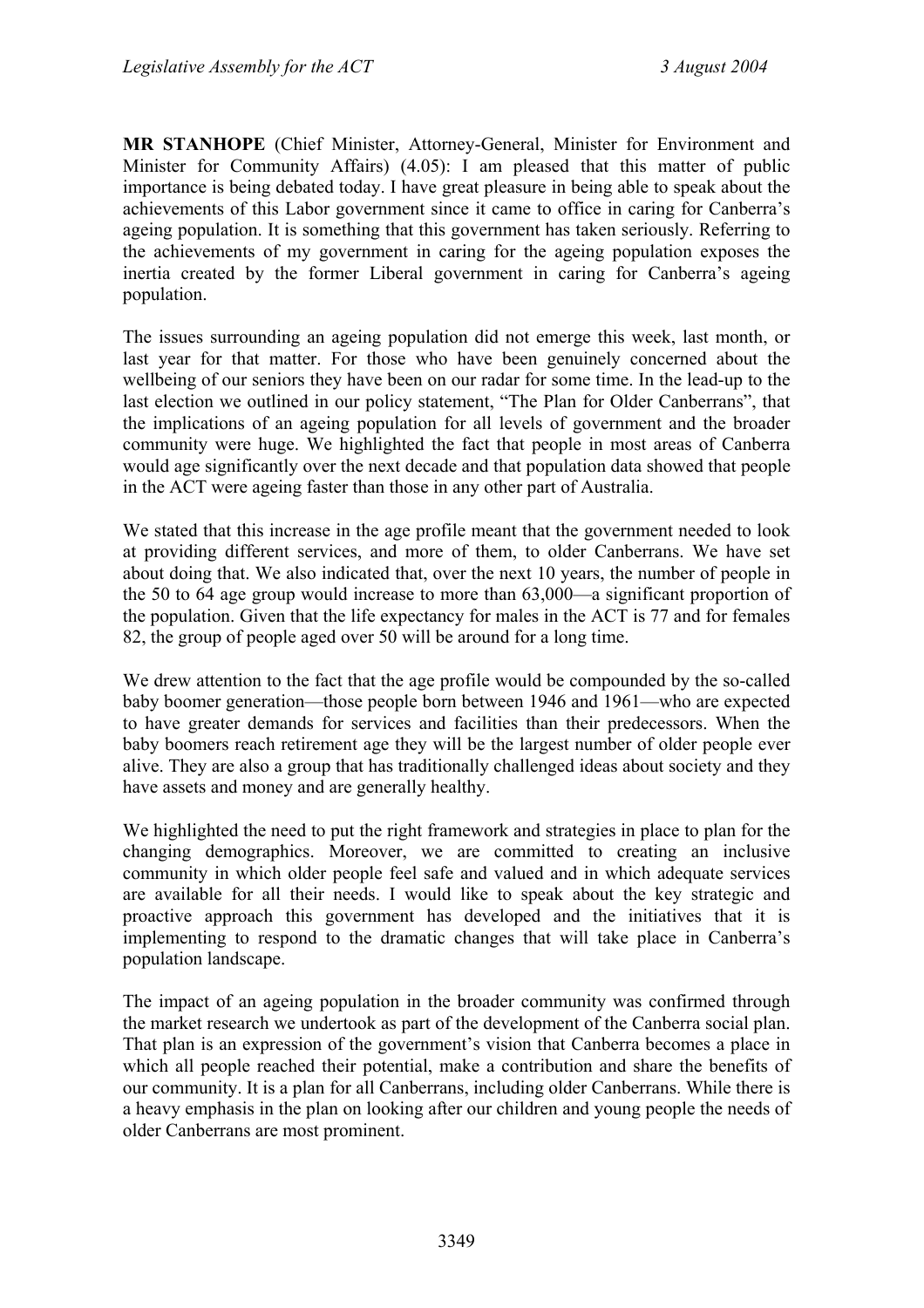The plan establishes long-term priorities over the next 10 to 15 years, medium-term goals, and immediate term actions. All of its seven priorities go directly to address the concerns of ageing Canberrans, for example, providing a safe, strong and cohesive community, improved health and wellbeing, and housing for a future Canberra. The goals, which are real, commit the government to: recognising the valuable contribution made by older people in the community; meeting the diverse needs of our ageing community, including their health needs; promoting and supporting the role of carers, many of whom are older Canberrans; preventing and reducing crime; and creating a safer environment for every member of the community, in particular our seniors.

I remind members that key seniors stakeholders across the ACT have welcomed those goals, which were unanimously endorsed by the Assembly. We have put our money where our mouths are by supporting positive ageing initiatives and aged care services. In the 2004-05 budget we fundamentally recognise and provide funding for many of the commitments that we have made in the plan. We have provided additional new funding of more than \$16 million over the next four years to specific programs aimed at increasing the quality of life for seniors in the ACT.

Some \$31 million was allocated to health initiatives that predominantly assist older Canberrans. One of the particularly exciting initiatives contained in the budget is the provision of new funding of \$1.4 million for a range of positive ageing initiatives to enhance the quality of life of older Canberrans. This is the first time that there has been any funding of that order by an ACT government. That program and that funding were directly informed by the strategic plan of the ACT Ministerial Advisory Council on Ageing and after extensive consultations with Canberra's peak seniors organisations.

The new ageing program that the government has established, which is multifaceted and comprehensive, seeks to promote positive ageing in the community through a whole-of-government approach. The program includes: strategic analysis of Canberra's ageing population to better inform service planning; the establishment of a seniors information service which will provide a one-stop information shop for seniors and their families about government and community services; and the establishment of a new seniors grants program to assist community organisations to develop and implement healthy ageing initiatives.

The program also includes seed funding to assist the establishment of an annual seniors expo that will enable government, business and community organisations to promote their goods and services to seniors in the broader community; new funding to implement the recommendations of the review of the ACT seniors card program that seek to provide improved benefits to existing and new members; and additional funding to assist the ACT Council on the Ageing and other seniors organisations to promote and increase the level of activity of the annual ACT Seniors Week program.

Finally, the program includes additional new funding to grow and enhance the ACT seniors awards program and the rollout of the actively ageing framework. Since self-government this government is the first government to take a whole-of-government approach to ageing issues in the ACT. On coming to office this government was quick to establish, within my department, the ACT Office for Ageing to provide strategic advice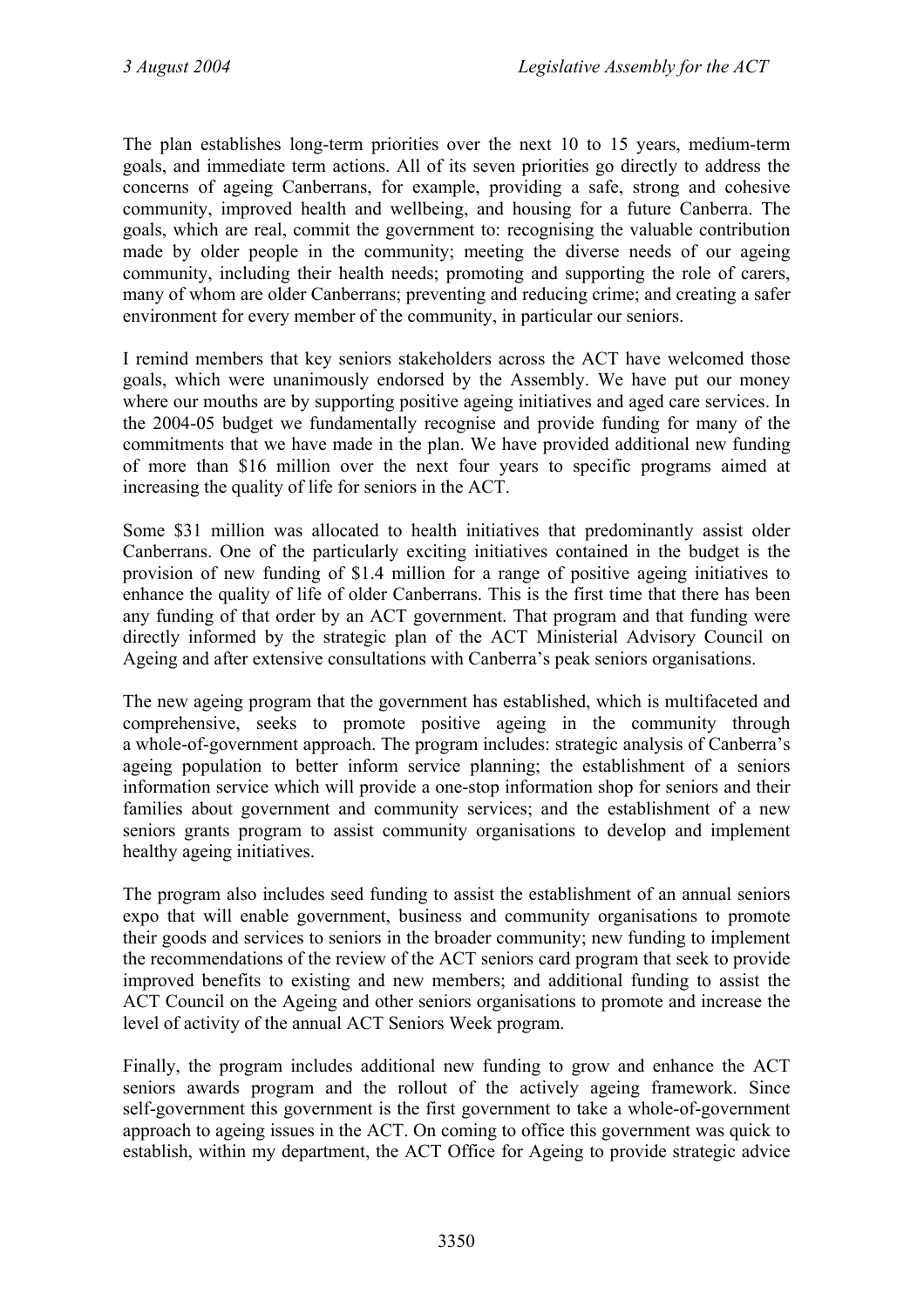to me and to the executive and to facilitate a whole-of-government approach to the ACT government's strategies, policies and programs relating to positive ageing.

The work of that office complements the work of ACT Health, which is responsible for implementing the government's health-related aged care policies and services. The office consults widely with seniors organisations and the broader community to ensure that the positive ageing interests and needs of seniors are identified and catered for. The office provides a one-stop shop for seniors groups to engage with. This government is also the first government to establish the Ministerial Advisory Council on Ageing. The council assists the ACT government to advance the status and interests of older people, it undertakes research, and it provides advice on issues that are referred by me, or raised by community consultation.

The council's key role is to ensure that the needs of older Canberrans are met and to advise the ACT government where there are gaps and shortfalls. The council comprises a membership of local people who were selected through open public nominations. These members have extensive knowledge of the issues affecting older Canberrans. The council has a broad focus and provides advice on issues such as positive attitudes towards ageing and older people, housing, accommodation, lifelong learning, mature age employment, and provision of services for older people.

As I stated earlier, Canberra is going through a demographic transition. Life expectancies are increasing and birth rates are declining. The ageing of our population poses significant challenges for the territory, not only in relation to the impact on future budgets but also in respect of the work force. An analysis of population projections in the ACT, which was undertaken by the demographics unit in my department, indicates that in the last 10 years Canberra's labour force has grown by about 22,000 people or, on average, by about 2,000 workers a year.

However, in the decade 2015 to 2025 that figure is projected to shrink to about 4,000 or fewer than 400 new participants in the paid work force each year. Falling birth rates and an increased number of retirees have raised concerns about the ability of governments across the nation to fund the necessary services from a shrinking number of taxpayers. While an increasing number of these retirees may be self-funded in whole or in part, there are concerns that increasing life spans could lead to at least some retirees outliving their superannuation savings.

One way of addressing the issue of a declining work force is to encourage—and by that we mean encourage and not compel—mature age workers to remain in the work force for longer periods and to encourage those that have left to return, perhaps on a part-time basis. The challenge, of course, is how best to achieve that. The ACT faces a number of issues. While we are typical of Australia in many respects, in many others we differ significantly. Canberra has little employment in primary and secondary industry, with most jobs in the service sector. Education and income levels are higher. Consequently, it cannot be assumed that solutions that have been developed in other parts of Australia can be adapted to the ACT.

Last year we conducted a mature age employment summit that involved representatives from seniors organisations, ACT and Commonwealth governments, unions, business organisations and volunteering organisations. Following the summit we established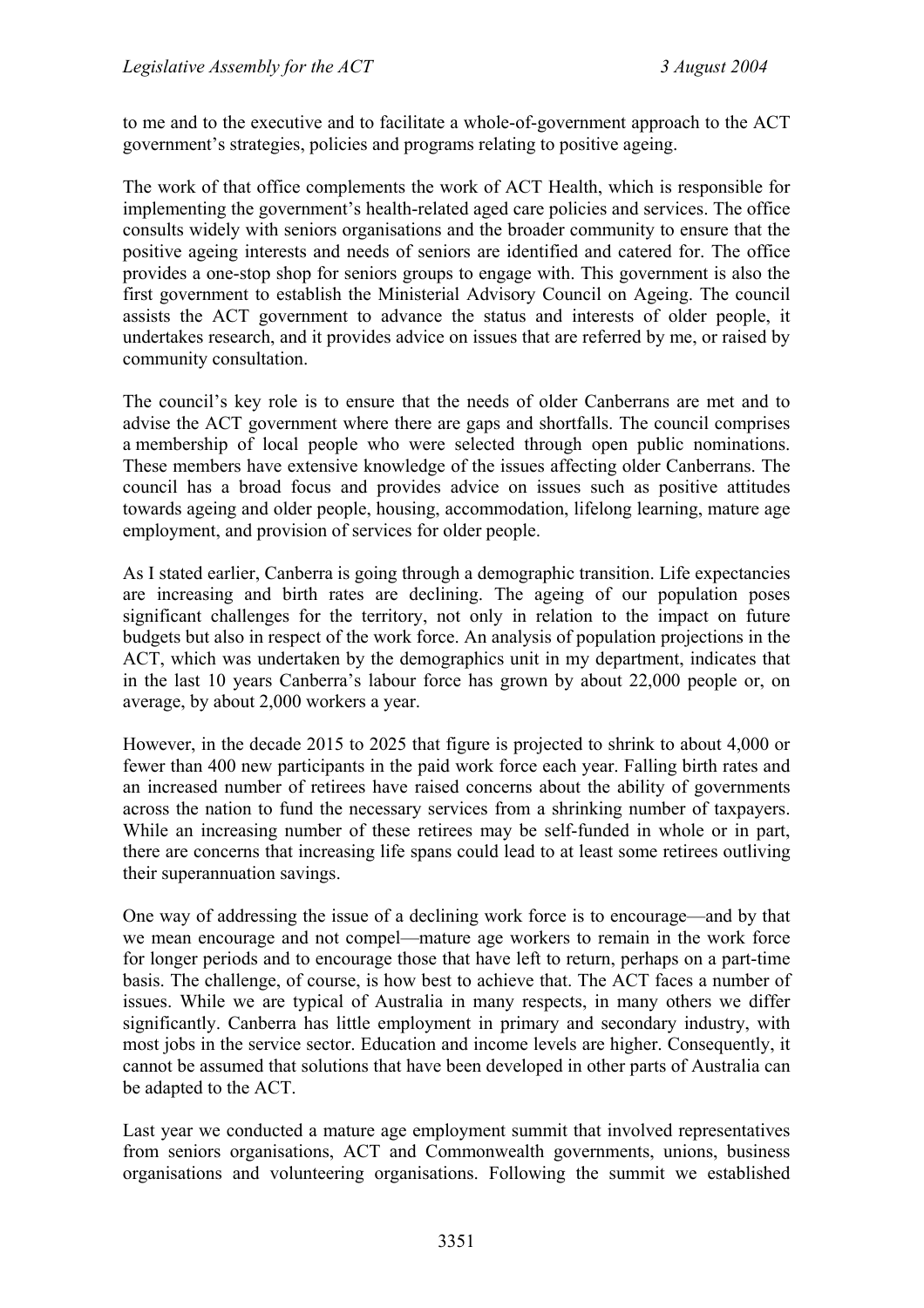a working group with representatives from the same broad areas to develop options for the government's consideration. I look forward to considering a broad range of strategies and initiatives once they have been finalised by the working group.

The government has also been proactive in relation to concessions to seniors. In addition to the \$20 million that it provided last financial year for concessions to support essential services for low-income earners, including pensioners, in this year's budget it has allocated a further \$5 million to assist pensioners and low-income earners with their water and sewerage payments and energy bills, including new assistance for gas charges.

With regard to the proposal to introduce a national reciprocal transport concessions regime, I am pleased to say that the ACT government is currently in close negotiations with the Commonwealth government, other states and the Northern Territory to bring that matter to fruition. I note that yesterday the Liberal Party promised to do something that essentially has already been concluded by this government.

Notwithstanding the fact that the Commonwealth government has been dragging its feet in relation to this matter, the states and territories have been persistent in keeping the initiative on the national agenda. We are hopeful that the Commonwealth will eventually come to the party in relation to reciprocal transport concessions. I recently agreed to senior officials in my department taking part in a national working group to bring that matter to a conclusion. I look forward to the Commonwealth accepting the importance of that initiative.

This government has also been proactive in its prevention of elder abuse. It is now acknowledged by experts in the area of ageing and elder abuse that the ACT leads Australia in those areas. In September 2002 the government tabled its response to report 11 of the former Standing Committee on Health and Community Care entitled "Elder Abuse in the ACT", and it agreed to fully implement all its recommendations. I point out that although the Assembly provided its report on elder abuse to the former government, that government did nothing. My government has implemented, or it is in the process of making significant progress in the implementation of, all the recommendations in that report.

In the 2003-04 budget this government allocated \$4.5 million to enhance all areas of respite care and it provided a further \$411,000 to support the implementation of an elder abuse prevention information and referral service. During the 2003-04 financial year the government also accomplished the following. It established the elder abuse prevention information telephone hotline, which was complemented by a website dedicated to elder abuse prevention information; it printed brochures in 15 languages; and it established a database for recording non-identifying statistics.

The government engaged a permanent officer to undertake elder abuse prevention training and information for professionals and interested community groups; it established Betty Searle House, a boarding house providing long-term accommodation for older women, including those women who are victims of elder abuse; and it produced a comprehensive training resource kit for home and community care service providers. The government also conducted a series of protocol development workshops relating to elder abuse issues involving 127 people representing 58 government and non-government agencies, and it commenced the review of the Powers of Attorney Act.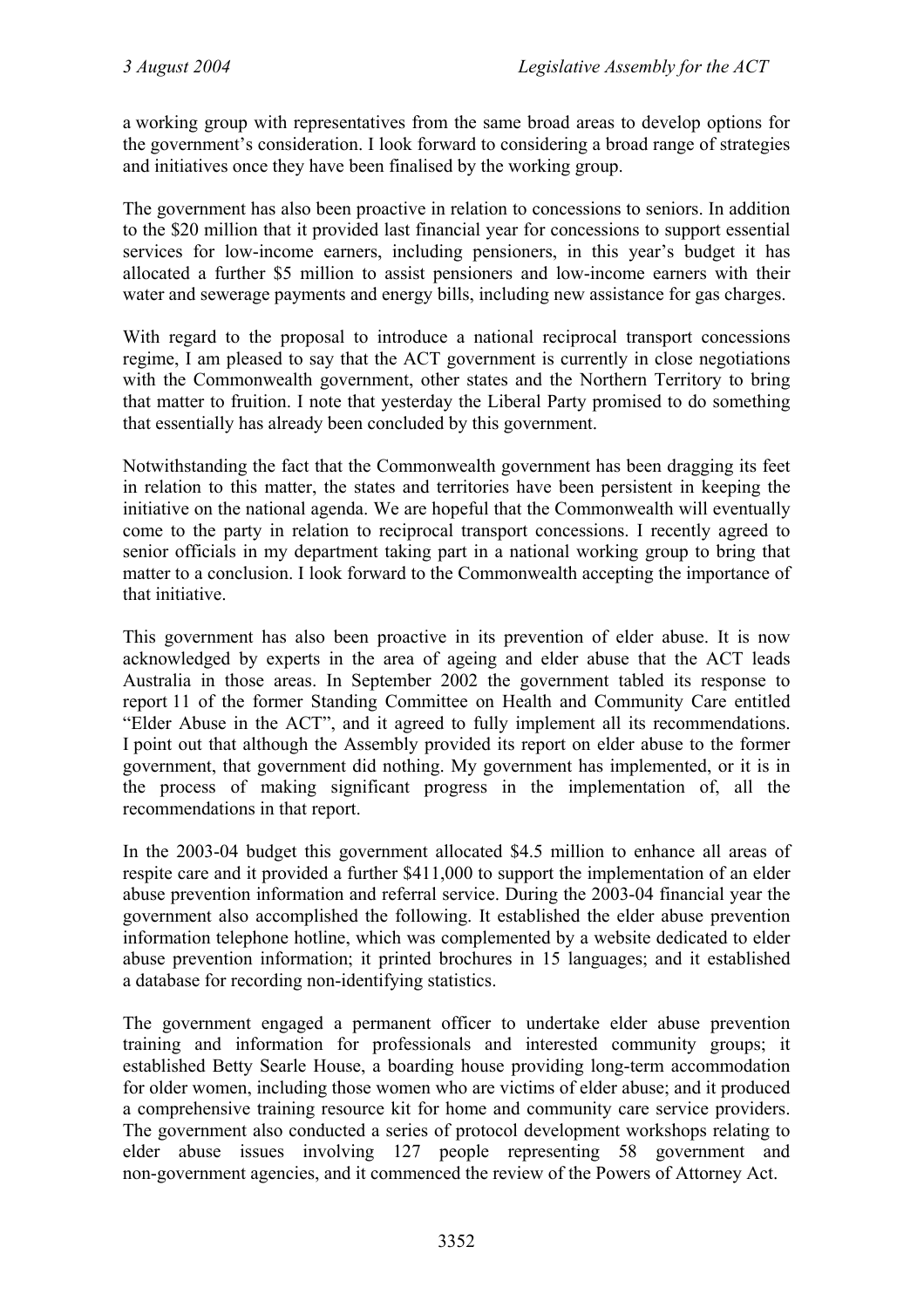In the 2004-05 financial year the government proposes to develop a multidisciplinary training and resource manual, including audiovisual material. The government will also implement a range of actions in relation to respite care, implement a broad range of initiatives in relation to social isolation and implement a communication strategy to raise awareness of elder abuse prevention and available services. This government has made enormous progress in implementing all the Assembly's recommendations. As I said earlier, the ACT is acknowledged as being at the forefront of elder abuse prevention in Australia. In that context this government is taking a leading role in the establishment of a national elder abuse prevention working group.

The ACT government recognises that older people have diverse circumstances and needs. While some older people need additional support for themselves, many also provide support for others, including their partners or adult sons or daughters with a disability. According to data from the Australian Bureau of Statistics, in 1998, 4,300 carers in the ACT were aged 65 and over, which represents 10 per cent of all carers. That number and proportion are likely to grow as the population ages. In response to that, in December 2003 Mr Wood tabled a comprehensive Caring for Carers policy, which seeks to recognise and support all carers in the ACT, but in particular it acknowledges the special circumstances of the 4,300 carers in the ACT who are aged 65 years and over.

Mr Wood, through his department, is managing the implementation of the Caring for Carers policy. Community consultation on a draft implementation strategy was undertaken from 31 May to 7 July. The government expects the final strategy to be released shortly. In the 2004-05 budget this government allocated \$830,000 to support the implementation of the Caring for Carers policy. The first round of funding, which was advertised on 24 July, is targeted at projects that aim to improve the capacity, skills, knowledge and networks of carers and former carers.

Older carers have been identified as a particular and special target for the development of improved social and recreational opportunities. Disability ACT funds mature carers programs with three non-government agencies, Koomarri, Centacare and Community Connections, and those agencies assist 88 families in the ACT. In the 2003-04 budget the government has also allocated \$1,700,000 for a range of programs under the mature carers program and it is committed to continuing funding for mature carer initiatives into the future.

The government also supports generic services utilised by mature carers, including a number of recently established respite programs for people from culturally and linguistically diverse backgrounds; two respite homes administered by Disability ACT that provide respite for adults, essentially mature carers; and individual support packages funded by Disability ACT. That is just a summary of some of the initiatives that I am proud to say my government has initiated and supported in the ACT for the older population. Mr Quinlan will refer later to other initiatives.

**MS DUNDAS** (4.20): The ACT Democrats recognise the important contribution of older people in our community. Older people should be able to participate in community life, such as employment, with assistance from government to overcome any barriers presented by reduced mobility, health issues and reduced incomes. The proportion of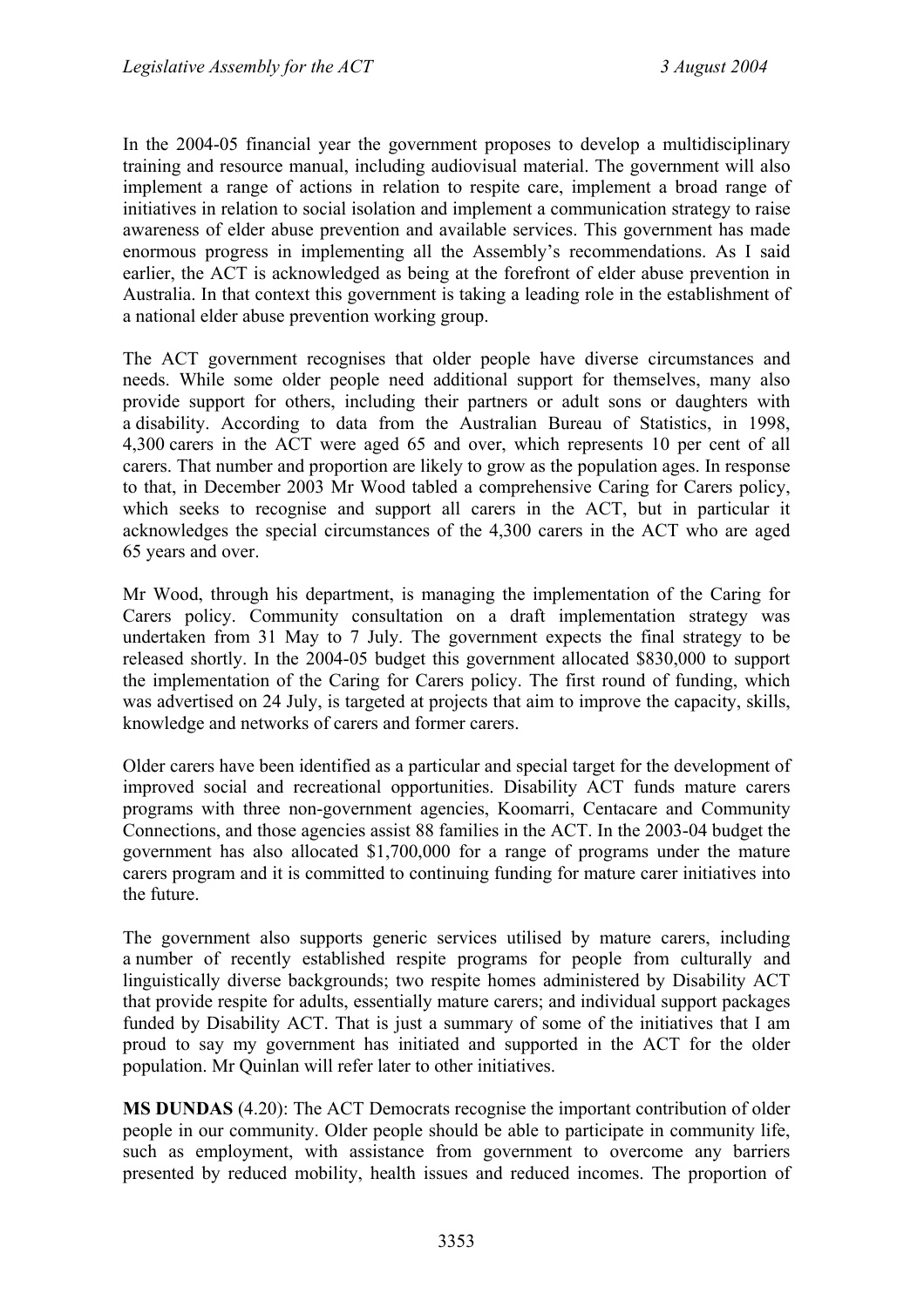Canberra's population aged 65 and over is expected to treble over the next 50 years from around 8 per cent to around 24 per cent by 2050—so we must begin planning to ensure that necessary services and accommodation are available when they are needed.

We must also be aware that we are not dealing adequately with our current population. We are planning for 2040 but we should also be planning to resolve our current backlog of issues. Older people are active volunteers who contribute considerably to the community through unpaid work. They are carers and grandparents who assist and protect the most vulnerable in our community. The ACT Democrats believe that governments must recognise the value of and respect for older people in our community. The ageing of our population is a great opportunity for society and should not be seen as a threat.

The elderly people to whom I have spoken want to remain in their homes and in their communities. They are afraid of being sent away to die. They need and deserve support but, ideally, it should come in a format that enables them to remain in the community. Because of that a number of elderly people make regular trips to Sydney to get specialist treatment that is often unavailable or difficult to get in Canberra. More often than not they choose to make those trips by train, so we need to focus on our transport situation and on what is happening at the moment with the Canberra to Sydney rail link.

Last year I spoke about the need for more recognition to be given to the skills and abilities of older people in the work force. Those who are in need of aged care can still play a role in our employment sector. Older people often have the experience and skills that businesses need but employers do not offer them suitable jobs. Many older people have carers' responsibilities that prevent them from participating in full-time work, or they are simply looking for better work or life balances that part-time work could provide. Business, government and the community sector all serve the whole community. To be successful, all organisations need to understand the preferences of older people as well as younger people. That is a good reason for workplaces to reflect the diversity of the wider community and for government to assist organisations to do that.

It was interesting to hear the Chief Minister talking today about self-funded retirees and the extension of concession schemes to them. Back in June 2002 we originally debated a motion that was passed by this Assembly calling on the government to move away from its position of not accepting the federal government's reform and to ask the then Minister for Education, Youth and Family Services to establish how we could help pensioners and low-income self-funded retirees in the ACT.

Only now, in August 2004, are we starting to establish where that debate has gone and what the government is doing about it. It was good to hear that there is some movement in that area, but it is unfortunate that it has taken the government over two years to get anywhere. A lot of work needs to be done in the provision of aged care. I will be careful not to wander into the purview of the current inquiry of the Standing Committee on Planning and Environment into the planning of aged care.

I refer to the services provided in aged care facilities and to the general lack of services provided for couples, in particular, same sex couples. This government has repeatedly said that it is committed to stamping out discrimination. That commitment must be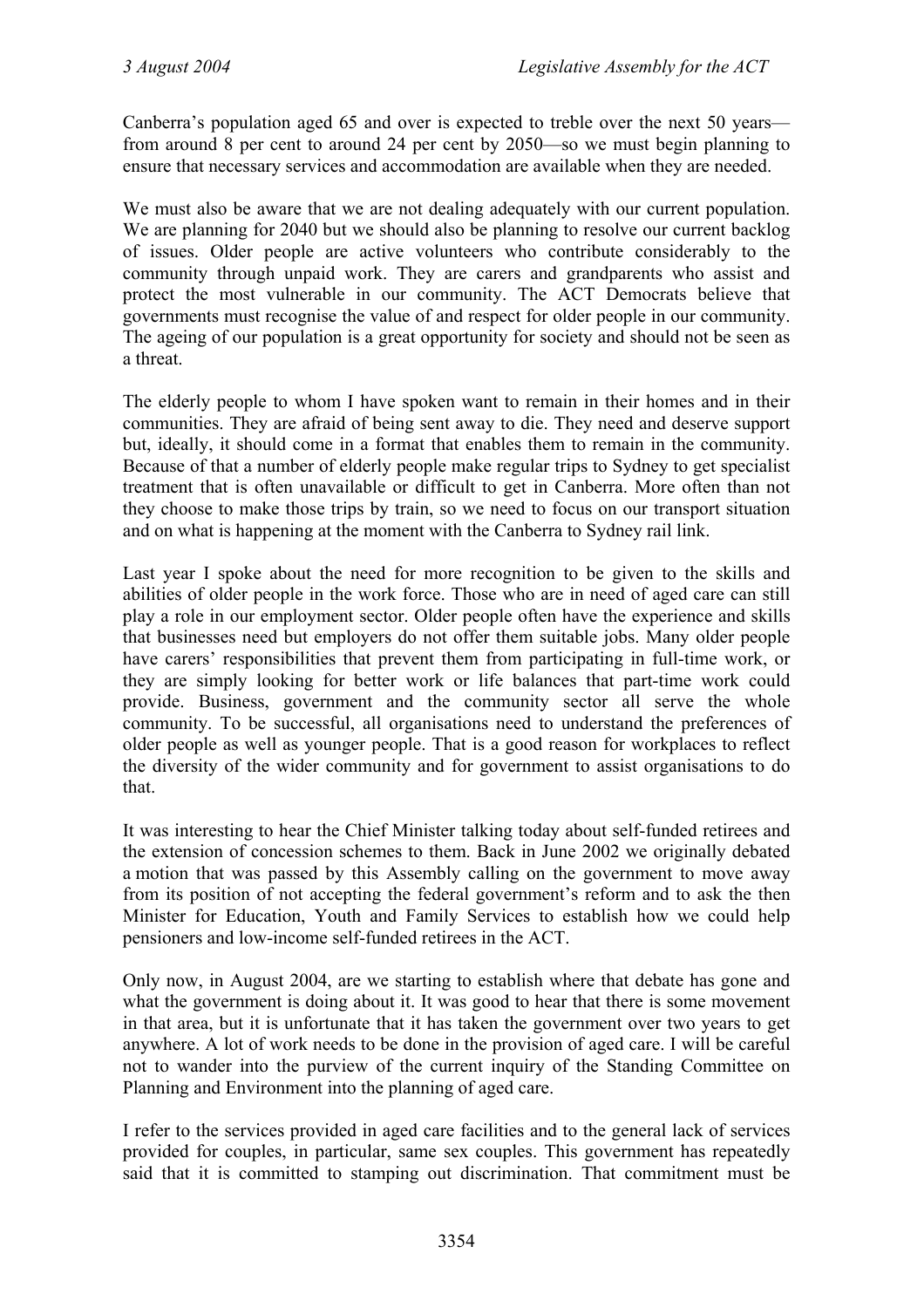extended to our older population so that more couples, be they different sex or same sex couples, can grow old together. That is one issue that is generally not debated when we are considering our ageing population.

**MR SMYTH** (Leader of the Opposition) (4.25): This afternoon an important matter of public importance has been put on the agenda: caring for Canberra's ageing population. Of course, a very important part of caring for the ageing population is the provision of aged care facilities. As you, Mr Deputy Speaker, have pointed out, and as others have mentioned, keeping older Canberrans active in our fair city is very important. But for many older Canberrans there comes a point where the only alternative is to go into an aged care facility. At this stage, for most of them there is a very long wait.

The provision of places for aged care accommodation represents one of the most pressing of the current policy issues but it has been neglected and abandoned by the government. It is quite interesting, at this late stage in the term of the government—it has been in office for some 33 months—to see the Chief Minister, the minister for ageing, racing around the territory making announcements to create the impression that this is a government—and I want to quote him because it is such a fabulous line—"that is determined to stay ahead of the game by increasing the supply of aged care accommodation".

In case you missed that, we have a Chief Minister and a minister for the ageing who is determined to stay ahead of the game by "increasing the supply of aged care accommodation". In his speech the Chief Minister said, "It's the Commonwealth that's dragging its feet—the Commonwealth". It is always the Commonwealth's fault when something is wrong in the ACT. It is interesting because he goes on in the next paragraph in his press release of 20 July to say, "The ACT government has acted quickly to respond to the allocation of aged care funding by the Commonwealth government." I repeat: "The ACT government has acted quickly".

Let us look at how quickly it has acted. A number of cases spring to mind. The one that comes immediately to people's minds is the development of the aged care facility at Calvary Hospital by the Little Company of Mary. On 20 July at Goodwin Homes we had the most unedifying sight of the Chief Minister—buoyed by his own importance and the fact that he had just opened up probably the first 20 aged care beds that he had had the opportunity to open since becoming Chief Minister—saying that it was the fault of the Little Company of Mary that nothing was happening at the Calvary site—"It is their fault; the government made the allocation; it offered them land; it was up to the Little Company of Mary to suddenly make a decision".

It was up to the Little Company of Mary to suddenly make a decision after 32 months of inactivity by the Stanhope Labor government! It took 32 months to finally make an offer on the lease on the block. And all of a sudden it was all the fault of the Little Company of Mary—the people who operate the Calvary Hospital—that nothing was happening on that site.

This is a rush to stay ahead of the game. This is the ACT government that acts quickly. On that day on 20 July the Chief Minister pointed out that, as well as opening the 20 aged care beds, of course, they had also given Goodwin Homes the nod, the go ahead for the room—it says here in the Chief Minister's press release—"across the road" from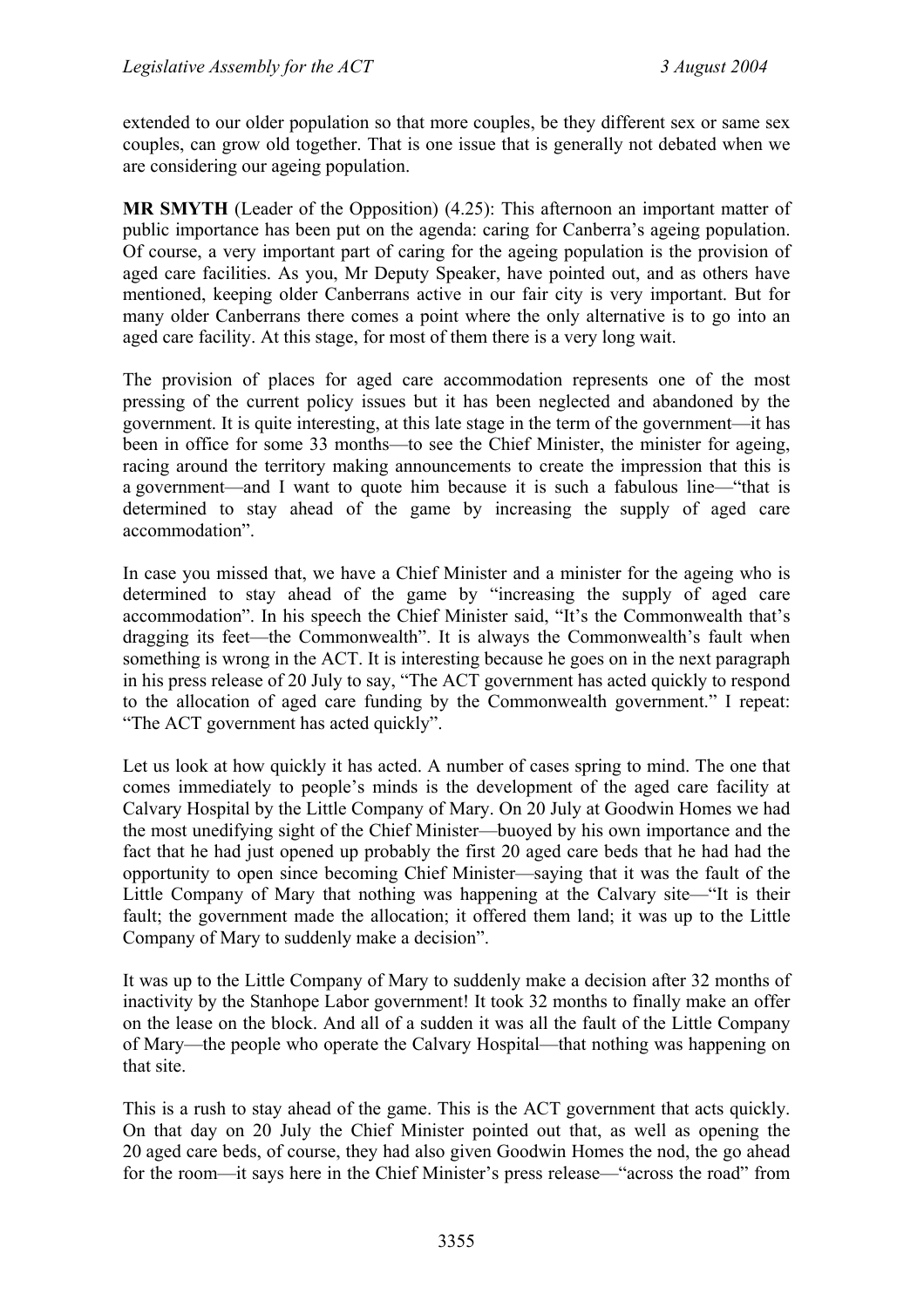the Monash Village. To the best of my knowledge, across the road is all built up. If he means on the vacant block behind the existing Goodwin Village perhaps he would be more accurate. He said, "We will give them land to build an 80-bed residential aged care facility and 150 independent living units."

He creates the impression—the Chief Minister is good at this; he is always out there doing this—that he is determined to stay ahead of the game and that he is acting quickly. What he did not tell people was that it had taken Goodwin Village two to 2½ years to secure that commitment—more than two years; 24 to 30 months—to get a commitment from the government that they could have that block.

This is the government that is determined to stay ahead of the game. It fills you with enthusiasm, does it not? The impression that the Chief Minister created in giving the interviews and in his speech—I do not think too many people were fooled—was that it was all okay because the government had fixed it.

We also have to look at how long the process will now take. The Chief Minister continues in his press release to say, "My government is fully supportive of this proposed development and will work hard to ensure that it goes ahead without any difficulties." They have been working with Calvary for 33 months to make sure it goes ahead without difficulty. They worked with Goodwin Homes for almost 30 months to make sure something went ahead without difficulty.

But the difficulty in this territory with getting anything done in regard to aged care accommodation is the ACT government. For more than three years we have had an allocation of some 255 beds. In this year's federal budget 505 beds have been allocated. It is not the Commonwealth dragging its feet on the allocation of aged care facilities; it is the ACT government—its lack of drive, its lack of ability to make a cabinet decision and it is the terrible planning system that it has put in place that is slowing this down.

Let us not be fooled. I do not think anybody was fooled. There was a lot of head shaking at the Chief Minister's rhetoric. I do not think the aged care community was fooled by what he was saying. Those who have been waiting certainly are not fooled by the dedication of this government to make things happen.

I am aware of a number of other aged care facilities. There is one at the golf course at Holt that could have well and truly gone ahead by now. But no, the government is against that. It is interesting. A resolution was passed at the last ALP conference—the one before last weekend—that called on the government to assist clubs wanting to restructure or change the way in which they operate: if they need a draft variation, such variation should be facilitated and facilitated quickly. Of course, the club at Holt has not got that and I suspect that the Murrumbidgee Golf Club in the electorate of Brindabella will not get that assistance. Why? Because this government is not committed to aged care.

Apparently the theme—from the Chief Minister's perspective—at the Labor Party Conference was Canberra. I am lucky—I am absolutely honoured—to be holding in my hands a copy of the Chief Minister's press release with his speech attached. I checked through the press release. It states that the government knows that it has to pass the test to be re-elected. On the front page the Chief Minister states, "I believe we will pass this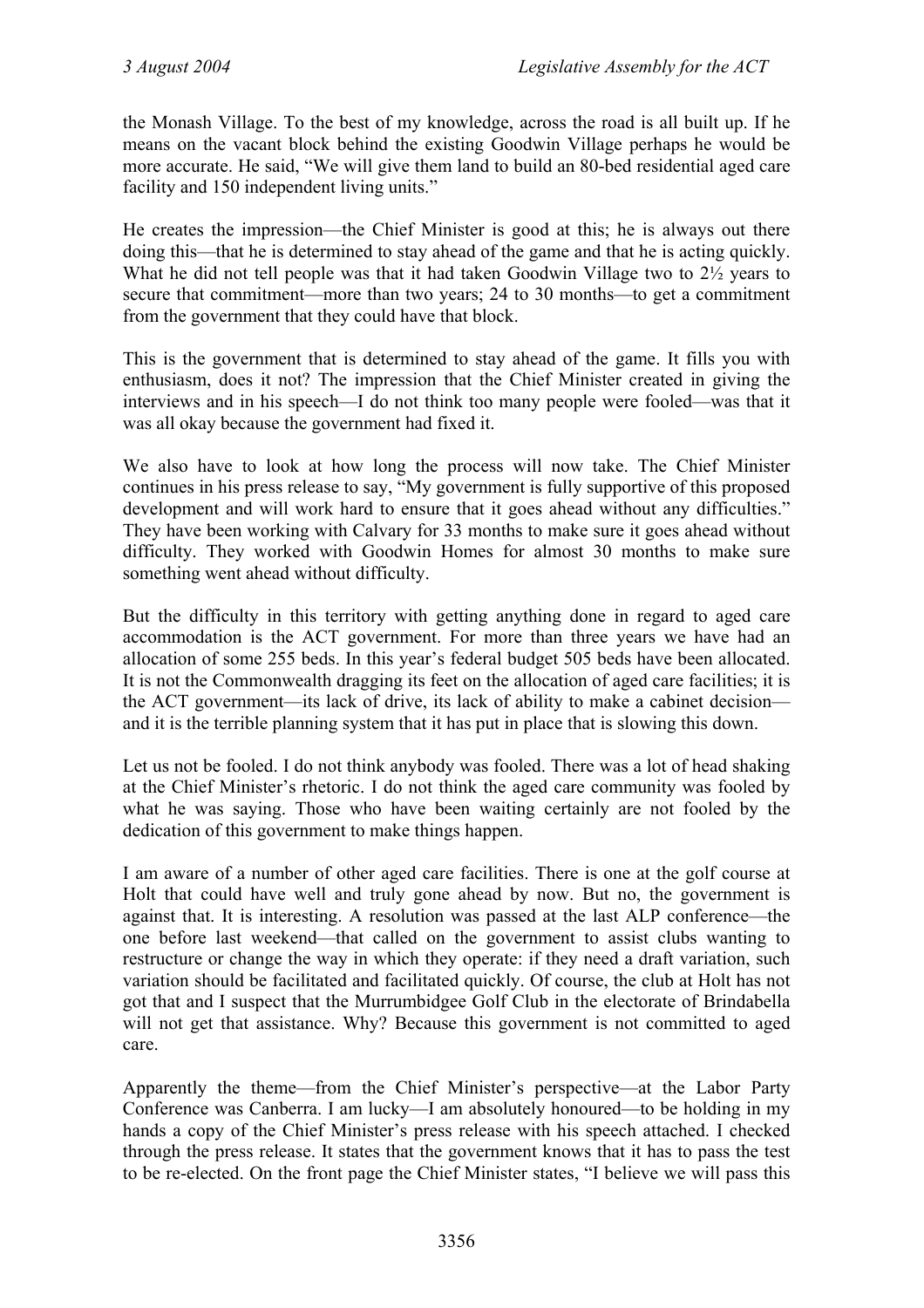test, that we will win the endorsement of the community. I believe this because our record over the past three years is a proud one. Consider some of the highlights."

I looked for the highlights on aged care. I knew that there would be some there because they are proud of all their achievements. Guess what? Aged care does not figure as one of the highlights of this Chief Minister's first term in office. Many things happened immediately upon their coming to office.

**Mr Quinlan**: Just too many.

**MR SMYTH**: "Just too many" interjects the Treasurer. Just too many people out there are saying that you have not done enough and what you have done you have done too slowly and, in the main, has been irrelevant. But I thought that it would be in the speech. This is such an important issue. They cannot trivialise it by putting it in the press release; it will be in the Chief Minister's speech. After all, the Chief Minister is committed to Canberra!

I looked at the speech. I went through page 1 and saw nothing about aged care. I got to page 2. Again, here are some of the highlights of the last three years. But again, aged care did not rate. I went through the speech and saw a lot of rhetoric: there was talk about lights on the hill. Watson, Fisher, Scullin, Chifley and Curtin all got a mention, but aged care did not.

Apparently Ben Chifley knew about leadership, because he gets a guernsey. We talk about the light on the hill, but the light is not shining for aged care under this lot. When you get to the detail stage you see: "Delegates, we will have much to say over the next 11 weeks about the detail of our second term agenda. The first test is to articulate our record." I thought: I must be getting close to aged care now; I must be getting close.

We looked in health. Health and aged care go together—the Chief Minister mentioned that. But clearly there is no mention of aged care in health. I thought there may be something in education—keeping them in the workforce, university of the third age—but it was not mentioned under education. There is a lot of talk about keeping older Canberrans in the workforce, so when we got to the industrial relations section I thought that there may be something there. But there was nothing about aged care there, nothing under justice and law reform, nothing under economic management, nothing under sustainability and nothing under bushfire recovery.

We then get to the section about planning for the future. I thought for sure that there would be something under planning for the future, given that we are "acting quickly and determined to stay ahead of the game". I thought that aged care would be mentioned there. But alas, aged care does not get a guernsey in the section about planning for the future.

Clearly one of the highlights of the first term of the Stanhope government is its failure to act on aged care; it does not rate a mention. It is not part of the planning for the future. Certainly we have not had action to show that this government is committed to delivering those beds that are available now—which have in some cases been available for up to three years—or that there is enough forward planning going ahead to accommodate not just the 505 beds coming in the next three years but also the beds that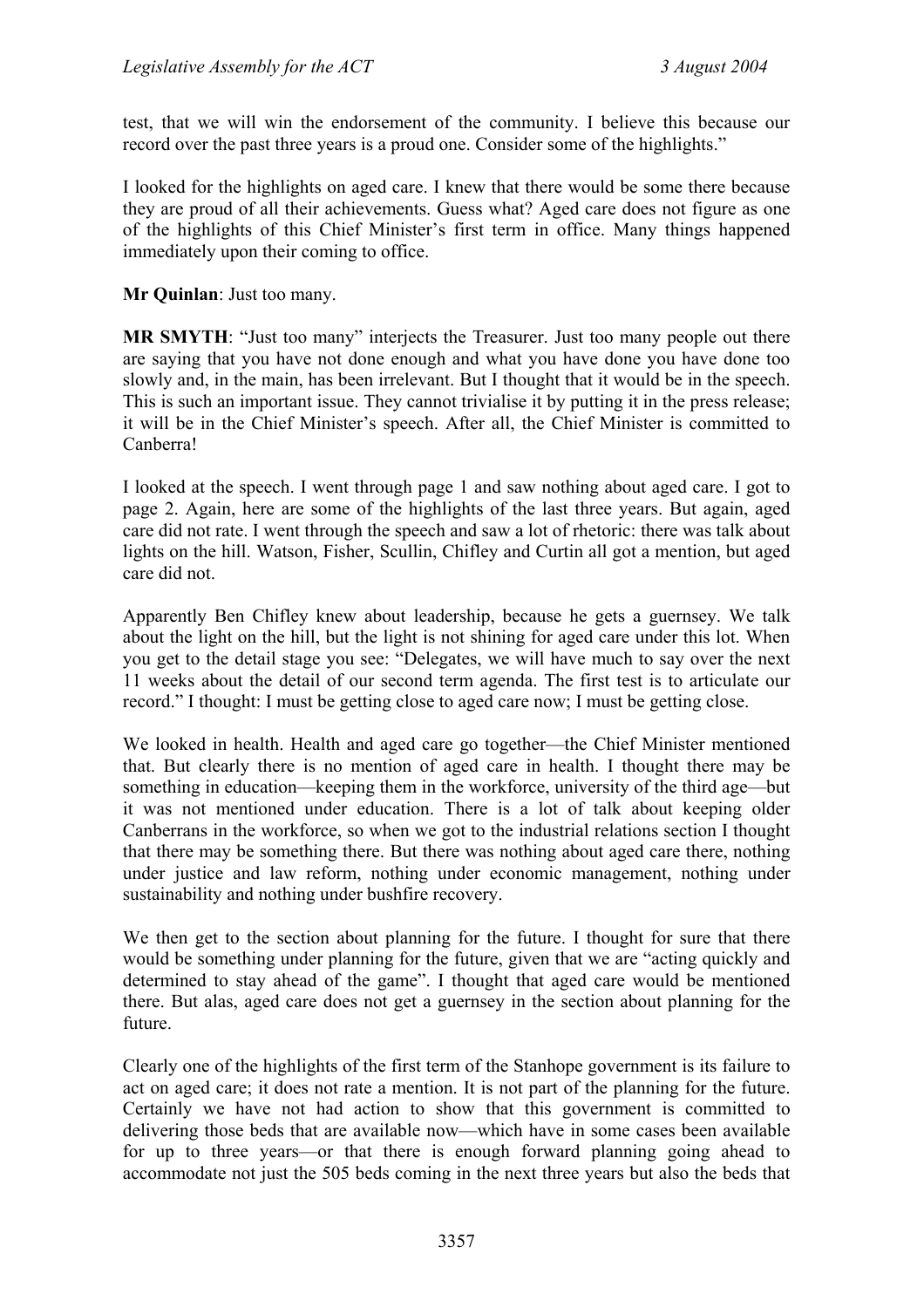will come after that. People will look at this press release to say that the government is determined to stay ahead of the game. But no, it is not true.

**MR QUINLAN** (Treasurer, Minister for Economic Development, Business and Tourism, Minister for Sport, Racing and Gaming, and Acting Minister for Planning) (4.35): You will have to forgive me because I am only acting in the planning job, so I am acting under advice here. I am advised that the process of the establishment of places through to actual occupancy does have quite a substantial gestation period. I am advised that it is probable that, even if the system were working, about 200 beds would be in the pipeline at any given time.

One of the first questions that needs to be answered—I will certainly be doing the homework on it—is this: what was in the pipeline in October 2001 when we came to government? For all the rant and the childish presentation of Mr Smyth, he has not claimed, "We were doing this and you stopped it."

Given that there is a considerable gestation period between the establishment of places, the planning, the building, the establishment of the facility and bringing it into operation, I would expect to hear the opposition tell us all the projects that it had in the pipeline that we held up. That will be my first piece of homework. I will be doing that.

The government has established a land bank of aged care facilities. The first of the land bank sales will be section 87 Belconnen. It is to be advertised this week. Three other sites located in Gordon, Nicholls and Greenway have been identified in the government's land release strategy. They will be ready for release in 2005-06. These four sites are estimated to accommodate a minimum of 400 aged care beds and 600 independent living units.

The government has approved the direct sale—some subject to meeting planning issues—of blocks in Garran, Bruce, Monash, Page, Weston and Hughes, which are planned to house, when complete, 356 aged care beds and 265 independent living units. Some of these beds are yet to receive Commonwealth funding.

These total developments could provide more than 750 high and low care beds and 850 independent living units. These figures do not include plans by service providers to increase the numbers of beds or independent living units on their own land. The Land Development Agency is presently in discussion with aged care providers for further direct sales. And on it goes.

The Commonwealth has announced that it intends to provide funding for 370 provisional allocations over the next three years. Simple arithmetic would tell you that the land available is far in excess of the announced bed allocations. That is why we will continue to work with the Commonwealth to increase the number of bed allocations to allow every person in Canberra who needs aged care to be able to access it.

Financial assistance given to service providers by this government has been substantial. The concessions on land valuation provided to the Weston, Bruce and Garran sites total more than \$3.8 million. Proposed land grants to Monash and Hughes will make the figure substantially higher—et cetera, et cetera.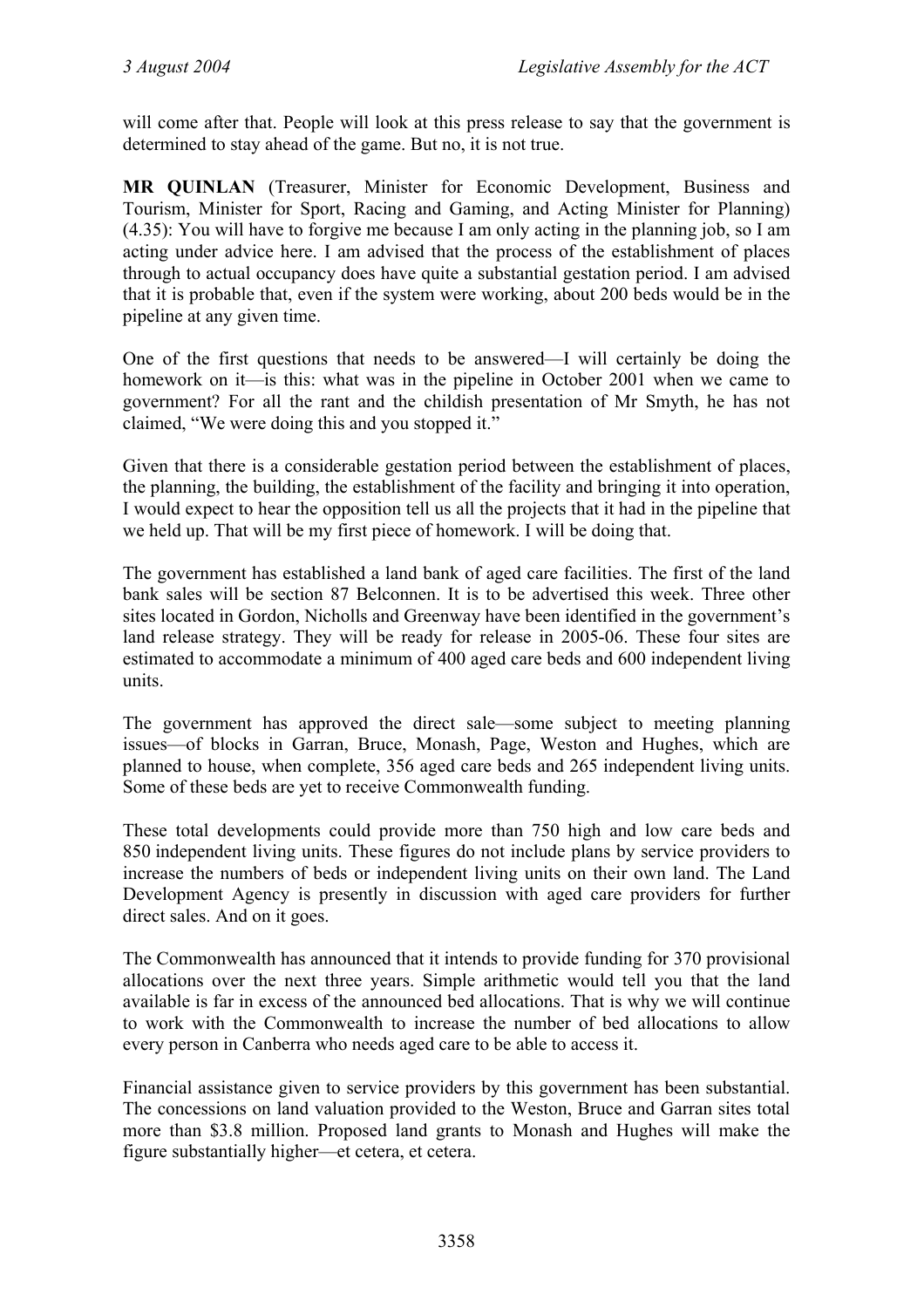If the opposition were fair dinkum it would tell us what it did before we came to government—either that or deny the advice that I am given that there is a long gestation period in this process; deny that there will always be about 200 beds in the pipeline, even with the best will in the world of every party involved.

Quite frankly, as usual, you are misrepresenting the situation. I understand that Calvary and the Little Company of Mary have come to an understanding with the Chief Minister. After making a number of announcements they have decided that they will get on with their part of that process.

**Mr Smyth**: So they've been dragging the chain?

**MR QUINLAN**: They have contributed to the delay; yes. Let us go to the wider question of aged care. A reference was made to self-funded retirees. We talked about quality of life, and compassion and fairness.

Mr Deputy Speaker, when I hear you talk of self-funded retirees, I immediately get a picture of the middle class. I feel you are talking—

**Mrs Dunne**: Usual stereotypical Ted.

MR QUINLAN: Yes, I know. I am trying to avoid that. There are two ways you can look at the world. Mr Deputy Speaker, you talked about people who have spent their lives being thrifty and providing for themselves. You spoke of thrift and hard work and quoted David Kibbey, who, I understand, is doing quite well on a military pension. Is that right? Did a lifetime of thrift and hard work provide that pension?

**Mr Stefaniak**: He's a self-funded retiree.

**Mrs Cross**: What's that got to do with it?

**Mrs Dunne**: What's that got to do with it?

**MR QUINLAN**: I just make the point that in this town there are hundreds and hundreds of self-funded retirees who are living on the taxpayer, not their savings. They are living on the CSS—the Commonwealth superannuation scheme. Unless you are a judge or a politician, this is probably the best superannuation scheme in the world. They did not come from a life of hard work, thrift and doing without; they got a pension.

**Mr Stefaniak**: We are talking about self-funded ones.

**Mr Smyth**: Public servants didn't work hard?

**Mrs Cross**: You have got no idea about the real world.

**MR DEPUTY SPEAKER**: Order! Mr Quinlan has the floor.

**MR QUINLAN**: There are two ways you can look at the world—the world of those who have ceased to work. You can look at those—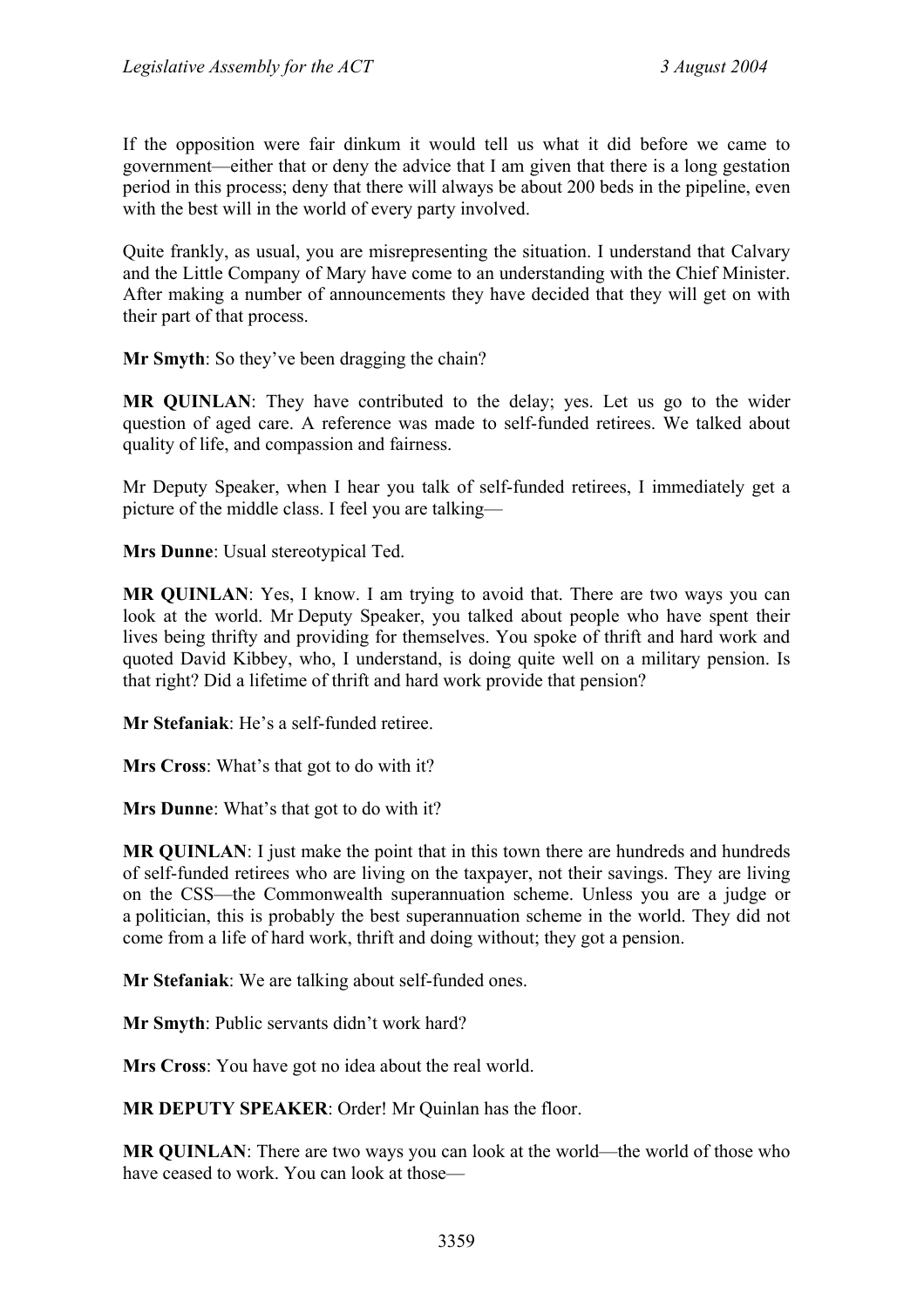**Mrs Dunne**: Those people on CSS pensions and who were an ASO 3 all their life don't have a very big pension. It might be a CSS pension, but it ain't very big.

# **MR DEPUTY SPEAKER**: Order!

**MR QUINLAN**: There are two ways you can look at the world, particularly the world of those who have ceased work. On the one hand, there are those who are being rewarded for providing for themselves in retirement because of, as you said, the thrift and hard work of their lifetimes.

On the other hand, you can recognise that some of those people have enjoyed a lifetime of advantage over many others. They have had the opportunity, because of their life of work, to receive a pension—to have a pension accrue on their behalf—or to earn enough money to be able to provide for themselves in the future. I gave the example of many Commonwealth public servants.

But there are so many other people in the community who never had that advantage. You, Mr Deputy Speaker, talked about fairness in your first sentence. Fairness, as far as this side of the house is concerned, is helping those who really need it. Mr Cornwell, in his speech, identified that phrase—attributed to me as being an ideological position—

**Mr Smyth**: It sounds like it.

**MR QUINLAN**: By his interjection Mr Smyth is saying that helping those who really need it is not part of fairness. That is what your argument comes down to. You talk about equality, but you want people to be treated unequally. You want people who are on reasonably comfortable incomes—

**Mr Smyth**: Did you say that, Mr Deputy Speaker?

**Mrs Dunne**: Did you say that?

**MR DEPUTY SPEAKER**: I don't think so.

**MR QUINLAN**: That is what the argument comes down to. Every now and then Mr Cornwell brings into his conversation the words "low income retirees" and those people on the Commonwealth health benefit card. You can have \$50,000—you can have \$80,000 as a couple—and get that card. That card entitles you to pharmaceutical benefits and that is it. Even the Commonwealth does not spread a whole raft of concessions to someone with that card. It qualifies you for about a \$20 discount per prescription. That is what it sums up to.

You would have all of the concessions in Canberra go to people at that level. That is beyond what the Commonwealth will do and that would not be fair treatment. That would be money conceded to a group of people who do not need it as much as others in this community. If you call that fairness, you have a funny idea of fairness.

**MR STEFANIAK** (4.45): I always thought a self-funded retiree was someone who put money away to provide for his or her retirement; who was not the beneficiary of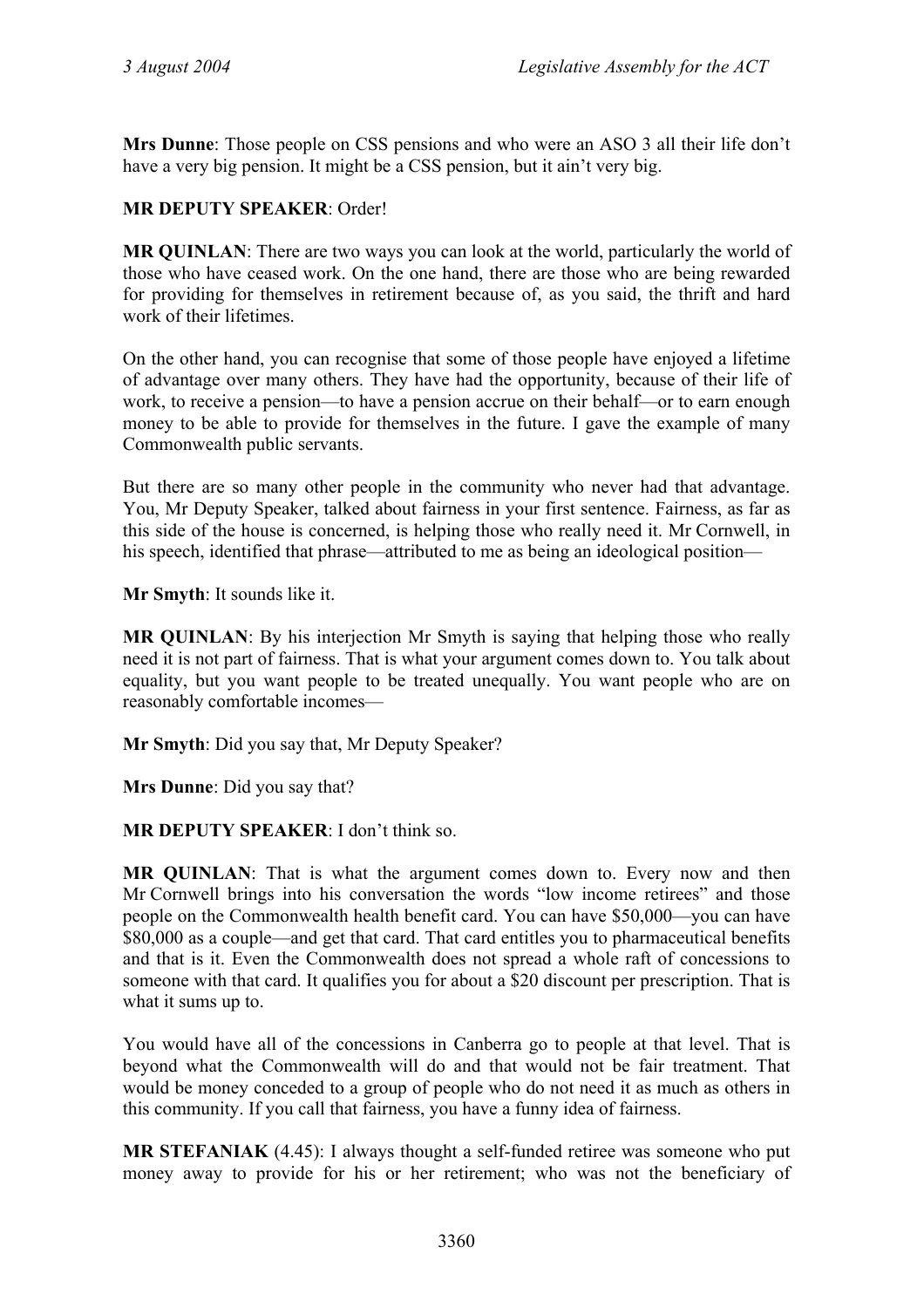a pension; who, for example, might have \$300,000 stashed away in a super scheme; and who might have—in about 1989 or something—got 15 per cent and \$45,000 a year, but now, with 5 per cent, would be getting about \$15,000 a year or \$300 a week. They are hardly well off. They have provided, with their thrift and hard work, for their old age. They do not have the benefit of a CSS scheme, a judges' scheme or some of the pension schemes—but not in this place—around other parliaments.

**Mrs Dunne**: Gee, if only we had that pension scheme, we'd be laughing.

**MR STEFANIAK**: Exactly. Effectively we here are self-funded retirees, Vicki. However, there are many people in that situation. That is what Mr Cornwell is talking about: people who might be getting only \$300 or \$400, despite the thrift—and I have met many self-funded retirees.

I was at a very interesting meeting not all that long ago at the golf club at West Belconnen. They had a perfectly sensible development of holes 19 to 27 for about 247 or 249 accommodation units for elderly people. This was a very sensible development in terms even of getting transport for those people so they could have some mobility, could move about. It was a well thought out scheme that was knocked on the head by this government.

It amazed me to hear some of the figures. There are currently about 7,500 people over 65 in Belconnen; by 2010 there will be 15,000. At present 12 per cent of the ACT population is aged 65 or over. In 2025 it will be 25 per cent.

In the last few weeks this government, after  $2\frac{3}{4}$  years, finally acted in relation to accommodation for older Canberrans. Whilst they are absolutely pooh-poohing the idea that this was because of an election, I do not think that washes with the public. Two and three quarter years—they had ample opportunity to assist elderly people in our community into appropriate accommodation. When they have had the opportunity they have pooh-poohed it and knocked it on the head. They have raised all sorts of spurious idiotic at times—excuses for not doing anything and they have not proceeded.

That is a real concern. It is burying your head in the sand. We will all get older; we are an ageing population. The birth rate is not as high as it was 20 or 30 years ago. There will be a significant increase in the number of aged persons. It is absolutely crucial that any government take steps to ensure that there is a regular and steady flow of beds and suitable accommodation for aged persons.

It is only fair. These people have been the backbone of this country. They have been the backbone of the territory. The elderly people we are now talking about, in many instances, went through the Depression as young people. They fought for this country in World War II and in the Korean War. Indeed, as we are getting older, many fought in the Vietnam War.

They have served their country well: they have worked hard; they have raised families; and they have been good, useful, productive members of society. If we have social justice, if we have any sense of decency, we will say, "These people really do deserve their government and the territory to look after them and do the best they can." Our elderly citizens have contributed so much in so many ways.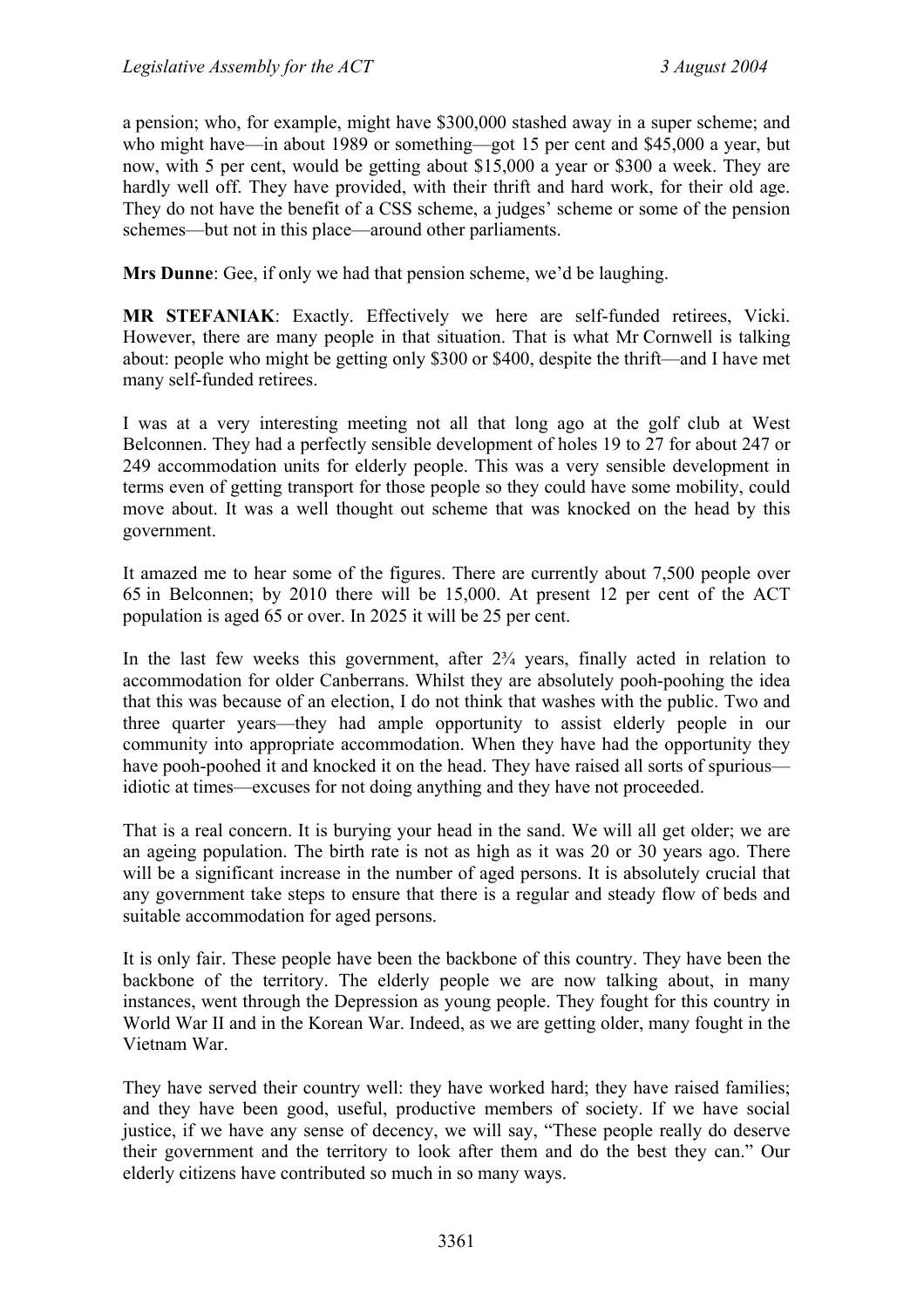One of the worst points of this government—and there have been quite a few—has been its complete lack of attention to this. It has lacked imagination and initiative in identifying and developing sites. When they have a good site jump up and bite them in the face—

**Mrs Dunne**: Posterior.

**MR STEFANIAK**: Face, posterior, whatever—I was going to say, "arse". When a good site bites them in the posterior all sorts of excuses are made for them not to proceed. One of the few sites identified that seems to have raised the ire of some people in the community is the one at north-east Belconnen, near the lake. There are some points in relation to that. But problems have been pointed out with any other number of sites. They have tried to blame the Commonwealth. That is an absolutely spurious argument.

**MR SPEAKER**: The time for this debate has expired.

# **Litter Bill 2003**

Debate resumed from 11 December 2003, on motion by **Mr Wood**:

That this bill be agreed to in principle.

**MR CORNWELL** (4.50): The opposition will be supporting the Litter Bill 2003. It covers a number of important upgrades in dealing with litter in this territory. It is important to remember that the last time this bill was before us the population of the territory was a lot less than 320,000.

**Mr Wood**: That long ago?

**MR CORNWELL**: It was certainly more recent than that, Mr Wood. Therefore the litter problem has increased. I notice for example that it is intended to deal with litter from private land. Anybody who has been out to Gungahlin, coming through from Mitchell, and seen the building sites in that area and the litter that has blown from them into various fences and such like, will realise just how important this aspect of this legislation is in cleaning up that mess.

Construction demolition waste is included, as are the old advertising leaflets under windscreens. An inclusion I particularly welcome relates to throwing litter from a vehicle. As members will be aware, I proposed to put forward legislation to control this matter. I was gazumped by the government with this particular bill. I do not bear any grudge. I am just pleased that the matter has come before us for action.

For far too long it has been an unsatisfactory arrangement. The driver, rather than the owner, of the vehicle had to be tracked down and prosecuted for throwing litter from a car or truck or whatever. Common sense would indicate that we should do the same thing as we do with parking fines and speeding fines; that is, fine the owner, initially at least. It is amazing how quickly they manage to remember who was driving the car at the time. When those people are spoken to their memory quickly returns.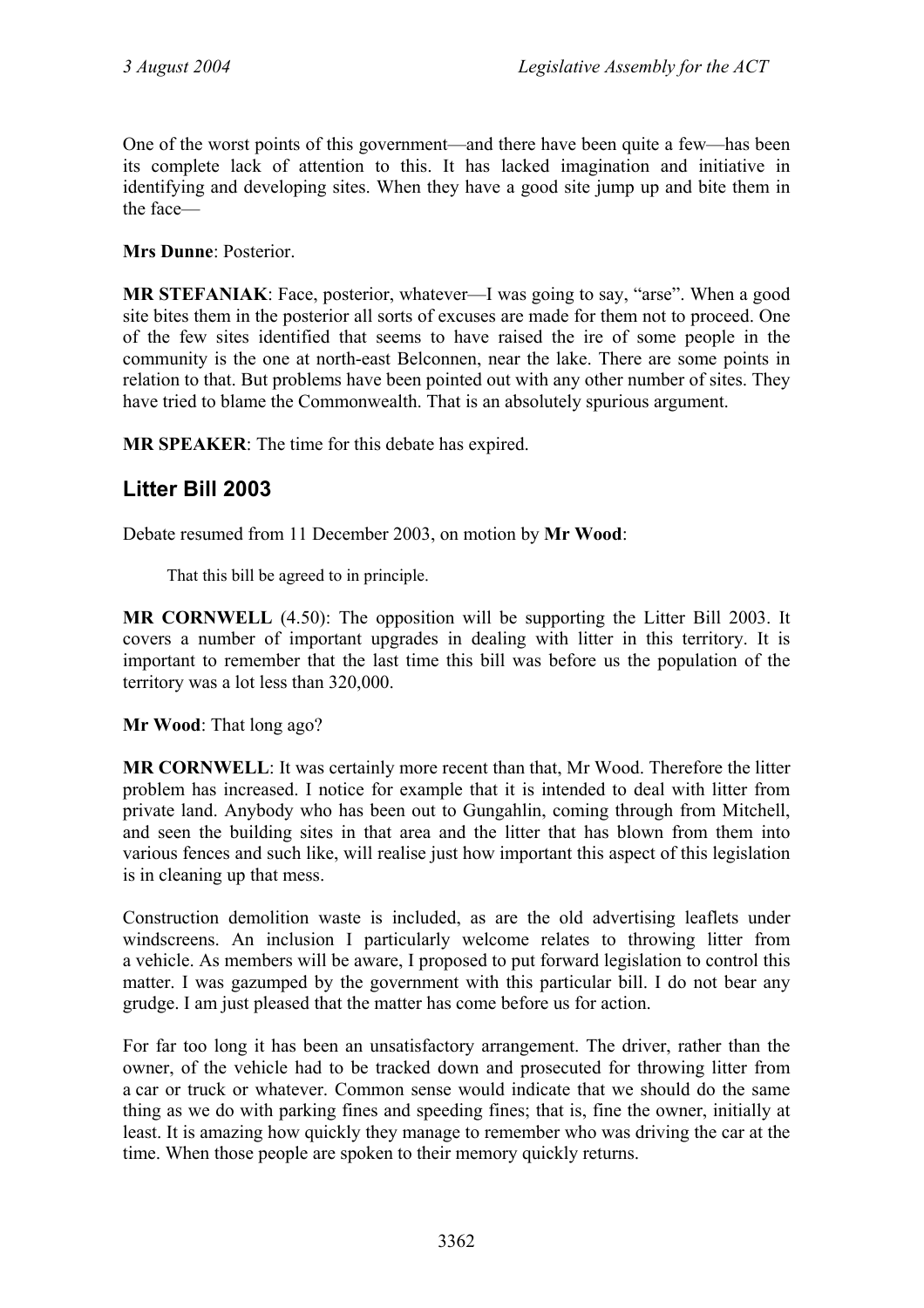I hope that this legislation will encourage more prosecutions. I do not say that in a nasty way. Once again, in response to question No 1630, Mr Wood has kindly provided me with details of littering offences in the last 12 months—from July 2003 to 30 June 2004. We find that the offences total 41. You have only to look at the litter around the city, around the territory, to realise that more than the 41 people prosecuted are committing offences. The convictions are not very good. There has been one arrest; the case has yet to be heard. There was one caution and no further action was taken. There have been two summonses: one convicted, one dismissed. Litter infringement notices issued by the city rangers total 37: 24 have been paid, the remaining have continuing action.

Again, the application of this legislation needs to be addressed. I hope that, as a result of this being passed, we will get much better results from fining people for what, after all, is another very grubby, dirty business. I think it sometimes comes from laziness. People cannot be bothered taking their rubbish to the right place. Therefore they just dump it beside the road.

It raises a few questions. I am unsure about, but heartened by the minister's comments. One of these relates to the distribution of free newspapers—not by pamphlet droppers, but by vehicle. This creates a small problem, as members would be aware. If you are tossing a free newspaper around, there is a good chance that you will throw it into some garden or an area where people do not want it—unlike paid publications, for which addresses are known.

I raise the matter, as Mr Wood would be aware, in relation to a pilot program that I understood was taking place in the suburb of Florey. The minister wrote back and said that it was not proposed to directly legislate to prevent drive-by delivery of newspapers; however the matter could be continued to be looked at. I am happy to accept the minister's comment on that. He qualified it by saying, "Should the above controls and proposals of this Litter Act to impose sanctions on littering from vehicles proceed, there would be a potential means to control the activity." Again, I will wait and see in relation to that. However, apart from that minor quibble, the opposition is happy to support the legislation.

**MS TUCKER** (4.57): A sophisticated response is required to manage a complex social problem such as littering. Enforcement measures are a big stick approach to litter abatement and prevention. However, a more holistic approach to litter abatement requires a shift in focus from litter clean-up programs to litter prevention programs. Avoiding the creation of waste is as important for governments to address as disposal and recycling of waste. To avoid litter, we need an effective framework to manage it, one that has clear vision, objectives, adequate legislation and sufficient resources.

I recognise that this legislation is to update the Litter Act and that some of the features of the bill are the addition of obligation upon individuals to dispose of litter in a way that prevents its escape onto public land. I have also prepared an amendment based on this idea; that is, to create an offence for the mass release of balloons. I will talk about that **later** 

There is the expansion of the definition of the meaning of public place to include any place that the public has access to versus the current definition, which is essentially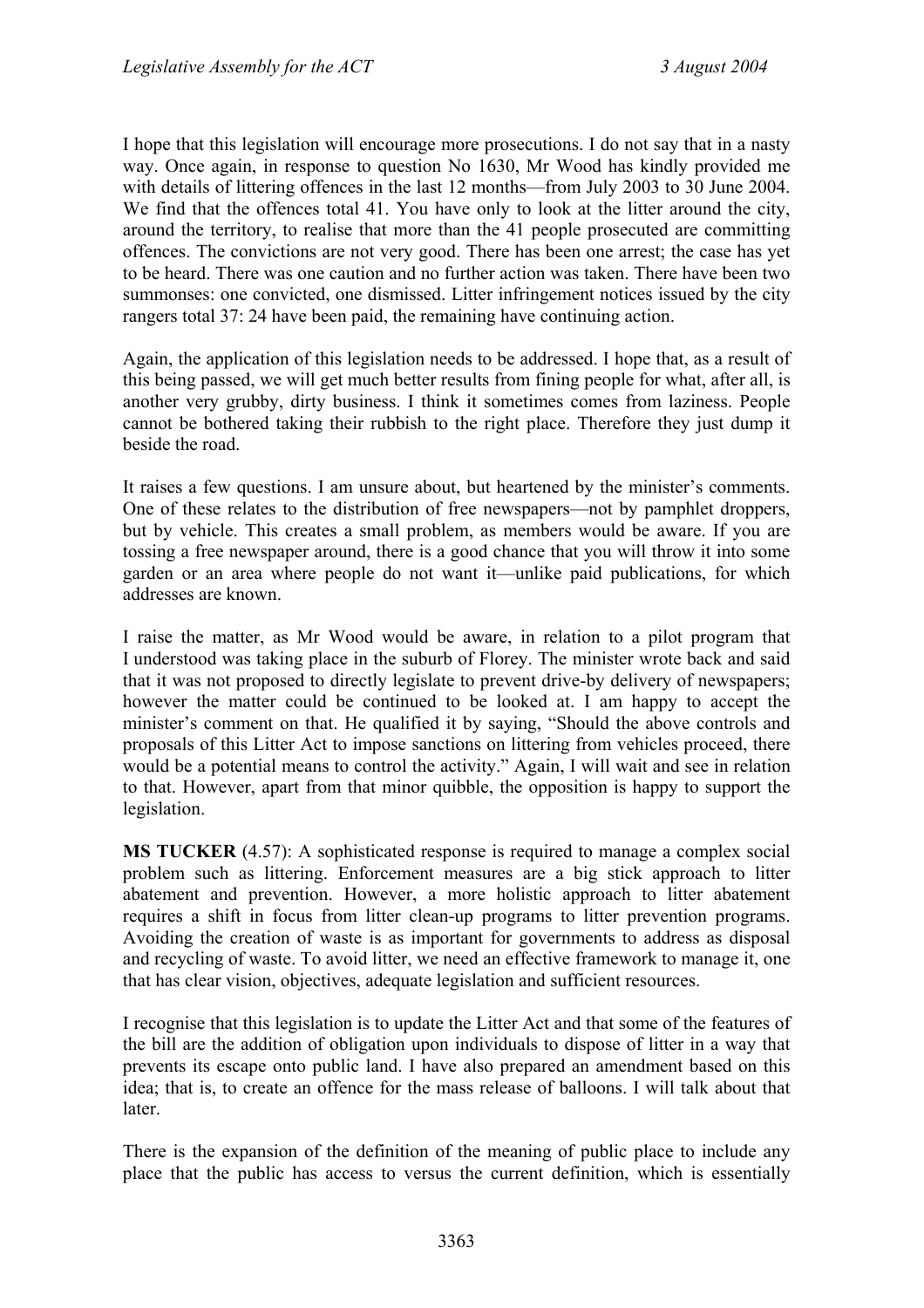unleased territory land, roads, and road related areas. I notice that it will now become an offence for a person to put household or commercial rubbish in a litter bin placed in a public place.

The legislation also has a focus on littering by escaping materials during transportation. This clarifies responsibility for employers to provide for employees, meaning that they have to secure loads so as to prevent material escaping. In his tabling speech, the minister said that the new provisions would be properly publicised to maximise their impact on littering behaviour.

The Greens support a holistic strategy for dealing with waste. The territory's goal of zero waste is worthless unless producers are made responsible for used goods and packaging, and bans on illegal dumping are strictly enforced. The concept of extended producer responsibility is a strategy to move closer to a holistic strategy for waste management.

The OECD defines extended producer responsibility as a policy approach under which producers accept significant responsibility, financial and/or physical, for the treatment or disposal of post-consumer production. The key features of extended producer responsibility are the prevention of waste at the source, and enhancing product design for the environment; that is, taking into consideration potentially littered components of products and packaging at the design stage.

The intention is to transfer some of the costs and/or physical responsibility of managing litter back to the producers of commonly littered items. Actions that these ideas translate into include container deposit legislation, reduction of unnecessary packaging, product labelling, industry programs and support, and industry water reduction plans.

The economic system that we have profited from over the past 200 years has never built in the real costs of wasting resources or disposing of waste. Those costs are borne by an eroding of diminished physical environment and healthy rivers, and the frantic exploitation of resources around the world, with at times a destructive impact on the environments and the people who live there. It is an impact that will be carried by future generations. The national packaging covenant is only voluntarily and allows manufacturers to avoid—

*At 5.00 pm, in accordance with standing order 34, the debate was interrupted. The motion for the adjournment of the Assembly, having been put and negatived, the debate was resumed.* 

**MS TUCKER**: The national packaging covenant is only voluntary and allows manufacturers to avoid responsibility for the packaging and containers they generate. Only South Australia has container deposit legislation with the incentive of a deposit to return containers. The beverage industry is strongly opposing the introduction of container deposit legislation in other states and territories. However, in the Cleanup Australia rubbish report 2003, more than 30 per cent of the rubbish collected was beverage containers. This emphasises the need for a national container deposit legislation.

I have spoken before in the Assembly about plastic bags and cigarette butts. The Greens have called for a levy to be introduced on plastic bags. A similar strategy in Ireland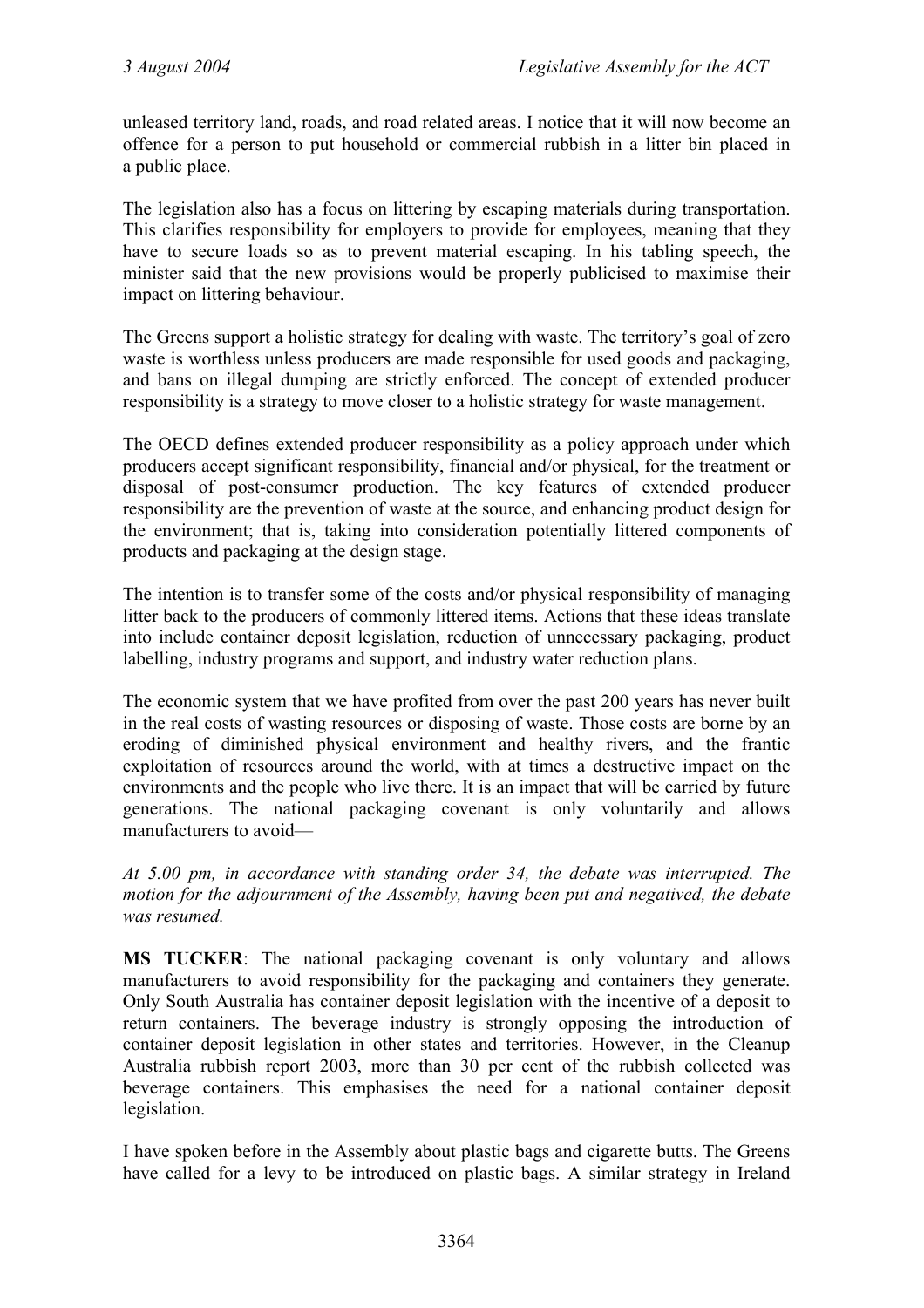introduced in 2002 has resulted in a 90 per cent reduction in the use of plastic bags. The debate continues about how we may address this issue.

It is commonly quoted that cigarette butts are more than 20 per cent of the litter stream. Clearly a lot more could be done to encourage smokers to responsibly dispose of butts. Additionally, manufacturers of cigarettes could also produce filters that biodegrade. I will speak to my amendments when we get to the detail stage.

**MS DUNDAS** (5.02): The democrats are pleased to add their support to this bill to bring our litter laws up to date and impose some tough penalties on litter in the ACT. Mountains of research has been done on the effects of litter in our natural eco-system. It ends up in our creeks and waterways, and creates dangers for flora, fauna and humans alike.

All Canberrans should have the right to a clean and protected environment. Yet littering causes significant problems as well as being an eyesore. Litter can enter the food chain of our native animals and have devastating effects, and the release of non bio-degradable products like plastic bags cause problems for generations. Efforts such as Cleanup Australia Day remove phenomenal amounts of rubbish from our streets, waterways and parks, and that includes the work that the Department of Urban Services does regularly in attempting to keep our suburbs clean.

Whilst the Democrats generally recognise that increasing fines and penalties has no net effect on the causes of illegal behaviour, we do not believe that excessive fines and the possibility of jail time for failure to pay those fines deals responsibly with the core issue.

However, because of the damaging impact littering has on our environment, we are supportive of these new punitive measures on littering. In particular, we need to have a strong disincentive to the illegal dumping of commercial waste. The disposal of rubbish is not an area where businesses should be able to take short cuts to save costs. We all have a stake in the environment, and it is up to everyone to see it protected.

It is good that we are having this debate. But to make this bill most effective, we need to see a significant increase in the government's commitment to not only the no-waste program but also litter removal. The "No waste by 2010" is very commendable program, but there appears to have been little new action coming through to see that the ACT meets this target. We seem to have a half-hearted commitment to implementing strategies to reach no waste by 2010. However, perhaps with this bill being passed, we will see a turn around in action.

If people are going to be faced with increased penalties for littering, there also needs to be an increase in the removal of litter. In the next budget I look forward to seeing the extra revenue created from this bill—from more people going to the tip—being put towards better effort in cleaning up Canberra. It is interesting to note that the Auditor-General's report put forward today indicates that there are problems in how we are judging the amount of waste that is going to landfill and how the no waste program is operating. There appears to be a need to re-focus our efforts in that area.

I note that there are amendments circulated and I will discuss them more in the detail stage.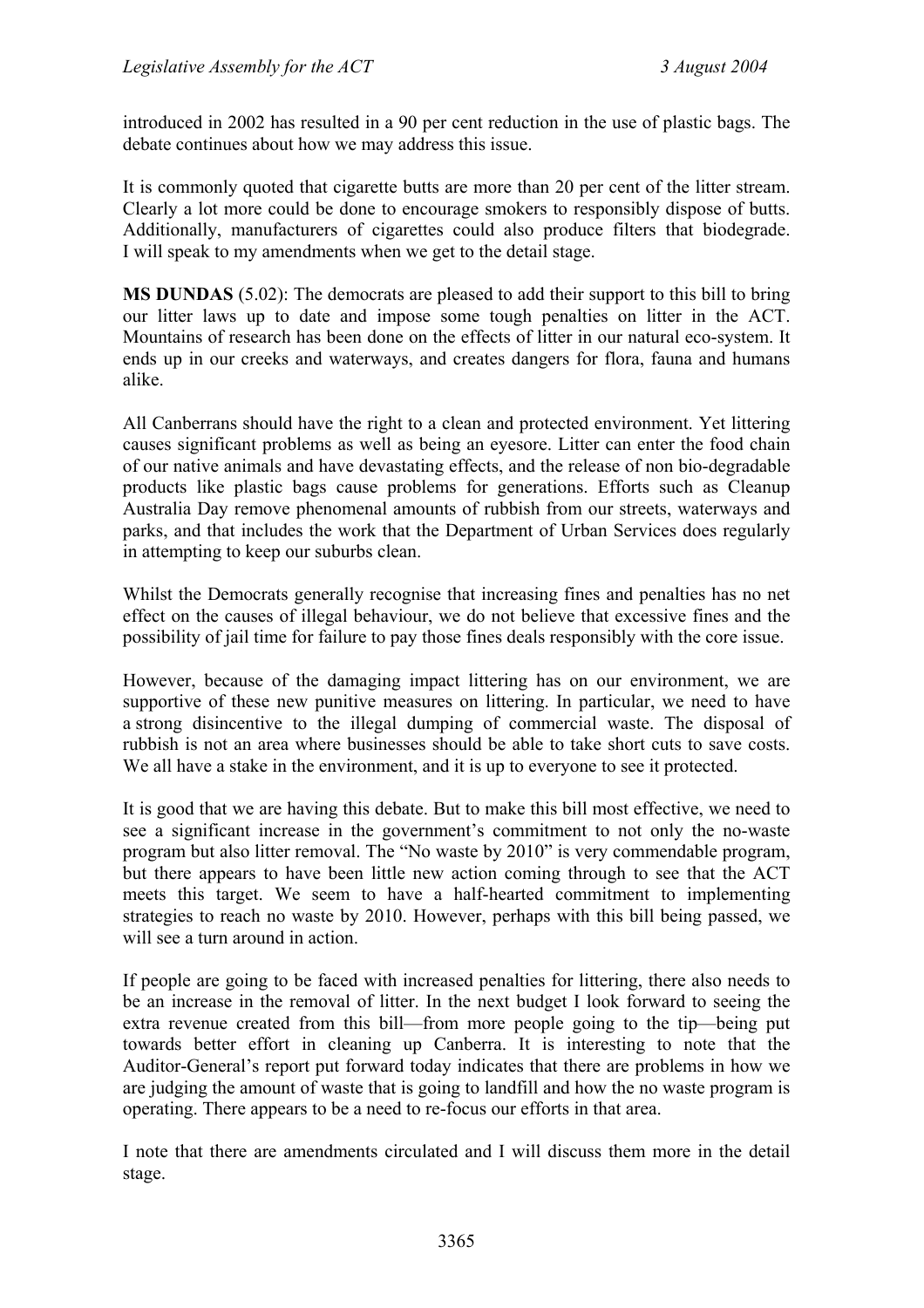**MR HARGREAVES** (5.05): I pose a question now—which I hope Ms Tucker might be able to answer when she talks to her amendment—rather than wait till she moves the amendment. She might as well address it at the time she does it.

The bill describes what litter is. It talks about the object of the act. It is really about not having the place untidy. Litter includes any material deposited at a place of a size, nature and volume that makes the place untidy. I wonder about whether sticking bills or posters on public places constitutes littering.

Mr Cornwell, quite rightly, makes much of graffiti around the place. I was wondering about the sticking of a bill or poster on a public place and whether it would make the place untidy. So whilst the debate was going I scurried off down the road to City Walk and discovered some bills and posters stuck on a public place. In fact, this was a rectangular structure, four sides of which had bills posted on it. Most of them had been torn down. It looked very untidy. Ergo, by definition, the putting of those things in a public place was untidy, and therefore in my view constituted litter.

They were a couple of advertisements for meetings to be held by the Socialist Alternative, curiously tomorrow at 1 pm and on Thursday evening. It also gives its website. So if this is in fact illegal, the website is available and they can be chased up and promptly dealt with.

I also recall that during the last election—and many times before that—there were very big green triangular signs stuck all over the place in the town. In the context of an election campaign that is fine. I think there is provision in the act that if it complies with the Commonwealth Electoral Act—

**Mr Cornwell**: Kangaroos crossing or something?

**MR HARGREAVES**: Yes, something like that—and something about dams occasionally. If it does not contravene the Commonwealth Electoral Act, that is fine you can do things like that—put things in letterboxes and what not. But I believe that it constitutes littering if those things are not removed after the election.

I ask whether Ms Tucker's amendments will make it promptly illegal for the Greens to keep doing this sort of stuff and whether, in the context of the act, these activities of placing bills on public places will constitute littering. Will people therefore commit an offence? We note that this is a strict liability offence. So mitigating circumstances do not really come into it, as far as I am aware. I would like to know whether the Greens, in promoting these amendments, agree or disagree that sticking triangular green posters on public places constitutes littering.

**MRS CROSS** (5.09): I rise to support the bill. I will speak very briefly to the bill and to Ms Tucker's proposed amendments, which I will support.

Mr Speaker, if we are going to have new litter legislation, as I have said, I am all for making it as comprehensive as we can while the opportunity exists. It is very helpful to our efforts to control litter if, along the way, we can work to reduce the quantity of material that could potentially become litter. It seems to me that this is the general thrust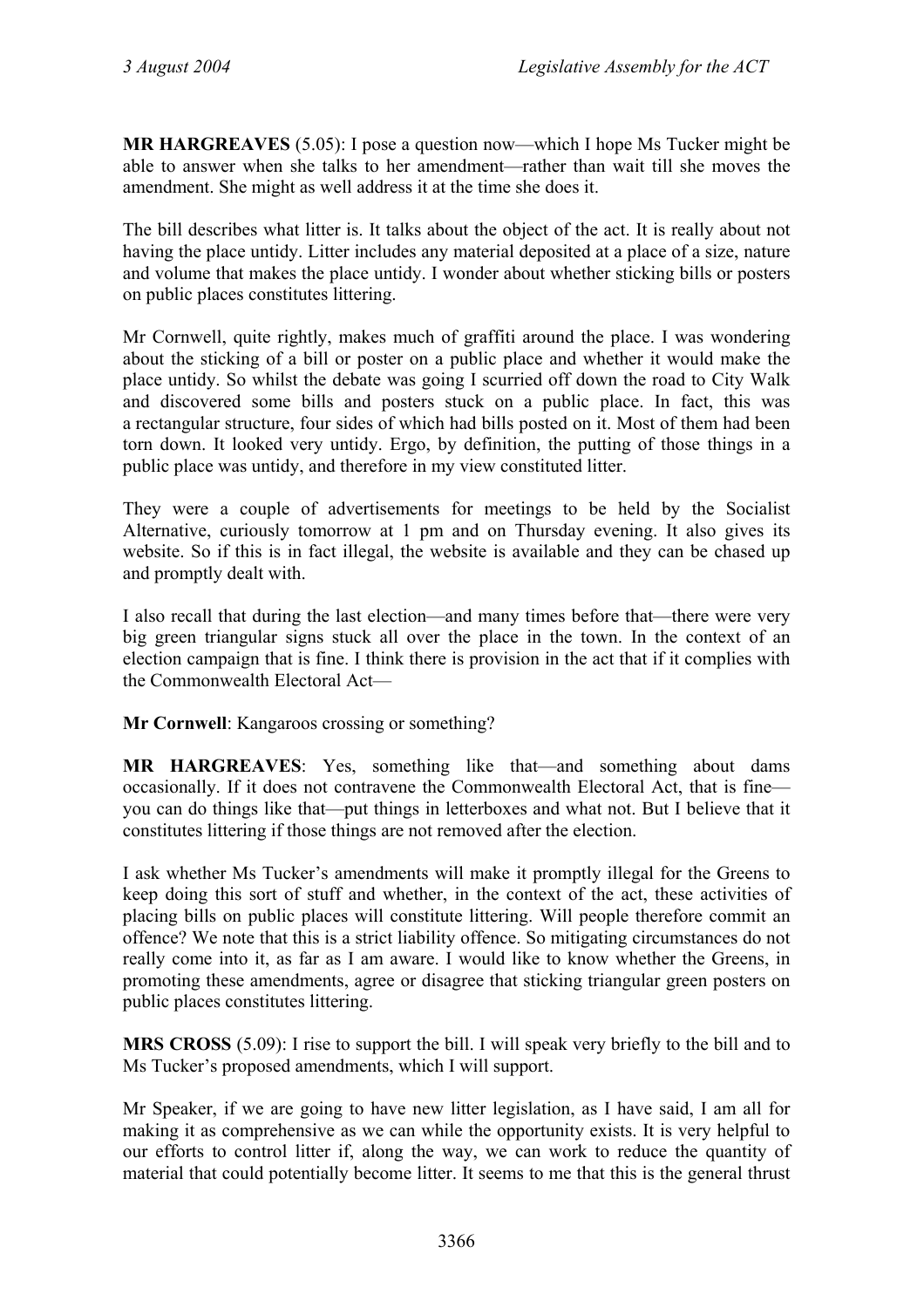of Ms Tucker's proposed amendments. Personally I do not have a "No junk mail" sign on my letterbox. So-called junk mail as such does not worry me, but I do respect the wishes and the rights of someone who does not wish to receive this sort of advertising or promotional material. And if that someone indicates with a sign that junk mail is not welcome on their property, then that wish should be respected. In other words, it is offensive not to respect it. I also agree that the careless letting loose of quantities of balloons is environmentally unsound and should only be permitted under the conditions referred to in Ms Tucker's proposed amendments.

We are fortunate to live in a notably beautiful city and we should work to keep it that way and even enhance it. Sadly, parts of it have been looking a little grottier over recent years, particularly because of the spreading stain of, for example, mindless graffiti. And we must do what we can to arrest and reverse that trend. Ms Tucker's proposed amendments should be seen as a contribution to that general effort. So I support the bill as a whole and have no trouble in supporting Ms Tucker's proposed amendments.

**MR WOOD** (Minister for Disability, Housing and Community Services, Minister for Urban Services, Minister for Police and Emergency Services, Minister for Arts and Heritage, and Acting Minister for Health) (5.11), in reply: Mr Speaker, I thank members for supporting the proposed legislation. When we get down to the detail stage I will give, I think, reasonable grounds for not supporting Ms Tucker's amendments.

Just to talk generally about that: there is a broader issue. I remember some young student somewhere in south Belconnen did a very good research project. He gathered all the junk mail that came into his letterbox over a period, brought it up to a year's total, multiplied it by the number of letterboxes in Canberra and decided how many trees went in the process of junk mail. It was a quite remarkable exercise and it was quite notable just what a big impact it had. It was a quite interesting exercise. I forget the actual figures now, but I read it with quite a deal of interest.

I get concerned—I think I have said it before when we have discussed litter—when I buy the *Sydney Morning Herald* on a Saturday morning. I dispense with most of it. No doubt there are people in Canberra that look at the positions vacant or other things, but I think there is just a lot of material that is never attended to. Plus there is all the paper they use just to support advertising. I think there is a broader issue about how much material needs to be printed. But that is not what we are on about today, before Mr Speaker pulls me up.

Mr Hargreaves asked a question that I do not think I can answer. Notwithstanding, I have seen a little thing on walls around the city saying, "Bill posters will be prosecuted". But at this stage it is not part, as I understand it, of the Litter Act. I do not know if it has got anything to do with graffiti. I just cannot answer the question: under what authority would bill posters be prosecuted? Maybe I will do some more research somewhere for you with respect to that, Mr Hargreaves.

Ms Tucker said we should be as much about litter prevention. We talk about that. I have asked the question of officers: how many complaints have we received? Since 1 January 2003, that is, a year and seven months, none. That is specific to stuff going into letterboxes, I would think, because we can well see the litter lying around.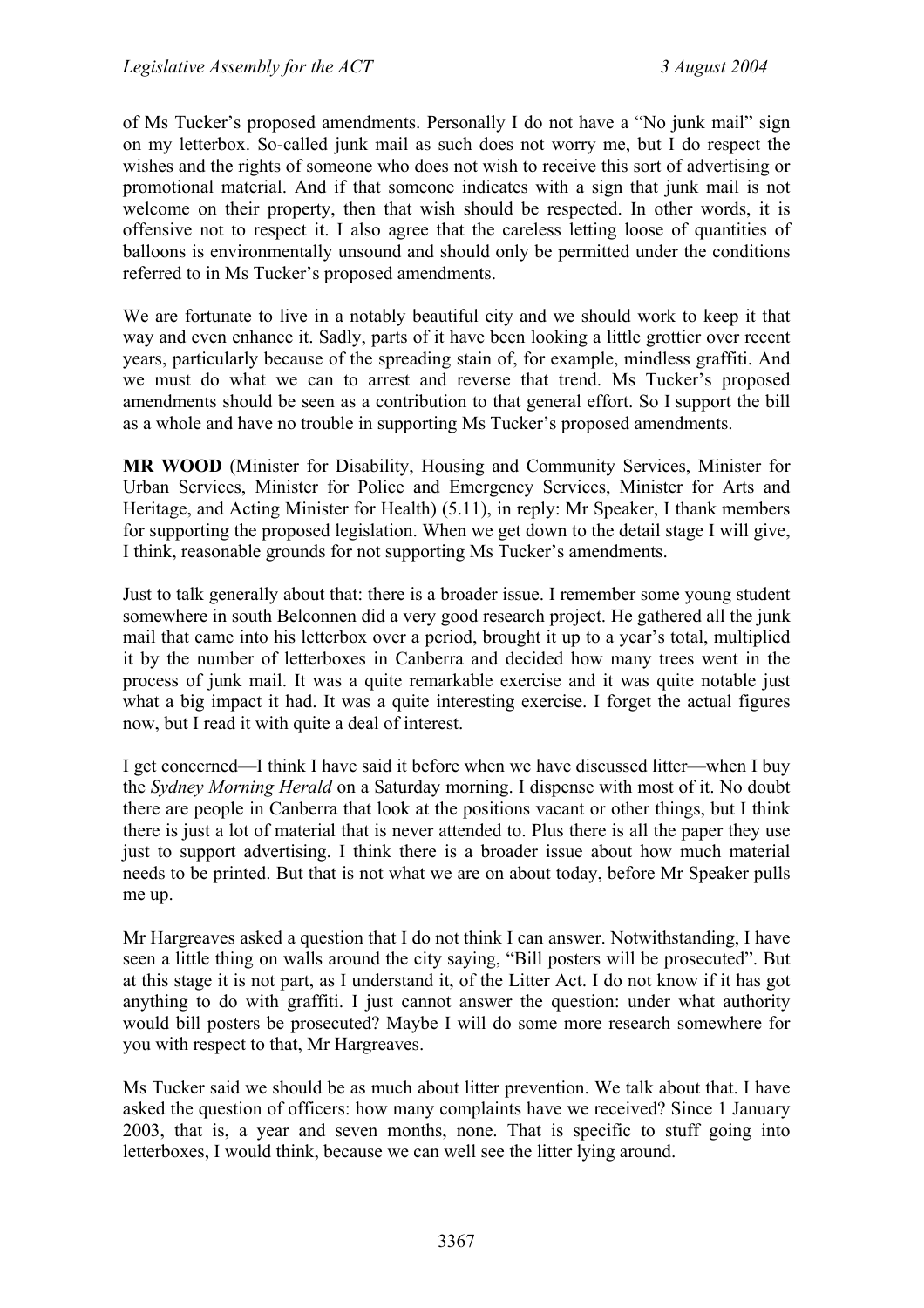Specific to this legislation: the system of a voluntary code where 90 per cent of the junk mail is derived from whatever group it's called—the Distribution Standards Board seems to be working. I have a "No junk mail" sign on my letterbox. I have an argument with my wife as to whether or not it should stay there because, like Mrs Cross, she does not mind the junk mail. If I get to it first, it just goes in the bin. But I have never had a thing in it.

**Mrs Cross**: See, we like retail therapy.

**MR WOOD**: Well, it is damaging, I can tell you, to the hip-pocket nerve. The voluntary code seems to be working because we are not getting complaints about litter in letterboxes. You can go to any hardware store in this town and get a sign, as I have, and put it up. "No junk mail". I find it very effective. It went up on my letterbox when I went away for a fortnight. I cancelled the mail and put that up and there was not a thing lying around anywhere. So it seems to work.

In respect to Ms Tucker's proposed amendments, speaking ahead of time perhaps: the system seems to be working quite well. So why would you tie it down so definitively? I know the Greens like to do that—they do want to tie things down so rigidly—when I do not think, on the evidence, it is necessary. I do not think it is a problem. I do not know if I will repeat those comments when we get to discuss the amendments.

In the main, I am pleased with the words I hear in this Assembly today. Mr Cornwell raises the point, following the question he asked on notice, about penalties and the people who have been prosecuted. Yes, it is not a vast number of people. This legislation will make it a little easier to prosecute people; that is what it is about. Education always is the thing. What disappoints me is that there is more likely to be litter thrown in Canberra than in other cities in Australia, and I do not think that says much for a city that I thought was pretty good on those sorts of things. But let's now get to the detail stage, Mr Speaker.

Question resolved in the affirmative.

Bill agreed to in principle.

# **Detail stage**

Clauses 1 to 9, by leave, taken together and agreed to.

Clause 10.

**MR WOOD** (Minister for Disability, Housing and Community Services, Minister for Urban Services, Minister for Police and Emergency Services, Minister for Arts and Heritage, and Acting Minister for Health) (5.16): Mr Speaker I move amendment No 1 circulated in my name *[see schedule 2 at page 3380]* and table a supplementary explanatory statement to the four amendments that I will be moving.

The first of these amendments is proposed to clause 10 of the bill which deals with commercial waste. It inserts a new clause 10 (1) (a) to make it an offence for an occupier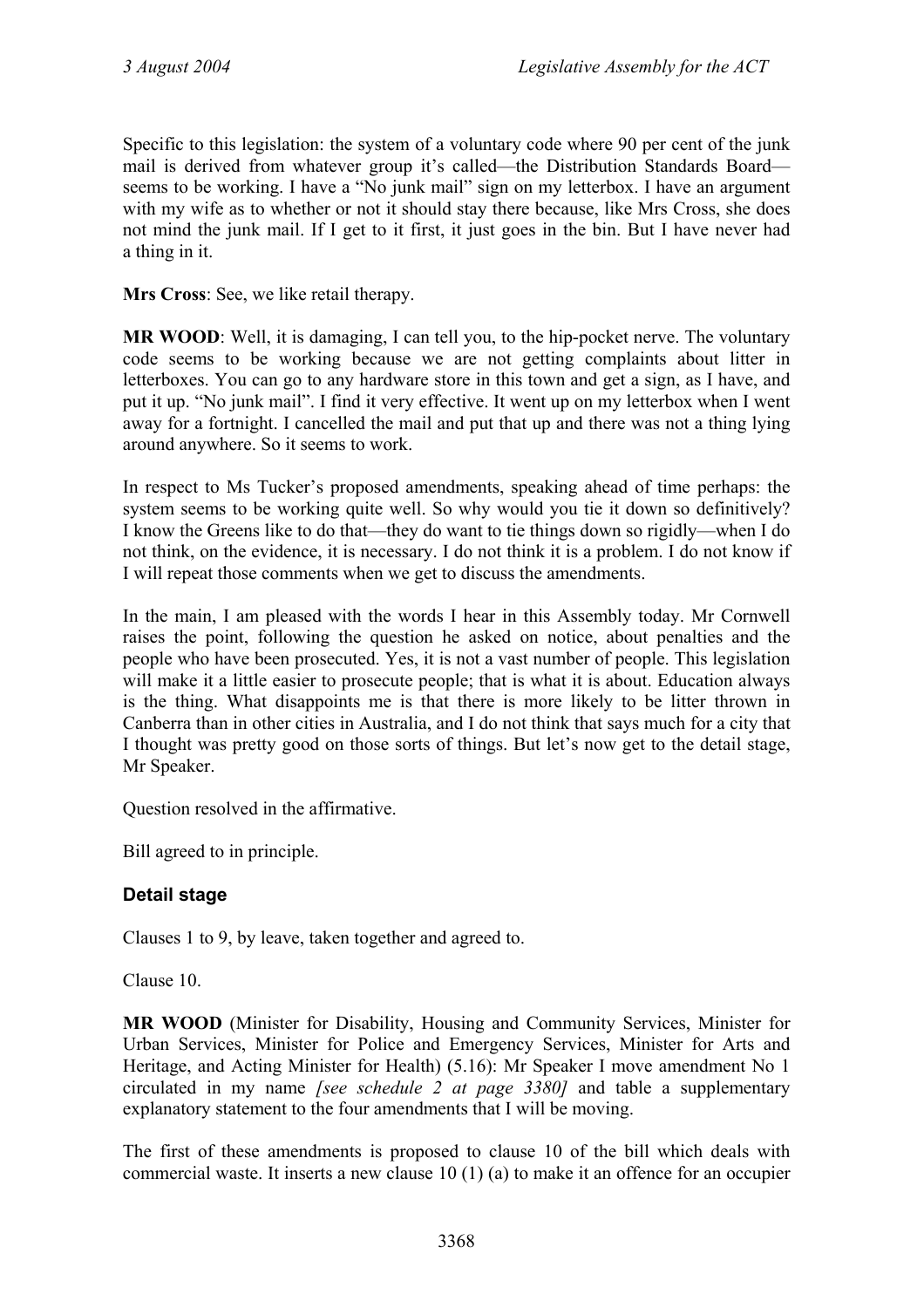of commercial, industrial or business premises to fail to take reasonable steps to prevent litter from the premises being deposited in or on a public place. The maximum penalty is 50 penalty points, and it is a strict liability offence.

This amendment has the effect of replicating in the new Litter Bill section 5 of the current act. When the act was reviewed it had initially been considered that some of the new provisions would ensure a comprehensive scheme to address the various circumstances in which littering occurs and the retention of section 5 of the act would not be necessary. However, on further consideration of this matter the government is satisfied that the provisions of section 5 of the current act should be retained as they provide a useful enforcement tool by placing a positive onus on occupiers of commercial, industrial and business premises to take reasonable steps to prevent the deposit of litter. For this reason the new clause will reinstate the provisions of section 5 of the act in the bill.

**MS TUCKER** (5.18): I want to make a comment on this section. There are two sections where there are strict liability offences with imprisonment. The scrutiny committee, in scrutiny report 38, noted that there is a rights objection to such provisions. This does not fit within the basic principle that the Senate committee signed off on the use of strict liability; that is, you should not be sent to prison without the opportunity to explain or defend your actions. I can see that this is going to be supported but I want to put on the record my position on strict liability offences having imprisonment penalties.

**MS DUNDAS** (5.19): On the face of it, this amendment is quite reasonable in taking reasonable steps to prevent litter from the premises actually being deposited at public places, and that is something that we can support. But we also have the concerns of Ms Tucker as we have had in almost every situation over the last 12 months where we have discussed strict liability offences. There needs to be, I guess, greater care by the government in how they are using these offences and how they are actually implementing absolute and strict liability offences, especially in relation to that Senate report. It is disappointing to see it back in use.

**MR CORNWELL** (5.20): The opposition will be supporting the government.

**MR WOOD** (Minister for Disability, Housing and Community Services, Minister for Urban Services, Minister for Police and Emergency Services, Minister for Arts and Heritage and Acting Minister for Health) (5.20): Mr Speaker, I note what Ms Tucker says about strict liability offences. I think I've heard her say that before in other circumstances. We understand it; it's a stronger means. If you read the response I provided to Mr Stefaniak and the scrutiny committee you will see a reiteration of the argument that the government uses at various times about this matter, which we treat carefully and, I think in this circumstance again, appropriately.

Amendment agreed to.

Clause 10, as amended, agreed to.

Clauses 11 to 13, by leave, taken together and agreed to.

New clauses 13A to 13E.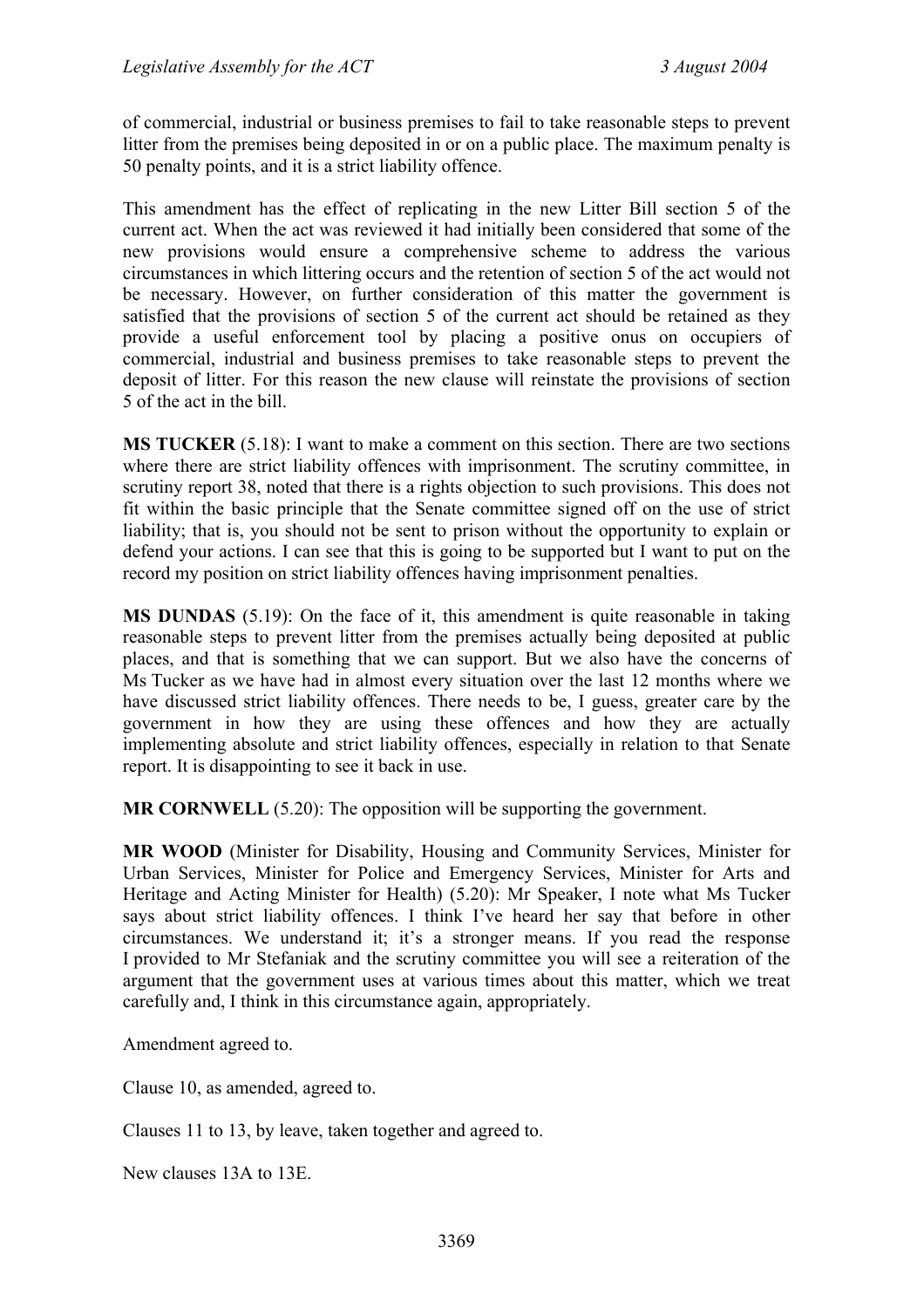**MS TUCKER** (5.21): I move amendment No 1 circulated in my name which inserts new clauses 13A to 13E *[see schedule 3 at page 3381]*.

These amendments are based on my Litter Amendment Bill 2002 and address the issues raised in scrutiny report 23. The committee had concerns about who carried the burden of proof in the original legislation. In this amendment the prosecution would be required to prove that the defendant failed to take all reasonable steps to prevent the offence. The defendant will only have to discharge an evidential burden in relation to the exceptions mentioned. This clarifies who will carry the burden of proof as mentioned by the scrutiny committee. It also reduces the burden in proposed section 13D (3) to an evidential burden and would appear to resolve the committee's concern.

But I will just briefly recap on the bill that these amendments have come from. Essentially, the bill was to address the large amount of unsolicited advertising material, commonly known as junk mail, placed in letterboxes every day. There are a couple of types of junk mail. The first is addressed by unsolicited material delivered by Australia Post containing advertising material from companies. This sort of mail is out of the Assembly's control as the Commonwealth has jurisdiction over postal services. The other type of junk mail is unaddressed advertising material, usually catalogues and fliers, distributed by private direct-marketing companies or even directly by the advertiser. This sort of junk mail the Assembly can do something about.

In my tabling speech in 2002 I spoke about some of the pitfalls of self-regulated industry and I would refer members to that speech for more detail. Basically, the bill set up a new offence if a person deposits unsolicited advertising material in a mail receptacle where there is an easily read sign to the effect that unsolicited advertising material is not to be deposited there—for example a sign that says "No junk mail". The penalty is similar to the penalties applying to littering offences. The company that employs a person to deliver junk mail would also be liable if it were demonstrated that they failed to take all reasonable steps to prevent the offence—for example, by having a clear company policy that junk mail is not to be distributed in "No junk mail" letterboxes.

The amendments include definitions of junk mail and provide exclusions such as public notices from government agencies, charities and community associations and election campaign material. I have actually amended my own amendment. For members' interest, in 13B (3) (c) I have removed the word "incorporated" before community associations because the Democrats were concerned that that could mean that community associations that were not incorporated would somehow fall through.

**Mrs Cross**: So you're amending that amendment?

**MS TUCKER**: So I have amended that, yes. It has not been circulated but I have amended it and signed it. The amendments also include provisions so that the junk mail cannot just be left on a doorstep or in a driveway.

On the question of balloons, I have also prepared amendments. Clause 13E creates an offence if a person intentionally releases or causes the release of a mass number of balloons at the same time. This offence is a strict liability offence. This legislation matches the New South Wales legislation. I and the Chief Minister have received a letter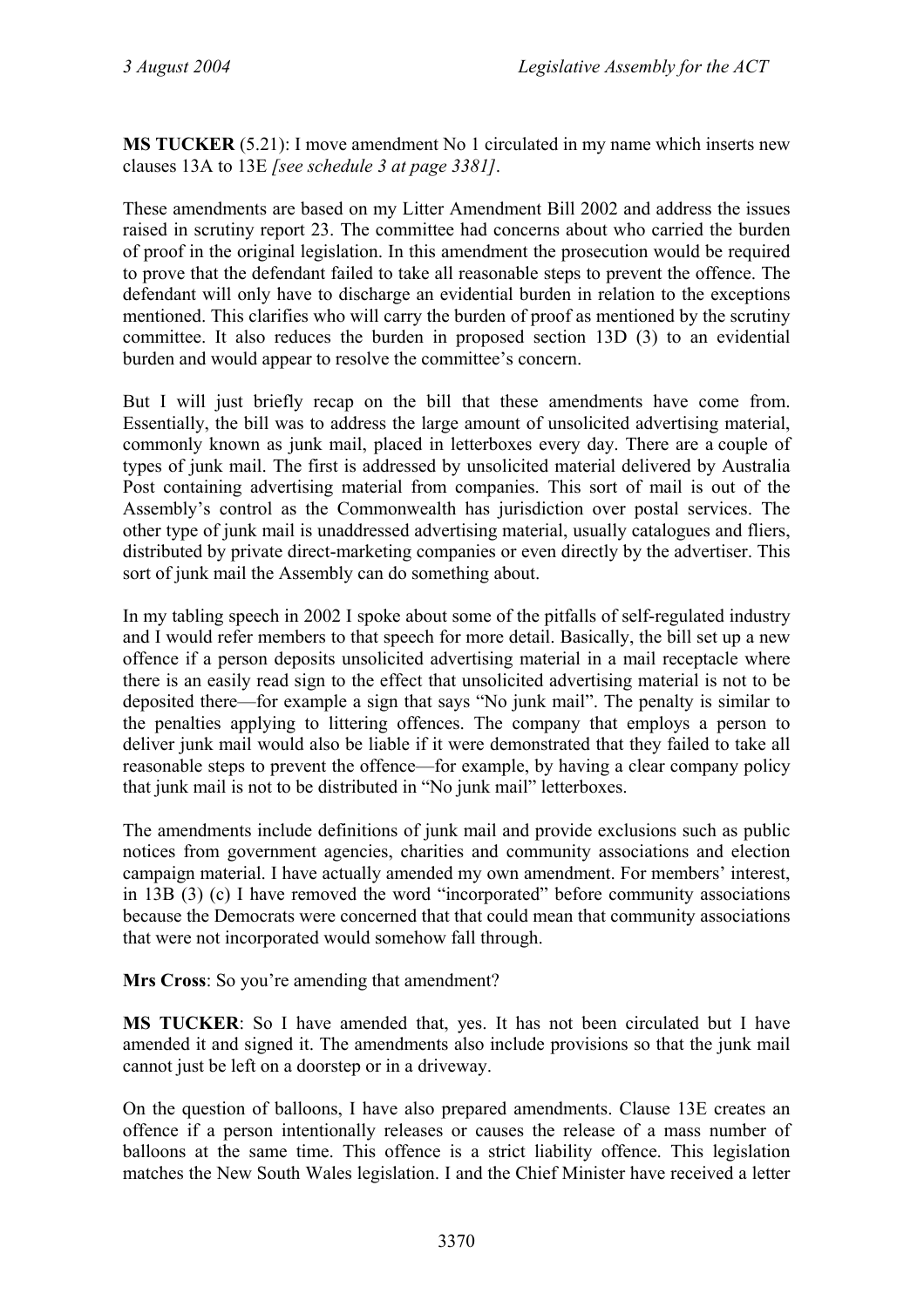from the Friends of Durras, a coastal environmental group, who are concerned that balloons released in the ACT will eventually reach the coast and litter the coastline. The letter states:

Members of our organisation walk our beaches regularly picking up rubbish. Balloon ends, that is the string and the very end of the balloon, are a regular part of the beach debris.…

Considering that our members pick up what constitutes perhaps only 10% of a balloon (and probably a very small percentage of the balloons released) a lot of latex ends up in the sea unaccounted for.

This amendment recognises that people should take responsibility for objects that they release into the atmosphere. Balloons can travel and land kilometres from the release site. There are major concerns that balloons often end up in rivers and oceans and that they can be ingested by animals that mistake them for food. The ingestion of balloons can choke or entangle animals or cause them to strangle to death.

The definition of mass release mirrors the New South Wales legislation; that is, mass release is defined as 20 balloons. This is for the sake of ease and consistency across the border. The definition makes it clear that for celebratory events it is not okay to release a large number of balloons. I recognise that the balloon industry does have some arguments that latex balloons break down a lot easier than is commonly believed. The Greens still believe that it is not responsible to release items that will become litter and that could cause a danger to animals. I would like to make it clear that this amendment is not banning balloons, just encouraging the responsible use of them.

Both of these amendments deal with the causal end of the litter equation. The Greens believe working to prevent litter is more effective than trying to manage it when it becomes a problem.

**MS DUNDAS** (5.27): The Democrats have no problem in supporting the Greens' amendment to prohibit the mass release of balloons. Most balloons are made of non-biodegradable material, releasing damaging chemicals into our soil base, and can be easily mistaken by some animals as a food source, often leading to fatal choking. So any action we can take to limit the number of balloons entering our ecosystem needs to be supported. There are, I note in the proposal put forward by Ms Tucker, provisions to allow people still to enjoy balloons but to ensure that they are kept out of the ecosystem, which I think is a goal worth supporting.

In relation to unsolicited advertising material and advertising material going into letterboxes that have a "No junk mail" sticker on them: I thank Ms Tucker for taking out the word "incorporated" because most Neighbourhood Watch associations are not incorporated. There could have been an issue there that non-profit groups such as Neighbourhood Watch could have ended up with massive fines under this proposal.

But I still have concerns in relation to this proposal. The example is a child who loses a puppy, prints up some notices and puts them in letterboxes. Under this law that child and their parents who helped them produce that flier are actually liable. That is, I guess, an unanswered question about the impact of the proposal put forward. As it is a strict liability offence, there is not actually room for much defence because of course there was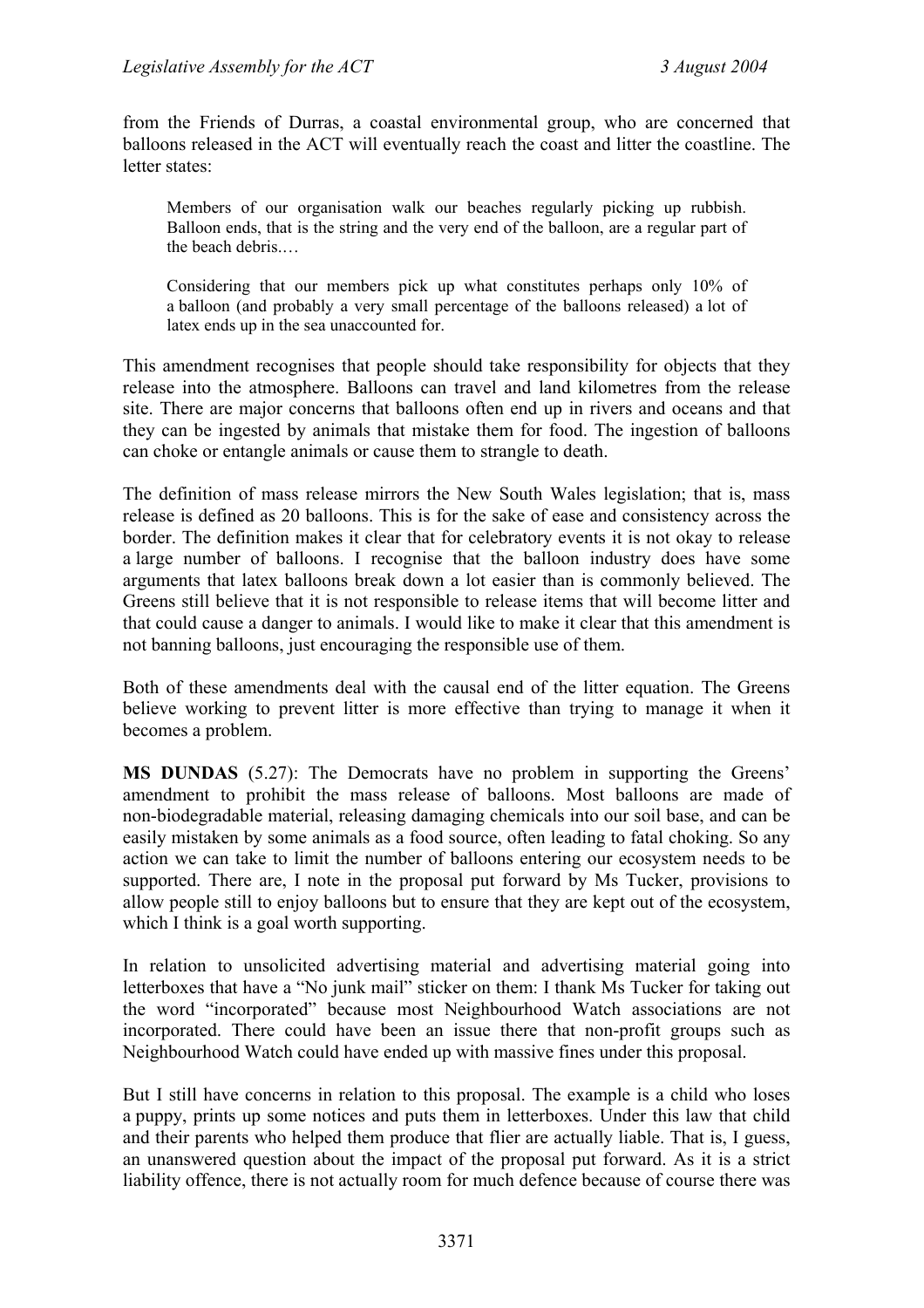an intent by the child to put that notice in that letterbox. So there are ongoing questions there.

In that sense, why are we allowing politicians and sitting members of parliament the right to put something in a "No junk mail" letterbox when we are denying or not affording the same rights to some members of the community who are trying to, I guess, promote their business or find their missing dog?

I am generally supportive of the idea that Ms Tucker is getting at. If we have "No junk mail" stickers there should be a way of actually enforcing what the owner is trying to get out. They do not want this information coming into their letterbox. I think, even in my experience, those people who have "No junk mail" stickers consider that any notices coming from the territory, documents from charitable organisations or electoral matter are still junk mail in their eyes. They do not want anything but stuff that is addressed to them.

Whilst I support the intention of what Ms Tucker is trying to do in trying to work through a way of making sure that we actually can enforce people's wishes to not receive junk mail, I still have a few questions about how it will actually be implemented in relation to the broader issues I have raised today. One way, of course, to do that is to get the minister to issue regulations to exempt individuals with serious community concerns that they are trying to advertise. That is a possible solution. There are ways to work around this and still achieve the intention.

Yes, there are some questions with this law that need to be asked if we are to achieve the intention that I think we can see is trying to be reached here, and that is to make sure that we do not have unsolicited advertising material being put in "No junk mail" letterboxes.

**MR CORNWELL** (5.31): The opposition will not be supporting this amendment. Ms Tucker, in her speech, indicates, of course, that a significant proportion of the community does not like junk mail. In fact, I am of the view that the number of "No junks" is increasing. I tend to put that down to the increasing affluence of this city, thanks, of course, to the Howard Liberal government. But never mind. The increasing affluence seems to be a factor in people, to put it bluntly, who are poor or do not have a great deal of money, not really being able to afford to give up the opportunity to get cheap deals or things of this nature that we often find being circulated. That is the basis that I put it upon, and I do not think there is anything wrong with that. Equally so, however, I do believe that people have a right not to receive this type of mail.

I am afraid, Ms Tucker, I cannot accept your comments that you think the distribution of information about opportunities to be involved in community-building activities and the political process is very important and not something that people can simply opt out of. I do not accept that. I think that, if one lives in a democracy, you have as much right to opt out of that as you have to opt in. If I want to put a "No junk mail" sign on my letterbox—and I do—I should not be subject to all sorts of exceptions to that rule, including charitable organisations and political pamphlets.

I personally, if I am letter-boxing on behalf of myself, will respect "No junk mail". I will not put my pamphlet in there, because I have a "No junk mail" myself.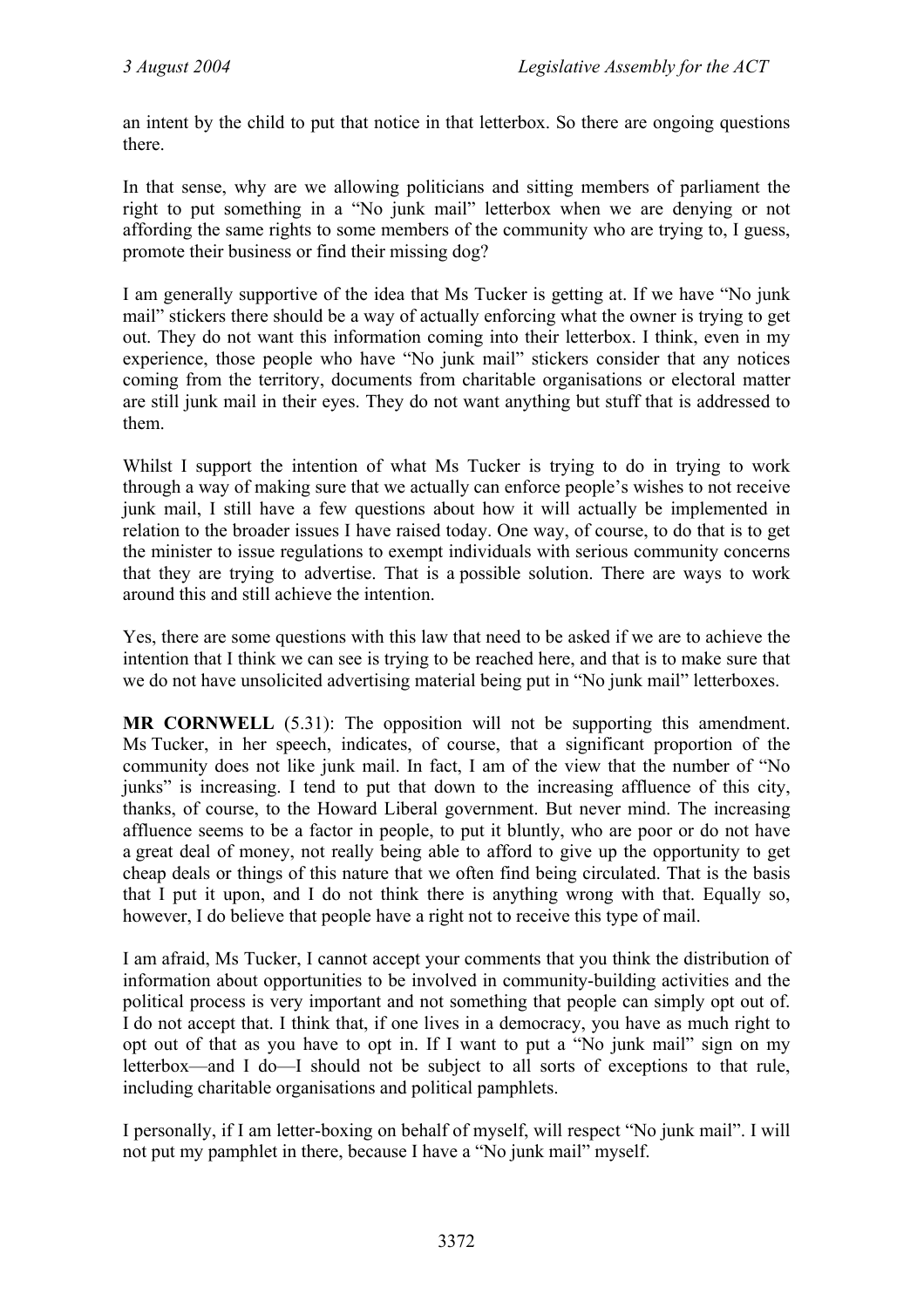**Mr Wood**: It wouldn't be junk mail.

**MR CORNWELL**: Thank you, Mr Wood. You see, this is the conundrum that we face. To me, that may be not "No junk mail", but that is not the point. The point is the recipient is the person who makes that decision. I know we are never going to resolve an argument of this nature, except that we have to make that decision ourselves. Occasionally you will put things in a "No junk mail" and you will get letters or abuse or something from somebody.

But then the contra comes back when people say to you, "Hey, I haven't heard from you. Are you still standing?" You say, "Have you got a 'No junk mail' on your box?" They say, "Oh, yes." You can't resolve this problem.

I might add that I would make a plea to those—it doesn't matter to me now, but I would make a plea on behalf of all other people who may be pamphlet-dropping at one stage who do have "No junk mail", Mr Speaker, and who live at the top of very steep driveways, with the letterbox at the top, to have the decency to say, "This is 'No junk mail'" down at the foot of the driveway. It is extremely frustrating to climb all the way to the top and find that you are blocked.

Nevertheless, it does not alter the fact that, whatever the minister said in relation to these matters, they are working satisfactorily now. There may be the odd complaint, as I say, about receiving something do not want or not receiving something that you did, but it seems to me that they are working quite well at the moment. I therefore do not see any need to enshrine in legislation further such restrictions. I repeat: if restrictions were imposed, I would certainly be against any exceptions to those restrictions such as set out in 13B (3) of Ms Tucker's amendment.

**MR WOOD** (Minister for Disability, Housing and Community Services, Minister for Urban Services, Minister for Police and Emergency Services, Minister for Arts and Heritage, and Acting Minister for Health) (5.35): I think I have spoken to this by reference to the fact that I said that the voluntary system seems to be working. We are not getting complaints from people about stuff that goes into their letterboxes; so this seems to me a particularly complicated way of handling a problem that I do not think is there. Why would we go down that path? There are technical problems, too, compounded by the fact that this is strict liability stuff and there are some issues there that have been raised. But that, in effect, is secondary to the fact that I just do not think we need this.

**MR HARGREAVES** (5.36): I rose because Ms Tucker was out and was on her way back. I just wanted to say that I accept, obviously, what the minister said, but it is a question of the crime and punishment fitting each other. I have to say, in relation to the argument Ms Dundas put about younger people putting something in the letterbox saying "Have you seen a cat?" "Have you seen a dog?" and all that sort of stuff, we need to treat those sorts of things, very carefully, because these are unintended consequences. We need to be very cautious about that. I have a great big bin at my house with a yellow lid on it, and that is how I deal with the stuff that I do not want in my letterbox, the same as everybody else does in town.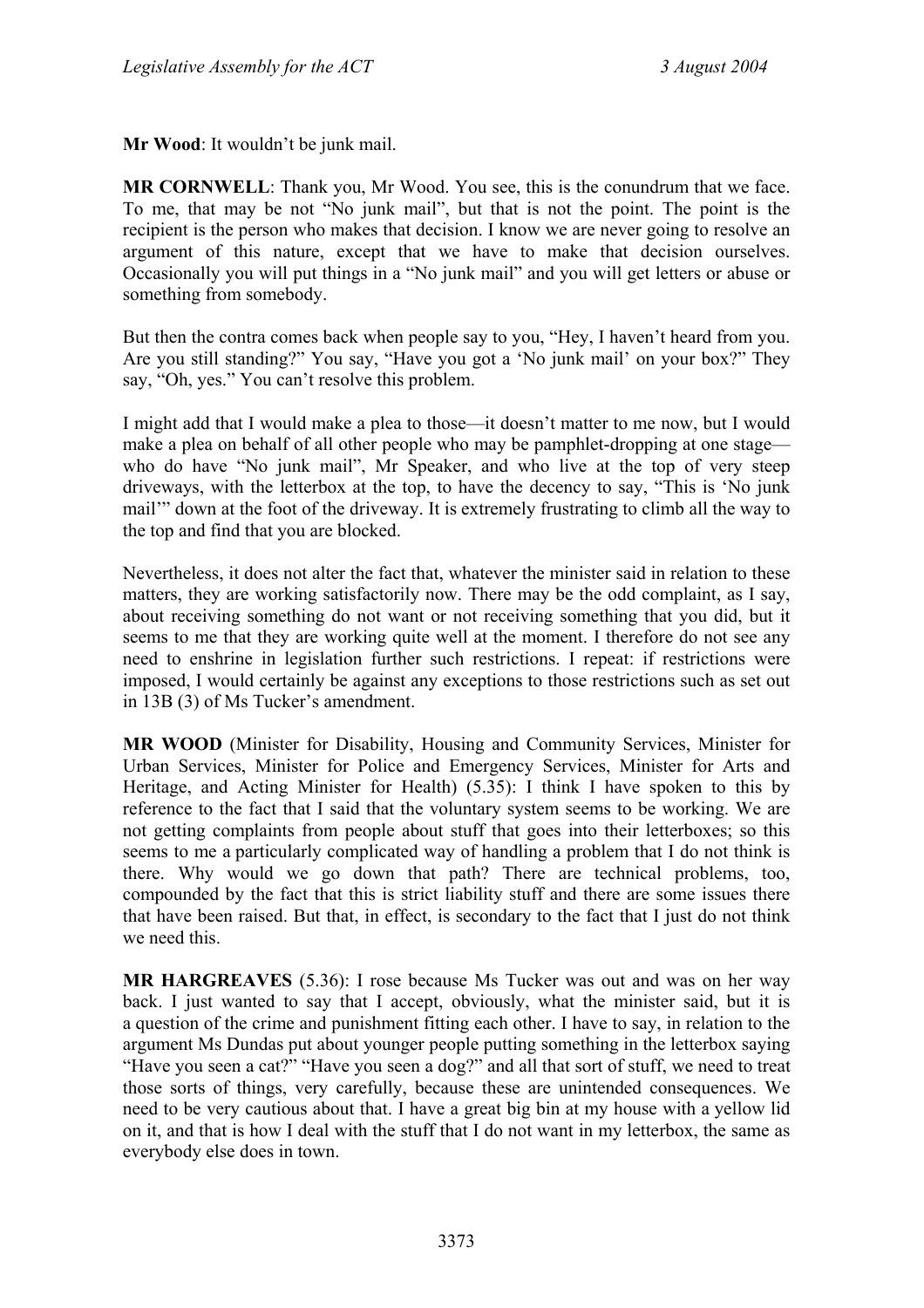**MS TUCKER** (5.37): I thank members for their comments. I do not think this is implying that a communication between two members within a community, or the example Ros Dundas supports, would be seen as advertising material. We have a definition of advertising material, which means any paper products, with or without plastic covering, et cetera. I will not read it out; it is there for members to see. But it clearly would not fit into that category.

We have removed, in the exemptions I have made, "incorporated" from community association. I take the point. You could add to that "all communications between members of the community", but I think the intent of this amendment is pretty obvious. It would be a pretty bizarre interpretation to think that you would somehow make a communication between one or two members of the community, or talking about a street party or whatever the examples were, fit into basically the intent, which is about advertising material which is certainly defined here.

On the question of its being a problem or not—because it has been a while since we did it—we did actually do a survey on this. We surveyed members of the Greens. Yes, arguably you might say they are chiefly litter conscious people and people who probably have "No junk mail" stickers. But in that way, they are a good sample to actually be surveying. We did do a survey of that group before we reintroduced this. The response was that it is a problem. That is why we decided to do this. I think you are talking to different constituencies in what you are saying.

The strict liability is not related to imprisonment. I think that is also a really important point to make. I think I have covered all those points.

Actually, Mr Speaker, I am just wondering: can we have them separated? I think there may be support for the balloons amendment.

**Mr Wood**: No.

**MS TUCKER:** No? No-one is even supporting the balloons?

Question put:

That **Ms Tucker's** amendment be agreed to.

The Assembly voted—

Ayes 3 Noes 12

Mrs Cross Mr Berry Ms MacDonald Ms Dundas Mrs Burke Mr Quinlan Ms Tucker Mr Cornwell Mr Smyth Mrs Dunne Mr Stanhope Ms Gallagher Mr Stefaniak Mr Hargreaves Mr Wood

Question so resolved in the negative.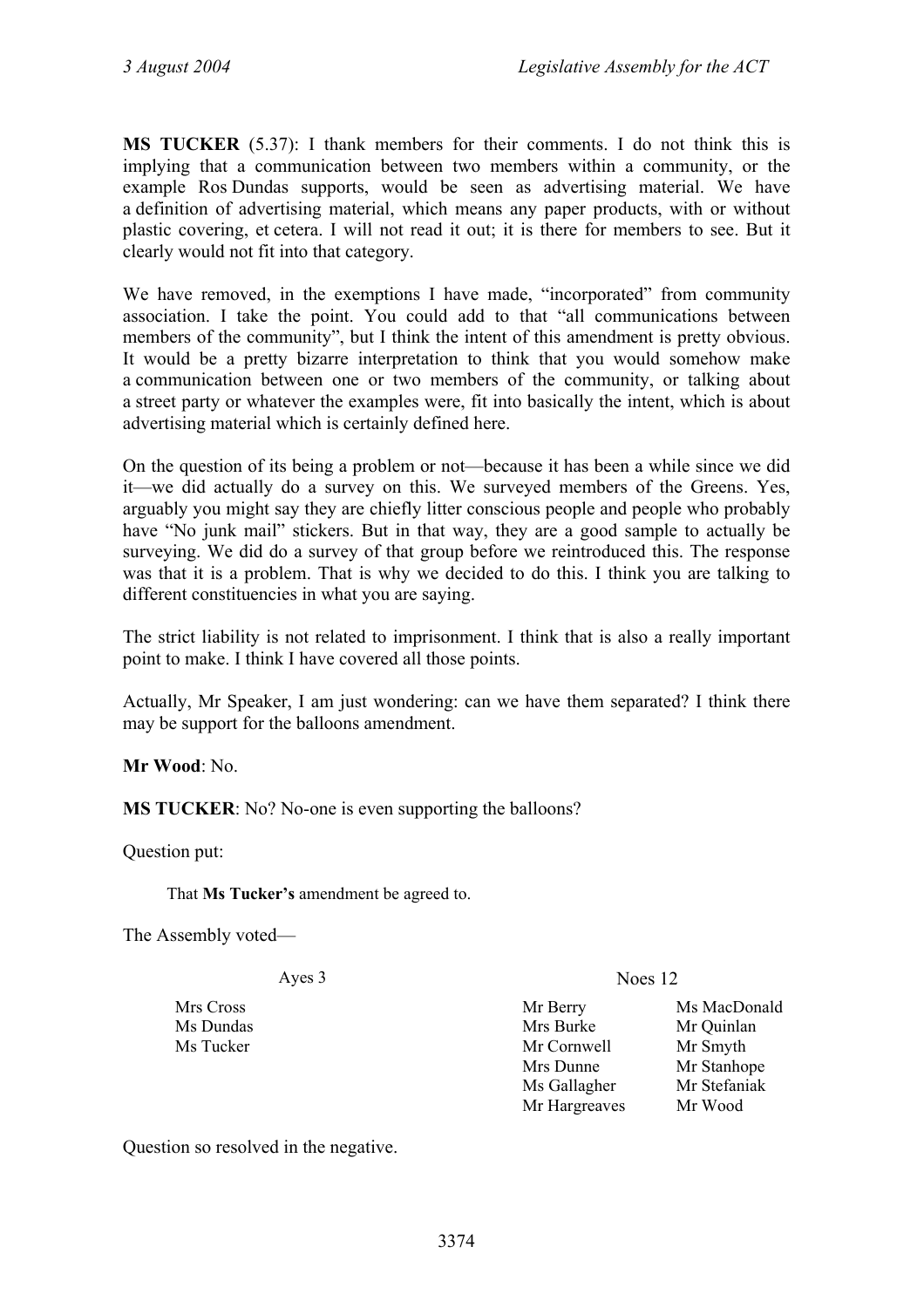Amendment negatived.

Clause 14.

**MR WOOD** (Minister for Disability, Housing and Community Services, Minister for Urban Services, Minister for Police and Emergency Services, Minister for Arts and Heritage, and Acting Minister for Health) (5.43): Mr Speaker, I move amendment No 2 circulated in my name *[see schedule 2 at page 3380]*.

This amendment deletes section 14 (2) from the bill. Parliamentary Counsel's Office has identified that subsection 14 (2) is unnecessary as only public servants will be appointed as authorised persons under subsection 14 (1) of the act.

Amendment agreed to.

Clause 14, as amended, agreed to.

Clauses 15 to 20, by leave, taken together and agreed to.

Clause 21.

**MR WOOD** (Minister for Disability, Housing and Community Services, Minister for Urban Services, Minister for Police and Emergency Services, Minister for Arts and Heritage, and Acting Minister for Health) (5.44): Mr Speaker I move amendment No 3 circulated in my name *[see schedule 2 at page 3380]*.

Mr Speaker, this is a response to a matter drawn to attention by the scrutiny committee. It inserts new clause 21 (7) at the end of clause 21, dealing with a notice to remove litter.

Clause 21 (6) makes it an offence to fail to comply with the notice to remove litter. The scrutiny of bills committee in its report noted there was no provision to the effect that this was a strict liability offence. The new clause makes it clear that the clause is a strict liability offence.

Amendment agreed to.

Clause 21, as amended, agreed to.

Clauses 22 to 29, by leave, taken together and agreed to.

Schedule 1.

**MR WOOD** (Minister for Disability, Housing and Community Services, Minister for Urban Services, Minister for Police and Emergency Services, Minister for Arts and Heritage, and Acting Minister for Health) (5.45): I move amendment No 4, Mr Speaker, circulated in my name *[see schedule 2 at page 3380]*.

This is—I am told and I agree—of a fairly technical nature. It is an amendment to schedule 1 which makes consequential amendments to the Magistrates Court Act 1930 to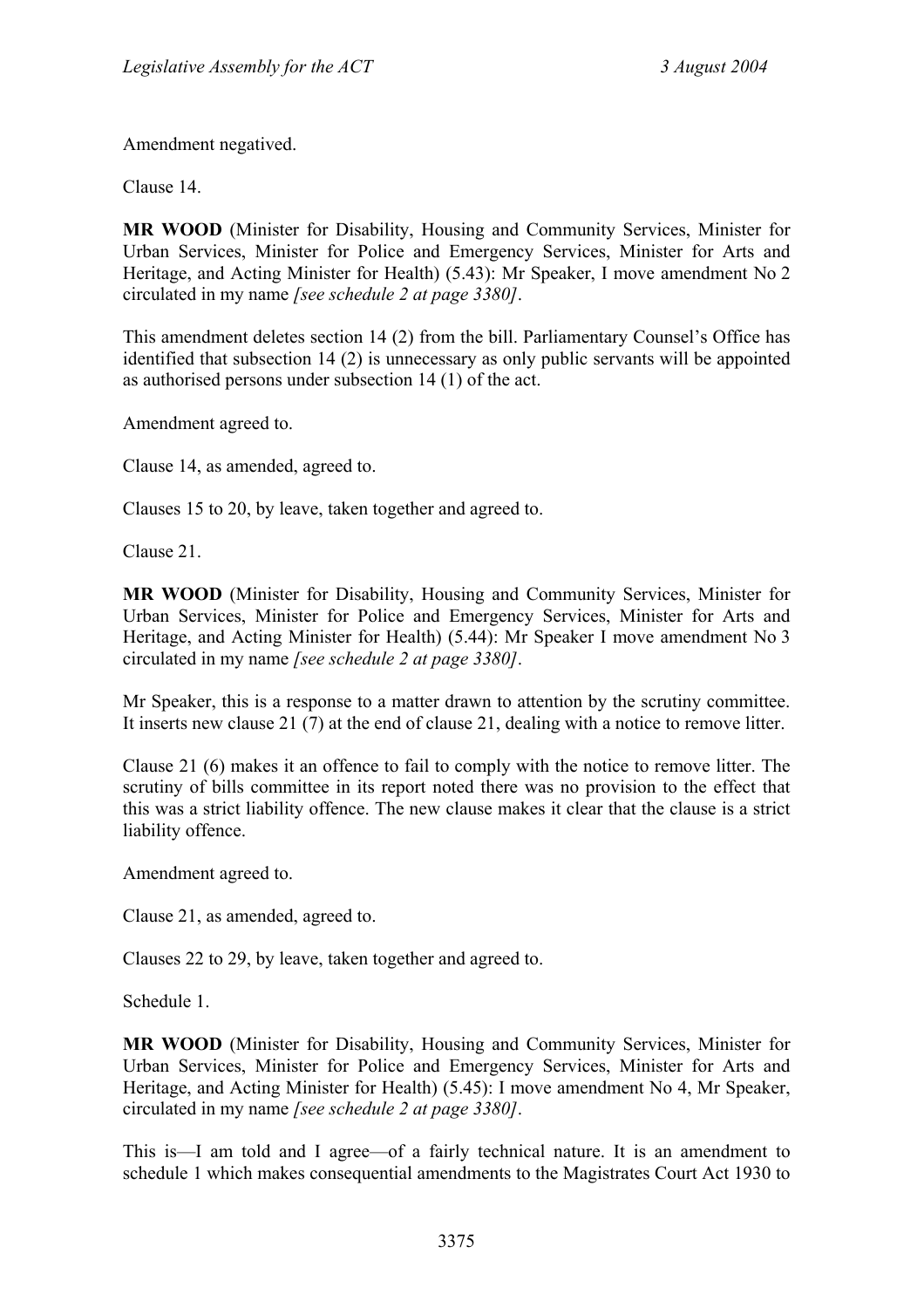facilitate the issuing of infringement notices to the registered operator of a vehicle for vehicle-related offences such as where litter is thrown from a vehicle. Section 120 of the Magistrates Courts Act is amended by the insertion of the new subsection which clarifies that situation.

Amendment agreed to.

**MR WOOD** (Minister for Disability, Housing and Community Services, Minister for Urban Services, Minister for Police and Emergency Services, Minister for Arts and Heritage, and Acting Minister for Health) (5.47): Mr Speaker, I move amendment No 5 circulated in my name, which inserts a new amendment 1.1A to schedule 1 *[see schedule 2 at page 3380]*. I think these amendments we are dealing with now are of a technical nature and move the new definition of vehicle-related offences from section 131A of the Magistrates Court Act to section 117.

This amendment is necessary because, had the definition remained in section 131A, it would have applied only to division 8.2A. The definition has a wider application. The amendments through to amendment No 6 are doing that job.

Amendment agreed to.

**MR WOOD** (Minister for Disability, Housing and Community Services, Minister for Urban Services, Minister for Police and Emergency Services, Minister for Arts and Heritage, and Acting Minister for Health) (5.48): I move amendment No 6 circulated in my name *[see schedule 2 at page 3380]*. I have explained my reason for that, which we all fully understand.

Amendment agreed to.

Schedule 1, as amended, agreed to.

Dictionary agreed to.

Title agreed to.

Bill, as amended, agreed to.

# **Adjournment**

Motion (by **Mr Wood**) proposed:

That the Assembly do now adjourn.

## **National Missing Persons Week**

**MR SMYTH** (Leader of the Opposition) (5.49): I wish to bring to the attention of members that this week is National Missing Persons Week. It is normally celebrated in the first week of August each year. This year it runs from Sunday, 1 August, to 7 August. The theme is pleas—a play on words, plea—missing: the right to know. And what this year's theme highlights is that many people choose to go missing, and many people do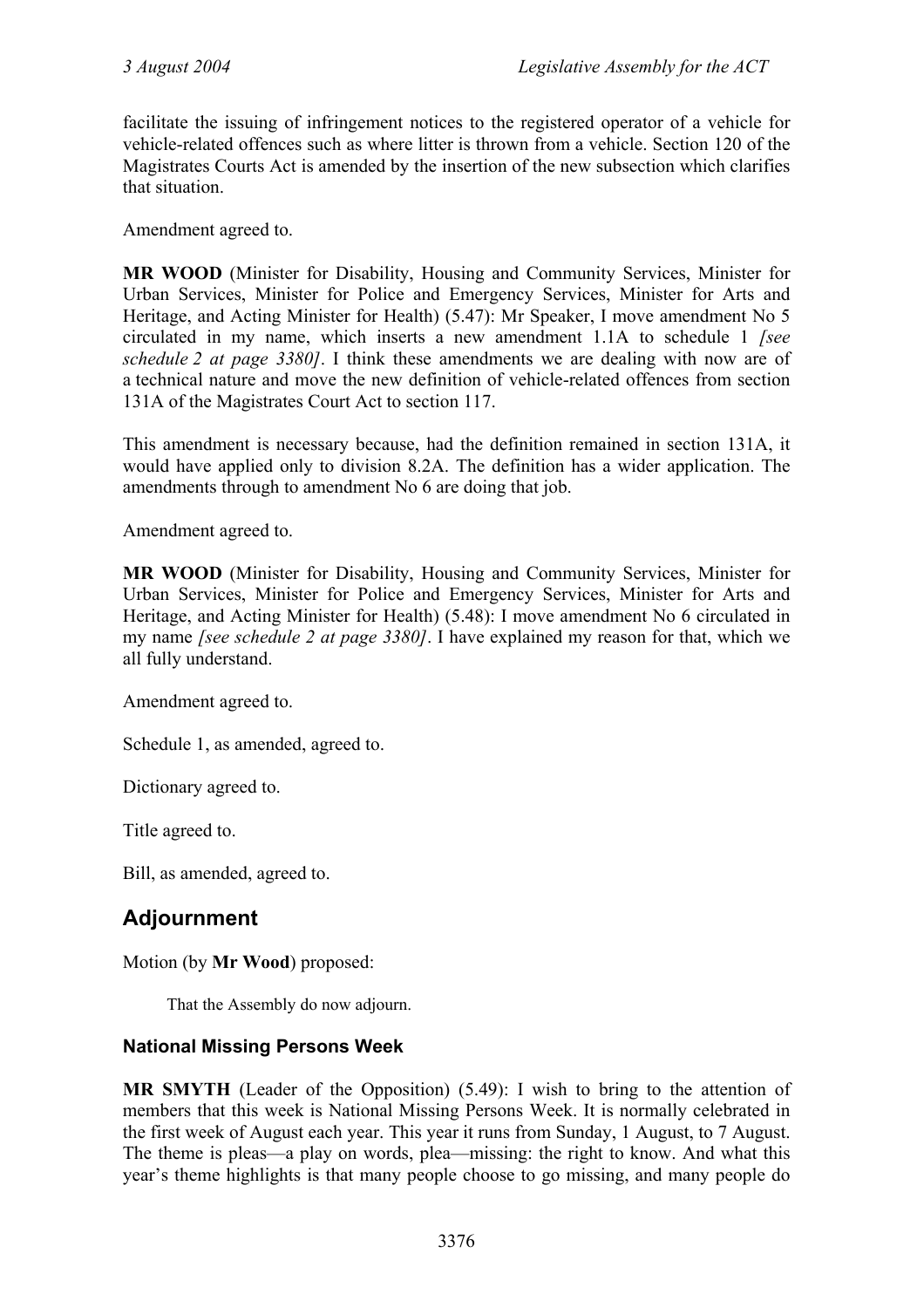not choose to go missing. But whatever the reason for them to be away from their friends, their loved ones, their families, it is the friends, the families and the loved ones who often also carry a burden, and that is of just not knowing what has happened to a partner, a friend, a spouse, a daughter, a son, a child, a grandparent—whatever the relationship. What it does is bring tragedy.

The statistics quoted over the last couple of days, at various functions I have been to, are quite horrific. Something like 30,000 people go missing in Australia every year. Thankfully, the majority of those are found within seven days. That comes as a great relief to their families.

There are a more serious number of people who disappear, who go missing, and from whom nothing is heard by their families. It comes down to a couple of hundred people but, for the families of those couple of hundred people, which I think is way too large a number, the burden is quite extreme. The irony for many of these families is that these people are elsewhere, they are known to authorities, but simply the authorities cannot reveal that. They might be known to a motor registry, through the health authorities or through Centrelink but, because of privacy legislation, that information is not available to their families.

On one hand, I think we have to balance the rights of an individual to be anonymous, to be where they are, in the circumstances that they want to be in, but I think we also have to acknowledge the rights of their loved ones and their families to actually know that they are safe. In many cases that is all they want to know. So the message is: please, we need to know where you are; please let us know. There are some free-call numbers that will allow that to occur.

The poster that was designed to go with it was in fact from a competition run at the CIT, in conjunction with the AFP. The winner this year was Maja Pietranik who won a small trophy and a small cash prize for designing all the work. I think it is tremendous that the AFP are going out in the community to get the community's perspective on what is happening out there and how best to relate to people. The second-year design students at the CIT were responsible. Many entered and Maja was the winner. Congratulations to Maja and to the AFP, in particular their missing persons unit.

It is important work they do—I suspect a lot of it is heart-wrenching work. I would like to congratulate the missing persons unit as well, who operate at the national level, and then of course have links with all the state police forces. To the officers involved with this particularly, in many ways, thankless task—it is often a task that does not bring a solution, does not bring an answer to folks—I would say, "Please keep up the good work; don't lose heart. You do a fabulous job, and it is very much appreciated by the community."

I would make a final plea to members of the community that we have a role to play here as well in making sure that, if we do know somebody who is missing or estranged from their family—for their own reasons—we encourage them simply to do their family, their loved ones or their friends the simple courtesy of contacting them and saying, "I'm okay." That is the whole theme of the postcard that has been designed. It simply says, "Dear"—blank; you fill in your blank—"I'm okay." Signed whoever it is. It is a simple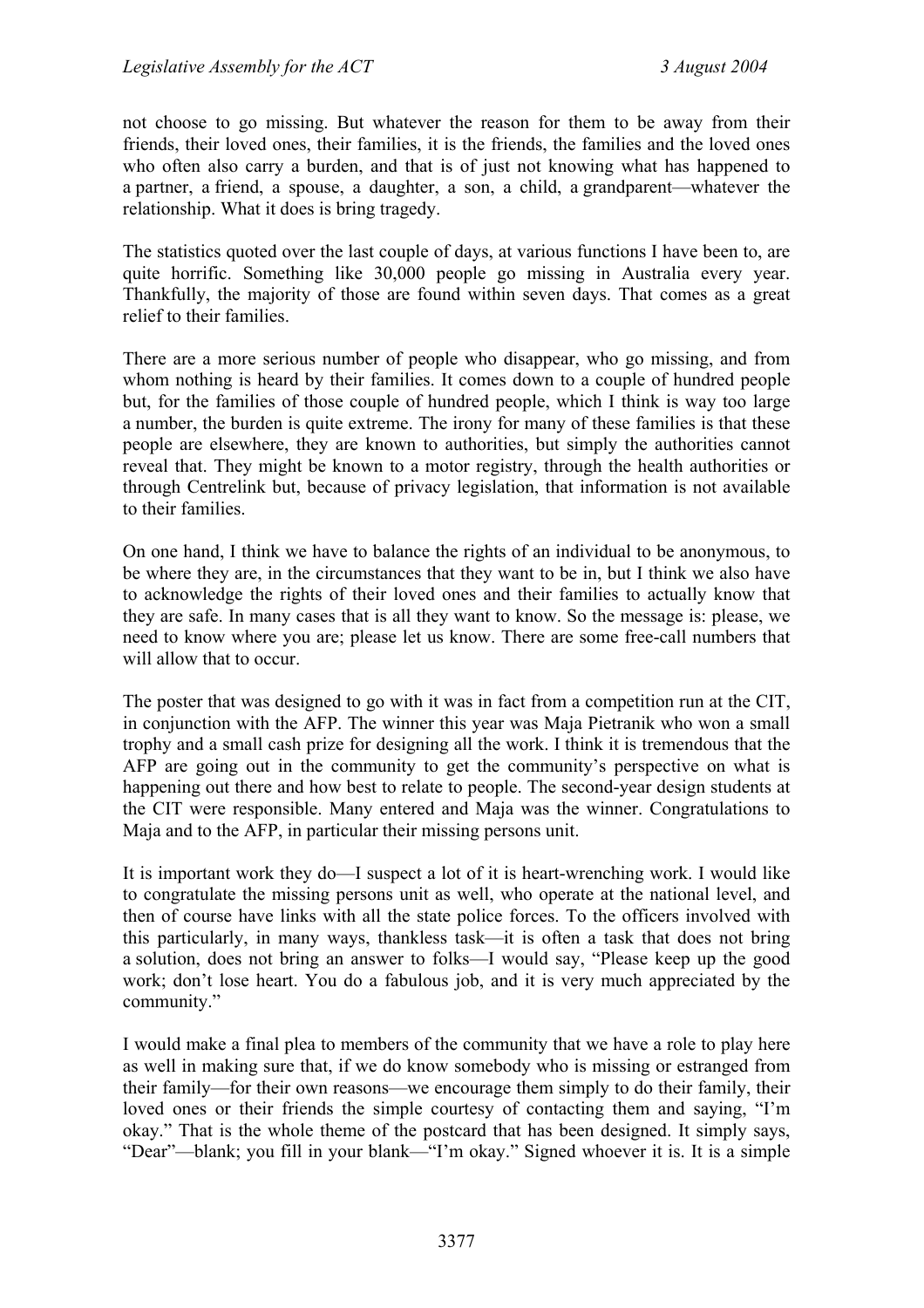message. It would be great if we could solve some of the cases and if we could bring peace to a number of people who suffer daily, who live through this daily.

The other interesting thing that the AFP did, Mr Speaker, was that they actually commissioned a song. It has been written by a Queensland author. That will be played over the week, I understand, on all the commercial stations and certainly the ABC. It highlights some of the anguish that is caused to those who are left behind and who do not know and who need to know. To those of us who have an interest in this, please encourage anyone you know who is estranged from their family simply to make contact.

# **Rugby union**

**MR STEFANIAK** (5.54): Mr Speaker, I rise to comment in relation to a problem that has been around for some time now, and that is the fact that the ACT is not represented on the board of the Australian Rugby Union. My colleague Mr Smyth had this brought home to him on Friday actually by the CEO of the Brumbies and the ACT Rugby Union, and they in fact wrote a letter to the chairman of the Australian Rugby Union, which I have here and fully support, requesting the board of the ARU to give urgent consideration to the ACT being given representation on its board.

Since the inception of the Kookaburras in 1995 and certainly since 1996 with the Super 12s and the Brumbies being part and parcel of that, the ACT team, namely, the Brumbies, have performed better than any other Australian side; it has been in five finals in its short history and won two of them. No other Australian team has actually made the finals. The last time any other team won anything like that was Queensland winning the Super 10 back in 1995.

I think it is certainly a ridiculous situation that the ACT is not represented on the board of the Australian Rugby Union because there are three distinct areas of excellence in Australia in the sport of rugby union, and they are the ACT, New South Wales and Queensland. New South Wales and Queensland of course are represented on the board of the Australian Rugby Union. I am not too sure whether this is just a type of Canberra-bashing, which does happen outside this territory from time to time.

I have certainly noticed that, in relation to sporting matters, people seem to think that Canberra is just federal politicians. Well, the federal politicians actually come largely from interstate and reside here only when parliament is sitting. But the ACT is made up of ordinary, average Australian citizens who happen to live in the national capital.

We are now, of course, a self-governing territory and even have a mace now; yet there is this attitude, I think, that pervades a lot of areas of Australia, including sporting areas, that the ACT is somehow different. I think that works often to our detriment. I detect that perhaps there is something in that because of the fact that we do not have, and we should have, a representative on the board of the Australian Rugby Union.

We see it in other areas of sport too. I think there were some big problems in relation to the Comets being given the toss from the cricket competition. We have often been a bit short-changed in a number of areas, but here I think it is really quite stark. The ACT and especially the Brumbies have contributed hugely to the sport of rugby union.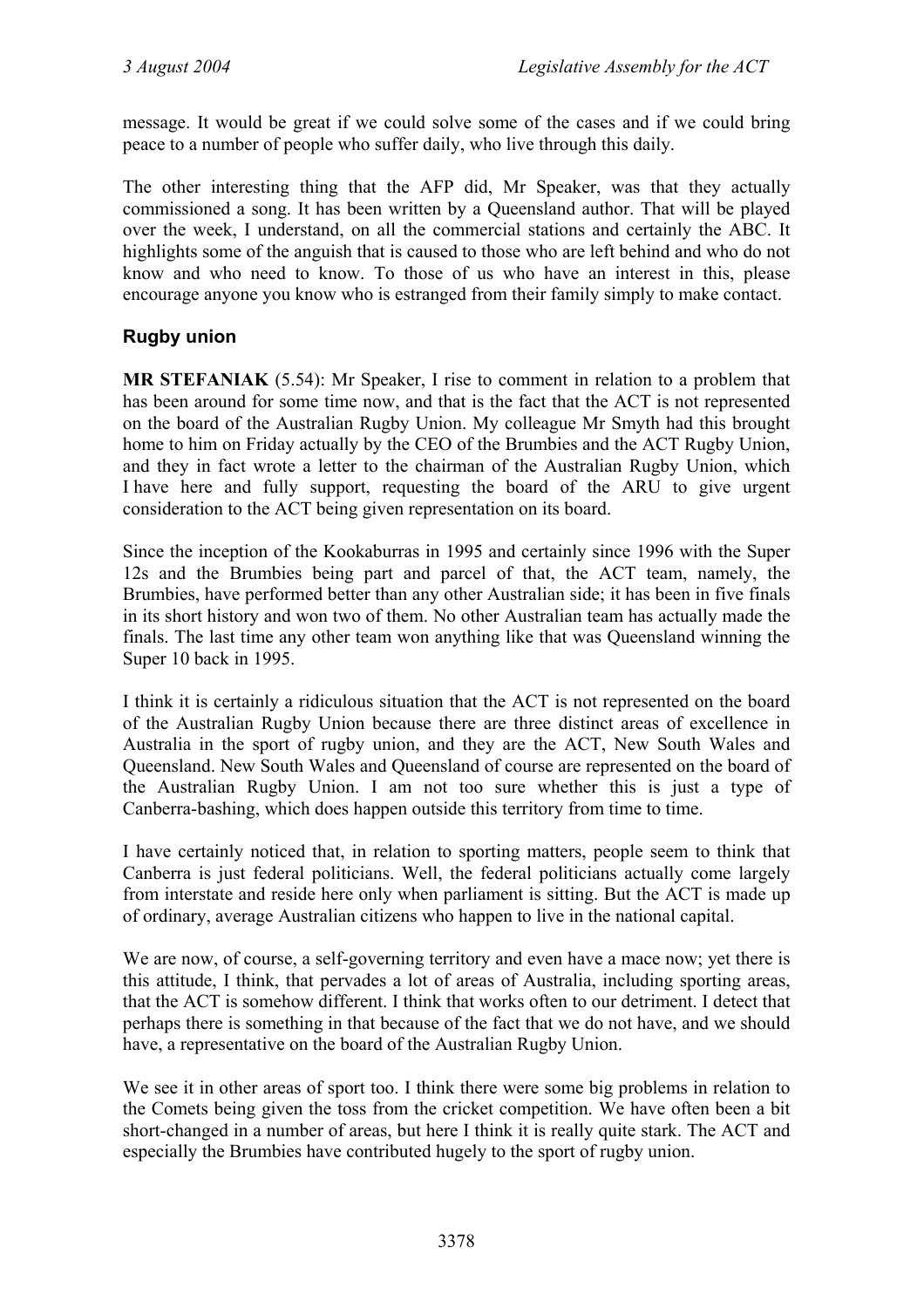It is very much so that some of the players from the ACT were largely instrumental in our winning the 1999 World Cup. Who can forget the magnificent field goal by Steve Larkham actually to get us into the final, certainly the magnificent efforts of Joe Roff during that series and in the final Owen Finegan's magnificent try to put the issue beyond doubt? I do not think anyone can argue—and I do not think even the most biased New South Wales or Queensland supporter could argue—that the ACT certainly has not done more than pull its weight and has, in, fact punched well above its weight in terms of both the Super 12s and at the international level in terms of the players who represent Australia.

Therefore I commend my colleague Mr Smyth for taking up this issue with the ARU. I will do the same and I am more than happy to meet with them. It might well be sensible for this Assembly to consider doing something too because I think this is a stark instance of a grave injustice that is being suffered here to one of our premier sporting bodies which should be represented on this national body and which is not.

Question resolved in the affirmative.

# **The Assembly adjourned at 5.59 pm.**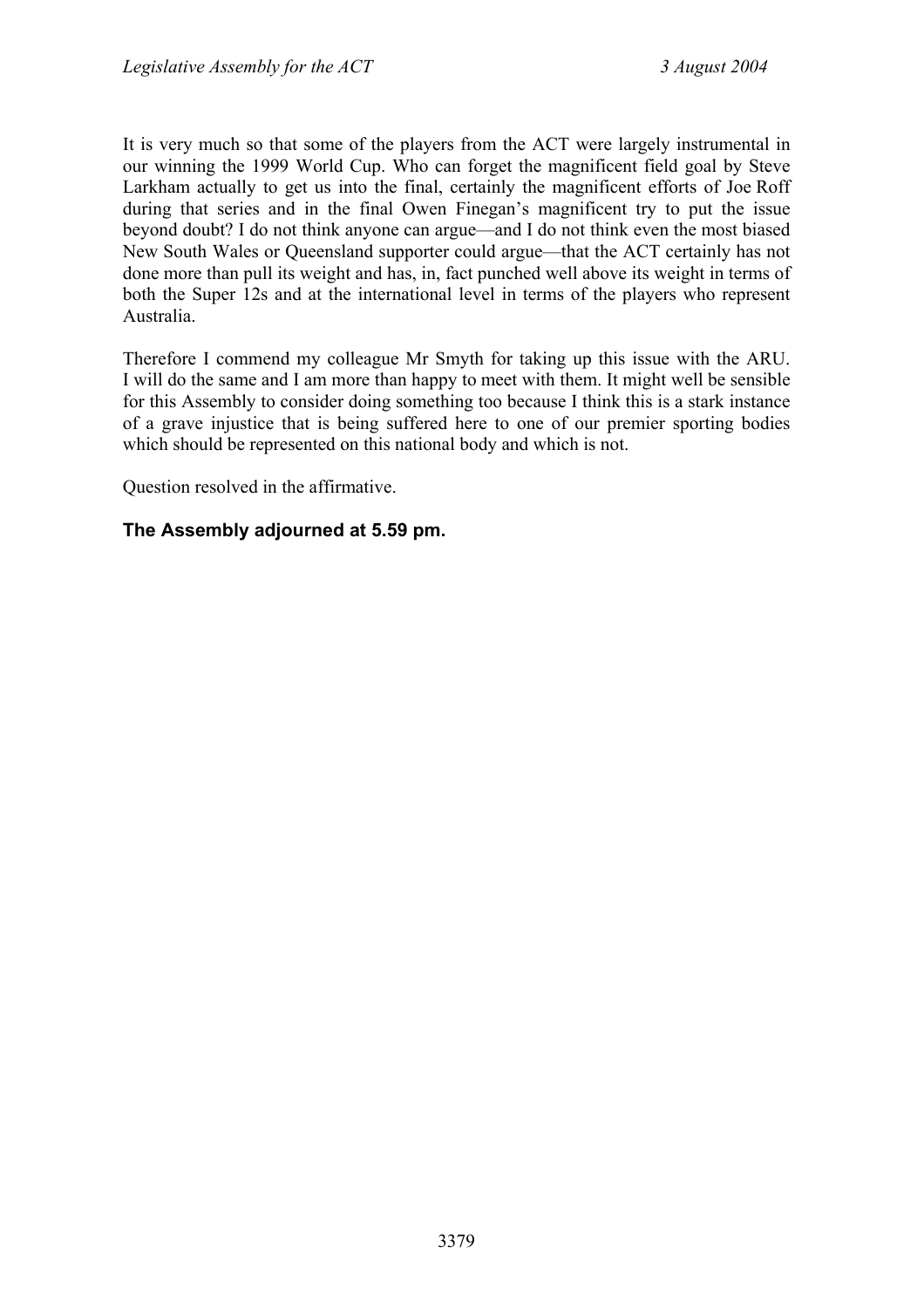# **Schedules of amendments**

# **Schedule 1**

# **Roads and Public Places (Vandalism) Amendment Bill 2004**

Amendment moved by Ms Dundas

**1 Clause 9 Proposed new section 14A (4) Page 6, line 20—** 

*omit* 

immediately

*substitute* 

at least 24 hours

# **Schedule 2**

# **Litter Bill 2003**

Amendments moved by the Minister for Urban Services

**1 Proposed new clause 10 (1A) Page 6, line 19—** 

*insert* 

 (1A) An occupier of commercial, industrial or business premises commits an offence if the occupier fails to take reasonable steps to prevent litter from the premises being deposited at a public place.

Maximum penalty: 50 penalty units.

#### **2 Clause 14 (2) Page 9, line 11—**

*omit* 

```
3 
Proposed new clause 21 (7) 
Page 14, line 4—
```
*insert* 

(7) An offence against this section is a strict liability offence.

```
4 
Schedule 1 
Amendment 1.1 
Proposed new definition of vehicle-related offence
Page 18, line 24—
```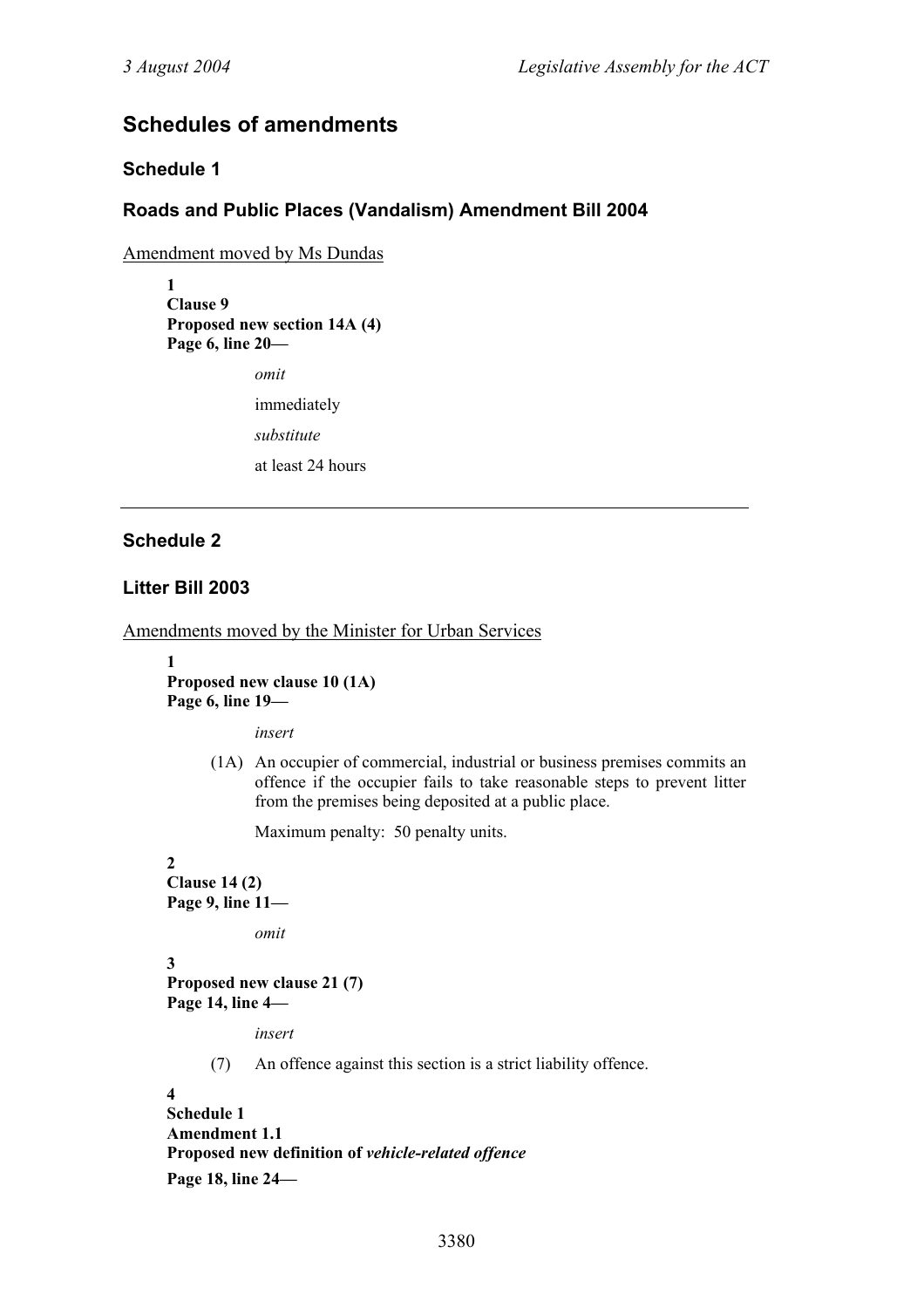### *insert*

*vehicle-related offence* means an infringement notice offence that—

- (a) involves a vehicle; and
- (b) is declared under the regulations to be an offence to which division 8.2A applies.

### **5**

```
Schedule 1 
Proposed new amendment 1.1A 
Page 18, line 24—
```
*insert* 

#### **[1.1A] Section 120**

*substitute* 

### **120 Service of infringement notices**

- (1) If an authorised person believes, on reasonable grounds, that a person has committed an infringement notice offence, the authorised person may serve a notice (an *infringement notice*) on the person for the offence.
- (2) To remove any doubt, an authorised person may not serve an infringement notice on a person under this section for an offence after the end of the time within which a prosecution may be brought for the offence.
- (3) This section does not prevent an infringement notice for a vehiclerelated offence being served on a person under section 131B (Service of infringement notice on responsible person for vehicle).

### **6**

### **Schedule 1 Amendment 1.2 Proposed new section 131A Page 19, line 5—**

*omit proposed new section 131A, substitute* 

### **131A Meaning of** *infringement notice*

In this division:

*infringement notice* means a infringement notice for a vehicle-related offence.

# **Schedule 3**

### **Litter Bill 2003**

Amendments moved by Ms Tucker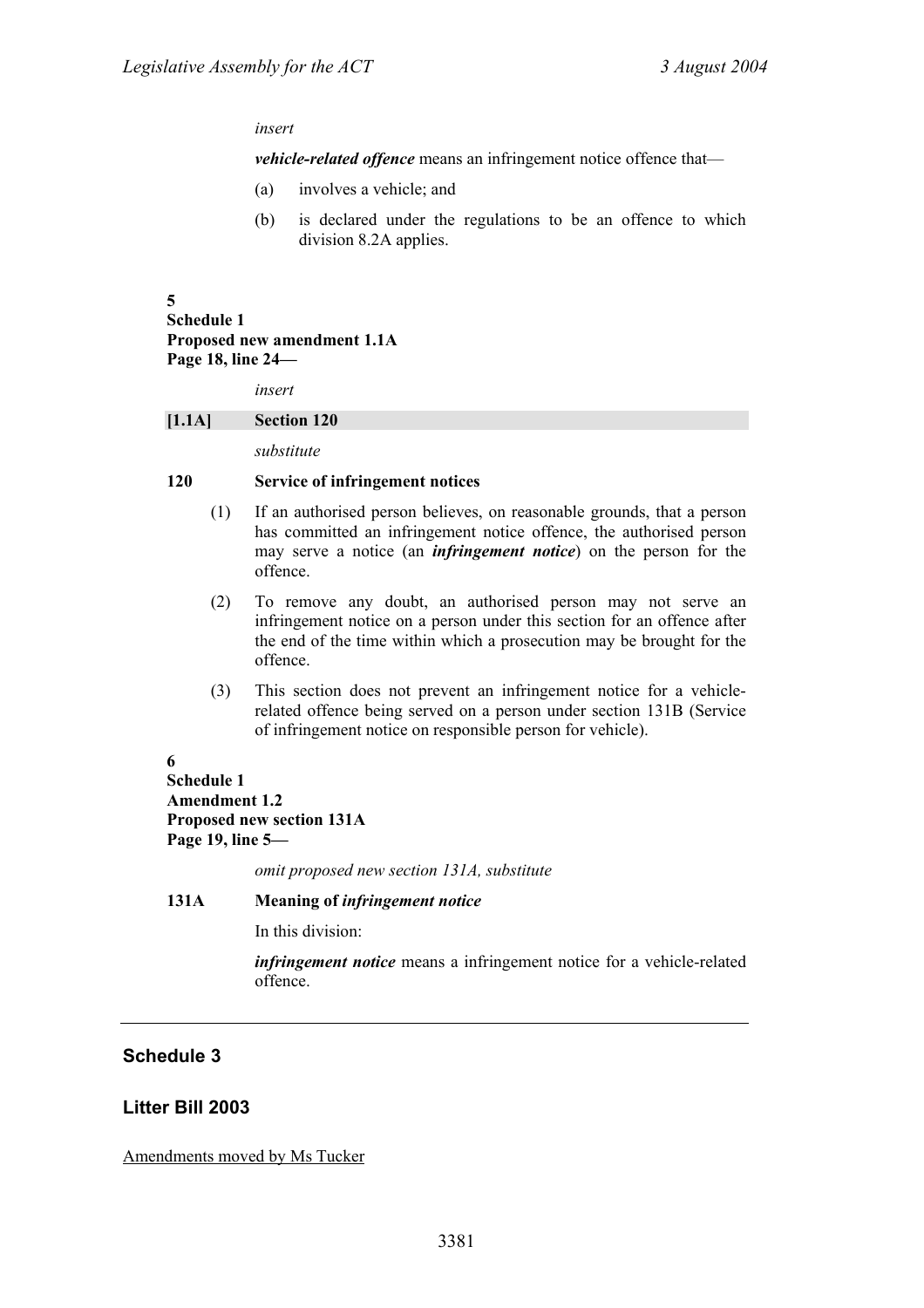### **1 Proposed new clauses 13A to 13E Page 8, line 26—**

*insert* 

## **13A Depositing unsolicited advertising material other than in letterbox**

- (1) A person commits an offence if—
	- (a) there is a letterbox at any premises; and
	- (b) the person deposits unsolicited advertising material at the premises other than in the letterbox.

Maximum penalty: 5 penalty units.

- (2) An offence against this section is a strict liability offence.
- (3) Subsection (1) does not apply to—
	- (a) anything of a size, shape or volume that does not make it possible or appropriate for it to be deposited in the letterbox; or
	- (b) anything deposited by a person acting with the permission of an owner or occupier of the premises; or
	- (c) anything else prescribed under the regulations that is deposited in accordance with the regulations.

### **13B Depositing unsolicited advertising material in letterbox contrary to sign**

- (1) A person commits an offence if—
	- (a) there is a letterbox at any premises; and
	- (b) on or near the letterbox, there is a conspicuous sign that can be easily read to the effect that unsolicited advertising material is not to be deposited in the letterbox; and
	- (c) the person deposits unsolicited advertising material in the letterbox.

Maximum penalty: 10 penalty units.

### **Examples for par (b) of signs to the effect that unsolicited advertising material is not to be deposited**

- 1 no junk mail
- 2 no unsolicited material
- 3 no advertising material
- 4 no unaddressed mail
- 5 Australia Post mail only
- *Note* An example is part of the Act, is not exhaustive and may extend, but does not limit, the meaning of the provision in which it appears (see Legislation Act, s 126 and s 132).
- (2) An offence against this section is a strict liability offence.
- (3) Subsection (1) does not apply to any of the following: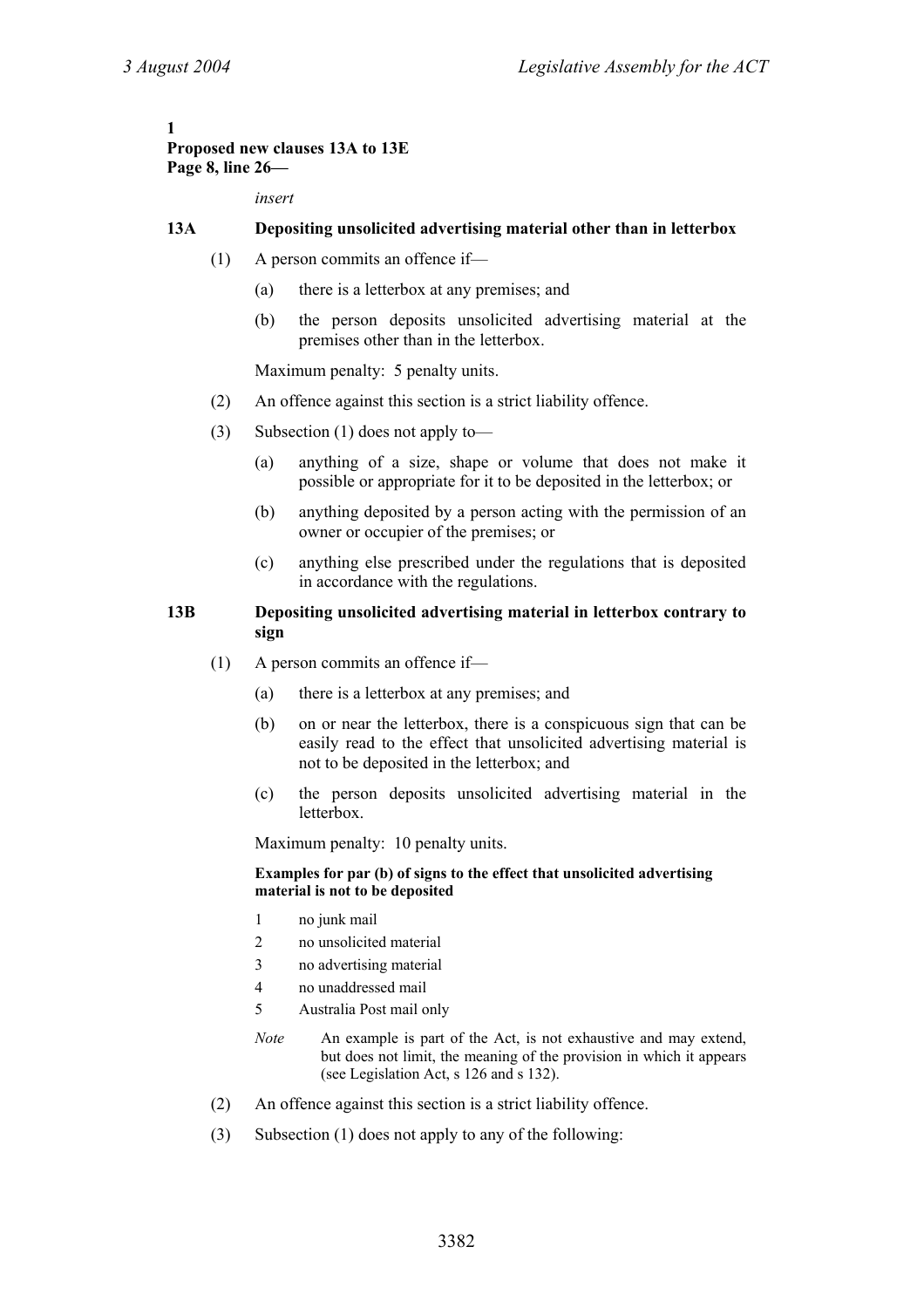- (a) a public notice issued by the Territory, a Territory authority or Territory instrumentality;
- (b) a document deposited under the authority of a Commonweajlth or Territory law;
- (c) a document from a charitable organisation or incorporated community association;
- (d) matter that is *electoral matter* under the *Commonwealth Electoral Act 1918* (Cwlth), section 4, or the *Electoral Act 1992*, section 4;
- (e) a document from a member of the Commonwealth Parliament or the Legislative Assembly;
- (f) anything else prescribed under the regulations.

#### **Examples for par (a)**

- 1 notices about the holding of public consultations
- 2 police notices
- 3 notices about disruptions to public services
- (4) In this section:

*charitable organisation* means an entity carried on for a religious, educational, benevolent or charitable purpose, but does not include an entity carried on for the purpose of securing financial benefits to its members.

*Note Legislative Assembly, Territory authority and Territory instrumentality* are defined in the Legislation Act, dict, pt 1.

### **13C Removing etc signs about unsolicited advertising material**

- (1) A person commits an offence if—
	- (a) at any premises, there is, on or near a letterbox, a sign to the effect that unsolicited advertising material is not to be deposited in the letterbox; and
	- (b) the person removes, changes or interferes with the sign.

Maximum penalty: 5 penalty units.

- (2) An offence against this section is a strict liability offence.
- (3) Subsection (1) does not apply to anything done by or with the permission of an owner or occupier of the premises.

#### **13D Obligations relating to commissioning or distributing unsolicited advertising material**

- (1) A person commits an offence if—
	- (a) the person is concerned with the distribution of advertising material; and
	- (b) the material is deposited at premises in contravention of section 13A (Depositing unsolicited advertising material other than in letterbox) or section 13B (Depositing unsolicited advertising material in letterbox contrary to sign).